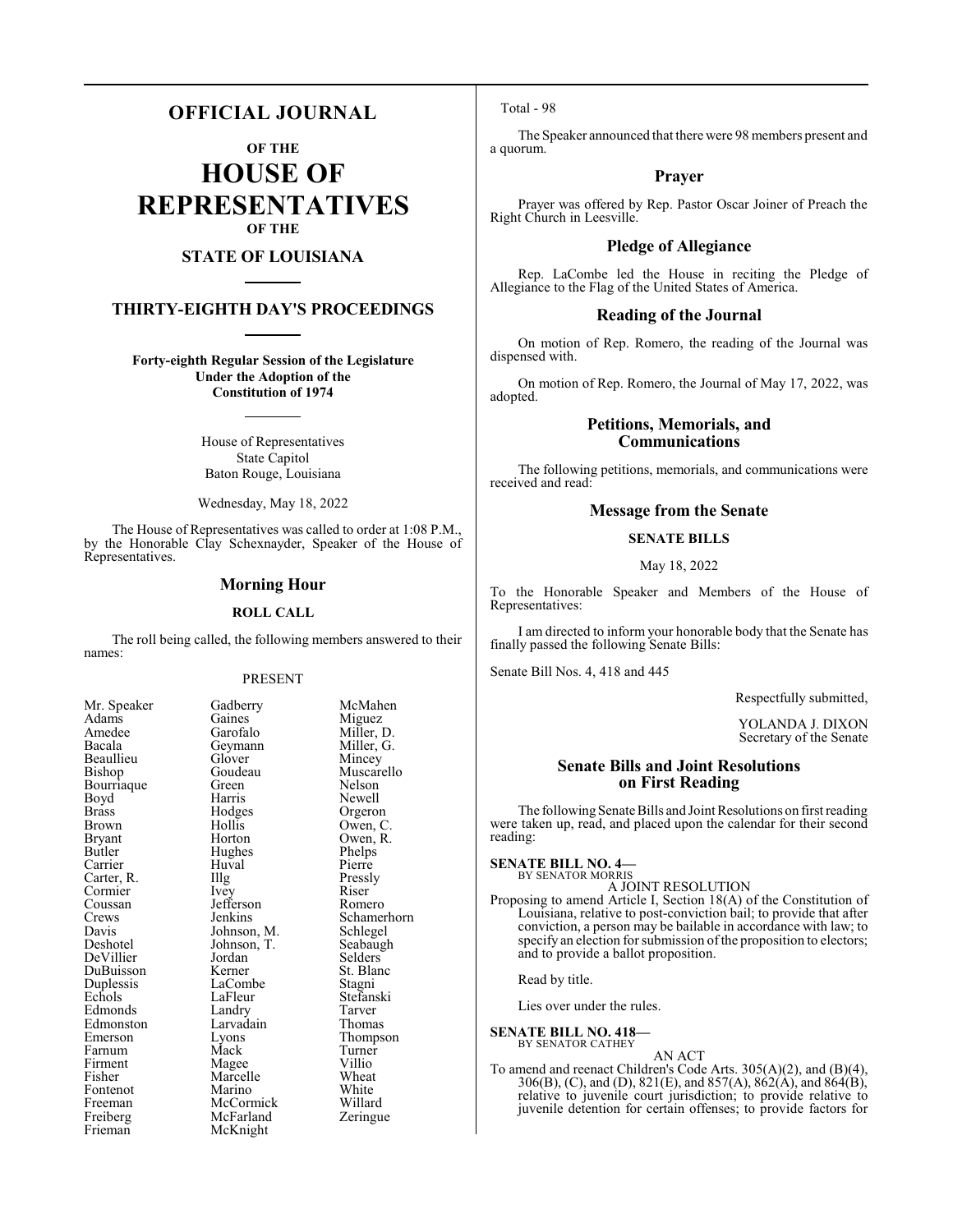### Page 2 HOUSE

38th Day's Proceedings - May 18, 2022

continued custody hearings; to provide relative to transfers for criminal prosecution; and to provide for related matters.

Read by title.

Lies over under the rules.

#### **SENATE BILL NO. 445—** BY SENATOR ABRAHAM

AN ACT

To amend and reenact R.S. 48:250.4(A), relative to approval of department of transportation and development contracts with public private partnerships; to provide for the approval of contracts by the legislature; and to provide for related matters.

Read by title.

Lies over under the rules.

#### **Introduction of Resolutions, House and House Concurrent**

The following members introduced the following entitled House and House Concurrent Resolutions, which were read the first time by their titles and placed upon the calendar for their second reading:

#### **HOUSE RESOLUTION NO. 156—** BY REPRESENTATIVE MINCEY

A RESOLUTION

To memorialize the United States Congress to take such actions as are necessary to invest in hurricane storm damage reduction, flood protection, and drainage infrastructure projects in the Amite River Basin.

Read by title.

Lies over under the rules.

#### **HOUSE RESOLUTION NO. 157—** BY REPRESENTATIVE JORDAN

A RESOLUTION

To urge and request the Department of Transportation and Development to include the Baton Rouge Metropolitan Airport in the passenger rail system between New Orleans and Baton Rouge.

Read by title.

Lies over under the rules.

#### **House and House Concurrent Resolutions Lying Over**

The following House and House Concurrent Resolutions lying over were taken up and acted upon as follows:

#### **HOUSE RESOLUTION NO. 149—**

BY REPRESENTATIVE MINCEY A RESOLUTION

To urge and request the Amite River Basin Commission to study, in consultation with the Coastal Protection and Restoration Authority, tidal surge flood protection and erosion on Lake Maurepas' Livingston Parish shoreline, dredging of the Amite River, and dredging of the Amite River confluence area at Lake Maurepas and to assess the cumulative effect of levees, pumps, and other flood protection measures in surrounding parishes on Livingston Parish.

Read by title.

Under the rules, the above resolution was referred to the Committee on Transportation, Highways and Public Works.

#### **HOUSE RESOLUTION NO. 151—**

BY REPRESENTATIVE FONTENOT A RESOLUTION

To memorialize the United States Congress to support amendments to the Robert T. Stafford Disaster Relief and Emergency Assistance Act to allow private or investor-owned utility customers to receive federal funding for reimbursements related to charges incurred for utility damages resulting from natural disasters and to remove the requirement for states to seek waivers to receive Community Development Block Grant funding for storm damage costs incurred by private or investorowned utilities.

Read by title.

Under the rules, the above resolution was referred to the Committee on Commerce.

## **HOUSE RESOLUTION NO. 155—** BY REPRESENTATIVE TURNER

A RESOLUTION

To create and provide for a study group to evaluate options and make recommendations for reforming healthcare workforce training and development in this state and to report its findings concerning these matters to the House of Representatives of the Legislature of Louisiana.

Read by title.

Under the rules, the above resolution was referred to the Committee on Health and Welfare.

#### **Senate Concurrent Resolutions Lying Over**

The following Senate Concurrent Resolutions lying over were taken up and acted upon as follows:

#### **SENATE CONCURRENT RESOLUTION NO. 52—** BY SENATOR PEACOCK

A CONCURRENT RESOLUTION

To commend Bob Davis Electric Co. Inc. on the occasion of its one hundredth anniversary.

Read by title.

On motion of Rep. Horton, and under a suspension of the rules, the resolution was concurred in.

#### **SENATE CONCURRENT RESOLUTION NO. 53—** BY SENATOR PEACOCK

A CONCURRENT RESOLUTION

To commend the Shreveport Little Theatre on the occasion of its one hundredth consecutive season of live theatrical production.

Read by title.

On motion of Rep. Pressly, and under a suspension of the rules, the resolution was concurred in.

#### **Senate Bills and Joint Resolutions on Second Reading to be Referred**

The following Senate Bills and Joint Resolutions on second reading to be referred were taken up, read, and referred to committees, as follows: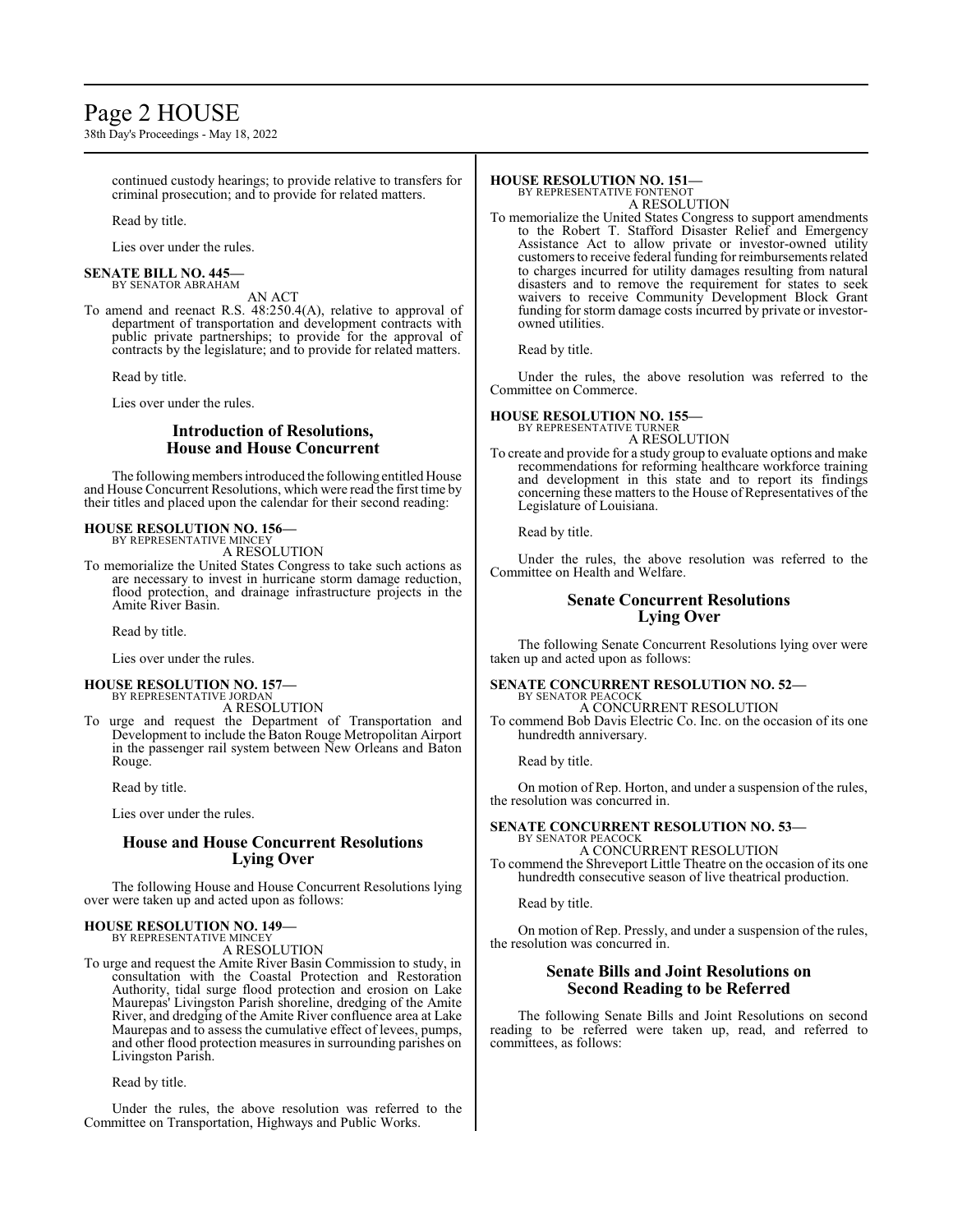#### **SENATE BILL NO. 57—** BY SENATOR MCMATH

AN ACT

To amend and reenact R.S. 17:497, relative to the compensation of school bus operators who transport public school students; to provide changes to the method by which compensation is calculated; to require compensation for certain purchases made by school bus operators; to provide for an effective date; and to provide for related matters.

Read by title.

Under the rules, the above bill was referred to the Committee on Education.

SENATE BILL NO. 63—<br>BY SENATORS MIZELL, ABRAHAM, BARROW, BERNARD, CARTER,<br>CATHEY, CLOUD, CONNICK, CORTEZ, FESI, FOIL, HARRIS, HENRY,<br>CENTER, CLOUD, CONNICK, CORTEZ, FESI, FOIL, HARRIS, HENRY,<br>HENSGENS, HEWITT, JACKSON, LAM

AN ACT

To amend and reenact Children's Code Art. 610(A)(1) and to enact Children's Code Art.  $610(E)(4)$  and R.S.  $46:51(16)$ , relative to mandatory reporting of child abuse; to provide for reporting of child sex trafficking; to provide for the duties of the department including the provision of care coordination and advocacy services; to provide for an effective date; and to provide for related matters.

Read by title.

Under the rules, the above bill was referred to the Committee on Health and Welfare.

#### **SENATE BILL NO. 218—** BY SENATOR JACKSON

AN ACT

To amend and reenact R.S. 15:148(B)(12) through (15) and R.S. 44:4.1(B)(8) and to enact R.S.  $1\overline{3}$ :148(B)(16) and 148.1, relative to raw data collected by the Louisiana Public Defender Board; to provide for rulemaking; to provide for a public records exception; and to provide for related matters.

Read by title.

Under the rules, the above bill was referred to the Committee on House and Governmental Affairs.

#### **SENATE BILL NO. 234—** BY SENATOR JACKSON

A JOINT RESOLUTION

Proposing to amend Article V, Section 19 of the Constitution of Louisiana, relative to special juvenile proceedings; to provide relative to offenses committed by juveniles; to allow adult prosecution and enhanced penalties for certain offenses; and to specify an election for submission of the proposition to electors and provide a ballot proposition.

Read by title.

Under the rules, the above bill was referred to theCommittee on Administration of Criminal Justice.

#### **SENATE BILL NO. 358—** BY SENATOR JACKSON

AN ACT

To amend and reenact the introductory paragraph of R.S. 17:416(A)(1)(b)(ii), 416(A)(1)(c)(ii)(dd), (2)(a), the introductory paragraph of  $416(A)(4)$ ,  $416(A)(4)(b)$  and (c), 416.13, 416.20(A), and 3996(B)(32) and to enact R.S. 17:416.14, relative to bullying; to renumber and reorganize present law relative to bullying; to require all elementary and secondary schools to institute a program to prohibit and prevent bullying; to provide for fines for failure to act; and to provide for related matters.

Read by title.

Under the rules, the above bill was referred to the Committee on Education.

#### **SENATE BILL NO. 467—** BY SENATOR CARTER

AN ACT

To amend and reenact R.S. 48:1671 and to enact Chapter 34-A of Title 48 of the Louisiana Revised Statutes of 1950, to be comprised of R.S. 48:2165, relative to passenger rail service; to direct the Department of Transportation and Development to initiate the necessary engineering, financial and other studies to begin passenger rail service between Baton Rouge and New Orleans; to pursue the federal funds provided for in the Infrastructure Investment and Jobs Act of 2021; and to provide for related matters.

Read by title.

Under the rules, the above bill was referred to the Committee on Transportation, Highways and Public Works.

#### **SENATE BILL NO. 475—** BY SENATOR BARROW

AN ACT To enact R.S. 33:9038.74, relative to cooperative and economic development in East Baton Rouge Parish; to create the Baker Main Street Economic Development District as a special taxing and tax increment financing district in East Baton Rouge Parish; to provide for the boundaries of the district; to provide for the governance of the district; to provide for the authority, powers, duties, and functions of the governing body; to provide for the levy and collection of taxes within the district; to authorize the district to issue and sell bonds; to authorize the district to engage in tax increment financing; to provide for an effective date; and to provide for related matters.

Read by title.

Under the rules, the above bill was referred to the Committee on Municipal, Parochial and Cultural Affairs.

#### **SENATE BILL NO. 483—** BY SENATOR CATHEY

AN ACT To enact Chapter 1-E of Title 37 of the Louisiana Revised Statutes of 1950, to be comprised of R.S. 37:51 through 59, relative to occupational licenses; to provide for licensure; to provide for certain criteria; to provide for an appeals process; to provide for a rulemaking process; to provide for exceptions; to provide for definitions; and to provide for related matters.

Read by title.

Under the rules, the above bill was referred to the Committee on Commerce.

#### **House and House Concurrent Resolutions Reported by Committee**

The following House and House Concurrent Resolutions reported by committee were taken up and acted upon as follows:

### **HOUSE CONCURRENT RESOLUTION NO. 111—**

BY REPRESENTATIVE STAGNI A CONCURRENT RESOLUTION

To urge and request the Louisiana Department of Health to examine options to improve reimbursement rates for residential substance abuse treatment facilities in the state.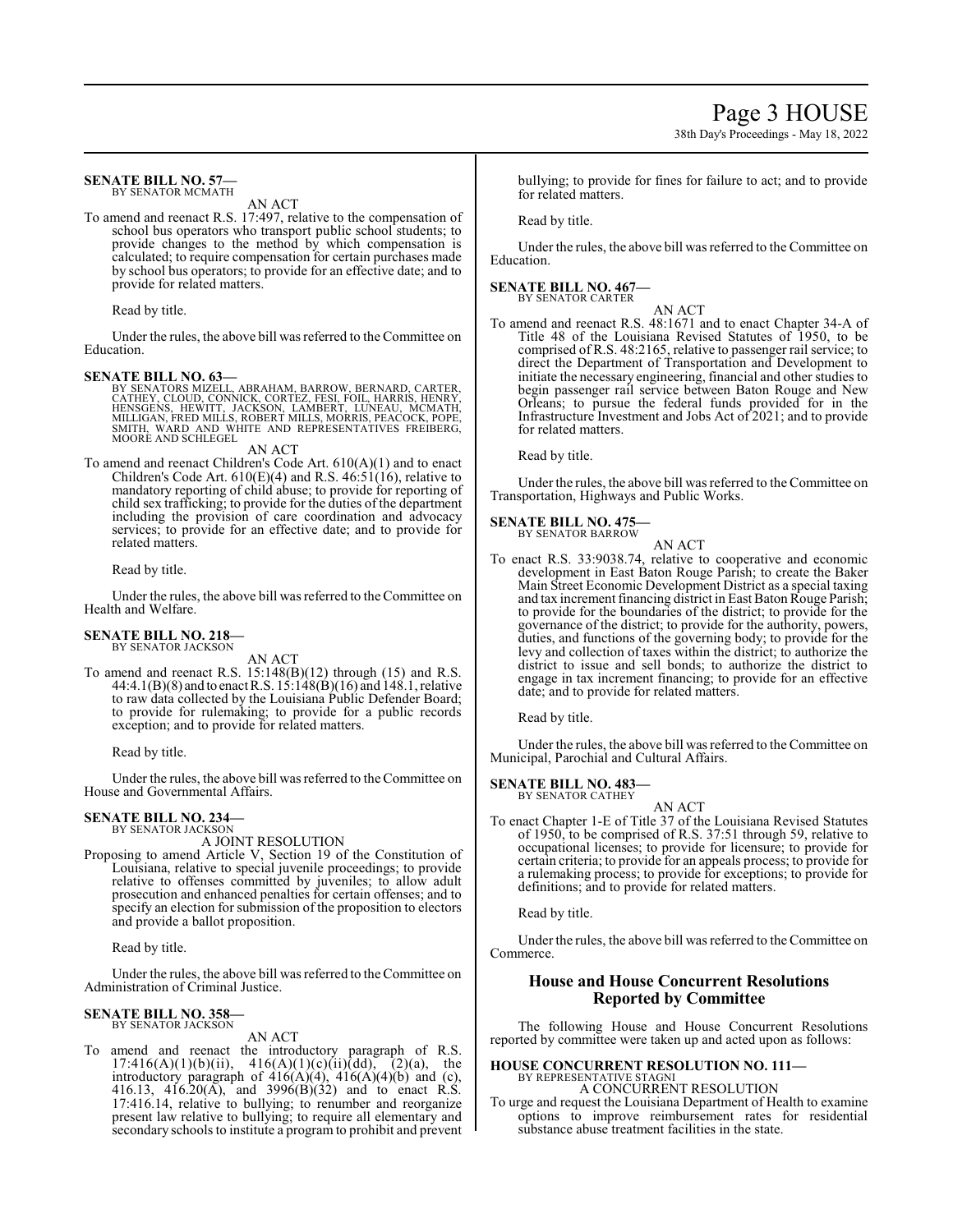### Page 4 HOUSE

38th Day's Proceedings - May 18, 2022

Read by title.

Reported favorably by the Committee on Health and Welfare.

Onmotion ofRep. Turner, the resolution was ordered engrossed and passed to its third reading.

### **HOUSE CONCURRENT RESOLUTION NO. 112—** BY REPRESENTATIVE AMEDEE

A CONCURRENT RESOLUTION

To urge and request local public bodies to provide for a mechanism for the public to submit input concerning agenda items via electronic mail and, to the extent practicable, to allow the public to view and participate in meetings via electronic means.

Read by title.

Reported favorably by the Committee on House and Governmental Affairs.

On motion of Rep. Stefanski, the resolution was ordered engrossed and passed to its third reading.

#### **House Bills and Joint Resolutions on Second Reading Reported by Committee**

The following House Bills and Joint Resolutions on second reading reported by committee were taken up and acted upon as follows:

#### **HOUSE BILL NO. 41—** BY REPRESENTATIVE NEWELL

AN ACT

To amend and reenact R.S. 17:111(A) and to enact R.S. 23:332(I) and R.S.  $51:2232(11)$  and  $2603(13)$ , relative to discrimination; to provide relative to discrimination based on race and national origin; to provide relative to discrimination in education, employment, public accommodations, and housing opportunities; to provide for definitions; and to provide for related matters.

Read by title.

Reported by substitute by the Committee on Civil Law and Procedure.

The substitute was read by title as follows:

**HOUSE BILL NO. 1083** (Substitute for House Bill No. 41 by Representative Newell)**—** BY REPRESENTATIVE NEWELL

AN ACT

To amend and reenact R.S. 17:111(A), R.S. 23:332(A)(1) and (2),  $(B)$ ,  $(C)(1)$  and  $(2)$ ,  $(D)$ ,  $(E)$ ,  $(F)(1)$  and  $(2)$ , and  $(H)(3)$  and  $(4)$ , R.S. 51:2232(5), 2236(A), 2602(A), 2606(A)(1) through (5), 2607(A), and 2608 and to enact R.S. 23:332(I) and R.S.  $51:2232(11)$  and  $2603(13)$ , relative to discrimination; to provide relative to discrimination based on hairstyle; to provide relative to discrimination in education, employment, public accommodations, and housing opportunities; to provide for definitions; and to provide for related matters.

Read by title.

On motion of Rep. Gregory Miller, the substitute was adopted and became House Bill No. 1083 by Rep. Newell, on behalf of the Committee on Civil Law and Procedure, as a substitute for House Bill No. 41 by Rep. Newell.

Under the rules, lies over in the same order of business.

#### **HOUSE BILL NO. 145—**

BY REPRESENTATIVE EDMONSTON AN ACT

To amend and reenact R.S.  $49:953(A)(1)(c)$  and  $(F)(3)(c)$ , 953.1(B)(2)(a), and 968(B)(introductory paragraph), relative to the Administrative Procedures Act; to require notification of legislators during the procedure for adoption ofrules; to remove gubernatorial suspension or veto power with respect to adopted rules; to provide relative to gubernatorial authority during the rule making process; to provide for an effective date; and to provide for related matters.

Read by title.

Reported with amendments by the Committee on House and Governmental Affairs.

The committee amendments were read as follows:

#### **HOUSE COMMITTEE AMENDMENTS**

Amendments proposed by House Committee on House and Governmental Affairs to Original House Bill No. 145 by Representative Edmonston

#### AMENDMENT NO. 1

On page 1, line 3, after "968(B)(introductory paragraph)" delete "and (G) and to repeal R.S. 49:970," and insert a comma ","

#### AMENDMENT NO. 2

On page 1, line 11, after "968(B)(introductory paragraph)" delete "and (G)"

#### AMENDMENT NO. 3

On page 3, delete lines 20 through 29 and on page 4, delete lines 1 through 11

#### AMENDMENT NO. 4

On page 4, line 12, change "Section 3." to "Section 2."

On motion of Rep. Stefanski, the amendments were adopted.

On motion of Rep. Stefanski, the bill, as amended, was ordered engrossed and passed to its third reading.

**HOUSE BILL NO. 253—** BY REPRESENTATIVES EDMONSTON, AMEDEE, BAGLEY, BUTLER, ECHOLS, GADBERRY, HODGES, HORTON, MCCORMICK, CHARLES OWEN, SCHAMERHORN, SEABAUGH, AND WRIGHT AN ACT

To amend and reenact R.S. 9:3583, R.S. 17:7(20)(b)(ix), 46(Q), 100.5(C)(2), 111(A), 158(F), 407.40(A)(5), and 1187(B), R.S.  $22:1128(D)(2)$ ,  $1206(7)(a)(i)$  and (ii),  $1452(C)(25)$ , and 1454(A), R.S. 23:332, R.S. 37:1025(B), 1360.23(H), 1360.82, and 2719, R.S. 38:2315, R.S. 39:1411, R.S. 40:1133.1(C), 2113.4(A), 2113.6(A)(1) and (B), 2120.35(B)(5), and 2125(B), R.S. 46:437.11(A), 1104, 1134, 1154, 1407(F), and 1995, R.S. 47:37(C) and 287.755(C), R.S. 49:145, 146(A)(1), and 673, and R.S. 51:2231(A), 2232(5), 2235(16)(a), 2236(A), 2237(2), 2247, 2248, 2254(1) and (2), 2255(A)(introductory paragraph), and 2608 and to enact R.S. 22:1063(A)(1)(i), R.S. 23:302(9) and (10), R.S. 40:2102(5) and (6), and R.S. 51:2232(11) and (12) and  $2603(13)$  and  $(14)$ , relative to discriminatory practices based on vaccination status or immunity status; to prohibit discriminating between individuals based on such status; to provide for the extension of credit; to provide for the duties of the State Board of Elementary and Secondary Education; to provide for financial assistance awards; to provide for the granting of sabbatical leave; to provide for enrollment at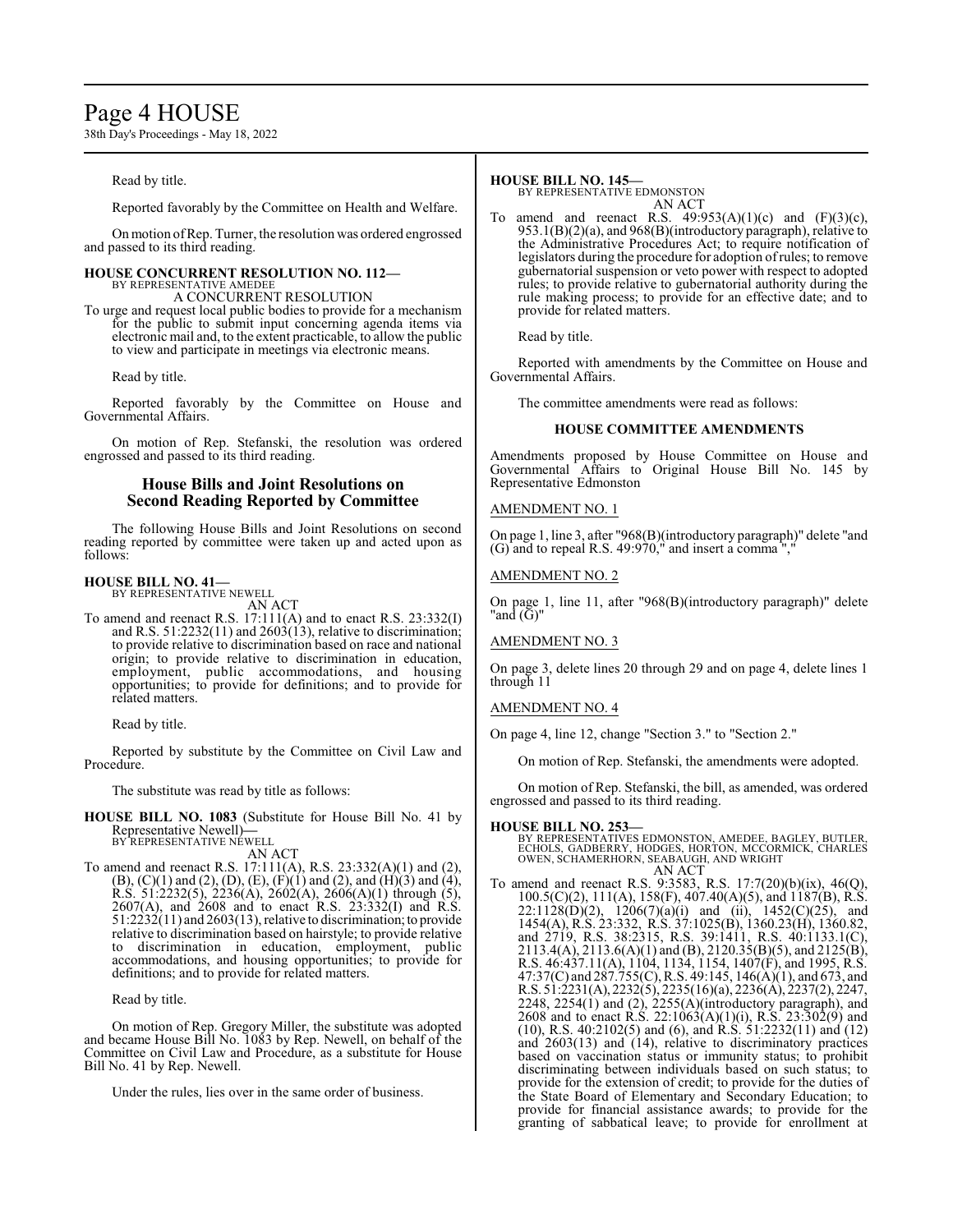alternative schools; to provide for public school admissions; to provide for the duties of public school boards; to provide for student transportation; to provide for early learning center licensing; to provide for eligibility in group health plans and health insurance coverage; to provide for the duties of the commissioner of insurance; to provide for risk rates of the Louisiana Health Plan; to provide for insurance rates for property and casualty insurance; to provide for intentional discrimination in employment; to provide for the duties of the Department of Health; to provide for the selection of medication attendants; to provide for the duties of the State Board of Medical Examiners; to provide for the training of physician assistants; to provide for direct primary care practices; to provide for the duties of the Louisiana State Board of Social Work Examiners; to provide for application to the Louisiana State Board of Social Work Examiners; to provide for the selection of persons for professional services in public contracts; to provide for programs and activities receiving state financial assistance; to provide for the licensure process for emergency medical personnel; to provide for emergency services; to provide for adult brain injury facilities; to provide for medical assistance programs; to provide for parish hospital and hospital service district affirmative action programs; to provide for childplacing agencies, maternity homes, and certain residential homes; to provide for certain programs and activities for displaced homemakers; to provide for certain income tax credits; to provide for access to public meetings in public buildings and facilities; to provide for the expenditure of federal block grant funds; to provide for the Louisiana Commission of Human Rights; to provide for the authority of the commission; to provide for local human rights commissions; to provide relative to discriminatory practices and advertisements; to provide relative to discrimination by financial institutions; to provide for credit transactions; to provide for the Equal Housing Opportunity Act; to provide relative to the provision of brokerage services; to provide for definitions; and to provide for related matters.

Read by title.

Reported with amendments by the Committee on Civil Law and Procedure.

The committee amendments were read as follows:

#### **HOUSE COMMITTEE AMENDMENTS**

Amendments proposed by House Committee on Civil Law and Procedure to Original House Bill No. 253 by Representative Edmonston

#### AMENDMENT NO. 1

On page 1, line 9, after "(introductory paragraph)," delete the remainder of the line and at the beginning of line 10, delete "(C),"

#### AMENDMENT NO. 2

On page 2, line 23, after "relative to the" delete the remainder of the line and insert "provision of brokerage services; to provide for"

#### AMENDMENT NO. 3

On page 22, line 23, after "(introductory paragraph)," delete the remainder of the line and at the beginning of line  $\tilde{2}4$ , delete "2607(A) and  $(C)$ ,

#### AMENDMENT NO. 4

On page 26, delete lines 22 through 29 in their entirety

#### AMENDMENT NO. 5

On page 27, delete lines 9 through 29 in their entirety and on page 28, delete lines 1 through 16 in their entirety

On motion of Rep. Gregory Miller, the amendments were adopted.

On motion of Rep. Gregory Miller, the bill, as amended, was ordered engrossed and passed to its third reading.

#### **HOUSE BILL NO. 254—** BY REPRESENTATIVE GREEN

AN ACT

To amend and reenact R.S. 18:1505.2(H)(1)(a) and (2)(a) and (b) and to repeal R.S. 18:1505.2(H)(2)(c), relative to campaign finance; to provide relative to campaign contribution limits; to provide for effectiveness; and to provide for related matters.

Read by title.

Reported with amendments by the Committee on House and Governmental Affairs.

The committee amendments were read as follows:

#### **HOUSE COMMITTEE AMENDMENTS**

Amendments proposed by House Committee on House and Governmental Affairs to Original House Bill No. 254 by Representative Green

AMENDMENT NO. 1

On page 1, line 4, change "an effective date;" to "effectiveness;"

#### AMENDMENT NO. 2

On page 2, line 26, after "Section 3." delete the remainder of the line and delete lines 27 and 28 and on page 3, delete lines 1 and 2 and insert the following:

The provisions of this Act shall be prospective in nature only and shall apply to contributions made to candidates in elections occurring after January 1, 2023. Any contribution to a candidate made for an election occurring prior to January 1, 2023, shall be subject to the contribution limits established in R.S. 18:1505.2(H) as of May 17, 2022.

Section 4. This Act shall become effective on January 1, 2023."

On motion of Rep. Stefanski, the amendments were adopted.

On motion of Rep. Stefanski, the bill, as amended, was ordered engrossed and passed to its third reading.

#### **HOUSE BILL NO. 298—**

BY REPRESENTATIVE JORDAN A JOINT RESOLUTION

To amend Article I, Section 3 of the Constitution of Louisiana, relative to the prohibition of slavery and involuntary servitude; to provide relative to the administration of criminal justice; to provide for submission of the proposed amendment to the electors; and to provide for related matters.

Read by title.

Reported with amendments by the Committee on Civil Law and Procedure.

The committee amendments were read as follows:

#### **HOUSE COMMITTEE AMENDMENTS**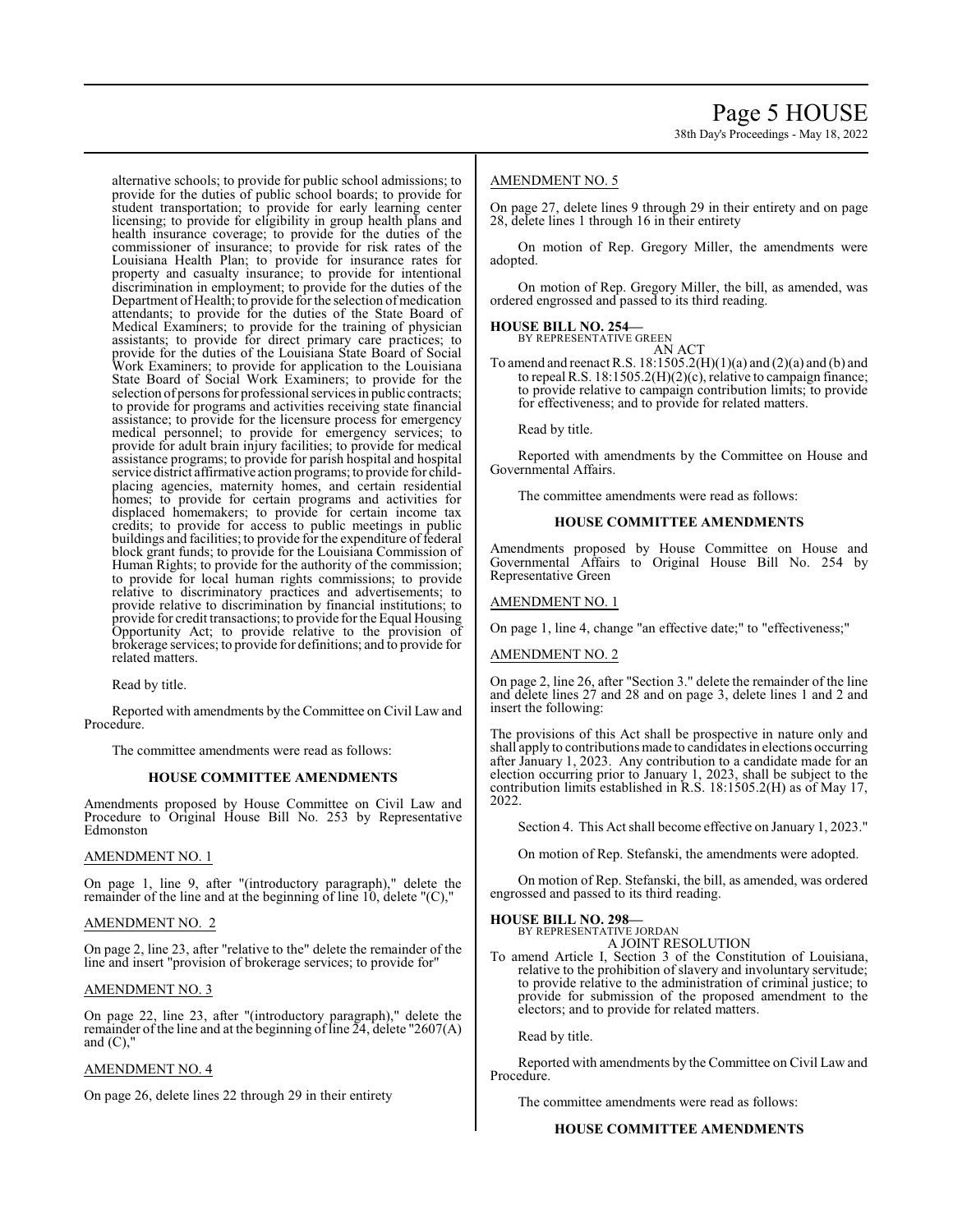### Page 6 HOUSE

38th Day's Proceedings - May 18, 2022

Amendments proposed by House Committee on Civil Law and Procedure to Original House Bill No. 298 by Representative Jordan

#### AMENDMENT NO. 1

On page 1, line 3, after "servitude;" delete the remainder of the line and on line 4, delete "involuntary servitude as punishment for crime" and insert "to provide relative to the administration of criminal iustice'

#### AMENDMENT NO. 2

On page 1, line 12, after "Section 3." and before "No" insert "(A)"

#### AMENDMENT NO. 3

On page 1, line 16, after the period "." and before "Slavery" insert "(B)(1)"

#### AMENDMENT NO. 4

On page 1, between lines 17 and 18, insert the following:

"(2) Subparagraph (1) of this Paragraph does not apply to the otherwise lawful administration of criminal justice."

#### AMENDMENT NO. 5

On page 2, at the end of line 5, delete "as" and at the beginning of line 6 delete "punishment for a crime?" and insert "except as it applies to the otherwise lawful administration of criminal justice?"

On motion of Rep. Gregory Miller, the amendments were adopted.

On motion of Rep. Gregory Miller, the bill, as amended, was ordered engrossed and passed to its third reading.

#### **HOUSE BILL NO. 366—**

BY REPRESENTATIVE FRIEMAN A JOINT RESOLUTION

Proposing to amend Article V, Section 23(B) of the Constitution of Louisiana, to provide for the mandatory retirement age for judges; to increase the mandatory retirement age for judges; to provide for submission of the proposed amendment to the electors; and to provide for related matters.

Read by title.

Reported without amendments by the Committee on Civil Law and Procedure.

On motion of Rep. Gregory Miller, the bill was ordered engrossed and passed to its third reading.

#### **HOUSE BILL NO. 498—**

BY REPRESENTATIVE GREEN A JOINT RESOLUTION

Proposing to amend Article III, Sections 2(A)(1) and (3) and (D), 5(A), and 19 of the Constitution of Louisiana and to repeal Article III, Sections 2(A)(4) of the Constitution of Louisiana, to provide forregular legislative sessions; to provide for the timing and duration of such sessions; to provide relative to the date legislators take office; to provide for the effective date of laws enacted during the regular session; to provide for submission of the proposed amendment to the electors; and to provide for related matters.

Read by title.

Reported favorably by the Committee on House and Governmental Affairs.

Under the rules, the above bill was ordered engrossed and recommitted to the Committee on Appropriations.

#### **HOUSE BILL NO. 615—**

BY REPRESENTATIVE FREEMAN AN ACT

To amend and reenact R.S.  $44:3(A)(4)(b)(ii)$  and to enact R.S. 44:3(K), relative to public records; to provide relative to disclosure; to provide relative to law enforcement investigative records; to provide for disclosure to certain individuals; and to provide for related matters.

Read by title.

Reported with amendments by the Committee on Appropriations.

The committee amendments were read as follows:

#### **HOUSE COMMITTEE AMENDMENTS**

Amendments proposed by House Committee on House and Governmental Affairs to Original House Bill No. 615 by Representative Freeman

#### AMENDMENT NO. 1

On page 1, line 2, after "R.S. 44:3(A)(4)(b)(ii)" delete "and R.S. 44:4(15)"

#### AMENDMENT NO. 2

On page 1, delete line 5 and on line 6, delete "records;"

AMENDMENT NO. 3

On page 1, line 8, after "R.S. 44:3(A)(4)(b)(ii)" delete "and 44:4(15) are" and insert "is"

#### AMENDMENT NO. 4

On page 2, delete line 1 through 8 and insert the following:

"(4)

 $*$  \*  $*$  \*

#### AMENDMENT NO. 5

On page 2, delete lines 10 and 11 and insert the following:

"\* \* \*"

#### AMENDMENT NO. 6

On page 2, delete lines 15 through 24 and insert the following:

"K.(1) Unless prohibited by federal law or state law not contained in this Title, if a victim of a sex offense or his designated family member requests an opportunity to review or copy any portion of records related to the offense against the victim, the agency shall allow the victim or his designated family member to review and copy the records unless the agency certifies in writing that the matter is subject to actual or reasonably anticipated criminal litigation.

(2) Any document that an agency provides to any defendant after prosecution of a sex offense has been initiated shall, upon request from the victim or a designated family member, also be made available for review and copying by the requestor unless the agency certifies in writing that the records are being withheld because information in them could materially affect the prosecution or a related investigation.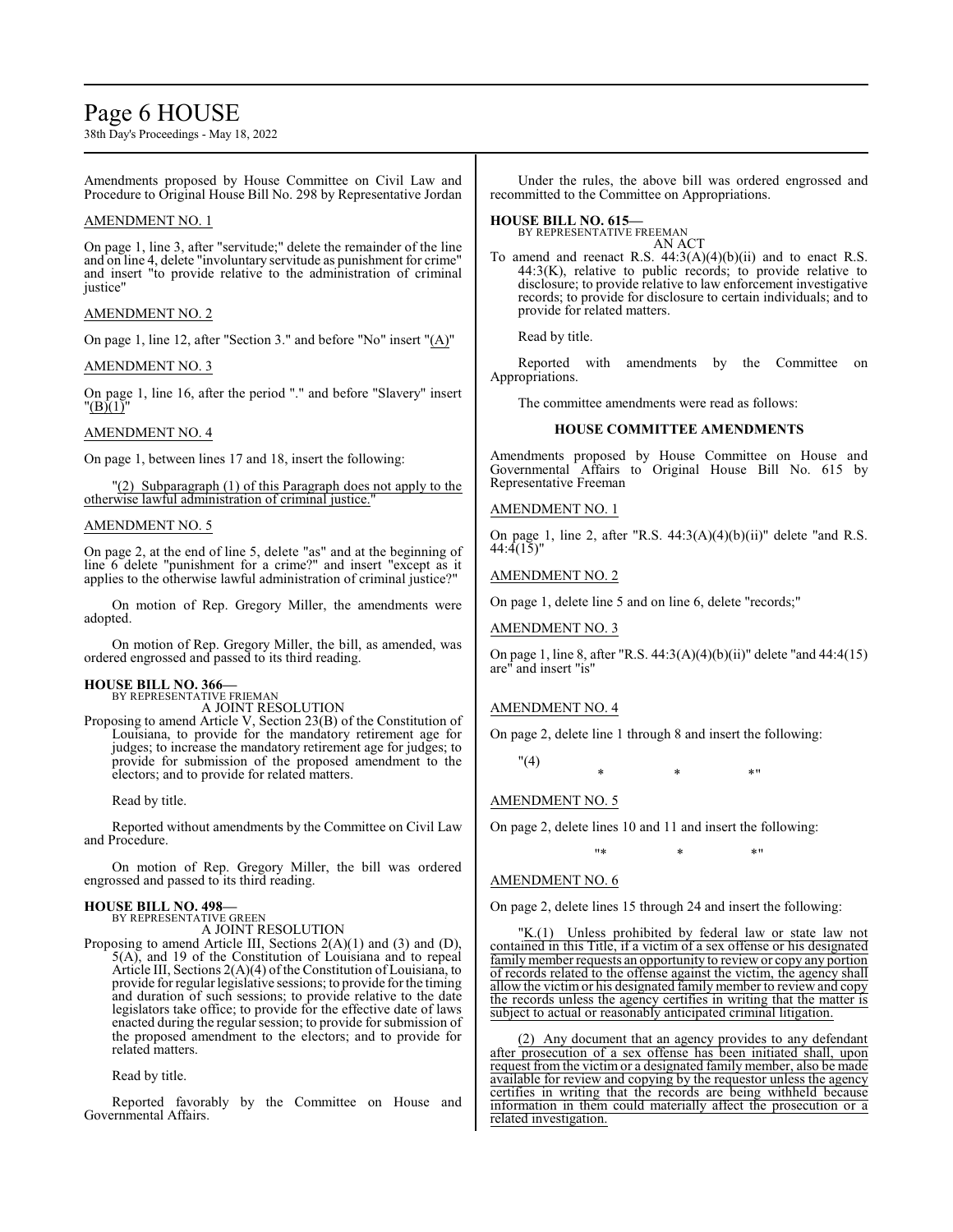### Page 7 HOUSE

38th Day's Proceedings - May 18, 2022

(3) Nothing in this Subsection shall be construed to prohibit an agency from allowing a victim of a sex offense or his family member to review or copy any record related to the offense.

(4) For purposes of this Subsection:

(a) "Sex offense" has the same meaning as that provided by R.S. 15:541.

(b) "Designated family member" and "victim" have the same meanings as that provided by R.S. 46:1842.

On motion of Rep. Stefanski, the amendments were adopted.

On motion of Rep. Stefanski, the bill, as amended, was ordered engrossed and passed to its third reading.

#### **HOUSE BILL NO. 673—** BY REPRESENTATIVE JORDAN

AN ACT

To amend and reenact R.S. 40:2869(D) and (E) and to enact R.S. 40:2869(A)(21) through (25), relative to pharmacy benefit managers; to provide for the pharmacy benefit manager monitoring advisory council; to provide for membership; to provide for technical changes; to provide for effectiveness; and to provide for related matters.

Read by title.

Reported with amendments by the Committee on Health and Welfare.

The committee amendments were read as follows:

#### **HOUSE COMMITTEE AMENDMENTS**

Amendments proposed by House Committee on Health and Welfare to Original House Bill No. 673 by Representative Jordan

#### AMENDMENT NO. 1

On page 1, line 2, after "(21)" and before the comma "," insert "through  $(25)$ "

#### AMENDMENT NO. 2

On page 1, line 5, after "changes;" and before "and" insert "to provide for effectiveness;"

#### AMENDMENT NO. 3

On page 1, line 8, change "is" to "through (25) are"

#### AMENDMENT NO. 4

On page 1, between lines 15 and 16, insert the following:

"(22) The chairman of the House Committee on Insurance.

(23) The chairman of the Senate Committee on Insurance.

(24) The chairman of the House Committee on Health and Welfare.

(25) The chairman of the Senate Committee on Health and Welfare."

#### AMENDMENT NO. 5

On page 2, after line 8, add the following:

"Section 2. This Act shall become effective upon signature by the governor or, if not signed by the governor, upon expiration of the time for bills to become law without signature by the governor, as provided by Article III, Section 18 of the Constitution of Louisiana. If vetoed by the governor and subsequently approved by the legislature, this Act shall become effective on the day following such approval."

On motion of Rep. Turner, the amendments were adopted.

On motion of Rep. Turner, the bill, as amended, was ordered engrossed and passed to its third reading.

#### **HOUSE BILL NO. 987—**

BY REPRESENTATIVE DESHOTEL AN ACT

To amend and reenact R.S. 44:4.1(B)(35) and to enact Chapter 12-B of Title 51 of the Louisiana Revised Statutes of 1950, to be comprised of R.S. 51:1381 through 1397, relative to data privacy; to provide definitions; to provide for applicability; to provide for consumer rights; to require a response to a request; to provide for the responsibilities of a processor and a controller; to provide for deidentified data; to provide limitations; to provide for investigative powers; to provide for enforcement; to provide for a civil fine; to provide for a data assessment; to provide for a public records exception; to create an account; to require a report; and to provide for related matters.

Read by title.

Reported with amendments by the Committee on House and Governmental Affairs.

The committee amendments were read as follows:

#### **HOUSE COMMITTEE AMENDMENTS**

Amendments proposed by House Committee on House and Governmental Affairs to Engrossed House Bill No. 987 by Representative Deshotel

#### AMENDMENT NO. 1

On page 2, line 13, change "R.S. 51:1395." to "R.S. 51:1396."

#### AMENDMENT NO. 2

On page 3, line 28, after "Ownership" change "of, or the power to vote with," to "of or the power to vote"

#### AMENDMENT NO. 3

On page 4, line 10, after "data that" delete the remainder of the line and at the beginning of line  $11$ , delete "(a) Cannot" and insert "cannot"

AMENDMENT NO. 4

On page 4, delete lines 13 through 19

AMENDMENT NO. 5

On page 4, line 25, after "of its" delete "local"

#### AMENDMENT NO. 6

On page 5, line 12, change ""Local political" to ""Political"

#### AMENDMENT NO. 7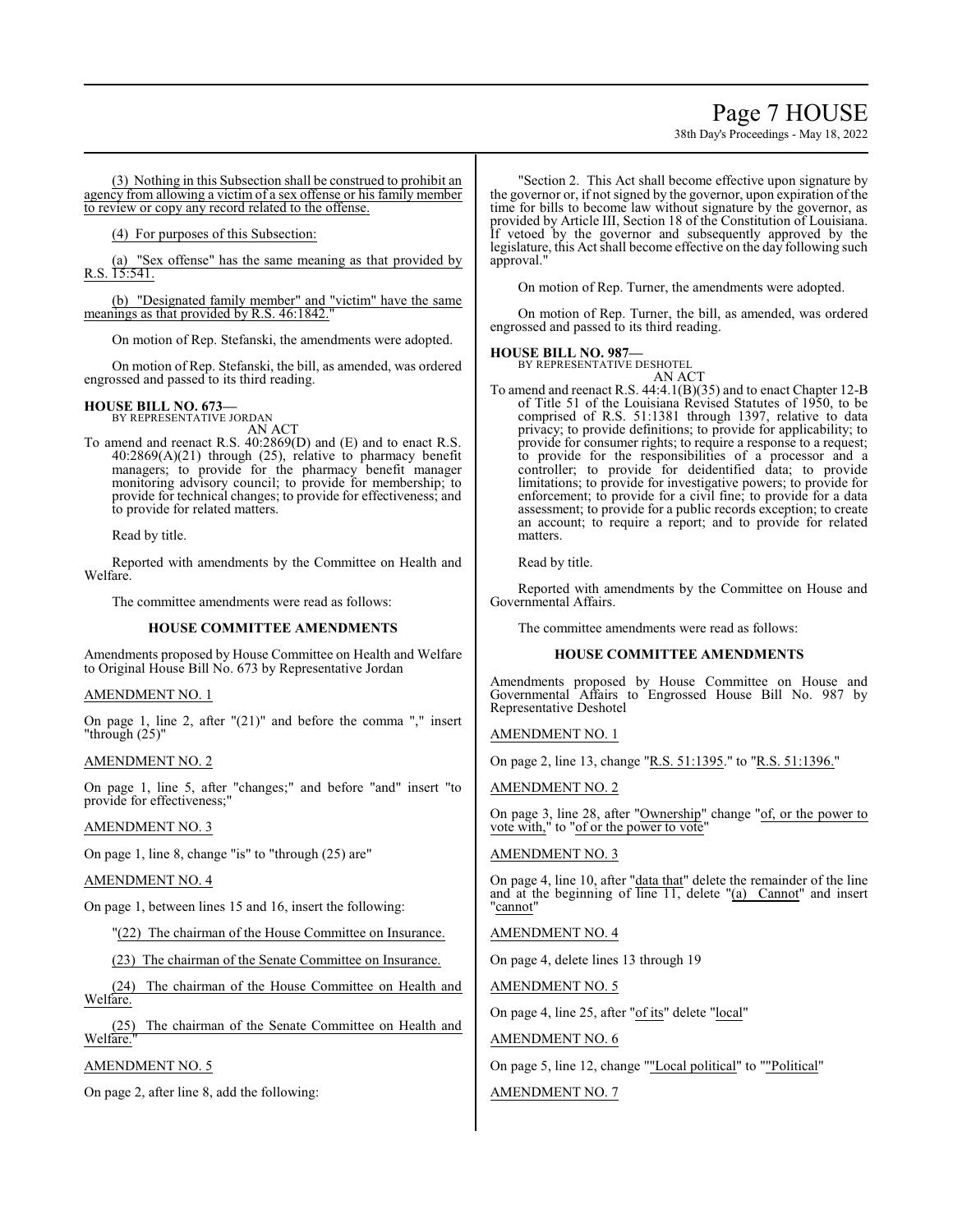### Page 8 HOUSE

38th Day's Proceedings - May 18, 2022

On page 6, line 5, after "(a)" change "Is lawfully obtained" to "It is lawfully obtainable" AMENDMENT NO. 8 On page  $6$ , line  $6$ , after " $(b)$ " change "Is obtained" to "It is obtainable" AMENDMENT NO. 9 On page 6, line 8, after " $(c)$ " change "Is obtained" to "It is obtainable" AMENDMENT NO. 10 On page 9, line 6, after "state" change "who satisfy" to "if the controller or processor satisfies" AMENDMENT NO. 11 On page 12, line 18, after "by a" delete "local" AMENDMENT NO. 12 On page 15, line 3, after "Subparagraph" delete the remainder of the line and insert "(a) of this Paragraph." AMENDMENT NO. 13 On page 16, line 20, after "designed to" delete "satisfy all" and delete line  $2\bar{1}$  and insert "achieve all of the following:" AMENDMENT NO. 14 On page 17, line 20, after " $E$ ." delete " $A$ " and insert "Notwithstanding the provisions of Subsection D of this Section, a" AMENDMENT NO. 15 On page 18, between lines 1 and 2, insert the following: "A. A controller of deidentified data shall: (1) Take reasonable measures to ensure that a person cannot associate the data with an individual. (2) Publicly commit to maintain and use the data only in its deidentified form and to not attempting to reidentify the data. (3) Contractually obligate any recipient of the data to comply with the requirements of this Subsection." AMENDMENT NO. 16 On page 18, at the beginning of line 2, change " $A$ ." to " $B$ ." AMENDMENT NO. 17 On page 18, at the beginning of line 22, change " $\underline{B}$ ." to " $\underline{C}$ ." AMENDMENT NO. 18 On page 18, line 23, change "controller" to "processor" AMENDMENT NO. 19 On page 22, line 23, change "R.S. 51:1395." to "R.S. 51:1396." On motion of Rep. Stefanski, the amendments were adopted. On motion of Rep. Stefanski, the bill, as amended, was ordered reengrossed and passed to its third reading. **Senate Instruments on Second Reading Returned from the Legislative Bureau** The following Senate Instruments on second reading, returned from the Legislative Bureau, were taken up and acted upon as follows: **SENATE BILL NO. 5—** BY SENATOR PRICE AND REPRESENTATIVE LARVADAIN AN ACT To enact R.S. 11:542.3, relative to the Louisiana State Employees' Retirement System; to provide with respect to a nonrecurring lump-sum supplemental payment to certain retirees and beneficiaries; to provide relative to eligibility for and calculation of such payment; to provide for an effective date; and to provide for related matters. Read by title. Reported favorably by the Committee on Appropriations. Reported without amendments by the Legislative Bureau. On motion of Rep. Zeringue, the bill was ordered passed to its third reading. **SENATE BILL NO. 6—** BY SENATORS PRICE, FIELDS, HENSGENS, ROBERT MILLS, MIZELL, PEACOCK AND TALBOT AND REPRESENTATIVE LARVADAIN AN ACT To provide a permanent benefit increase to retirees and beneficiaries of the Teachers' Retirement System of Louisiana; to authorize payments funded by the retirement system's experience account; to provide for qualifications for receipt of such payments; to provide relative to the amount of such payments; to provide for an effective date; and to provide for related matters. Read by title. Reported favorably by the Committee on Appropriations. Reported without amendments by the Legislative Bureau. On motion of Rep. Zeringue, the bill was ordered passed to its third reading. **SENATE BILL NO. 7—**<br>BY SENATORS PRICE, ROBERT MILLS, PEACOCK AND TALBOT AND<br>REPRESENTATIVE LARVADAIN AN ACT To provide a permanent benefit increase to retirees and beneficiaries of the Louisiana State Police Retirement System; to authorize payments funded by the retirement system's experience account; to provide for qualifications for receipt of such payments; to provide relative to the amount of such payments; to provide for an effective date; and to provide for related matters. Read by title. Reported favorably by the Committee on Appropriations. Reported without amendments by the Legislative Bureau. On motion of Rep. Zeringue, the bill was ordered passed to its third reading. **SENATE BILL NO. 15—** BY SENATOR FRED MILLS AN ACT To amend and reenact the introductory paragraphs of R.S. 39:198(I) and 198(I)(8), and R.S. 39:198(I)(2), (6), (8)(b) and (c), and (9), relative to contracts for fiscal intermediary services; to provide for the transfer of contract award oversight from the House and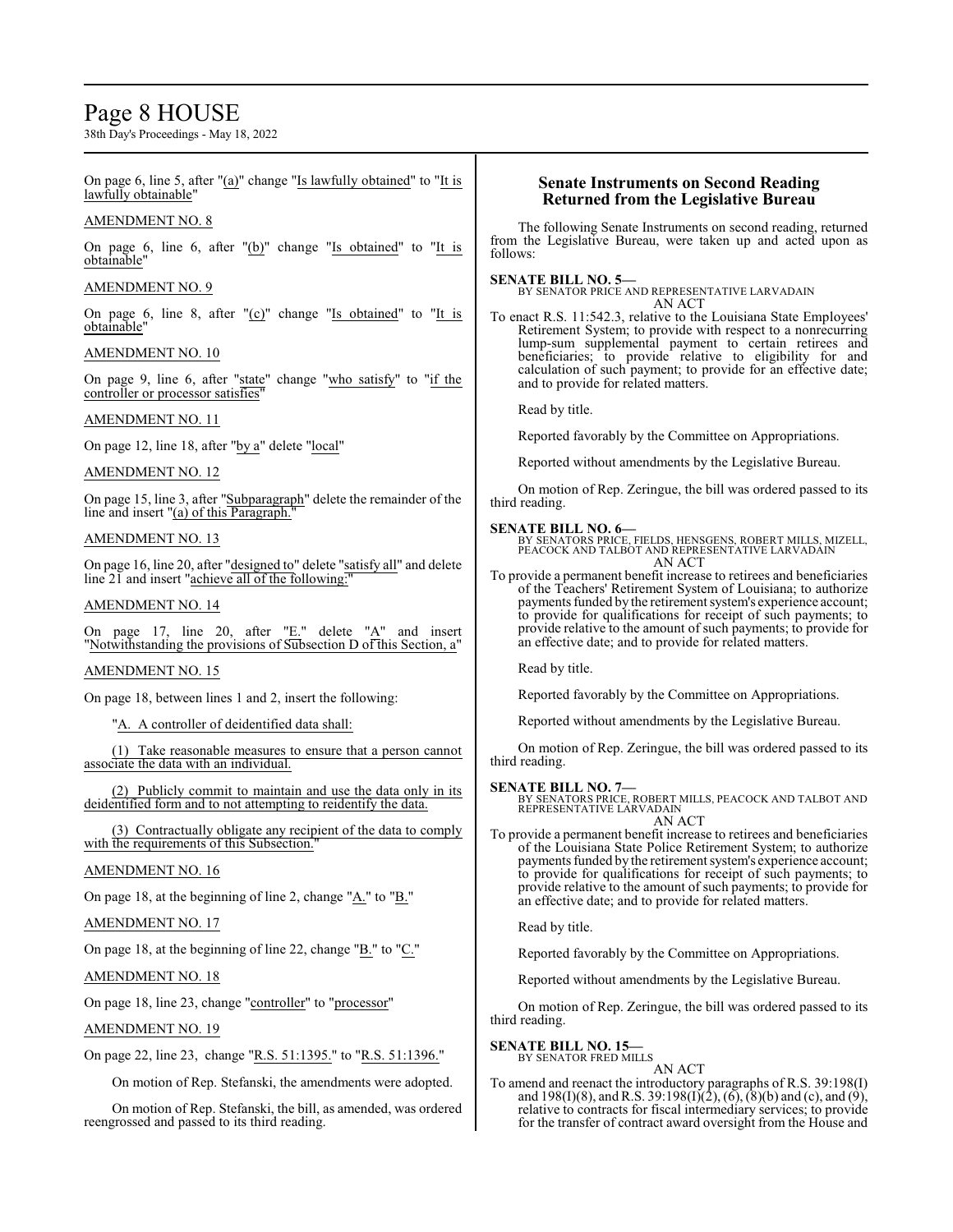38th Day's Proceedings - May 18, 2022

Senate committees on health and welfare to the Joint Legislative Committee on the Budget; and to provide for related matters.

Read by title.

Reported favorably by the Committee on Appropriations.

Reported without amendments by the Legislative Bureau.

On motion of Rep. Zeringue, the bill was ordered passed to its third reading.

#### **SENATE BILL NO. 16—** BY SENATOR FRED MILLS

AN ACT

To amend and reenact R.S. 27:437(C)(3), relative to the Video Draw Poker Device Fund; to provide for the use of monies in the fund; to provide for an effective date; and to provide for related matters.

Read by title.

Reported favorably by the Committee on Appropriations.

Reported without amendments by the Legislative Bureau.

On motion of Rep. Zeringue, the bill was ordered passed to its third reading.

#### **SENATE BILL NO. 28—** BY SENATOR ALLAIN

AN ACT

To amend and reenact R.S.  $47:201.2(C)(3)(b)(iv)$  and (v), relative to state partnership audit adjustments; to provide for the calculation methodology for distributive shares reported to tiered partners; and to provide for related matters.

Read by title.

Reported favorably by the Committee on Ways and Means.

Reported without amendments by the Legislative Bureau.

On motion of Rep. Bishop, the bill was ordered passed to its third reading.

#### **SENATE BILL NO. 54—** BY SENATOR ALLAIN

AN ACT

To amend and reenact R.S. 47:103(D), relative to income tax return filing extensions; to provide for an automatic filing extension for certain income tax returns; to provide for conditions and applicability; and to provide for related matters.

Read by title.

Reported with amendments by the Committee on Ways and Means.

The committee amendments were read as follows:

#### **HOUSE COMMITTEE AMENDMENTS**

Amendments proposed by House Committee on Ways and Means to Reengrossed Senate Bill No. 54 by Senator Allain

#### AMENDMENT NO. 1

On page 1, line 2, after "R.S. 47:103(D)," and before "relative" insert "287.614(D), and 612,"

#### AMENDMENT NO. 2

On page 1, line 3, after "extension for" and before "returns" delete "certain income tax" and insert "individual, partnership, and fiduciary income tax and corporate income and franchise tax"

#### AMENDMENT NO. 3

On page 1, line 6, after "R.S. 47:103(D)" and before "hereby" delete "is" and insert a comma "," and insert "287.614(D), and 612 are"

AMENDMENT NO. 4

On page 2, after line 7, insert the following:

"\* \* \*

§287.614. Time and place for filing returns; information concerning federal return; extension of time to file

\* \* \*

D.(1) The secretarymay grant a reasonable extension oftime for filing returns, not to exceed seven six months from the date the Louisiana income tax return is due or the extended due date of the federal income tax return, whichever is later.

(2) The secretary may accept a photocopy or duplicate original of the taxpayer's:

(a) Federal application for an extension of time to file, or

(b) Application for an automatic extension of time to file a federal return.

(3) The secretary may grant an extension of time to file a Louisiana income tax return for a specific taxable period if the taxpayer has received an automatic extension of time to file a federal income tax return for that taxable period. The method for taxpayer notification of the secretary that an automatic federal extension was obtained shall be established by rule. The secretary may otherwise provide for the automatic extension of time to file a corporation return not to exceed seven six months, or the extended due date of the federal income tax return, whichever is later.

(4) For taxable periods beginning on or after January 1, 2022, the secretary shall grant an extension of the time to file a Louisiana income tax return provided that the taxpayer timely requested an extension from the Internal Revenue Service to file the federal return for the same period. This extension of time to file shall not exceed six months or the extended due date of the federal income tax return, whichever is later.

(5) All filing extensions provided pursuant to this Subsection are conditioned upon the filing of the required return within the extension time period. If the required return is not filed within the extension time period, there shall be no extension and any delinquent filing penalty shall be computed from the original due date of the return.

\* \* \*

§612. Extension of time for filing return and paying tax

The secretary may grant an extension of time for filing returns as provided for in R.S.  $47:103(D)$  or R.S. 47:287.614(D).

Reported without amendments by the Legislative Bureau.

On motion of Rep. Bishop, the amendments were adopted.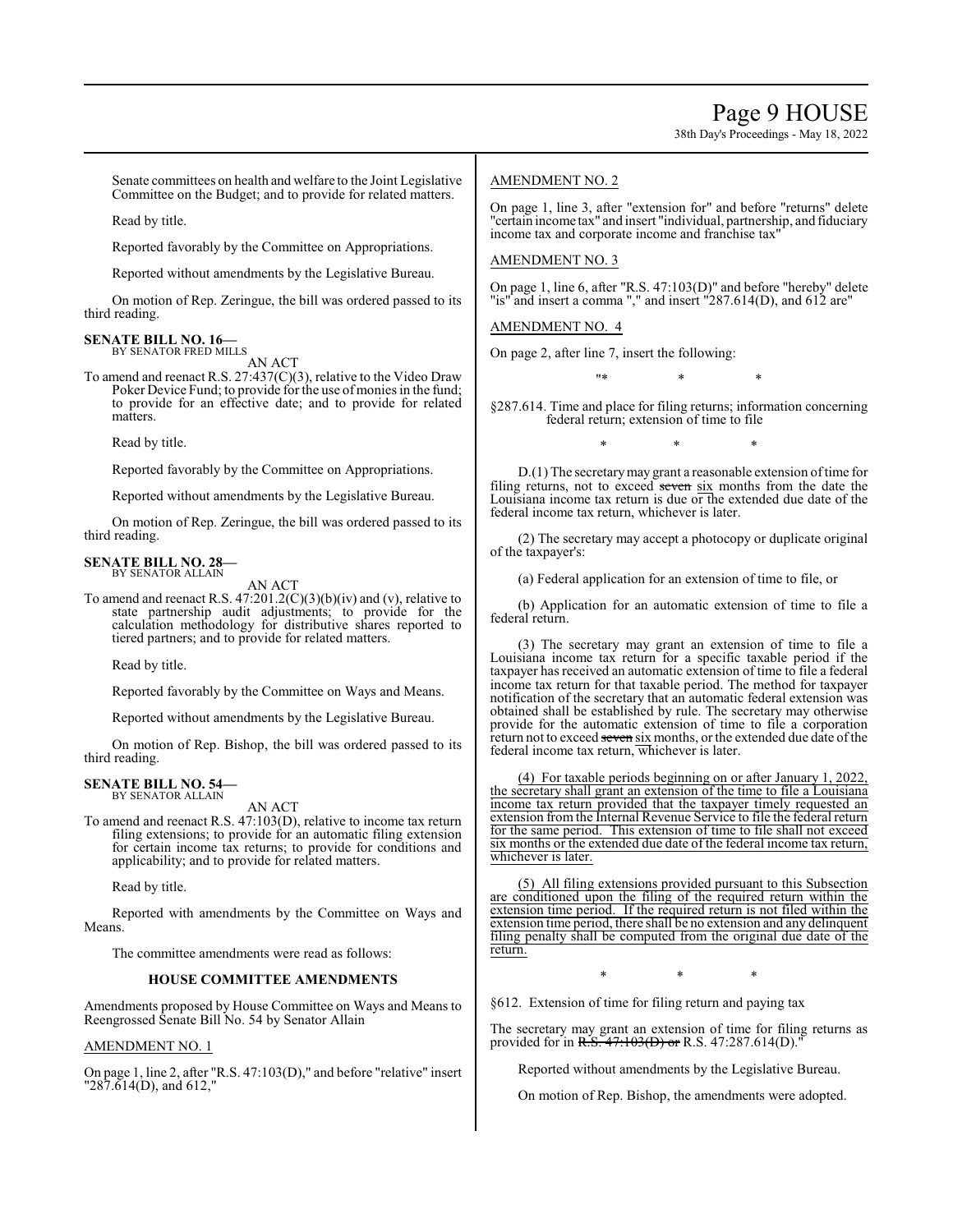### Page 10 HOUSE

38th Day's Proceedings - May 18, 2022

On motion of Rep. Bishop, the bill, as amended, was ordered passed to its third reading.

#### **SENATE BILL NO. 106—** BY SENATOR LUNEAU

AN ACT

To amend and reenact R.S. 37:21(A) and the introductory paragraph of 21(C), relative to professional and occupational boards and commissions; to provide for suspension of disciplinary proceedings; to provide for terms, conditions, and procedures; and to provide for related matters.

Read by title.

Reported favorably by the Committee on Commerce.

Reported without amendments by the Legislative Bureau.

On motion of Rep. Davis, the bill was ordered passed to its third reading.

#### **SENATE BILL NO. 108—** BY SENATOR WARD

AN ACT

To amend and reenact R.S. 32:299.3(A)(1), relative to utility terrain vehicles; to provide for definitions; to provide for a distinction between utility terrain vehicle and recreational off-highway vehicle; and to provide for related matters.

Read by title.

Reported favorably by the Committee on Transportation, Highways and Public Works.

Reported without amendments by the Legislative Bureau.

On motion of Rep. Wright, the bill was ordered passed to its third reading.

#### **SENATE BILL NO. 222—** BY SENATOR LAMBERT

AN ACT

To amend and reenact R.S. 37:3415.2(2), 3415.8(A), (C), and (E)(3), 3415.9(B)(1), 3415.10(D), and the introductory paragraph of  $3415.18(A)$  and to enact R.S.  $37:3415.22(C)$ , relative to the Louisiana Appraisal Management Company Licensing and Regulation Act; to provide for definitions; to provide appraisal management company ownership and controlling person requirements; to provide for procedures; to exempt federally regulated appraisal management companies; to provide for an effective date; to provide a sunset date; and to provide for related matters.

Read by title.

Reported with amendments by the Committee on Commerce.

The committee amendments were read as follows:

#### **HOUSE COMMITTEE AMENDMENTS**

Amendments proposed by House Committee on Commerce to Reengrossed Senate Bill No. 222 by Senator Lambert

#### AMENDMENT NO. 1

On page 1, line 14, delete "meaning" and insert "meanings"

AMENDMENT NO. 2

On page 2, line 27, delete "herein"

AMENDMENT NO. 3

On page 4, line 11, change "Institution" to "Institutions"

### AMENDMENT NO. 4

On page 4, line 13, change "shall" to "does"

Reported without amendments by the Legislative Bureau.

On motion of Rep. Davis, the amendments were adopted.

On motion of Rep. Davis, the bill, as amended, was ordered passed to its third reading.

#### **SENATE BILL NO. 241—** BY SENATOR ALLAIN

AN ACT To amend and reenact R.S. 47:2134(E)(1) and enact R.S. 47:1989(G) and 2134(F), relative to security required for challenging the correctness or legality of ad valoremtax assessments; to provide that a payment under protest is not required to appeal the correctness of an assessment to the Louisiana Tax Commission; to provide for the posting of a bond or other security in lieu of a payment under protest for challenges to the legality of an assessment; and to provide for related matters.

Read by title.

Reported with amendments by the Committee on Ways and Means.

The committee amendments were read as follows:

#### **HOUSE COMMITTEE AMENDMENTS**

Amendments proposed by House Committee on Ways and Means to Engrossed Senate Bill No. 241 by Senator Allain

#### AMENDMENT NO. 1

On page 1, line 14, after "Commission" delete the remainder of the line in its entirety and delete lines 15 through 17 in their entirety and insert the following:

"shall not be required to make a payment under protest or post security while the correctness challenge is pending before the commission."

Reported without amendments by the Legislative Bureau.

On motion of Rep. Bishop, the amendments were adopted.

On motion of Rep. Bishop, the bill, as amended, was ordered passed to its third reading.

#### **SENATE BILL NO. 244—** BY SENATOR ALLAIN

AN ACT

To enact R.S. 47:337.14.1, relative to reporting requirements for certain local tax collectors; to require the legislative auditor and the Louisiana Uniform Local Sales Tax Board to develop uniform reporting schedules for collectors compensated on the basis of cost of collection; to provide for minimum reporting requirements; to provide for the due date of required reports; and to provide for related matters.

Read by title.

Reported favorably by the Committee on Ways and Means.

Reported without amendments by the Legislative Bureau.

On motion of Rep. Bishop, the bill was ordered passed to its third reading.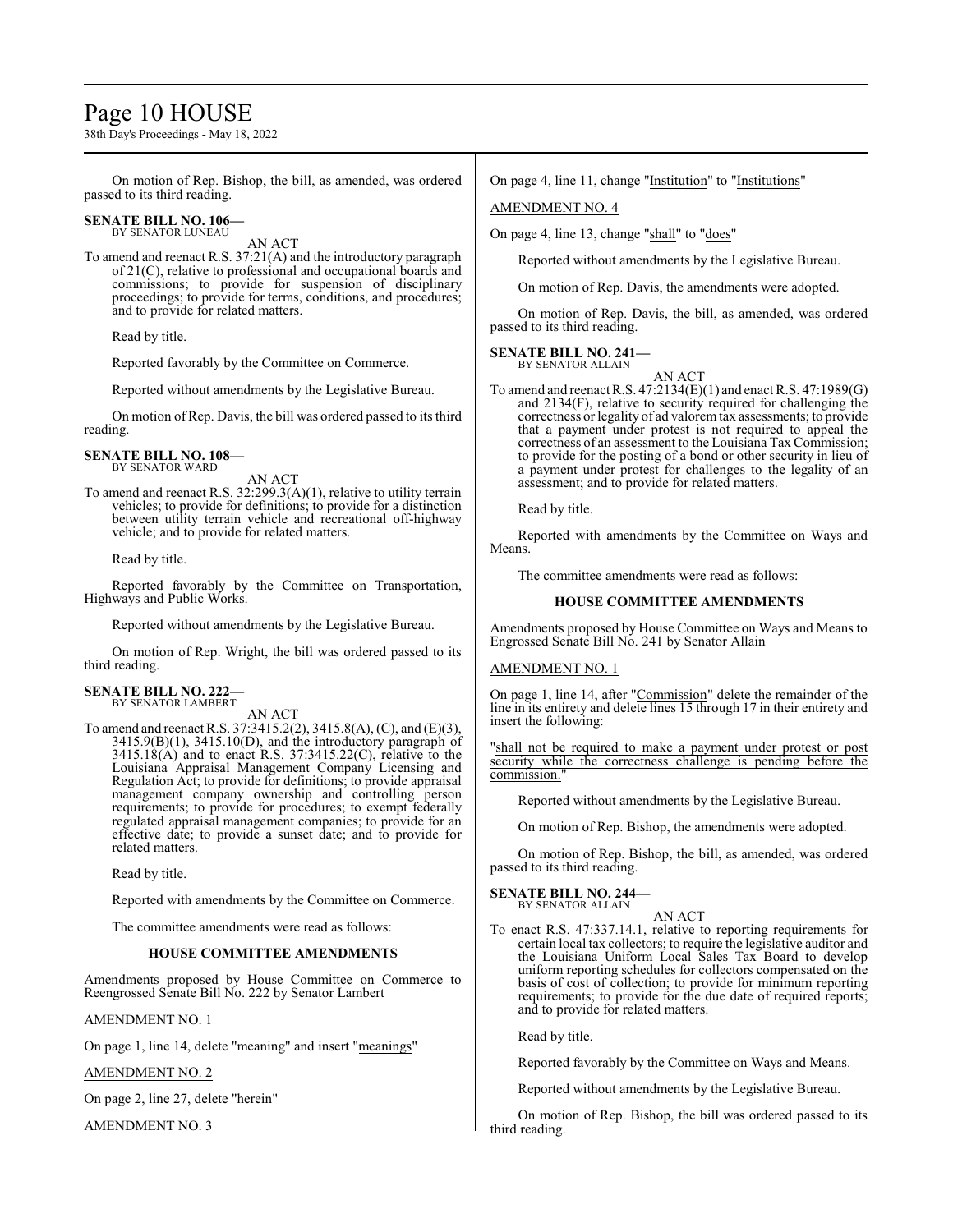### Page 11 HOUSE

38th Day's Proceedings - May 18, 2022

#### **SENATE BILL NO. 266—** BY SENATOR WARD

AN ACT

To amend and reenact R.S. 48:77(D) and to repeal R.S. 48:77(E), relative to the state motor vehicle sales tax dedicated to the Construction Subfund of the Transportation Trust Fund; to provide for the prioritization of the use of the funds to match federal funds; to provide relative to bonding; and to provide for related matters.

Read by title.

Reported with amendments by the Committee on Appropriations.

The committee amendments were read as follows:

#### **HOUSE COMMITTEE AMENDMENTS**

Amendments proposed by House Committee on Appropriations to Engrossed Senate Bill No. 266 by Senator Ward

#### AMENDMENT NO. 1

On page 2, delete lines 5 through 8 in their entirety

Reported without amendments by the Legislative Bureau.

On motion of Rep. Zeringue, the amendments were adopted.

On motion of Rep. Zeringue, the bill, as amended, was ordered passed to its third reading.

#### **SENATE BILL NO. 271—**

BY SENATOR WOMACK AND REPRESENTATIVE ROMERO AN ACT

To amend and reenact R.S. 38:2212(B)(2) and (H) and to enact R.S. 38:2211(A)(15), relative to bidding requirements on public works projects; to prohibit additional requirements for information requested by public entities; to provide relative to bidders' information on public bids; to provide for definitions; and to provide for related matters.

Read by title.

Reported favorably by the Committee on Transportation, Highways and Public Works.

Reported without amendments by the Legislative Bureau.

On motion of Rep. Wright, the bill was ordered passed to its third reading.

#### **SENATE BILL NO. 272—** BY SENATOR CORTEZ

AN ACT

To amend and reenact R.S. 4:149, 211, 213, and 214 and R.S. 27:602(13) and to enact R.S. 4:147(7), 215(D), and 228(H) and R.S. 27:602(18.1), 607(H), and 629, relative to horse racing; to provide for pari-mutuel wagering; to provide regarding offtrack wagering facilities; to authorize pari-mutuel wagering in a sports book lounge of certain licensed entities as offtrack wagering facilities; to require certain agreements or plans of operations; to provide for required terms of the agreement or plan and approval; to provide for requirements and exceptions; to provide regarding restrictions and prohibitions; and to provide for related matters.

Read by title.

Reported with amendments by the Committee on Commerce.

The committee amendments were read as follows:

#### **HOUSE COMMITTEE AMENDMENTS**

Amendments proposed by House Committee on Commerce to Reengrossed Senate Bill No. 272 by Senator Cortez

#### AMENDMENT NO. 1

On page 1, line 2, delete "and 214" and insert "214, and 226(B)(1)"

AMENDMENT NO. 2

On page 1, line 4, change "regarding" to "relative to"

AMENDMENT NO. 3

On page 1, line 8, change "regarding" to "relative to"

AMENDMENT NO. 4

On page 1, line 11, delete "and 214" and insert "214, and 226(B)(1)"

AMENDMENT NO. 5

On page 1, line 17, after "regulations" delete the remainder ofthe line and insert "applicable to offtrack wagering facility licensees for parimutuel wagering that occurs in a sports"

AMENDMENT NO. 6

On page 2, line 1, delete "a host" and insert "an"

AMENDMENT NO. 7

On page 2, line 20, change "provided" to "if"

AMENDMENT NO. 8

On page 2, line 27, change "pari-mutual" to "pari-mutuel"

AMENDMENT NO. 9

On page 2, line 28, after "less" delete "direct costs,"

AMENDMENT NO. 10

On page 3, at the end of line 4, delete "the" and insert in lieu thereof "this"

AMENDMENT NO. 11

On page 3, line 8, after "conduct" and before "wagering" change "sport" to "sports"

AMENDMENT NO. 12

On page 3, between lines 18 and 19, insert the following:

"(8) "Offtrack wagering facility licensee" means an association that has been licensed by the Louisiana State Racing Commission to operate an offtrack wagering facility.

#### AMENDMENT NO. 13

On page 3, at the beginning of line 19, change " $(8)$ " to " $(9)$ "

AMENDMENT NO. 14

On page 3, at the beginning of line 22, change "(9)" to "(10)"

#### AMENDMENT NO. 15

On page 3, at the beginning of line 24, change " $(10)$ " to " $(11)$ "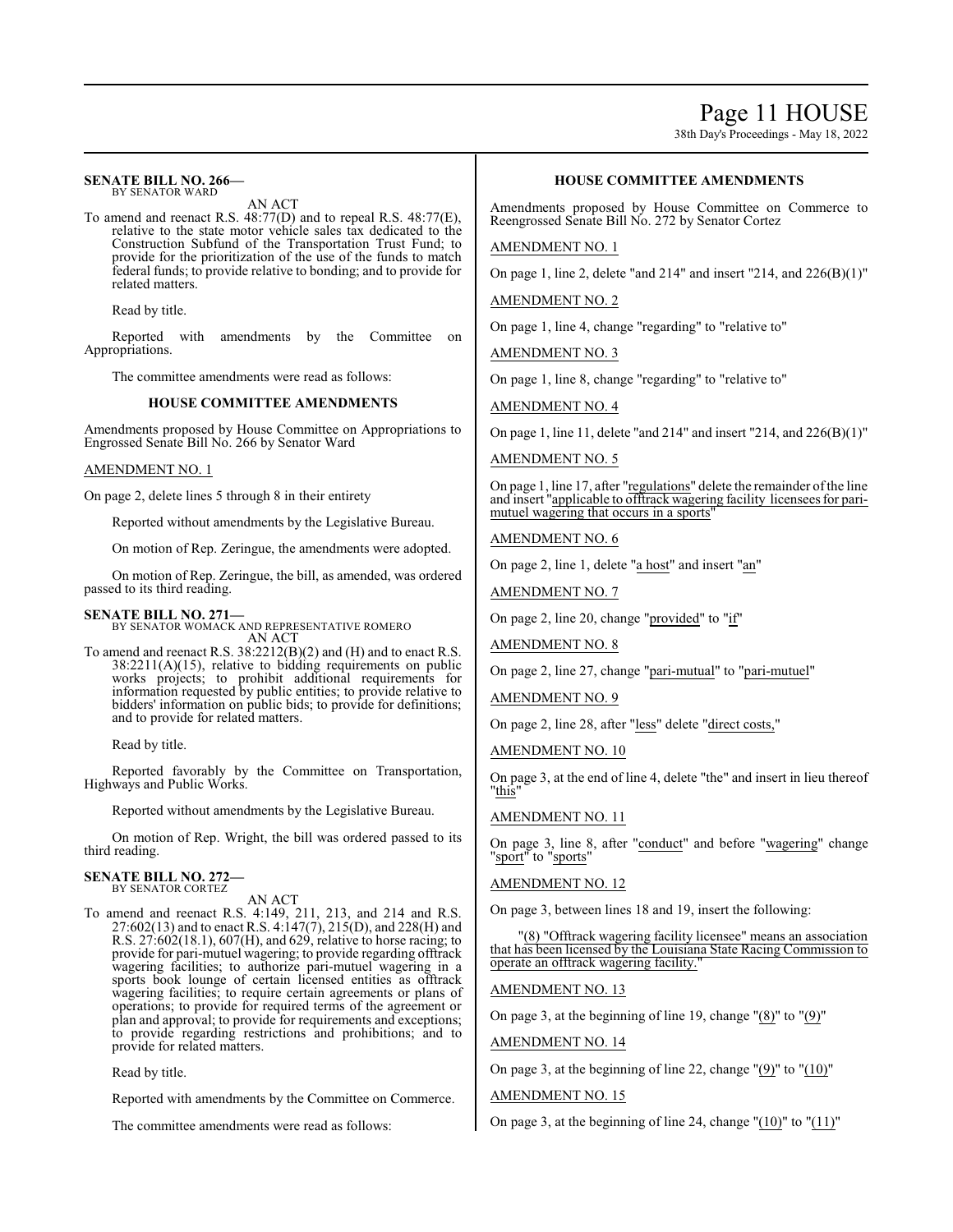### Page 12 HOUSE

38th Day's Proceedings - May 18, 2022

#### AMENDMENT NO. 16

On page 4, line 13, change "provided that" to "if"

#### AMENDMENT NO. 17

On page 5, line 10, change "association" to "offtrack wagering facility licensee'

#### AMENDMENT NO. 18

On page 5, line 16, after "(1)" delete "A primary" and insert "An offtrack wagering facility" and after "license" and before "as defined" insert a comma ","

#### AMENDMENT NO. 19

On page 5, line 22, after "operation" and before "and the plan shall" insert a comma ",

#### AMENDMENT NO. 20

On page 6, delete lines 22 through 24 and insert the following:

"(b) An association applying for a license to operate an offtrack wagering facility to be located in a sports book lounge shall provide its agreement with the host entity or plan of operation as part of its application."

#### AMENDMENT NO. 21

On page 8, at the beginning of line 4, delete "off-track" and insert "<u>offtrack</u>"

#### AMENDMENT NO. 22

On page 8, line 5, delete "off-track" and insert "offtrack"

#### AMENDMENT NO. 23

On page 8, line 23, delete "the sports book lounge of a host entity" and insert "a sports book lounge of an entity licensed pursuant to Chapter 10 of Title 27 of the Louisiana Revised Statutes of 1950,"

#### AMENDMENT NO. 24

On page 8, line 26, delete "of a host entity," and insert a comma ","

#### AMENDMENT NO. 25

On page 8, line 29, delete "of a host entity," and insert a comma ","

#### AMENDMENT NO. 26

On page 12, line 14, delete "No historical horse racing shall" and insert "Historical horse racing shall not"

#### AMENDMENT NO. 27

On page 12, line 15, after "located in" delete the remainder of the line and insert "a sports book lounge."

#### AMENDMENT NO. 28

On page 12, between lines 28 and 29, insert the following:

"\* \* \*

§226. Grounds for denial or termination of license to operate an offtrack wagering facility

\* \* \*

B. Those things constituting just cause are:

(1) Any action by a licensee contrary to the provisions of this Part or an agreement or plan of operation for an offtrack wagering facility located in a sports book lounge.

\* \* \*"

#### AMENDMENT NO. 29

On page 13, delete lines 13 through 17 and insert the following:

"conducted under the pari-mutuel form of wagering that are accepted by an offtrack wagering facility licensee as defined in R.S. 4:211 in accordance with the provisions of Chapter 4 of Title 4 of the Louisiana Revised Statutes of 1950, and a board and Louisiana State Racing Commission approved agreement between the licensee and the offtrack wagering facility licensee or a board and Louisiana State Racing Commission approved plan of operation.

#### AMENDMENT NO. 30

On page 13, deletes line 21 through 25, and insert the following:

"H.(1) A sports wagering licensee and its retail sports wagering operator may contract with an offtrack wagering facility licensee as defined in R.S. 4:211 to conduct racehorse wagering in its sports book lounge if the terms of the agreement have been approved by the board and the Louisiana State Racing Commission as required by R.S. 4:213(B) and the pari-mutuel wagering is conducted in  $4:213(B)$  and the pari-mutuel wagering is conducted in accordance with the agreement."

#### AMENDMENT NO. 31

On page 13, delete line 26, and insert "(2) A sports wagering licensee that is an association as defined in R.S. 4:143 and is also the holder of a license"

#### AMENDMENT NO. 32

On page 13, line 29, after "lounge" delete the remainder of the line and insert "if the pari-mutuel wagering is conducted in accordance with a board and Louisiana State Racing Commission approved plan of operation as"

#### AMENDMENT NO. 33

On page 14, at the beginning of line 1, delete "provided" and insert "required"

#### AMENDMENT NO. 34

On page 14, between lines 1 and 2, insert the following:

"(3) The board may reconsider and withdraw its approval of an agreement or plan of operation upon a finding of noncompliance with the terms of the agreement or plan."

Reported with amendments by the Legislative Bureau.

The Legislative Bureau amendments were read as follows:

#### **LEGISLATIVE BUREAU AMENDMENTS**

Amendments proposed byLegislative Bureau to Reengrossed Senate Bill No. 272 by Senator Cortez

#### AMENDMENT NO. 1

In House Committee Amendment No. 28 proposed by the House Committee on Commerce to Reengrossed Senate Bill No. 272 by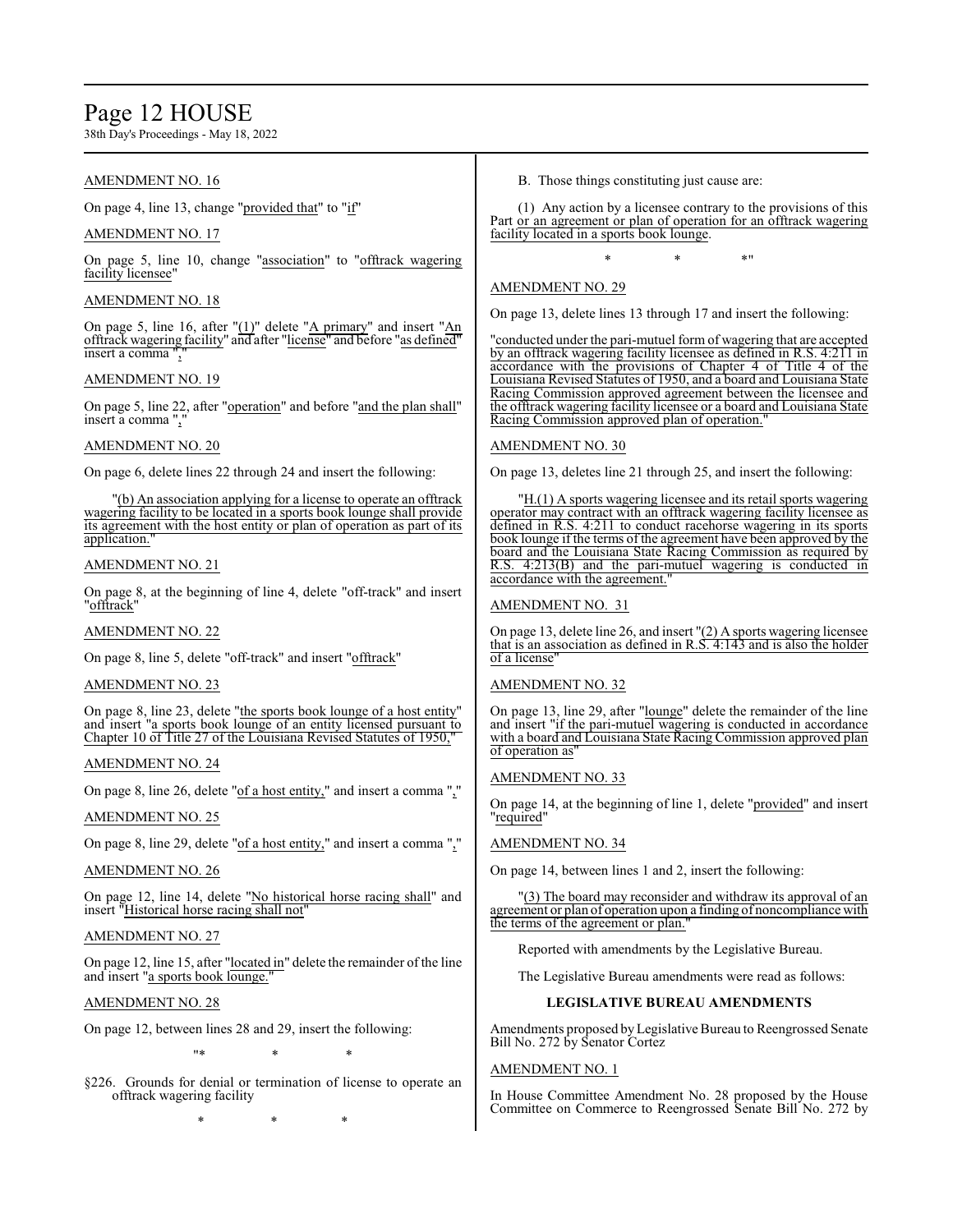Page 13 HOUSE

38th Day's Proceedings - May 18, 2022

Senator Cortez, on page 3, line 10, change "28 and 29" to "23 and 24"

On motion of Rep. Davis, the amendments were adopted.

On motion of Rep. Davis, the bill, as amended, was ordered passed to its third reading.

#### **SENATE BILL NO. 277—** BY SENATOR CORTEZ

AN ACT

To amend and reenact the introductory paragraph of R.S. 48:77(A), to enact R.S. 48:77.1 and 77.2, and to repeal R.S. 48:77(B) and (E), relative to the creation of the Megaprojects Leverage Fund and certain accounts therein; to provide for the deposit of monies into the fund; to provide for the use of monies so deposited; to provide relative to the issuance of bonds; and to provide for related matters.

Read by title.

Reported with amendments by the Committee on Appropriations.

The committee amendments were read as follows:

#### **HOUSE COMMITTEE AMENDMENTS**

Amendments proposed by House Committee on Appropriations to Reengrossed Senate Bill No. 277 by Senator Cortez

#### AMENDMENT NO. 1

On page 1, delete line 2 in its entirety, and insert the following:

"To amend and reenact R.S. 48:77(A) and the introductory paragraph of 77(C), to enact R.S. 39:1367(E)(2)(b)(ix) and R.S. 48:77.1"

#### AMENDMENT NO. 2

On page 1, line 4, after "therein;" and before "to provide" insert "to provide with respect to the dedication of monies to the fund;"

#### AMENDMENT NO. 3

On page 1, delete line 8 in its entirety and insert the following:

"Section 1. R.S.  $39:1367(E)(2)(b)(ix)$  is hereby enacted to read as follows:

§1367. State debt; limitations

\* \* \*

E. As used in this Section, the following terms shall have the following meanings ascribed to them unless the context clearly indicates otherwise:

\* \* \* (2) \* \* \*

(b) "Net state tax supported debt" shall not mean:

\* \* \*

(ix) Any bond, note, or other evidence of indebtedness issued for the purpose of financing the projects set forth in R.S. 48.77.1 or any bonds issued to refund such bonds, notes, or evidence of indebtedness.

Section 2. R.S. 48:77(A) and the introductory paragraph of 77(C) are hereby"

#### AMENDMENT NO. 4

On page 2, delete line 1 and insert "Construction"

#### AMENDMENT NO. 5

On page 2, line 4, after ""subfund"," insert "and the Megaprojects Leverage Fund as provided in R.S. 48:77.1,

#### AMENDMENT NO. 6

On page 2, between lines 4 and 5 insert:

"(1) For Fiscal Year 2023-2024, thirty percent ofthe avails shall be deposited into the subfund and the Megaprojects Leverage Fund as provided in R.S.  $48:77.1(A)$ .

(2) For Fiscal Year 2024-2025 and each fiscal year thereafter, sixty percent of the avails shall be deposited into the subfund and the Megaprojects Leverage Fund as provided in R.S. 48:77.1(A).

\* \* \*

C. The Department of Transportation and Development shall utilize up to seventy-five percent of the monies deposited into the subfund or the Megaprojects Leverage Fund pursuant to Subsection A of this Section as follows:

#### AMENDMENT NO. 7

On page 2, line 14, after "Revised" and before "of 1950" delete "Statues"and insert "Statutes"

#### AMENDMENT NO. 8

On page 2, line 15, after "have" and before "been completed" insert "either"

#### AMENDMENT NO. 9

On page 2, line 16, after "acceptance" and before the comma "," insert " or a request not to proceed with the project has been approved by the Senate Committee on Transportation, Highways and Public Works and the House Committee on Transportation, Highways and Public Works as provided in this Section"

#### AMENDMENT NO. 10

On page 2, at the beginning of line 19, delete  $''(1)''$  and insert  $''(1)(a)''$ 

#### AMENDMENT NO. 11

On page 2, at the beginning of line 25, delete "Once" and insert "Except as provided in Subparagraph (b) of this Paragraph, once"

#### AMENDMENT NO. 12

On page 3, delete line 2 in its entirety and insert the following:

"(b) If, prior to the issuance of any bonds for such project pursuant to the provisions of this Section, the secretary of the Department of Transportation and Development determines that it is not in the best interests of the state to proceed with the project described in R.S. 48:77(C)(1)(a), he shall submit a request for approval not to proceed with the project to the Senate Committee on Transportation, Highways and Public Works and the House Committee on Transportation, Highways and Public Works. Upon approval by both committees of the secretary's request not to proceed with the project, deposits into the account shall cease and anymonies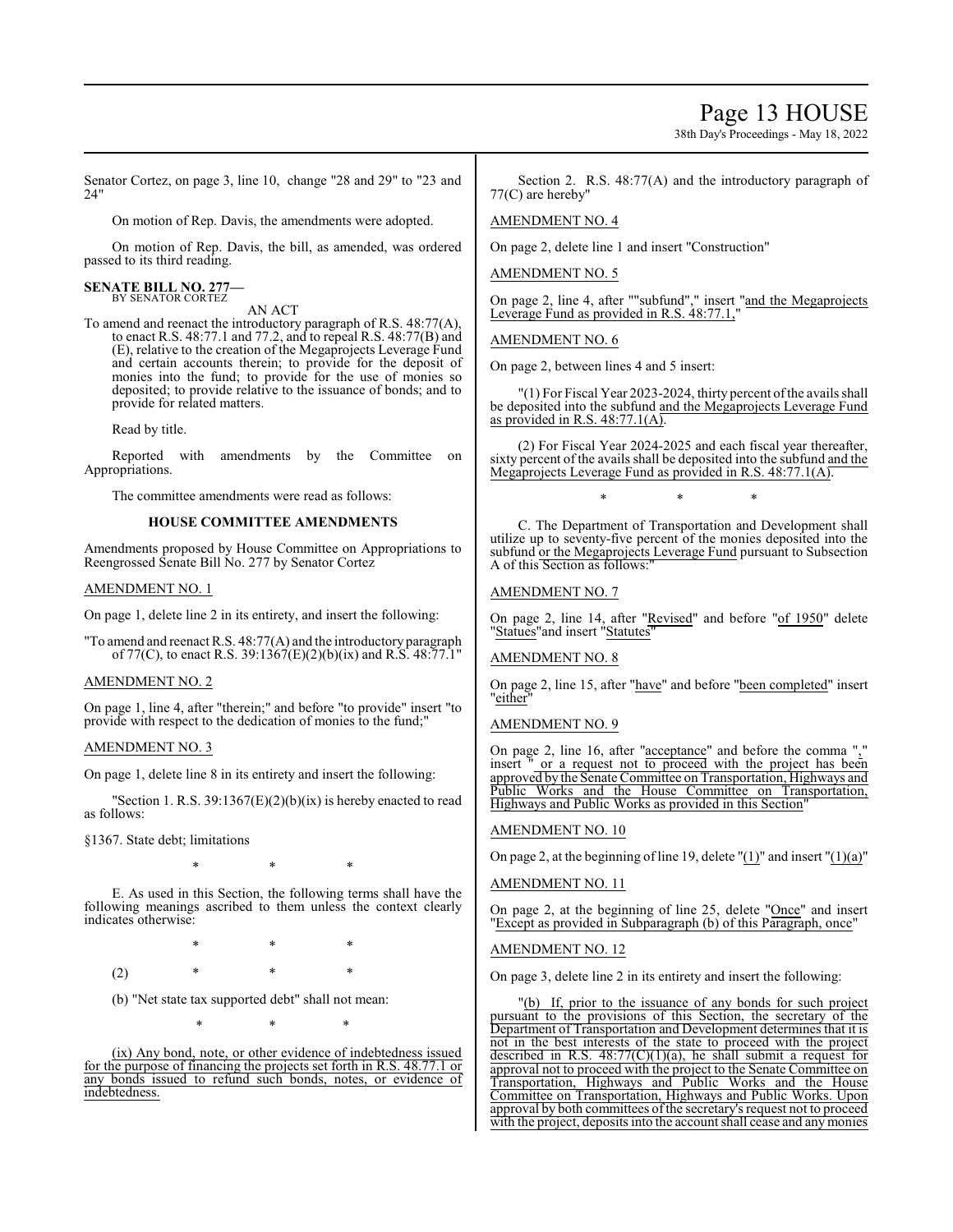## Page 14 HOUSE

38th Day's Proceedings - May 18, 2022

that would have been deposited into the account shall be divided equally between accounts within the fund that are still eligible to receive deposits. Within thirty days of approval by the committees as provided in this Subparagraph, the state treasurer shall also divide equally and transfer into accounts within the fund that are still eligible to receive deposits the unexpended and unencumbered balance in the account created pursuant to this Paragraph.

(2)(a) There is hereby created as a special account in the fund to be"

#### AMENDMENT NO. 13

On page 3, line 7, after "law." and before "the project" delete "Once" and insert "Except as provided in Subparagraph (b) of this Paragraph, once"

#### AMENDMENT NO. 14

On page 3, delete line 14 in its entirety and insert the following:

"(b) If, prior to the issuance of any bonds for such project pursuant to the provisions of this Section, the secretary of the Department of Transportation and Development determines that it is not in the best interests of the state to proceed with the project described in R.S.  $48:77(C)(1)(b)$ , he shall submit a request for approval not to proceed with the project to the Senate Committee on Transportation, Highways and Public Works and the House Committee on Transportation, Highways and Public Works. Upon approval by both committees of the secretary's request not to proceed with the project, deposits into the account shall cease and anymonies that would have been deposited into the account shall be divided equally between accounts within the fund that are still eligible to receive deposits. Within thirty days of approval by the committees as provided in this Subparagraph, the state treasurer shall also divide equally and transfer into accounts within the fund that are still eligible to receive deposits the unexpended and unencumbered balance in the account created pursuant to this Paragraph.

(3)(a) There is hereby created as a special account in the fund to be"

#### AMENDMENT NO. 15

On page 3, delete line 20, in its entirety and insert the following: "law. Except as provided in Subparagraph (b) of this Paragraph, once the project described in R.S. 48:77(C)(1)(c) and the LA Highway 1 and LA Highway 30 connectors have all been completed and"

#### AMENDMENT NO. 16

On page 3, line 21, after "related to" and before "issued" delete "that project" and the following "those projects"

#### AMENDMENT NO. 17

On page 3, delete line 27 in its entirety and insert the following:

"(b) If, prior to the issuance of any bonds for such project pursuant to the provisions of this Section, the secretary of the Department of Transportation and Development determines that it is not in the best interests of the state to proceed with the project described in R.S. 48:77(C)(1)(c), he shall submit a request for approval not to proceed with the project to the Senate Committee on Transportation, Highways and Public Works and the House Committee on Transportation, Highways and Public Works. Upon approval by both committees of the secretary's request not to proceed with the project, deposits into the account shall cease and any monies that would have been deposited into the account shall be divided equally between accounts within the fund that are still eligible to receive deposits. Within thirty days of approval by the committees as provided in this Subparagraph, the state treasurer shall also divide equally and transfer into accounts within the fund that are still eligible to receive deposits the unexpended and unencumbered balance in the account created pursuant to this Paragraph.

(4)(a) There is hereby created as a special account in the fund to be"

#### AMENDMENT NO. 18

On page 4, line 3, after "law." and before "the project" delete "Once" and insert the following: "Except as provided in Subparagraph (b) of this Paragraph, once"

#### AMENDMENT NO. 19

On page 4, between lines 9 and 10, insert the following:

"(b) If, prior to the issuance of any bonds for such project pursuant to the provisions of this Section, the secretary of the Department of Transportation and Development determines that it is not in the best interests of the state to proceed with the project described in R.S.  $48:77(C)(1)(d)$ , he shall submit a request for approval not to proceed with the project to the Senate Committee on Transportation, Highways and Public Works and the House Committee on Transportation, Highways and Public Works. Upon approval by both committees of the secretary's request not to proceed with the project, deposits into the account shall cease and anymonies that would have been deposited into the account shall be divided equally between accounts within the fund that are still eligible to receive deposits. Within thirty days of approval by the committees as provided in this Subparagraph, the state treasurer shall also divide equally and transfer into accounts within the fund that are still eligible to receive deposits the unexpended and unencumbered balance in the account created pursuant to this Paragraph."

#### AMENDMENT NO. 20

On page 5, line 7, between "related to the" and "project" insert "LA Highway 1 and LA Highway 30 connectors and the"

#### AMENDMENT NO. 21

On page 5, line 23, between "related to the" and "project" insert "LA Highway 1 and LA Highway 30 connectors and the"

#### AMENDMENT NO. 22

On page 7, line 17, after "Revised" and before "of 1950" delete "Statues" and insert "Statutes"

#### AMENDMENT NO. 23

On page 10, line 7, at the end of the line, change the comma "," to a period".

#### AMENDMENT NO. 24

On page 10, delete line 8 in its entirety and insert "Bonds issued pursuant to this Section shall not be included in the"

#### AMENDMENT NO. 25

On page 13, at the beginning of line 12, delete "Section 2." and insert "Section 3."

#### AMENDMENT NO. 26

On page 13, at the beginning of line 13, delete "Section 3." and insert "Section 4."

Reported without amendments by the Legislative Bureau.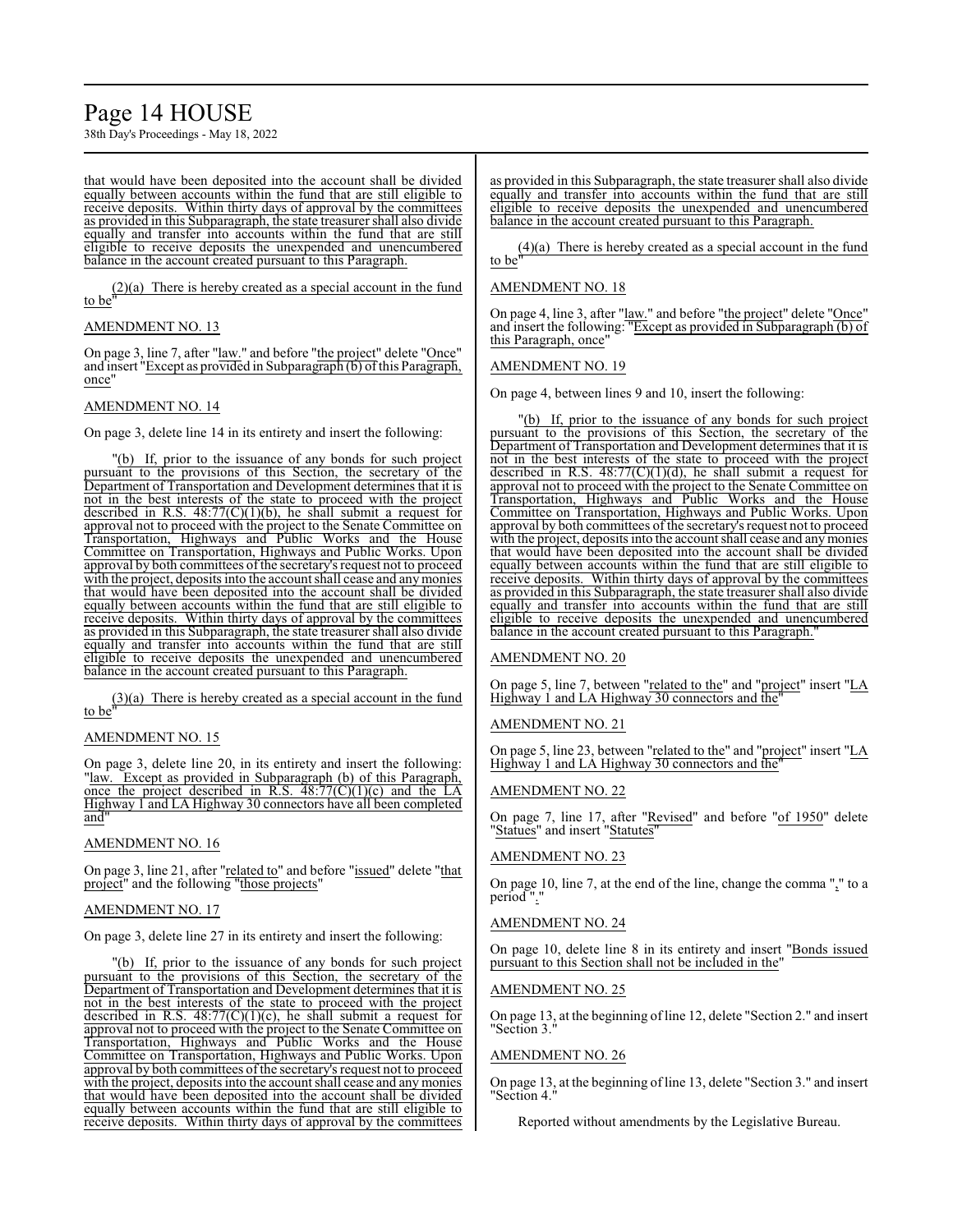### Page 15 HOUSE

38th Day's Proceedings - May 18, 2022

On motion of Rep. Zeringue, the amendments were adopted.

On motion of Rep. Zeringue, the bill, as amended, was ordered passed to its third reading.

#### **SENATE BILL NO. 286—** BY SENATOR LUNEAU

AN ACT To amend and reenact R.S. 37:3552(5) through (12) and  $3556(A)(1)(a)$  and to enact R.S.  $37:3552(13)$  and  $(14)$ , relative to massage therapists; to provide relative to licensure and qualifications of massage therapists; to provide for the methods of instruction; to provide for definitions; and to provide for related matters.

Read by title.

Reported with amendments by the Committee on Commerce.

The committee amendments were read as follows:

#### **HOUSE COMMITTEE AMENDMENTS**

Amendments proposed by House Committee on Commerce to Engrossed Senate Bill No. 286 by Senator Luneau

#### AMENDMENT NO. 1

On page 3, line 26, delete "shall be" and insert "means"

#### AMENDMENT NO. 2

On page 4, at the end of line 3, delete "the state of" and insert "this state"

#### AMENDMENT NO. 3

On page 4, at the beginning of line 4, delete "Louisiana"

#### AMENDMENT NO. 4

On page 4, line 16, delete "as approved"

#### AMENDMENT NO. 5

On page 4, line 17, delete "the state of Louisiana through" and insert "this state in accordance with the policies prescribed by

#### AMENDMENT NO. 6

On page 4, line 18, delete "shall"

#### AMENDMENT NO. 7

On page 4, line 19, change "hours" to "hour"

Reported without amendments by the Legislative Bureau.

On motion of Rep. Davis, the amendments were adopted.

On motion of Rep. Davis, the bill, as amended, was ordered passed to its third reading.

#### **SENATE BILL NO. 423—** BY SENATOR FOIL

AN ACT

To amend and reenact R.S.  $38:2295(C)(1)$ , relative to plans and specifications for public works; to provide for clarification of requirements for prior approval; to provide for adjusting the time response period for particular products; to provide for technical corrections; and to provide for related matters.

Read by title.

Reported with amendments by the Committee on Transportation, Highways and Public Works.

The committee amendments were read as follows:

#### **HOUSE COMMITTEE AMENDMENTS**

Amendments proposed by House Committee on Transportation, Highways and Public Works to Engrossed Senate Bill No. 423 by Senator Foil

#### AMENDMENT NO. 1

On page 1, line 10, after "may" and before "submit" insert a comma "," and "but is not required to,

Reported without amendments by the Legislative Bureau.

On motion of Rep. Wright, the amendments were adopted.

On motion of Rep. Wright, the bill, as amended, was ordered passed to its third reading.

**SENATE BILL NO. 429—** BY SENATOR WOMACK

AN ACT

To amend and reenact R.S. 38:2248(B), relative to public works contracts; to provide with respect to substantial completion of public works; to provide for notice and itemization of work to be performed; and to provide for related matters.

Read by title.

Reported favorably by the Committee on Transportation, Highways and Public Works.

Reported without amendments by the Legislative Bureau.

On motion of Rep. Wright, the bill was ordered passed to its third reading.

#### **SENATE BILL NO. 436—** BY SENATOR CLOUD

AN ACT

To enact R.S. 47:463.214, relative to motor vehicle special prestige license plate; to provide for the establishment of the "Louisiana" Equine Promotion and Research Advisory Board" special prestige license plate; to provide for creation, issuance, design, fees, distribution, and rule promulgation applicable to such license plates; and to provide for related matters.

Read by title.

Reported with amendments by the Committee on Transportation, Highways and Public Works.

The committee amendments were read as follows:

#### **HOUSE COMMITTEE AMENDMENTS**

Amendments proposed by House Committee on Transportation, Highways and Public Works to Reengrossed Senate Bill No. 436 by Senator Cloud

#### AMENDMENT NO. 1

On page 1, line 5, after the semicolon ";" and before "and" insert "to provide for the Louisiana Equine Promotion and Research Advisory Board Special Prestige License Plate Dedicated Fund Account;"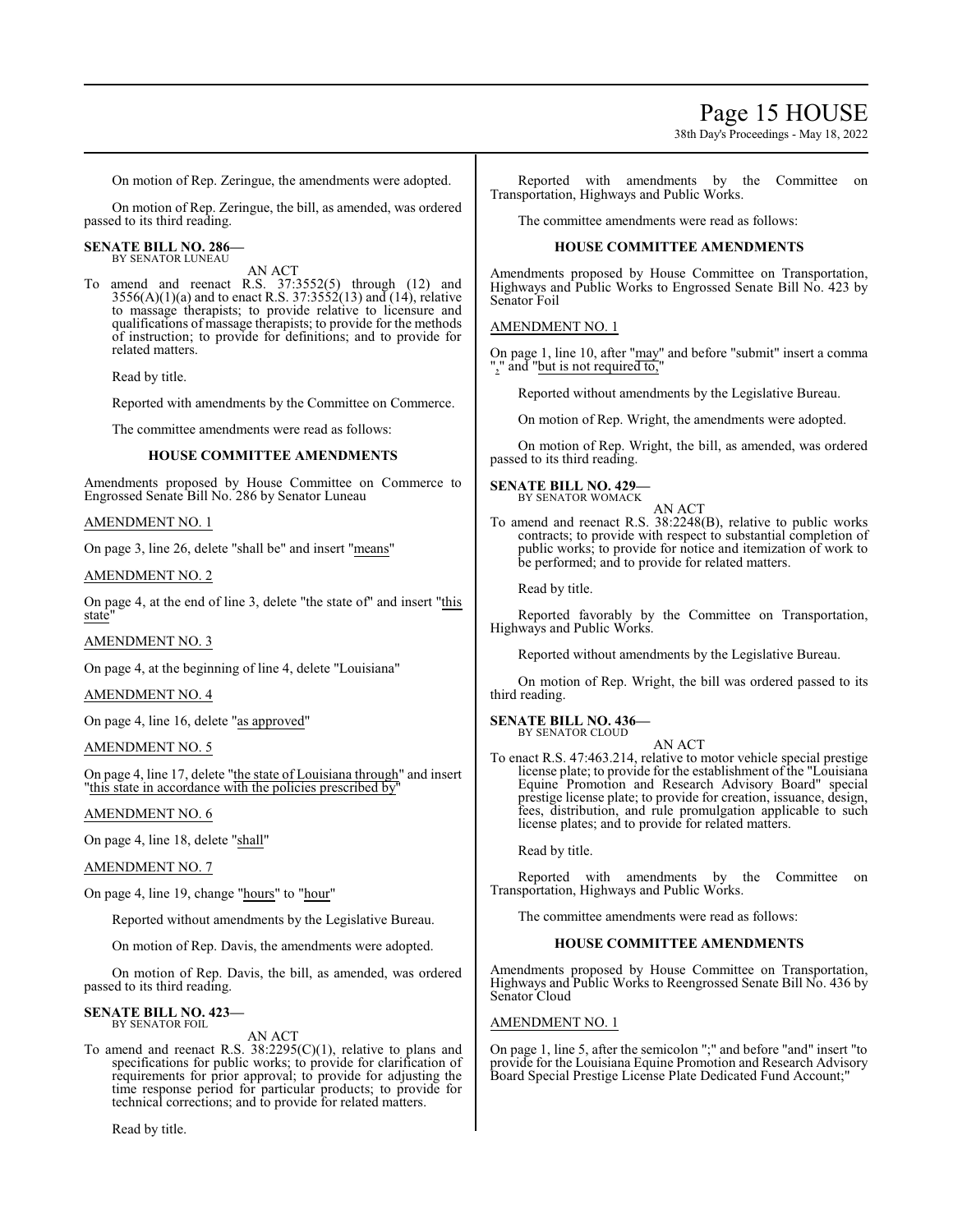### Page 16 HOUSE

38th Day's Proceedings - May 18, 2022

#### AMENDMENT NO. 2

On page 2, delete lines 17 through 19 in their entirety and insert the following:

"deposited into the Louisiana Equine Promotion and Research Advisory Board Special Prestige License Plate Dedicated Fund Account. The money received from the royalty fees shall be used to distribute grant funds as the Louisiana Equine Promotion and Research Advisory Board so desires.

#### AMENDMENT NO. 3

On page 2, after line 21, insert the following:

"G. There is hereby created, as a special statutorily dedicated fund account within the state treasury, the Louisiana Equine Promotion and Research Advisory Board Special Prestige License Plate Dedicated Fund Account, hereafter referred to in this Subsection as the "account". Notwithstanding any other provision of law, after compliance with the requirements of Article VII, Section 9(B) of the Constitution of Louisiana relative to the Bond Security and Redemption Fund, and after a sufficient amount is allocated to pay all of the obligations secured by the full faith and credit of the state which become due and payable within any fiscal year, the treasurer shall pay an amount equal to the annual royalty fee collected by the department into the account. All of the monies in the account shall be appropriated each year by the legislature to the Louisiana Equine Promotion and Research Advisory Board for application first to pay principal and interest on any debt issued by the Louisiana Equine Promotion and Research Advisory Board and second to pay any operating expenses of the Louisiana Equine Promotion and Research Advisory Board. Monies deposited into the account shall be categorized as fees and self-generated revenue for the sole purpose of reporting related to the executive budget, supporting documents, and general appropriation bills and shall be available for annual appropriation by the legislature.

Reported without amendments by the Legislative Bureau.

On motion of Rep. Wright, the amendments were adopted.

On motion of Rep. Wright, the bill, as amended, was ordered passed to its third reading.

#### **SENATE BILL NO. 443—** BY SENATOR ALLAIN

AN ACT

To amend and reenact R.S. 47:303.1(C) and (G) and to repeal R.S. 47:303.1(D), relative to direct payment numbers; to provide for uniformdirect payment number procedures and appeal rights for local tax collectors; and to provide for related matters.

Read by title.

Reported with amendments by the Committee on Ways and Means.

The committee amendments were read as follows:

#### **HOUSE COMMITTEE AMENDMENTS**

Amendments proposed by House Committee on Ways and Means to Engrossed Senate Bill No. 443 by Senator Allain

#### AMENDMENT NO. 1

On page 1, line 11, after "shall" delete the remainder of the line in its entirety and insert "submit the application to"

#### AMENDMENT NO. 2

On page 1, line 15, after "Section." insert the following:

"The application shall be submitted to the local collector in a manner that provides actual notice of the application including but not limited to submission by certified mail that is signed for and received by the local collector."

#### AMENDMENT NO. 3

On page 2, line 10, after "days of" delete "transmission of the" and at the beginning of line 11, delete "application to" and insert "receipt" of the application by"

AMENDMENT NO. 4

On page 2, line 17, after "after" and before "the local" delete "the transmission of the application to" and insert "receipt of the application by

#### AMENDMENT NO. 5

On page 2, line 23, after "but" and before "by the" delete "written approval is denied " and insert "approval is denied in writing"

#### AMENDMENT NO. 6

On page 2, at the beginning of line 24, after "days" and before "the local" delete "after the transmission of the application to" and insert "of receipt of the application by"

Reported without amendments by the Legislative Bureau.

On motion of Rep. Bishop, the amendments were adopted.

On motion of Rep. Bishop, the bill, as amended, was ordered passed to its third reading.

#### **SENATE BILL NO. 444—** BY SENATOR ALLAIN

AN ACT

To amend and reenact R.S. 47:1408(D)(1), 1418(7)(d), 1432(A), 1574.2(A), the introductory paragraph of 1574.2(B), and 1574.2(D) and to enact R.S. 47:338.223, 1408(D)(3), and 1574.2(E), (F), and (G), relative to tax administration and the Board of Tax Appeals; to provide for the administration of certain occupancy taxes; to authorize the board to issue protective orders; to provide relative to notice and the opportunity to be heard for all matters and all parties before the board; to provide for the jurisdiction of the board; to authorize the board to issue preliminary injunctions during suits to enjoin certain tax preparers; to authorize the secretary of revenue to issue cease and desist orders to tax preparers who engage in certain conduct; to impose penalties on preparers who violate injunctions or orders; to provide for an effective date; and to provide for related matters.

Read by title.

Reported with amendments by the Committee on Ways and Means.

The committee amendments were read as follows:

#### **HOUSE COMMITTEE AMENDMENTS**

Amendments proposed by House Committee on Ways and Means to Reengrossed Senate Bill No. 444 by Senator Allain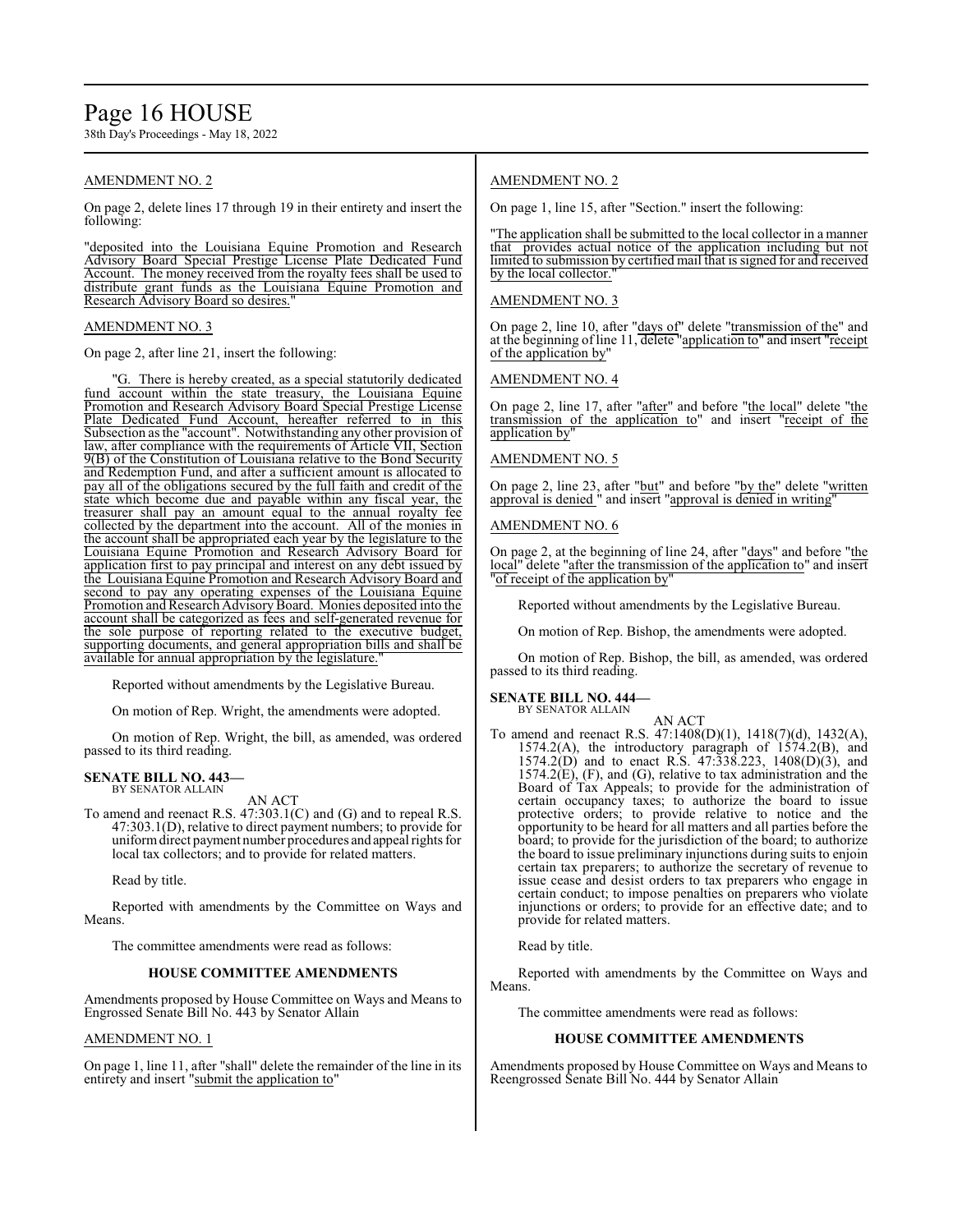38th Day's Proceedings - May 18, 2022

#### AMENDMENT NO. 1

On page 1, line 2, after "reenact" and before "1418(7)(d)," delete "R.S.  $\overline{47:1408(D)(1)}$ ," and insert "R.S.  $47:1402(E)(2)$ ,  $\overline{1408(D)(1)}$ ,"

#### AMENDMENT NO. 2

On page 1, at the beginning of line 5, after "Appeals;" insert "to provide for terms of board members;

#### AMENDMENT NO. 3

On page 1, at the beginning of line 14, after "Section 1." and before "1418 $(7)(d)$ ," delete "R.S. 47:1408 $(D)(1)$ ," and insert "R.S. 47:1402(E)(2), 1408(D)(1),"

#### AMENDMENT NO. 4

On page 2, between lines 9 and 10, insert:

"§1402. Membership of board; qualifications; appointment; term; vacancy; salary

\* \* \*

E.

- 
- \* \* \*

(2) A member who has served on the board for more than  $t_{w\sigma}$ and one-halfterms occurring within three consecutive full terms shall be ineligible for reappointment to the board until at least two years from the last day of his last appointment. However, a member may be reappointed notwithstanding any other provision of law to the contrary, if nominated pursuant to Subsection D of this Section, and service pursuant to that Subsection is not counted for the purposes of any term or service limitation.

 $*$  \*  $*$  \*  $*$  "

Reported without amendments by the Legislative Bureau.

On motion of Rep. Bishop, the amendments were adopted.

On motion of Rep. Bishop, the bill, as amended, was ordered passed to its third reading.

#### **SENATE BILL NO. 446—** BY SENATOR FRED MILLS

AN ACT

To amend and reenact R.S. 6:337 and 338(A), (B), and (C), relative to insurance settlement monies paid for damages to property or contents; to require placement of certain insurance settlement monies in segregated accounts; to provide for disbursement of certain insurance settlement monies to the borrower-payee; and to provide for related matters.

Read by title.

Reported with amendments by the Committee on Commerce.

The committee amendments were read as follows:

#### **HOUSE COMMITTEE AMENDMENTS**

Amendments proposed by House Committee on Commerce to Reengrossed Senate Bill No. 446 by Senator Fred Mills

#### AMENDMENT NO. 1

On page 1, line 2, change "338(A), (B), and (C)" to "338"

#### AMENDMENT NO. 2

On page 1, line 5, after "borrower-payee;" insert "to provide relative to property inspections; to provide for applicability; to provide relative to rulemaking;"

#### AMENDMENT NO. 3

On page 1, line 8, change "338(A), (B), and (C)" to "338"

#### AMENDMENT NO. 4

On page 2, delete lines 1 and 2 in their entirety and insert the following:

"All of the following provisions apply to a mortgagee or mortgage servicer servicing residential mortgage loans secured by a property that contains one to four residential dwelling units in this state:

#### AMENDMENT NO. 5

On page 2, line 20, after "borrower-payee" and before the period "." insert "via traceable delivery or electronic transfer"

#### AMENDMENT NO. 6

On page 2, line 23, after "borrower-payee" and before the period "." insert "via traceable delivery or electronic transfer"

#### AMENDMENT NO. 7

On page 3, line 11, change "twentieth" to "tenth business"

AMENDMENT NO. 8

On page 3, line 13, change "twentieth" to "tenth business"

#### AMENDMENT NO. 9

On page 3, delete lines 17 through 21 in their entirety and insert the following:

"(a) Release to the borrower-payee, as requested, all or part of the insurance settlement proceeds, if the mortgagee or mortgage servicer has received sufficient evidence of the borrower-payee's compliance with the requirements specified by the mortgagee or mortgage servicer pursuant to Paragraph (1) of this Subsection for release of the proceeds."

#### AMENDMENT NO. 10

On page 3, line 22, change "specifically" to "with specificity"

#### AMENDMENT NO. 11

On page 3, between lines 28 and 29, insert the following:

E.(1) Property inspections related to residential mortgage loans covered by this Section shall be conducted not later than the fifteenth business day after receipt by the mortgagee or mortgage servicer of both a request by the borrower-payee for a property inspection and receipt of sufficient evidence of the borrower-payee's compliance with the requirements specified by the mortgagee or mortgage servicer pursuant to Paragraph (D)(1) of this Section, if the borrowerpayee is cooperative and that the premises are accessible.

(2) A mortgagee or mortgage servicer may, at its discretion, allow property inspections to be conducted in person, through photographic or video evidence submitted by the borrower-payee, through a servicer-directed video call with the borrower-payee, or by any other means to document the progress or completion of repairs to the property.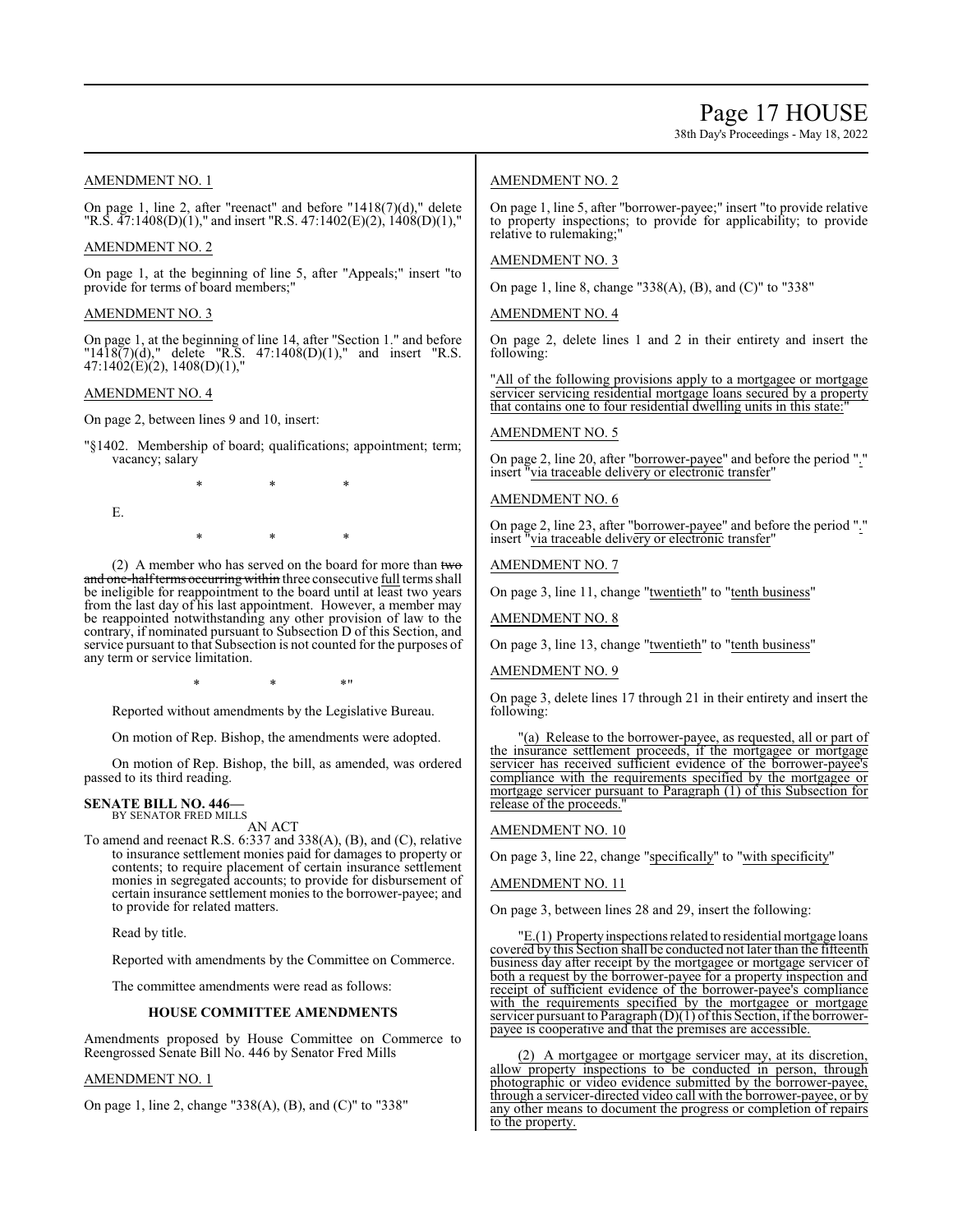## Page 18 HOUSE

38th Day's Proceedings - May 18, 2022

(3) Photographic or video evidence shall also clearly identify the repairs that are being documented and confirm the repairs were completed in accordance with the repair plan. Any photographic or video evidence provided to a mortgagee or mortgage servicer may not be accepted if it does not allow the mortgagee or mortgage servicer to determine the repairs are from the location of the property subject to the mortgage loan, does not authenticate when it was taken, or if it is believed by the mortgagee or mortgage servicer to have been altered in any way.

F.(1) The commissioner may impose civil money penalties of up to five hundred dollars per day for each day that a mortgagee or mortgage servicer fails to comply with the requirements of Paragraphs (1) or (2) of Subsection D of this Section. The penalties prescribed by this Subsection shall not exceed five thousand dollars per violation.

(2) Penalties shall be due and payable upon notice of their assessment to the mortgagee or mortgage servicer, unless such penalties are set aside after an administrative hearing pursuant to the provisions of the Administrative Procedure Act. The assessment of monetary penalties shall be final and definitive and subject to enforcement by the commissioner through judicial proceedings."

#### AMENDMENT NO. 12

On page 3, at the beginning of line 29, change "E.(1)" to "G.(1)"

AMENDMENT NO. 13

On page 4, line 5, change "as provided in" to "in accordance with"

AMENDMENT NO. 14

On page 4, at the beginning line 20, change "F." to "H."

#### AMENDMENT NO. 15

On page 4, between lines 22 and 23, insert the following:

The provisions of this Section apply only to residential mortgage loans secured by a property that contains one to four residential dwelling units. However, the provisions ofthis Section do not apply to a mortgagee or mortgage servicer when the borrowerpayee is in default on his mortgage loan, past due with payments on his mortgage loan, or in foreclosure related to his mortgage loan."

#### AMENDMENT NO. 16

On page 5, line 1, delete "thirty" and insert "fifteen business"

#### AMENDMENT NO. 17

On page 5, at the end of line 4, insert the following:

"The fifteen-business day timeline for releasing excess funds prescribed in this Subsection does not apply when the insurance proceeds check, draft, or other negotiable instrument requires the endorsement of multiple mortgagees or lien holders."

#### AMENDMENT NO. 18

On page 5, line 8, delete "shall mean" and insert "means"

#### AMENDMENT NO. 19

On page 5, line 12, delete "or draft" and insert a comma "," and "draft, or negotiable instrument"

#### AMENDMENT NO. 20

On page 5, line 16, delete "one" and insert "five"

#### AMENDMENT NO. 21

On page 5, line 17, delete "fifty"

AMENDMENT NO. 22

On page 5, at the end of line 19, insert "The penalties prescribed in this Paragraph shall not exceed five thousand dollars per violation."

#### AMENDMENT NO. 23

On page 5, delete line 25 in its entirety and insert the following:

"D. The provisions of this Section shall be applicable to statechartered federally insured financial institutions and their affiliates to the same extent that such provisions are applicable to federally chartered financial institutions apply only to residential mortgage loans secured by a property that contains one to four residential dwelling units. However, the provisions of this Section do not apply to a mortgagee or mortgage servicer when the borrower-payee is in default on his mortgage loan, past due with payments on his mortgage loan, or in foreclosure related to his mortgage loan.

The commissioner shall have the power to enact and promulgate rules and regulations as may be necessary or appropriate to implement the provisions of this Section."

Reported without amendments by the Legislative Bureau.

On motion of Rep. Davis, the amendments were adopted.

On motion of Rep. Davis, the bill, as amended, was ordered passed to its third reading.

#### **SENATE BILL NO. 465—** BY SENATOR CONNICK

To amend and reenact R.S.  $38:330.1(C)(2)(c)$ ,  $(3)(a)$ ,  $(b)$ , and  $(c)$ , and (4)(a), relative to flood protection authorities; to provide for vacancies on a flood protection authority board; to provide for nominating committees; to provide for the custodian of records; to provide for notifications; and to provide for related matters.

AN ACT

Read by title.

Reported favorably by the Committee on Transportation, Highways and Public Works.

Reported without amendments by the Legislative Bureau.

On motion of Rep. Wright, the bill was ordered passed to its third reading.

#### **SENATE BILL NO. 490—**

BY SENATOR CORTEZ

- AN ACT
- To amend and reenact R.S. 40:1379.1(N) and to enact Chapter 12 of Title 24 of the Louisiana Revised Statutes of 1950, to be comprised ofR.S. 24:681 through 685 and 691 through 693 and R.S. 40:2402(3)(f), relative to capitol security; to provide for a director of capitol security; to provide for the qualifications, compensation, duties and functions of the director; to provide for capitol security officers; to provide for the manner in which certain special officer commissions may be issued; to create the Capitol Security Council; to provide for the composition and membership of the council; to provide for the powers and duties of the council; to provide for definitions; and to provide for related matters.

Read by title.

Reported with amendments by the Committee on Appropriations.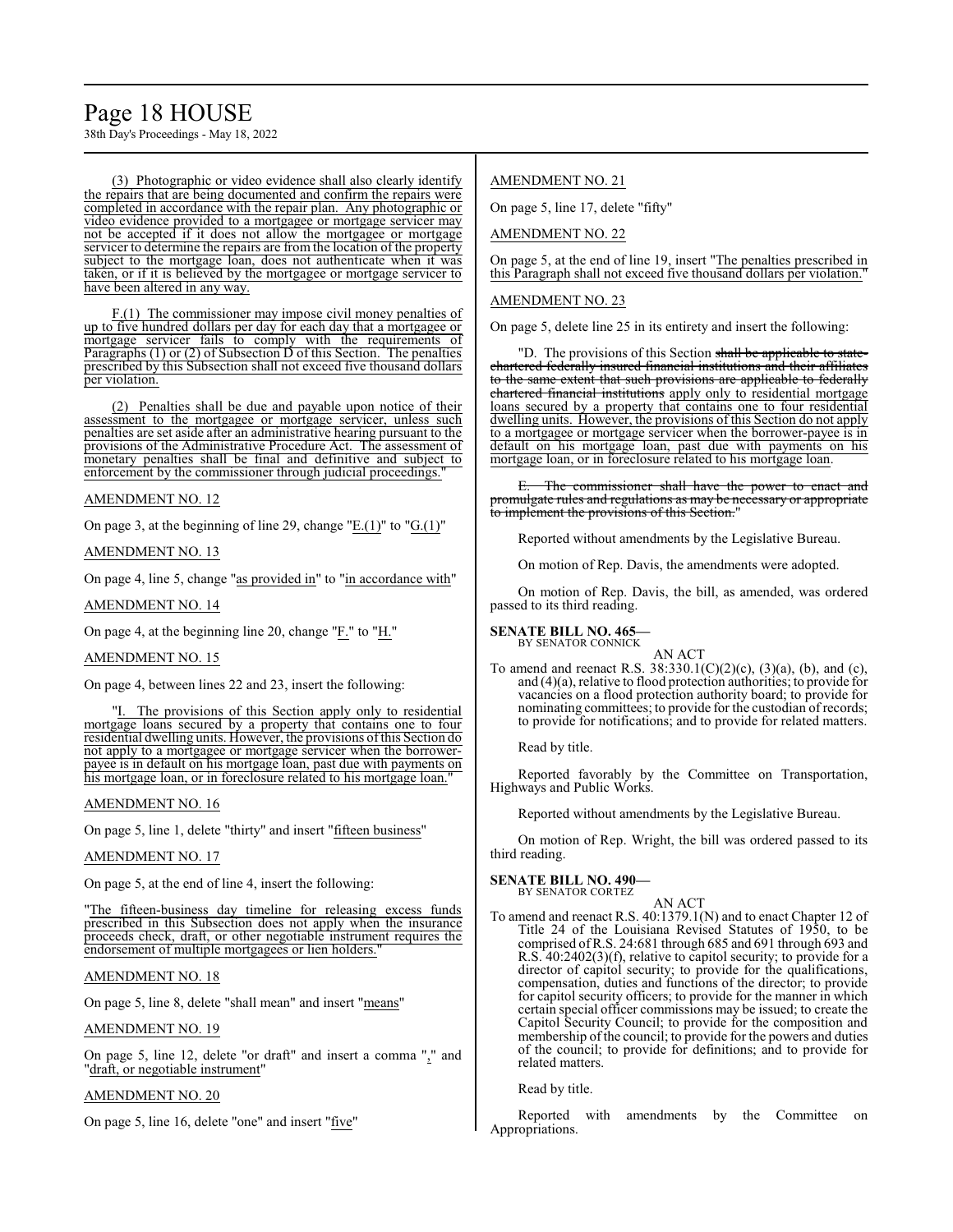38th Day's Proceedings - May 18, 2022

The committee amendments were read as follows:

#### **HOUSE COMMITTEE AMENDMENTS**

Amendments proposed by House Committee on Appropriations to Reengrossed Senate Bill No. 490 by Senator Cortez

#### AMENDMENT NO. 1

In House Committee Amendment No. 6 in the set of amendments by the Committee on House and Governmental Affairs (#4142), on page 1, at the beginning of line 18, before "legislative" insert "the"

#### AMENDMENT NO. 2

In House Committee Amendment No. 9 in the set of amendments by the Committee on House and Governmental Affairs (#4142), on page 1, at the beginning of line 29, before "legislative" insert "the"

#### AMENDMENT NO. 3

In House Committee Amendment No. 10 in the set of amendments by the Committee on House and Governmental Affairs (#4142), on page 2, at the beginning of line 5, before "legislative" insert "the"

#### AMENDMENT NO. 4

On page 5, delete lines 11 through 18, and insert the following:

"C.(1) Appointments to the council shall be made no later than twenty days after the adjournment of the organizational session of the legislature.

(2) Any vacancy in the appointed membership of the council shall be filled in the manner of original appointment for the remainder of the term.

D. The positions of chairman and vice chairman of the council shall rotate in even-numbered years between the members of the House of Representatives and the members of the Senate who serve on the council as provided in this Section. In January of each evennumber year, the speaker of the House of Representatives shall designate a member of the House of Representatives on the council who shall serve as chairman or vice chairman of the council, as applicable, and the president of the Senate shall designate the member of the Senate on the council who shall serve as chairman or vice chairman of the council, as applicable."

#### AMENDMENT NO. 5

In House Committee Amendment No. 15 in the set of amendments by the Committee on House and Governmental Affairs (#4142), on page 2, at the end of line 40, after "Act." insert the following:

"A member of the Capitol Security Council designated by the president of the Senate shall serve as the first chairman of the council and a member of the council designated by the speaker of the House of Representatives shall serve as the first vice chairman of the council. Thereafter, the positions of chairman and vice chairman of the council shall rotate at the time and in the manner provided by Section 1 of this Act. The chairman shall call the first meeting of the council in accordance with this Section."

Reported with amendments by the Legislative Bureau.

The Legislative Bureau amendments were read as follows:

#### **LEGISLATIVE BUREAU AMENDMENTS**

Amendments proposed byLegislative Bureau to Reengrossed Senate Bill No. 490 by Senator Cortez

#### AMENDMENT NO. 1

In House Committee Amendment No. 7 proposed by the House Committee on House and Governmental Affairs to Reengrossed Senate Bill No. 490 by Senator Cortez, on page 1, line 21, change "officers" to "officers,

#### AMENDMENT NO. 2

On page 1, line 2, change "R.S. 40:1379.1(N)" to "R.S.  $40:1379.1(N)(1)$ "

#### AMENDMENT NO. 3

On page 6, line 18, change "R.S. 40:1379.1(N)" to "R.S. 40:1379.1(N)(1)"

On motion of Rep. Zeringue, the amendments were adopted.

On motion of Rep. Zeringue, the bill, as amended, was ordered passed to its third reading.

#### **Senate Concurrent Resolutions on Third Reading for Final Consideration**

The following Senate Concurrent Resolutions on third reading for final consideration were taken up and acted upon as follows:

#### **SENATE CONCURRENT RESOLUTION NO. 8—** BY SENATOR CATHEY AND REPRESENTATIVE MCFARLAND A CONCURRENT RESOLUTION

To urge and request the Senate Committee on Agriculture, Forestry, Aquaculture, andRural Development and the House Committee on Agriculture, Forestry, Aquaculture, and Rural Development to meet and function as a joint committee to study and make recommendations regarding the appropriate level of support to further the missions, goals, and priorities of the Louisiana State University Agricultural Center and the Southern University Agricultural Research and Extension Center.

Read by title.

#### **Motion**

On motion of Rep. Magee, the resolution was returned to the calendar.

#### **House Bills and Joint Resolutions on Third Reading and Final Passage**

The following House Bills and Joint Resolutions on third reading and final passage were taken up and acted upon as follows:

**HOUSE BILL NO. 161—** BY REPRESENTATIVE LYONS

AN ACT

To amend and reenact R.S. 24:31.4(A), relative to the office expense allowance for members of the legislature; to provide for the amount of the allowance; to provide for an effective date; and to provide for related matters.

Read by title.

Rep. Lyons moved the final passage of the bill.

#### **ROLL CALL**

The roll was called with the following result:

#### YEAS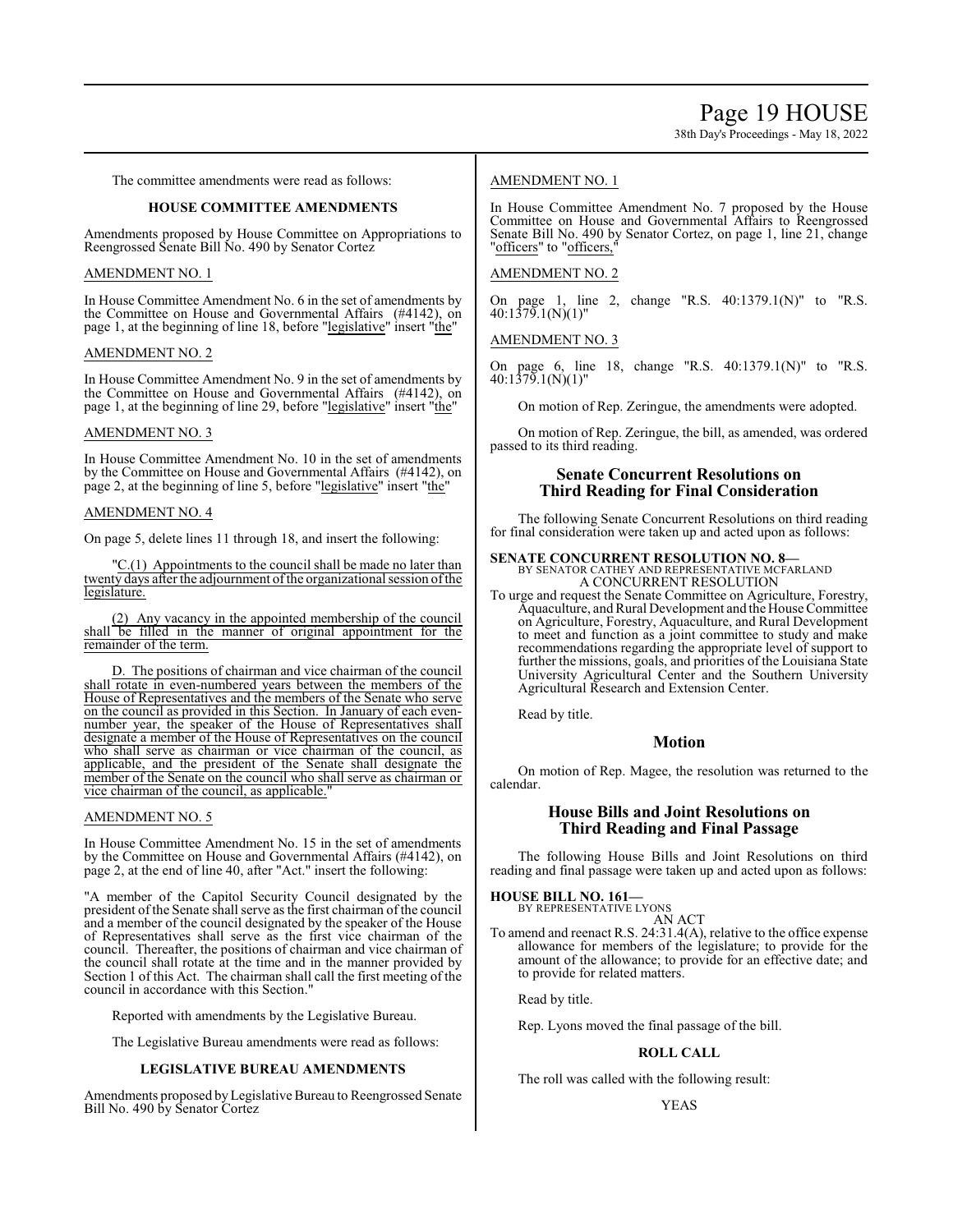### Page 20 HOUSE

38th Day's Proceedings - May 18, 2022

| Mr. Speaker      | Gaines        | McFarland   |                  | <b>YEAS</b>   |                |
|------------------|---------------|-------------|------------------|---------------|----------------|
| Adams            | Goudeau       | McMahen     |                  |               |                |
| Bacala           | Green         | Miller, D.  | Mr. Speaker      | Gadberry      | McMahen        |
| <b>Beaullieu</b> | Harris        | Miller, G.  | Adams            | Gaines        | Miguez         |
| Bishop           | Hodges        | Muscarello  | Amedee           | Garofalo      | Miller, D.     |
| Boyd             | Hughes        | Nelson      | Bacala           | Geymann       | Miller, G.     |
| <b>Brass</b>     | Huval         | Newell      | <b>Beaullieu</b> | Goudeau       | Mincey         |
| <b>Brown</b>     | Ivey          | Orgeron     | Bishop           | Green         | Nelson         |
| <b>Bryant</b>    | Jefferson     | Owen, C.    | Bourriaque       | Harris        | Newell         |
| Carter, R.       | Jenkins       | Phelps      | Boyd             | Hodges        | Orgeron        |
| Cormier          | Jordan        | Pierre      | <b>Brass</b>     | Horton        | Owen, C.       |
| Coussan          | Kerner        | Romero      | <b>Brown</b>     | Hughes        | Phelps         |
| Deshotel         | LaCombe       | Schamerhorn | <b>Bryant</b>    | Huval         | Pierre         |
| Duplessis        | LaFleur       | Schlegel    | Butler           | Illg          | Pressly        |
| Edmonds          |               |             |                  | Jefferson     | Riser          |
|                  | Landry        | Selders     | Carter, R.       |               |                |
| Farnum           | Larvadain     | Stagni      | Cormier          | Jenkins       | Romero         |
| Fisher           | Lyons         | Stefanski   | Coussan          | Johnson, T.   | Schamerhorn    |
| Freeman          | Mack          | Turner      | Crews            | Jordan        | Schlegel       |
| Freiberg         | Magee         | Wheat       | Davis            | Kerner        | Seabaugh       |
| Frieman          | Marcelle      | Willard     | Deshotel         | LaCombe       | <b>Selders</b> |
| Gadberry         | Marino        | Zeringue    | DeVillier        | LaFleur       | Stagni         |
| Total $-63$      |               |             | Duplessis        | Landry        | Stefanski      |
|                  | <b>NAYS</b>   |             | Echols           | Larvadain     | Tarver         |
|                  |               |             | Edmonds          | Lyons         | Thompson       |
| Butler           | Garofalo      | Riser       | Edmonston        | Mack          | Turner         |
| Davis            | Horton        | Seabaugh    | Emerson          | Magee         | Villio         |
| DeVillier        | McCormick     | Tarver      | Farnum           | Marcelle      | Wheat          |
| Echols           | McKnight      | Thompson    | Fisher           | Marino        | White          |
| Edmonston        | Miguez        | Villio      | Freeman          | McCormick     | Willard        |
| Emerson          | Mincey        |             | Freiberg         | McFarland     | Zeringue       |
| Firment          |               |             | Frieman          |               |                |
| Total - 19       | Pressly       |             |                  | McKnight      |                |
|                  |               |             | Total - 86       |               |                |
|                  | <b>ABSENT</b> |             |                  | <b>NAYS</b>   |                |
| Amedee           | DuBuisson     | Johnson, T. | Ivey             |               |                |
| Bagley           | Fontenot      | Moore       | Total - 1        |               |                |
| Bourriaque       | Geymann       | Owen, R.    |                  | <b>ABSENT</b> |                |
| Carpenter        | Glover        | St. Blanc   |                  |               |                |
| Carrier          | Hilferty      | Thomas      | Bagley           | Firment       | Moore          |
| Carter, W.       | Hollis        | White       | Carpenter        | Fontenot      | Muscarello     |
| Cox              | IIIg          | Wright      | Carrier          | Glover        | Owen, R.       |
| Crews            | Johnson, M.   |             | Carter, W.       | Hilferty      | St. Blanc      |
| Total - 23       |               |             | Cox              | Hollis        | Thomas         |
|                  |               |             | DuBuisson        | Johnson, M.   | Wright         |
|                  |               |             |                  |               |                |

The Chair declared the above bill was finally passed.

The title of the above bill was read and adopted.

Rep. Lyons moved to reconsider the vote by which the above bill was finally passed, and, on his own motion, the motion to reconsider was laid on the table.

#### **Consent to Correct a Vote Record**

Rep. Green requested the House consent to record his vote on final passage of House Bill No. 161 as yea, which consent was unanimously granted.

#### **HOUSE BILL NO. 281—**

BY REPRESENTATIVE MARCELLE AN ACT

To amend and reenact R.S.  $18:1505.4(A)(2)(a)(ii)$  and (iii), relative to campaign finance; to provide relative to the assessment of penalties; and to provide for related matters.

Read by title.

Rep. Marcelle moved the final passage of the bill.

#### **ROLL CALL**

The roll was called with the following result:

Total - 18

The Chair declared the above bill was finally passed.

The title of the above bill was read and adopted.

Rep. Marcelle moved to reconsider the vote by which the above bill was finally passed, and, on her own motion, the motion to reconsider was laid on the table.

#### **HOUSE BILL NO. 428—**

BY REPRESENTATIVE AMEDEE AN ACT

To enact R.S. 17:170.6, relative to the powers and duties of the State Board of Elementary and Secondary Education; to provide relative to the powers and duties of the state Department of Education; to provide relative to the powers and duties of public schools and public school boards; to provide relative to information about vaccines and medical procedures; and to provide for related matters.

Read by title.

### **Motion**

On motion of Rep. Amedee, the bill was returned to the calendar.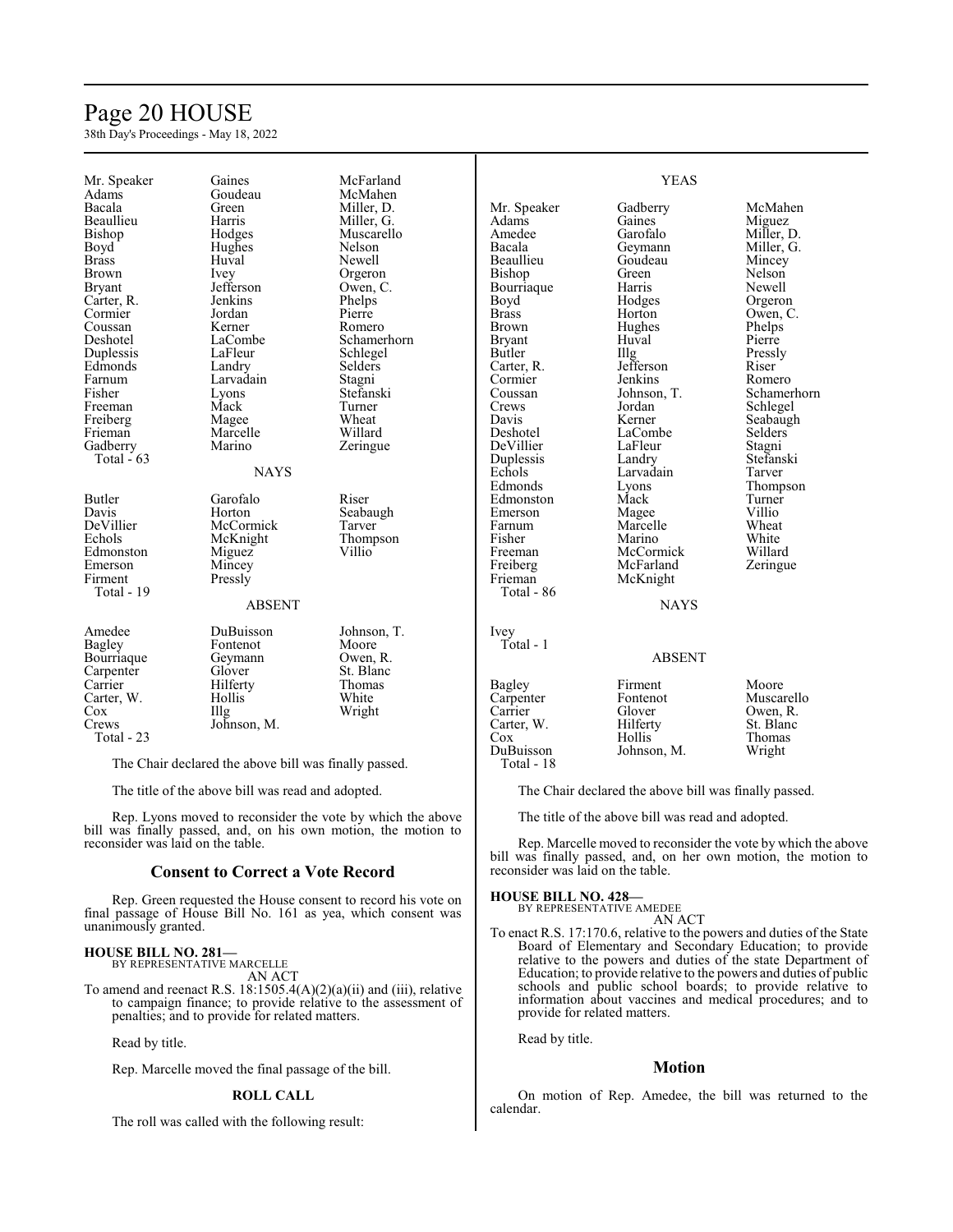38th Day's Proceedings - May 18, 2022

#### **Notice of Intention to Call**

Pursuant to House Rule No. 8.20(A), Rep. Amedee gave notice of her intention to call House Bill No. 428 from the calendar on Monday, May 23, 2022.

#### **HOUSE BILL NO. 539—**

BY REPRESENTATIVE FIRMENT AN ACT

To amend and reenact R.S. 51:451(A) and to enact R.S. 22:1964(31), R.S. 37:2175.3(A)(12) through (14) and (B)(3), and R.S. 51:452, relative to property insurance; to prohibit contractors from engaging in certain acts related to an insured's property insurance claim; to provide for penalties; to prohibit sellers of goods and services from assisting in paying an insured's deductible; to provide contract language advising insureds of their duty to pay their property insurance deductible; and to provide for related matters.

Read by title.

Rep. Firment sent up floor amendments which were read as follows:

#### **HOUSE FLOOR AMENDMENTS**

Amendments proposed by Representative Firment to Engrossed House Bill No. 539 by Representative Firment

AMENDMENT NO. 1

On page 1, line 2, delete "R.S. 22:1964(31),"

AMENDMENT NO. 2

On page 1, line 3, delete "and (B)(3),"

AMENDMENT NO. 3

On page 1, line 5, delete "to provide for penalties;"

#### AMENDMENT NO. 4

On page 1, delete lines 10 through 15 in their entirety

#### AMENDMENT NO. 5

On page 1, line 16, change "Section 2." to "Section 1." and delete "and  $(\mathbf{\bar{B}})(3)$ "

#### AMENDMENT NO. 6

On page 2, line 1, delete "or advising an insured"

AMENDMENT NO. 7

On page 2, line 2, change "the" to "an"

#### AMENDMENT NO. 8

On page 2, line 7, after "insured" and before the period "." insert "as an adjuster, as defined in R.S. 22:1661"

#### AMENDMENT NO. 9

On page 2, delete lines 21 through 26 in their entirety and insert in lieu thereof a set of asterisks "\*

#### AMENDMENT NO. 10

On page 3, line 11, delete "or credit"

On motion of Rep. Firment, the amendments were adopted.

Rep. Firment sent up floor amendments which were read as follows:

#### **HOUSE FLOOR AMENDMENTS**

Amendments proposed by Representative Firment to Engrossed House Bill No. 539 by Representative Firment

#### AMENDMENT NO. 1

On page 3, delete lines 7 and 8 in their entirety and insert in lieu thereof the following:

"proceeds of the property insurance claim and, without the insurer's consent, the person selling the goods or services agrees to do the following:

On motion of Rep. Firment, the amendments were adopted.

Rep. Firment moved the final passage of the bill, as amended.

#### **ROLL CALL**

The roll was called with the following result:

#### YEAS

| Mr. Speaker<br>Adams<br>Amedee<br>Bacala<br>Beaullieu<br>Bishop<br>Bourriaque<br>Boyd<br><b>Brass</b><br><b>Brown</b><br>Butler<br>Carpenter<br>Carrier<br>Carter, W.<br>Cormier<br>Coussan<br>Crews<br>Davis<br>Deshotel<br>DeVillier<br>DuBuisson<br>Duplessis<br>Echols<br>Edmonds<br>Edmonston<br>Emerson<br>Farnum<br>Firment<br>Fisher<br>Fontenot<br>Freeman<br>Total - 92 | Freiberg<br>Frieman<br>Gadberry<br>Gaines<br>Geymann<br>Goudeau<br>Green<br>Harris<br>Hodges<br>Hollis<br>Horton<br>Hughes<br>Huval<br>Illg<br>Ivey<br>Jefferson<br>Jenkins<br>Johnson, M.<br>Jordan<br>Kerner<br>LaCombe<br>LaFleur<br>Landry<br>Larvadain<br>Lyons<br>Mack<br>Magee<br>Marino<br>McCormick<br>McFarland<br>McKnight<br><b>NAYS</b> | McMal<br>Miguez<br>Miller,<br>Miller,<br>Mincey<br>Muscar<br>Nelson<br>Newell<br>Orgero<br>Owen,<br>Owen,<br>Pierre<br>Pressly<br>Riser<br>Romer<br>Scham<br>Schleg<br>Seabau<br>Selders<br>St. Blai<br>Stagni<br>Stefans<br>Tarver<br>Thomp<br>Turner<br>Villio<br>Wheat<br>White<br>Willard<br>Zering |
|-----------------------------------------------------------------------------------------------------------------------------------------------------------------------------------------------------------------------------------------------------------------------------------------------------------------------------------------------------------------------------------|------------------------------------------------------------------------------------------------------------------------------------------------------------------------------------------------------------------------------------------------------------------------------------------------------------------------------------------------------|---------------------------------------------------------------------------------------------------------------------------------------------------------------------------------------------------------------------------------------------------------------------------------------------------------|
| Carter, R.<br>Total - 1                                                                                                                                                                                                                                                                                                                                                           | <b>ABSENT</b>                                                                                                                                                                                                                                                                                                                                        |                                                                                                                                                                                                                                                                                                         |
| Bagley<br><b>Bryant</b><br>Cox<br>Garofalo<br>Total - 12                                                                                                                                                                                                                                                                                                                          | Glover<br>Hilferty<br>Johnson, T.<br>Marcelle                                                                                                                                                                                                                                                                                                        | Moore<br>Phelps<br>Thoma<br>Wright                                                                                                                                                                                                                                                                      |

Freiberg McMahen<br>Frieman Miguez Gadberry Miller, D.<br>Gaines Miller, G. Miller, G.<br>Mincey Goudeau Muscarello<br>Green Nelson Green Nelson<br>Harris Newell Hodges Orgeron<br>Hollis Owen, C Hollis Owen, C.<br>Horton Owen, R. Owen, R.<br>Pierre Huval Pressly<br>Illg Riser Illg Riser<br>Ivey Rome Ivey Romero<br>Jefferson Schamer Jefferson Schamerhorn<br>Jenkins Schlegel Schlegel<br>Seabaugh Jordan Selders<br>Kerner St. Blan St. Blanc<br>Stagni Stefanski<br>Tarver Larvadain Thompson<br>Lyons Turner Lyons Turner<br>Mack Villio Magee Wheat<br>Marino White Marino White<br>McCormick Willard McFarland Zeringue

#### NAYS

#### ABSENT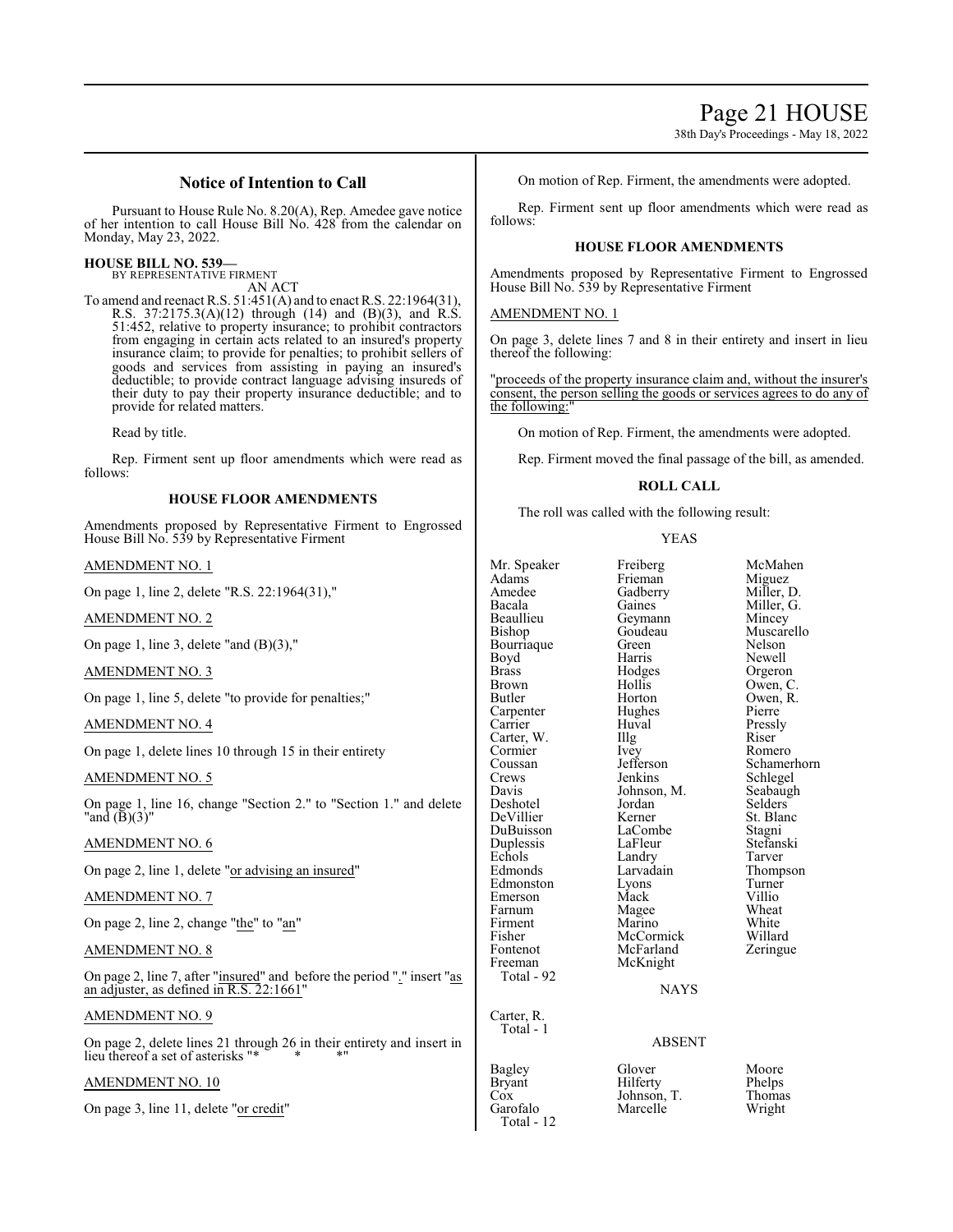### Page 22 HOUSE

38th Day's Proceedings - May 18, 2022

The Chair declared the above bill was finally passed.

The title of the above bill was read and adopted.

Rep. Firment moved to reconsider the vote by which the above bill was finally passed, and, on his own motion, the motion to reconsider was laid on the table.

#### **HOUSE BILL NO. 558—**

BY REPRESENTATIVE WILLARD AN ACT

To enact R.S. 22:1892(A)(6), relative to claims settlement practices; to provide for a receipt of insurance settlement proceeds; and to provide for related matters.

Read by title.

Rep. Willard moved the final passage of the bill.

#### **ROLL CALL**

The roll was called with the following result:

#### YEAS

| Mr. Speaker<br>Adams | Frieman<br>Gadberry | McMahen<br>Miguez |
|----------------------|---------------------|-------------------|
| Amedee               | Gaines              | Miller, D.        |
| Bacala               | Garofalo            | Miller, G.        |
| Beaullieu            | Geymann             | Mincey            |
| Bishop               | Goudeau             | Muscarello        |
| Bourriaque           | Green               | Nelson            |
| Boyd                 | Harris              | Newell            |
| <b>Brass</b>         | Hodges              | Orgeron           |
| <b>Brown</b>         | Hollis              | Owen, C.          |
| Butler               | Hughes              | Owen, R.          |
| Carrier              | Huval               | Phelps            |
| Carter, R.           | Illg                | Pierre            |
| Carter, W.           | Ivey                | Pressly           |
| Cormier              | Jefferson           | Riser             |
| Coussan              | Jenkins             | Romero            |
| Crews                | Johnson, M.         | Schamerhorn       |
| Davis                | Jordan              | Schlegel          |
| DeVillier            | Kerner              | Seabaugh          |
| DuBuisson            | LaCombe             | Selders           |
| Duplessis            | LaFleur             | St. Blanc         |
| Echols               | Landry              | Stagni            |
| Edmonds              | Larvadain           | Stefanski         |
| Edmonston            | Lyons               | Tarver            |
| Emerson              | Mack                | Thompson          |
| Farnum               | Magee               | Turner            |
| Firment              | Marcelle            | Villio            |
| Fisher               | Marino              | Wheat             |
| Fontenot             | McCormick           | White             |
| Freeman              | McFarland           | Willard           |
| Freiberg             | McKnight            | Zeringue          |
| Total - 93           |                     |                   |
|                      | <b>NAYS</b>         |                   |
| Total - 0            |                     |                   |
|                      | <b>ABSENT</b>       |                   |
| <b>Bagley</b>        | Deshotel            | Johnson, T.       |
| <b>Bryant</b>        | Glover              | Moore             |
| Carpenter            | Hilferty            | Thomas            |
| Cox                  | Horton              | Wright            |
| Total - 12           |                     |                   |

The Chair declared the above bill was finally passed.

The title of the above bill was read and adopted.

Rep. Willard moved to reconsider the vote by which the above bill was finally passed, and, on his own motion, the motion to reconsider was laid on the table.

#### **HOUSE BILL NO. 811—**

BY REPRESENTATIVE MIGUEZ AN ACT

To enact R.S. 18:1400.10, relative to the funding of elections and related expenses; to prohibit public officials and agencies from using private donations to pay costs related to conducting elections; to provide for an effective date; and to provide for related matters.

Read by title.

Rep. Miguez moved the final passage of the bill.

#### **ROLL CALL**

The roll was called with the following result:

#### YEAS

| Mr. Speaker<br>Amedee<br>Bacala<br>Bishop<br>Butler<br>Carrier<br>Coussan<br>Crews<br>Davis<br>DeVillier<br>Echols<br>Edmonds<br>Edmonston<br>Emerson<br>Farnum<br>Firment<br>Freiberg<br>Frieman<br>Gadberry<br>Garofalo<br>Total - 58 | Geymann<br>Goudeau<br>Harris<br>Hodges<br>Hollis<br>Horton<br>Huval<br>Illg<br>Ivey<br>Johnson, M.<br>Mack<br>McCormick<br>McKnight<br>McMahen<br>Miguez<br>Miller, G.<br>Mincey<br>Muscarello<br>Nelson<br>Orgeron<br><b>NAYS</b> | Owen, C.<br>Owen, R.<br>Pressly<br>Riser<br>Romero<br>Schamerhorn<br>Schlegel<br>Seabaugh<br>St. Blanc<br>Stefanski<br>Tarver<br>Thomas<br>Thompson<br>Turner<br>Villio<br>Wheat<br>White<br>Zeringue |
|-----------------------------------------------------------------------------------------------------------------------------------------------------------------------------------------------------------------------------------------|------------------------------------------------------------------------------------------------------------------------------------------------------------------------------------------------------------------------------------|-------------------------------------------------------------------------------------------------------------------------------------------------------------------------------------------------------|
| Adams<br>Boyd<br>Brass<br>Brown<br>Carter, R.<br>Cormier<br>Duplessis<br>Fisher<br>Total - 23                                                                                                                                           | Freeman<br>Green<br>Hughes<br>Jefferson<br>Jenkins<br>Jordan<br>LaFleur<br>Landry<br><b>ABSENT</b>                                                                                                                                 | Lyons<br>Marcelle<br>Newell<br>Phelps<br>Pierre<br>Selders<br>Willard                                                                                                                                 |
| Bagley<br>Beaullieu<br>Bourriaque<br>Bryant<br>Carpenter<br>Carter, W.<br>Cox<br>Deshotel<br>Total - 24                                                                                                                                 | DuBuisson<br>Fontenot<br>Gaines<br>Glover<br>Hilferty<br>Johnson, T.<br>Kerner<br>LaCombe                                                                                                                                          | Larvadain<br>Magee<br>Marino<br>McFarland<br>Miller, D.<br>Moore<br>Stagni<br>Wright                                                                                                                  |

The Chair declared the above bill was finally passed.

The title of the above bill was read and adopted.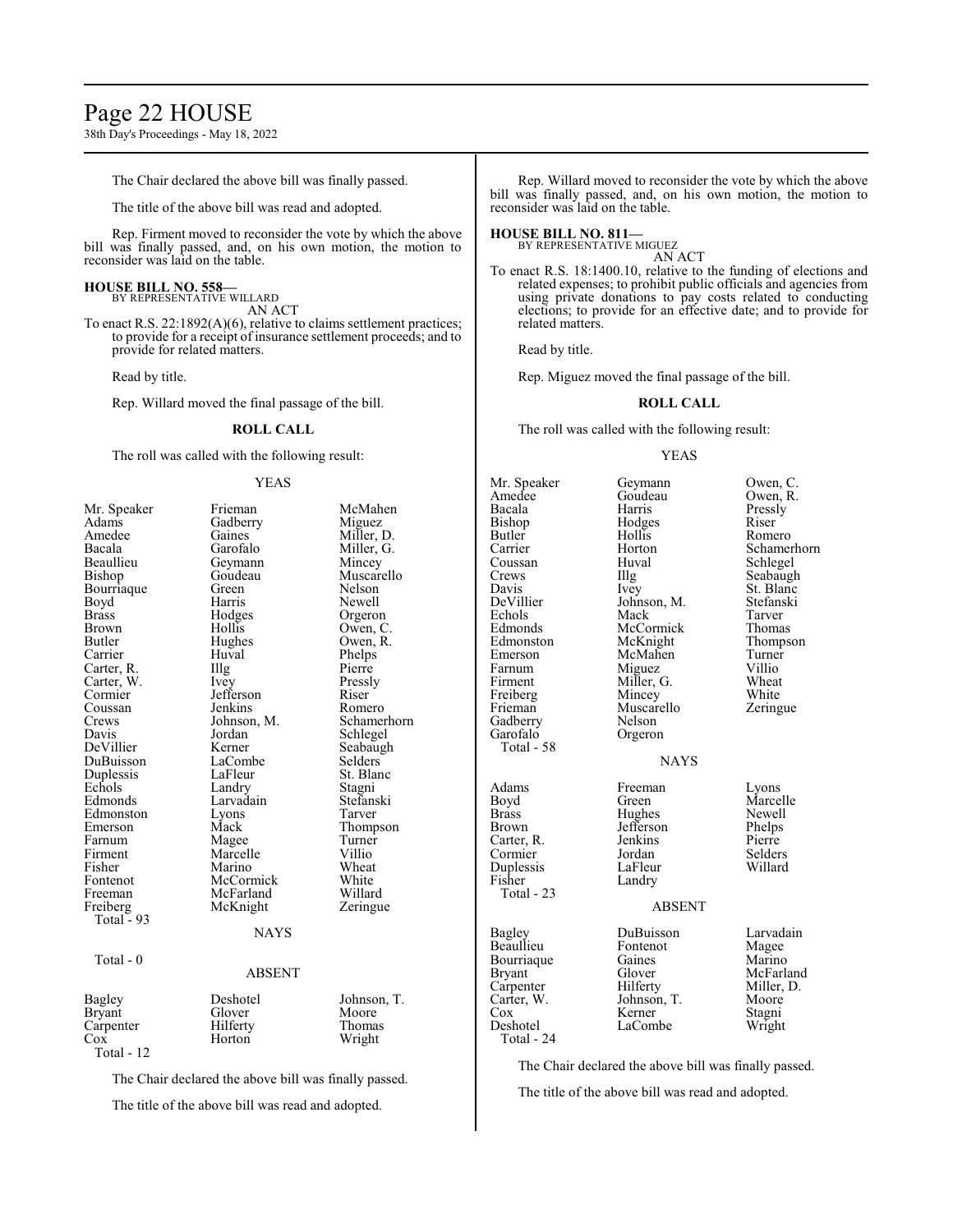### Page 23 HOUSE

38th Day's Proceedings - May 18, 2022

Rep. Miguez moved to reconsider the vote by which the above bill was finally passed, and, on his own motion, the motion to reconsider was laid on the table.

#### **Consent to Correct a Vote Record**

Rep. Green requested the House consent to record his vote on final passage of House Bill No. 811 as nay, which consent was unanimously granted.

#### **Consent to Correct a Vote Record**

Rep. Thomas requested the House consent to record her vote on final passage of House Bill No. 811 as yea, which consent was unanimously granted.

#### **HOUSE BILL NO. 841—**

BY REPRESENTATIVE BOYD AN ACT

To enact R.S. 44:11.1, relative to public records; to provide relative to online access to certain public records; to provide relative to certain occupations; to provide for limited access to domiciliary addresses of judges; and to provide for related matters.

Read by title.

Rep. Boyd moved the final passage of the bill.

#### **ROLL CALL**

The roll was called with the following result:

#### YEAS

| Mr. Speaker<br>Adams<br>Amedee<br>Bacala<br>Beaullieu<br>Bishop<br>Bourriaque<br>Boyd<br><b>Brass</b><br>Brown<br>Butler<br>Carpenter<br>Carrier<br>Carter, R.<br>Carter, W.<br>Cormier<br>Coussan<br>Crews<br>Davis<br>DeVillier<br>DuBuisson<br>Duplessis<br>Echols<br>Edmonds<br>Edmonston<br>Emerson<br>Farnum<br>Firment<br>Fisher | Frieman<br>Gadberry<br>Gaines<br>Garofalo<br>Geymann<br>Goudeau<br>Green<br>Harris<br>Hodges<br>Hollis<br>Horton<br>Hughes<br>Huval<br>Illg<br>Ivey<br>Jefferson<br>Jenkins<br>Johnson, M.<br>Johnson, T.<br>Jordan<br>Kerner<br>LaCombe<br>LaFleur<br>Landry<br>Larvadain<br>Lyons<br>Mack<br>Magee<br>Marcelle | McKnight<br>McMahen<br>Miguez<br>Miller, D.<br>Miller, G.<br>Mincey<br>Muscarello<br>Nelson<br>Newell<br>Orgeron<br>Owen, C.<br>Owen, R.<br>Phelps<br>Pierre<br>Pressly<br>Riser<br>Romero<br>Schamerhorn<br>Schlegel<br>Seabaugh<br>Selders<br>St. Blanc<br>Stagni<br>Stefanski<br>Tarver<br>Thompson<br>Turner<br>Villio<br>Wheat |
|-----------------------------------------------------------------------------------------------------------------------------------------------------------------------------------------------------------------------------------------------------------------------------------------------------------------------------------------|------------------------------------------------------------------------------------------------------------------------------------------------------------------------------------------------------------------------------------------------------------------------------------------------------------------|-------------------------------------------------------------------------------------------------------------------------------------------------------------------------------------------------------------------------------------------------------------------------------------------------------------------------------------|
|                                                                                                                                                                                                                                                                                                                                         |                                                                                                                                                                                                                                                                                                                  |                                                                                                                                                                                                                                                                                                                                     |
| Fontenot                                                                                                                                                                                                                                                                                                                                | Marino                                                                                                                                                                                                                                                                                                           | White                                                                                                                                                                                                                                                                                                                               |
| Freeman                                                                                                                                                                                                                                                                                                                                 | McCormick                                                                                                                                                                                                                                                                                                        | Willard                                                                                                                                                                                                                                                                                                                             |
| Freiberg                                                                                                                                                                                                                                                                                                                                | McFarland                                                                                                                                                                                                                                                                                                        | Zeringue                                                                                                                                                                                                                                                                                                                            |
| Total - 96                                                                                                                                                                                                                                                                                                                              |                                                                                                                                                                                                                                                                                                                  |                                                                                                                                                                                                                                                                                                                                     |
|                                                                                                                                                                                                                                                                                                                                         | <b>NAYS</b>                                                                                                                                                                                                                                                                                                      |                                                                                                                                                                                                                                                                                                                                     |
| Total - 0                                                                                                                                                                                                                                                                                                                               | <b>ABSENT</b>                                                                                                                                                                                                                                                                                                    |                                                                                                                                                                                                                                                                                                                                     |

| Bagley        | Deshotel | Moore  |
|---------------|----------|--------|
| <b>Bryant</b> | Glover   | Thomas |
| Cox           | Hilferty | Wright |
| Total - 9     |          |        |

The Chair declared the above bill was finally passed.

The title of the above bill was read and adopted.

Rep. Boyd moved to reconsider the vote by which the above bill was finally passed, and, on her own motion, the motion to reconsider was laid on the table.

#### **HOUSE BILL NO. 856—**

BY REPRESENTATIVE GEYMANN AN ACT

To amend and reenact R.S. 22:1892(G), relative to the appraisal clause required in all residential property insurance polices; to provide notice that lawsuits regarding a policy will be held in abatement in certain circumstances; to provide for the courts' discretion in setting a deadline for timely demanding appraisal; to provide for enforcement; to provide for effectiveness; and to provide for related matters.

Read by title.

Rep. Horton, on behalf of the Legislative Bureau, sent up floor amendments which were read as follows:

#### **HOUSE FLOOR AMENDMENTS**

Amendments proposed by Representative Horton on behalf of the Legislative Bureau to Engrossed House Bill No. 856 by Representative Geymann

#### AMENDMENT NO. 1

On page 2, line 10, change "must" to "shall"

On motion of Rep. Horton, the amendments were adopted.

Rep. Geymann moved the final passage of the bill, as amended.

#### **ROLL CALL**

The roll was called with the following result:

#### YEAS

Mr. Speaker Frieman Miguez<br>Adams Gadberry Miller, 1 Adams Gadberry Miller, D.<br>Amedee Gaines Miller, G. Bacala Garofalo<br>Beaullieu Geymann Bourriaque Green<br>Boyd Harris Carter, R. Ivey<br>Carter, W. Jefferson Duplessis

Goudeau Nelson<br>Green Newell Boyd Harris Orgeron<br>Brass Hodges Owen, C Brass Hodges Owen, C. Brown Hollis Owen, R.<br>Bryant Horton Phelps Bryant Horton Phelps<br>Butler Hughes Pierre Hughes Pierre<br>Huval Pressly Carpenter Huval Pressl<br>Carrier Hugh Riser Carrier Illg Riser<br>Carter, R. Ivey Romero Cormier Jenkins Schlegel<br>Coussan Johnson, M. Seabaugh Coussan Johnson, M.<br>Crews Jordan Crews Jordan Selders<br>Davis Kerner St. Blan Davis Kerner St. Blanc<br>DeVillier LaCombe Stagni LaCombe<br>
LaFleur Stefanski DuBuisson LaFleur Stefans<br>
Duplessis Landry Tarver

Amedee Gaines Miller, G.<br>Bacala Garofalo Mincey Beaullieu Geymann Muscarello<br>Bishop Goudeau Nelson Jefferson Schamerhorn<br>Jenkins Schlegel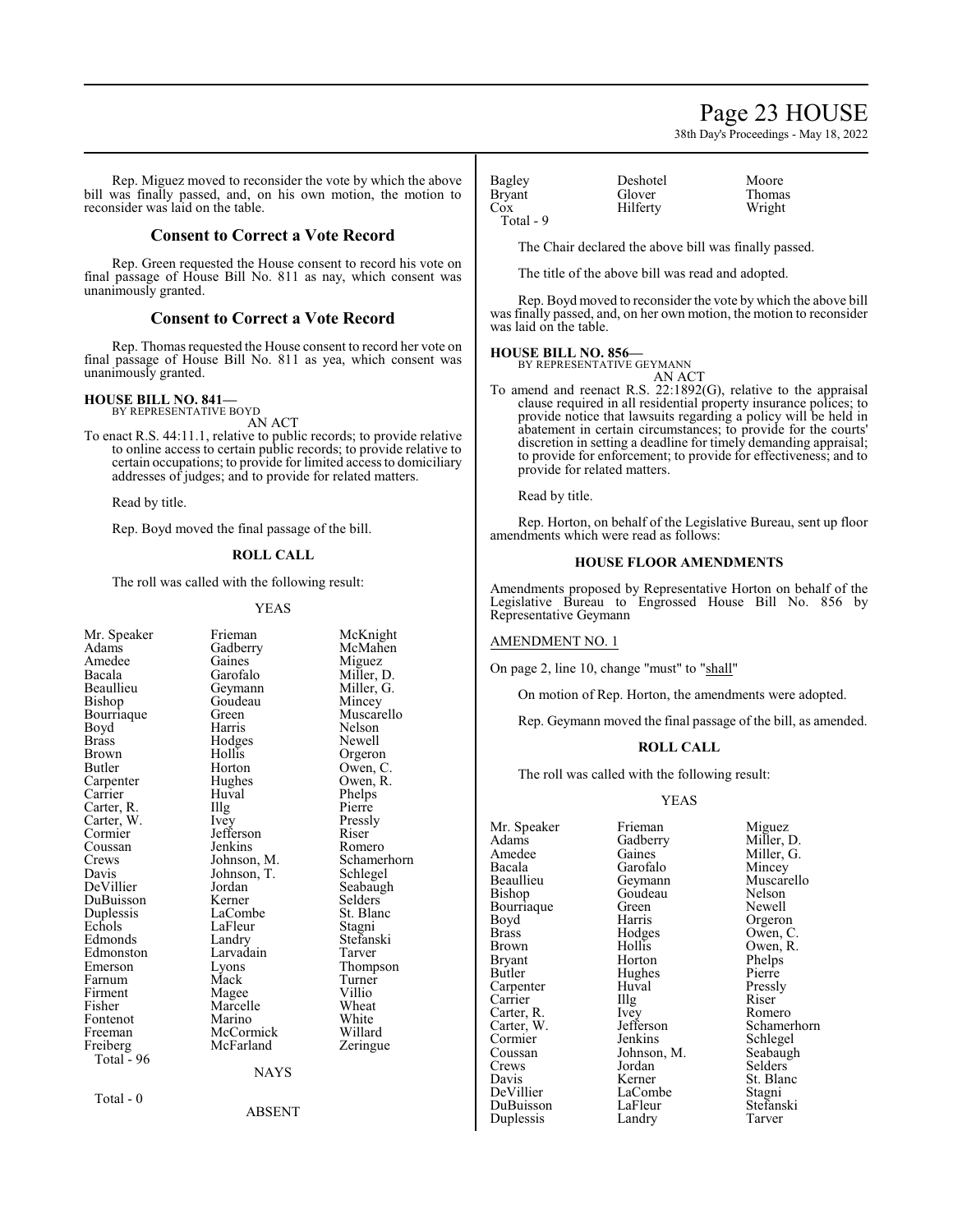## Page 24 HOUSE

38th Day's Proceedings - May 18, 2022

| Echols<br>Edmonds<br>Edmonston<br>Emerson<br>Farnum<br>Firment<br>Fisher<br>Fontenot<br>Freeman<br>Freiberg<br>Total $-97$<br>Total - 0 | Larvadain<br>Lyons<br>Mack<br>Magee<br>Marcelle<br>Marino<br>McCormick<br>McFarland<br>McKnight<br>McMahen<br><b>NAYS</b> | Thomas<br>Thompson<br>Turner<br>Villio<br>Wheat<br>White<br>Willard<br>Zeringue |
|-----------------------------------------------------------------------------------------------------------------------------------------|---------------------------------------------------------------------------------------------------------------------------|---------------------------------------------------------------------------------|
|                                                                                                                                         | <b>ABSENT</b>                                                                                                             |                                                                                 |
| Bagley<br>Cox<br>Deshotel<br>Total - 8                                                                                                  | Glover<br>Hilferty<br>Johnson, T.                                                                                         | Moore<br>Wright                                                                 |

The Chair declared the above bill was finally passed.

The title of the above bill was read and adopted.

Rep. Geymann moved to reconsider the vote by which the above bill was finally passed, and, on his own motion, the motion to reconsider was laid on the table.

#### **HOUSE BILL NO. 893—**

BY REPRESENTATIVE HUGHES AN ACT

To amend and reenact R.S. 15:827.1(E)(2), 827.2(A)(2) and (3), and 827.3 and to repeal R.S.  $15:827.2(D)(7)$ , relative to the Department ofPublic Safetyand Corrections; to provide relative to the reentry preparation program; to require the department to enter into cooperative endeavors or contracts to provide entrepreneurial educational opportunities for eligible offenders; to provide with respect to reporting of financial and other impacts of criminal justice reinvestment legislation; to provide with respect to the calculation and allocation of savings attributable to such legislation; and to provide for related matters.

Read by title.

#### **Motion**

On motion ofRep. Hughes, the bill was returned to the calendar.

### **HOUSE BILL NO. 935—** BY REPRESENTATIVE BOYD

AN ACT

To amend and reenact R.S. 22:1667(A), relative to catastrophe claims adjusters; to require training; to require registration of certain individuals; to require certification; to provide for an effective date; and to provide for related matters.

Read by title.

Rep. Boyd moved the final passage of the bill.

#### **ROLL CALL**

The roll was called with the following result:

#### YEAS

| Frieman  | Miguez     |
|----------|------------|
| Gadberry | Miller, D. |
| Gaines   | Miller, G. |
| Garofalo | Mincey     |
|          |            |

Beaullieu Geymann Muscarello Bourriaque Green<br>Boyd Harris Boyd Harris Orgeron<br>Brass Hodges Owen, C Brass Brass Hodges Owen, C.<br>Brown Hollis Owen, R. Bryant Horton Phelps<br>Butler Huval Pierre Carpenter Illg Pressl<br>Carrier Ivev Riser Carrier Ivey Riser Ivey<br>Carter, R. Jefferson Romero Carter, R. Jefferson<br>Cormier Jenkins Cormier Jenkins Schamerhorn<br>
Coussan Johnson, M. Schlegel Coussan Johnson, M. Schlegel<br>Crews Johnson, T. Seabaugh Crews Johnson, T. Seabaugh<br>
Davis Jordan Selders Davis Jordan Selders Deshotel Kerner St. Blanc DuBuisson LaFleur Stefans<br>
Duplessis Landry Tarver Duplessis Landry Tarver Echols Larvadain<br>Edmonds Lyons Edmonston Mack Turner<br>
Emerson Magee Villio Emerson Magee Villio<br>
Farnum Marcelle Wheat Firment Marino White<br>
Fisher McCormick Willard Fisher McCormick Willard<br>Fontenot McFarland Zeringue Fontenot McFarland<br>Freeman McKnight McKnight<br>McMahen Freiberg McMahen Total - 97 Total - 0

# Goudeau Nelson<br>Green Newell Owen, R.<br>Phelps Huval Pierre<br>Illg Pressly LaCombe<br>LaFleur Stefanski Lyons Thompson<br>Mack Turner Marcelle Wheat<br>
Marino White

**NAYS** 

### ABSENT Bagley Glover Moore<br>Carter, W. Hilferty Wright Carter, W. Cox Hughes

Total - 8

The Chair declared the above bill was finally passed.

The title of the above bill was read and adopted.

Rep. Boyd moved to reconsider the vote by which the above bill was finally passed, and, on her own motion, the motion to reconsider was laid on the table.

#### **Consent to Correct a Vote Record**

Rep. Green requested the House consent to record his vote on final passage of House Bill No. 935 as yea, which consent was unanimously granted.

**HOUSE BILL NO. 980—**

BY REPRESENTATIVE FREEMAN AN ACT

To amend and reenact R.S. 42:441(3), 442, 443(D), 444(introductory paragraph), and 445(A) and (B) and to repeal R.S. 42:441(4), relative to the state employee leave transfer program; to provide for qualification for the state employee leave transfer program; to provide relative to parental leave; and to provide for related matters.

Read by title.

Rep. Horton, on behalf of the Legislative Bureau, sent up floor amendments which were read as follows:

#### **HOUSE FLOOR AMENDMENTS**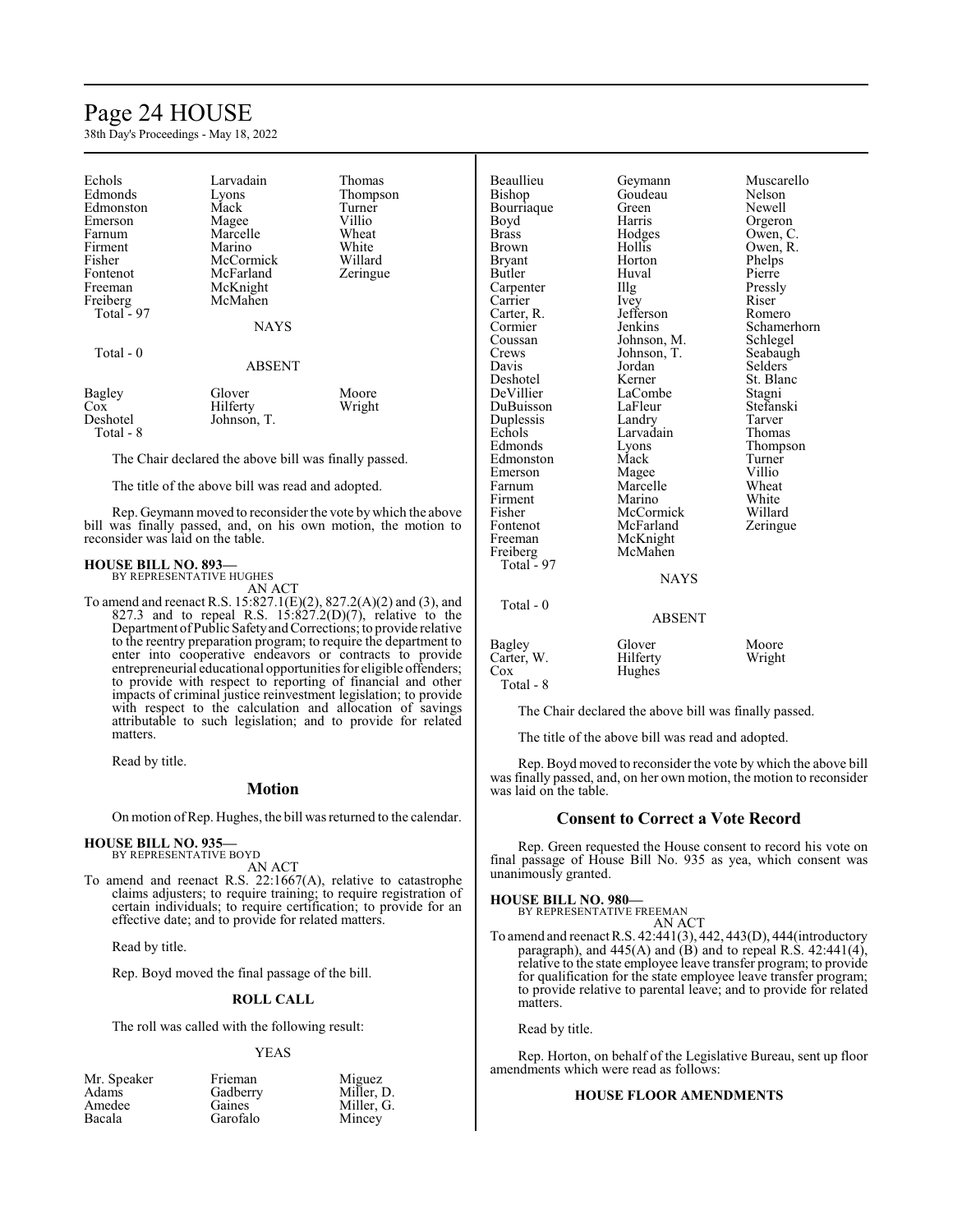### Page 25 HOUSE

Schamerhorn<br>Schlegel

St. Blanc

Thompson<br>Turner

38th Day's Proceedings - May 18, 2022

Ivey Romero<br>Jefferson Schamer

Amendments proposed by Representative Horton on behalf of the Legislative Bureau to Engrossed House Bill No. 980 by Representative Freeman

#### AMENDMENT NO. 1

On page 1, line 16, following "one" and before "the" insert "of"

#### AMENDMENT NO. 2

On page 1, line 18, following "injury" and before "that" delete ","

On motion of Rep. Horton, the amendments were adopted.

Rep. Freeman sent up floor amendments which were read as follows:

#### **HOUSE FLOOR AMENDMENTS**

Amendments proposed by Representative Freeman to Engrossed House Bill No. 980 by Representative Freeman

#### AMENDMENT NO. 1

On page 1, at the end of line 2, delete "and" and on line 3, after " $44\overline{5}$ ( $\overline{A}$ ) and (B)" insert a comma "," and insert "and 446"

#### AMENDMENT NO. 2

On page 1, line 7, after "444(introductory paragraph)," delete "and"

#### AMENDMENT NO. 3

On page 1, line 8, after "and (B)" insert a comma "," and insert "and 446"

#### AMENDMENT NO. 4

On page 3, between lines 15 and 16 insert the following:

#### "§446. Agency considerations

Unless  $\alpha$  personal emergency the qualifying circumstance is the birth or adoption of a child or directly involves a medical condition affecting the leave recipient, the employing agency may consider the likely impact on morale and efficiency within the agency in considering a leave recipient's request to use leave transferred from the pool account."

On motion of Rep. Freeman, the amendments were adopted.

Rep. Freeman moved the final passage of the bill, as amended.

#### **ROLL CALL**

The roll was called with the following result:

#### YEAS

| Mr. Speaker   | Frieman  | McMahen    |
|---------------|----------|------------|
| Adams         | Gadberry | Miguez     |
| Amedee        | Gaines   | Miller, D. |
| Bacala        | Garofalo | Miller, G. |
| Beaullieu     | Geymann  | Mincey     |
| Bishop        | Goudeau  | Nelson     |
| Bourriaque    | Green    | Newell     |
| Boyd          | Harris   | Owen, C.   |
| <b>Brass</b>  | Hodges   | Owen, R.   |
| Brown         | Hollis   | Phelps     |
| <b>Bryant</b> | Horton   | Pierre     |
| Butler        | Hughes   | Pressly    |
| Carpenter     | Huval    | Riser      |

| Carrier    | Ivey        | Romer   |
|------------|-------------|---------|
| Carter, R. | Jefferson   | Schan   |
| Cormier    | Jenkins     | Schleg  |
| Coussan    | Johnson, M. | Seabai  |
| Crews      | Johnson, T. | Selder  |
| Davis      | Jordan      | St. Bla |
| DeVillier  | Kerner      | Stagni  |
| DuBuisson  | LaCombe     | Stefan  |
| Duplessis  | LaFleur     | Tarvei  |
|            |             |         |
| Echols     | Landry      | Thoma   |
| Edmonds    | Larvadain   | Thom    |
| Edmonston  | Lyons       | Turnei  |
| Emerson    | Mack        | Villio  |
| Farnum     | Magee       | Wheat   |
| Firment    | Marcelle    | White   |
| Fisher     | Marino      | Willar  |
| Fontenot   | McCormick   | Zering  |
| Freeman    | McFarland   |         |
|            | McKnight    |         |
| Freiberg   |             |         |
| Total - 94 |             |         |
|            | NAYS        |         |
| Total - 0  |             |         |
|            |             |         |

Jenkins Schlegel<br>Johnson, M. Seabaugh Johnson, M. Seabaug<br>Johnson, T. Selders Johnson, T.<br>Jordan LaCombe Stefanski<br>LaFleur Tarver LaFleur<br>Landry Landry Thomas<br>Larvadain Thomas Eyons Turner<br>
Mack Villio Mack Villio<br>
Magee Wheat Magee Wheat<br>
Marcelle White Marcelle Marino Willard<br>
McCormick Zeringue McCormick McFarland McKnight

ABSENT

Bagley Glover Muscarello<br>Carter, W. Hilferty Orgeron Carter, W. Hilf<br>Cox Hilg Total - 11

Deshotel

Illg Wright<br>Moore

The Chair declared the above bill was finally passed.

The title of the above bill was read and adopted.

Rep. Freeman moved to reconsider the vote by which the above bill was finally passed, and, on her own motion, the motion to reconsider was laid on the table.

#### **HOUSE BILL NO. 984—**

BY REPRESENTATIVE AMEDEE

AN ACT To amend and reenact R.S. 42:15, relative to school board meetings; to provide for agenda items at certain school board meetings; to provide for general public comment; to provide for an effective date; and to provide for related matters.

Read by title.

Rep. Mincey sent up floor amendments which were read as follows:

#### **HOUSE FLOOR AMENDMENTS**

Amendments proposed by Representative Mincey to Engrossed House Bill No. 984 by Representative Amedee

#### AMENDMENT NO. 1

On page 1, line 2, after "school board" and before "meetings" insert "State Board of Elementary and Secondary Education"

#### AMENDMENT NO. 2

On page 1, line 3, delete "school board"

#### AMENDMENT NO. 3

On page 1, line 9, after "Chapter" delete the comma "," and insert 'and the State Board of Elementary and Secondary Education"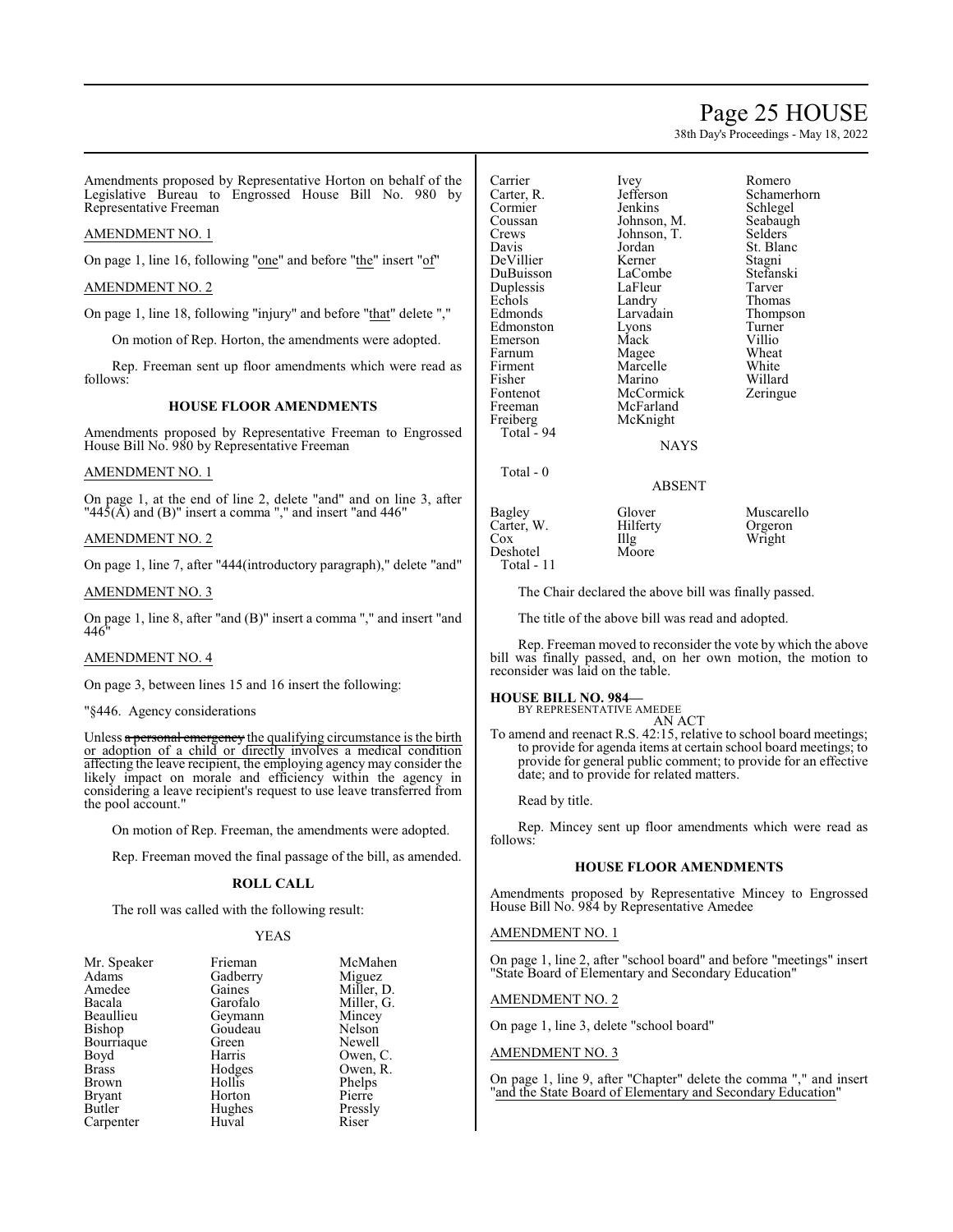## Page 26 HOUSE

38th Day's Proceedings - May 18, 2022

#### AMENDMENT NO. 4

On page 2, line 1, after "Chapter" delete the remainder of the line and delete lines 2 and 3 and insert "and the State Board of Elementary and SecondaryEducation shall provide for a general public comment period during its regular meeting that shall not be limited to specific items on the agenda for that meeting.

#### AMENDMENT NO. 5

On page 2, line 4, delete "of the school system"

#### AMENDMENT NO. 6

On page 2, line 5, after "board" and before "for a" insert "or the State Board of Elementary and Secondary Education"

#### AMENDMENT NO. 7

On page 2, line 6, after "board" delete the comma "," and insert "or the State Board of Elementary and Secondary Education"

#### AMENDMENT NO. 8

On page 2, line 7, between "board" and "held" insert "or the State Board of Elementary and Secondary Education

Rep. Mincey moved the adoption of the amendments.

Rep. Amedee objected.

By a vote of 62 yeas and 28 nays, the amendments were adopted.

Rep. Bacala sent up floor amendments which were read as follows:

#### **HOUSE FLOOR AMENDMENTS**

Amendments proposed by Representative Bacala to Engrossed House Bill No. 984 by Representative Amedee

#### AMENDMENT NO. 1

On page 2, delete lines 4 through 8 in their entirety

#### AMENDMENT NO. 2

Delete House Floor Amendments Nos. 5 through 8 by Representative Mincey (#4724)

#### AMENDMENT NO. 3

Delete the set of House Floor Amendments by Representative Ivey (#4731)

Rep. Bacala moved the adoption of the amendments.

Rep. Amedee objected.

On motion of Rep. Bacala, the amendments were withdrawn.

Rep. Ivey sent up floor amendments which were read as follows:

#### **HOUSE FLOOR AMENDMENTS**

Amendments proposed by Representative Ivey to Engrossed House Bill No. 984 by Representative Amedee

#### AMENDMENT NO. 1

On page 2, at the end of line 8, insert the following:

"However, the president shall not be required to include an item on the agenda if a request pursuant to this Subsection was made within the last one hundred and twenty days and the item was included pursuant to that request.

On motion of Rep. Ivey, the amendments were adopted.

#### **Motion**

Rep. Landry moved the previous question be ordered on the entire subject matter.

On motion of Rep. Landry, the motion was withdrawn.

#### **Motion**

On motion of Rep. Amedee, the bill, as amended, was returned to the calendar.

**HOUSE BILL NO. 1080** (Substitute for House Bill No. 1038 by Representative Deshotel)**—** BY REPRESENTATIVE DESHOTEL

- AN ACT
- To amend and reenact R.S.  $44:4.1(B)(35)$  and R.S. 51:2370.2(introductoryparagraph), (2), and (16), 2370.3(A) and (E), 2370.4(A)(introductory paragraph) and (12), (B), and  $(C)(1)$ , 2370.5(A), (B)(introductory paragraph), (D), (E), (H), (I), and (J), 2370.13, and 2370.16 and to enact R.S. 51:2370.3(H) and (I), relative to broadband; to provide for the GUMBO grant program; to provide for definitions; to provide for mapping; to provide for description of service; to provide for protest; to adjust the administrative fee; to provide for public records exceptions; to make technical changes; and to provide for related matters.

Read by title.

Rep. Deshotel sent up floor amendments which were read as follows:

#### **HOUSE FLOOR AMENDMENTS**

Amendments proposed by Representative Deshotel to Engrossed House Bill No. 1080 by Representative Deshotel

#### AMENDMENT NO. 1

On page 1, delete line 4 in its entirety and insert in lieu thereof:  $(C)(1)$ , 2370.5(A), (B)(introductory paragraph), (D), (E), (H), (I), and (J), 2370.9, 2370.13,"

#### AMENDMENT NO. 2

On page 1, delete line 7 in its entirety and insert in lieu thereof:

"to provide for description of service; to provide for protest; to authorize certain reports; to adjust the"

#### AMENDMENT NO. 3

On page 2, delete line 6 in its entirety and insert in lieu thereof:

"paragraph), (D), (E), (H), (I), and (J), 2370.9, 2370.13, and 2370.16 are hereby amended and"

#### AMENDMENT NO. 4

On page 2, line 27, delete "receiving" and insert "that has been fully authorized to receive'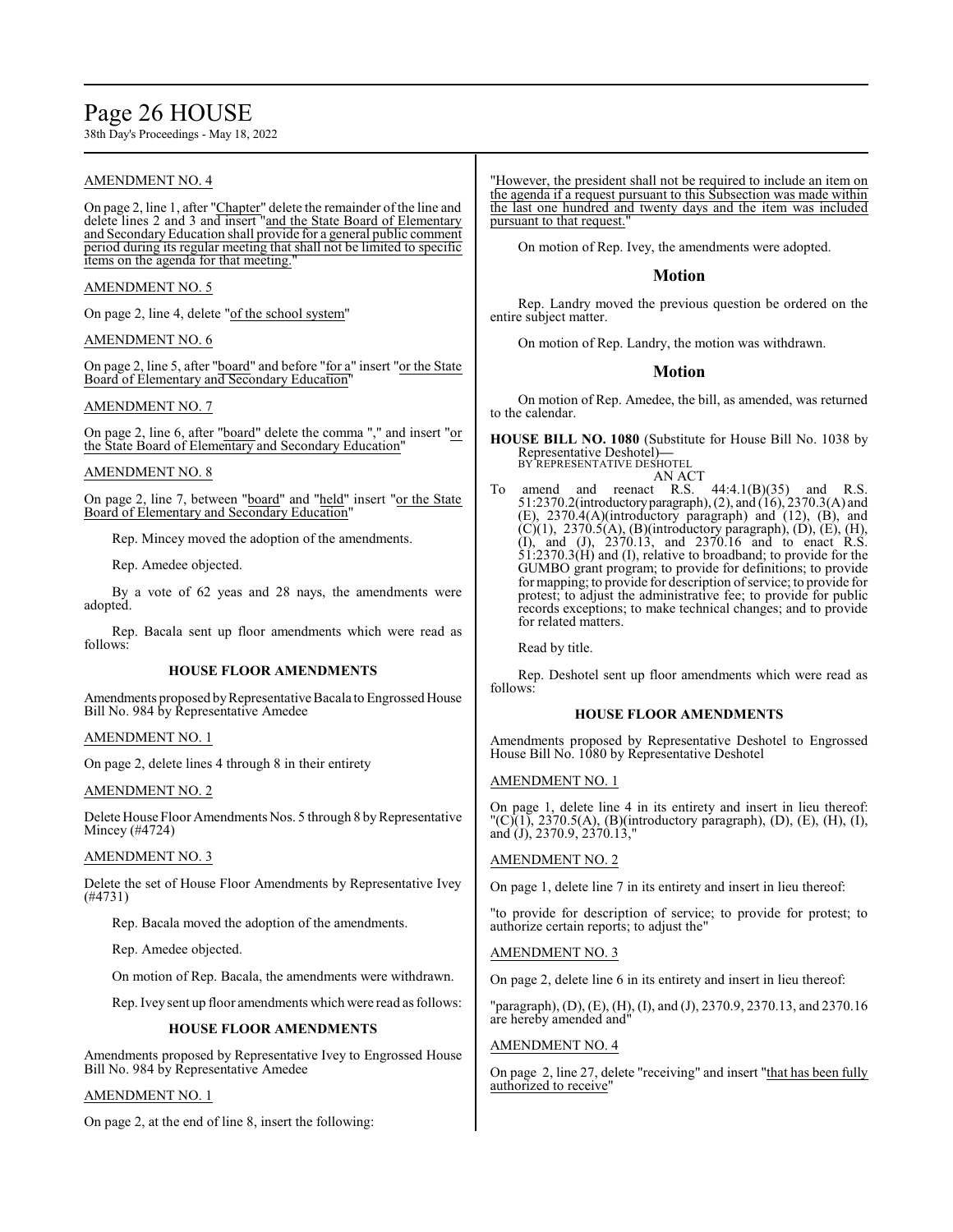38th Day's Proceedings - May 18, 2022

#### AMENDMENT NO. 5

On page 3, at the end of line 21, insert the following:

"In no instance shall an entity be required to provide any data beyond that which it is required to provide to the Federal Communications Commission.

#### AMENDMENT NO. 6

On page 3, line 28, change "the state" to "this state"

AMENDMENT NO. 7

On page 4, line 2, change "one hundred" to "twenty-five"

AMENDMENT NO. 8

On page 4, line 3, change "twenty" to "three"

#### AMENDMENT NO. 9

On page 4, between lines 3 and 4, insert the following:

"(4) Any location in this state purportedly served by any entity, public or private, providing internet service to at least one location in this state, that does not comply with the requirements of this Section may be considered to have internet access service of less than twenty-five megabits per second for download and three megabits per second for upload.

#### AMENDMENT NO. 10

On page 4, line 4, change "(4)" to "(5)"

#### AMENDMENT NO. 11

On page 4, line 8, change "(5)" to "(6)"

#### AMENDMENT NO. 12

On page 4, line 13, change "(6)" to "(7)"

#### AMENDMENT NO. 13

On page 4, line 16, change "the state" to "this state"

#### AMENDMENT NO. 14

On page 4, delete line 17 in its entirety and insert in lieu thereof the following:

"I.(1) The office may contract with a private entity or third-party consultant to develop and maintain the state broadband map. Any contract entered into by the office and a private entity or third-party consultant for the purpose of developing and maintaining the state broadband map shall include a confidentiality agreement prohibiting the disclosure of any broadband data provided in accordance with this Section.

(2) Information compiled pursuant to the provisions of Subsection H of this"

#### AMENDMENT NO. 15

On page 4, delete line 20 in its entirety and insert in lieu thereof the following:

"the information. The office, including any private entity or thirdparty consultant retained or employed pursuant to this Section, shall keep strictly confidential and shall not disclose, or"

#### AMENDMENT NO. 16

On page 4, delete line 23 in its entirety and insert in lieu thereof the following:

'Subsection H of this Section. The office, including any private entity or third-party consultant retained or employed pursuant to this Section, shall take all actions reasonably necessary

#### AMENDMENT NO. 17

On page 4, between lines 26 and 27, insert the following:

(3) The requirements of this Section shall terminate under any one of the following conditions, whichever occurs first:

(a) A determination by the office that it is no longer necessary to compile a statewide parish-by-parish broadband map identifying the locations and capability of broadband service in this state.

(b) At midnight on December 31, 2026.

(4) The office may promulgate rules necessary to carry out the provisions of this Section in accordance with the Administrative Procedure Act."

#### AMENDMENT NO. 18

On page 7, between lines 16 and 17, insert the following:

"§2370.9. Compliance during the agreement

The office shall require that grant recipients offer the proposed advertised minimum download and minimum upload speeds of twenty-five Mbps download and three Mbps upload. Grant recipients that have offered broadband service to at least one thousand consumers for a period of at least five consecutive years shall offer broadband service at prices consistent with offers to consumers in other areas of the state. Any other broadband provider shall ensure that the broadband service is priced to consumers at no more than the cost rate identified in the project application, for the duration of the five-year service agreement. In calculating cost, the recipient may adjust annually, consistent with the annual percentage increase in the Consumer Price Index in the preceding year. At least annually, a grant recipient shall provide to the office evidence consistent with Federal Communications Commission attestation that the grant recipient is making available the proposed advertised speed, or a faster speed, as contained in the grant agreement. For the duration of the agreement, grant recipients shall disclose any changes to data caps. The office may require that grant recipients submit, no more than quarterly, a report for each funded project for the duration of the agreement.

### $*$  \*  $*$  \*

On motion of Rep. Deshotel, the amendments were adopted.

Rep. Deshotel moved the final passage of the bill, as amended.

#### **ROLL CALL**

The roll was called with the following result:

#### YEAS

- Beaullieu Glover<br>Bishop Goudeau Bourriaque
- Adams Gaines Miguez<br>Amedee Garofalo Miller I Amedee Garofalo Miller, D. Geymann Miller, I<br>Glover Mincey

Mr. Speaker Gadberry McMahen<br>Adams Gaines Miguez Goudeau Muscarello<br>Green Newell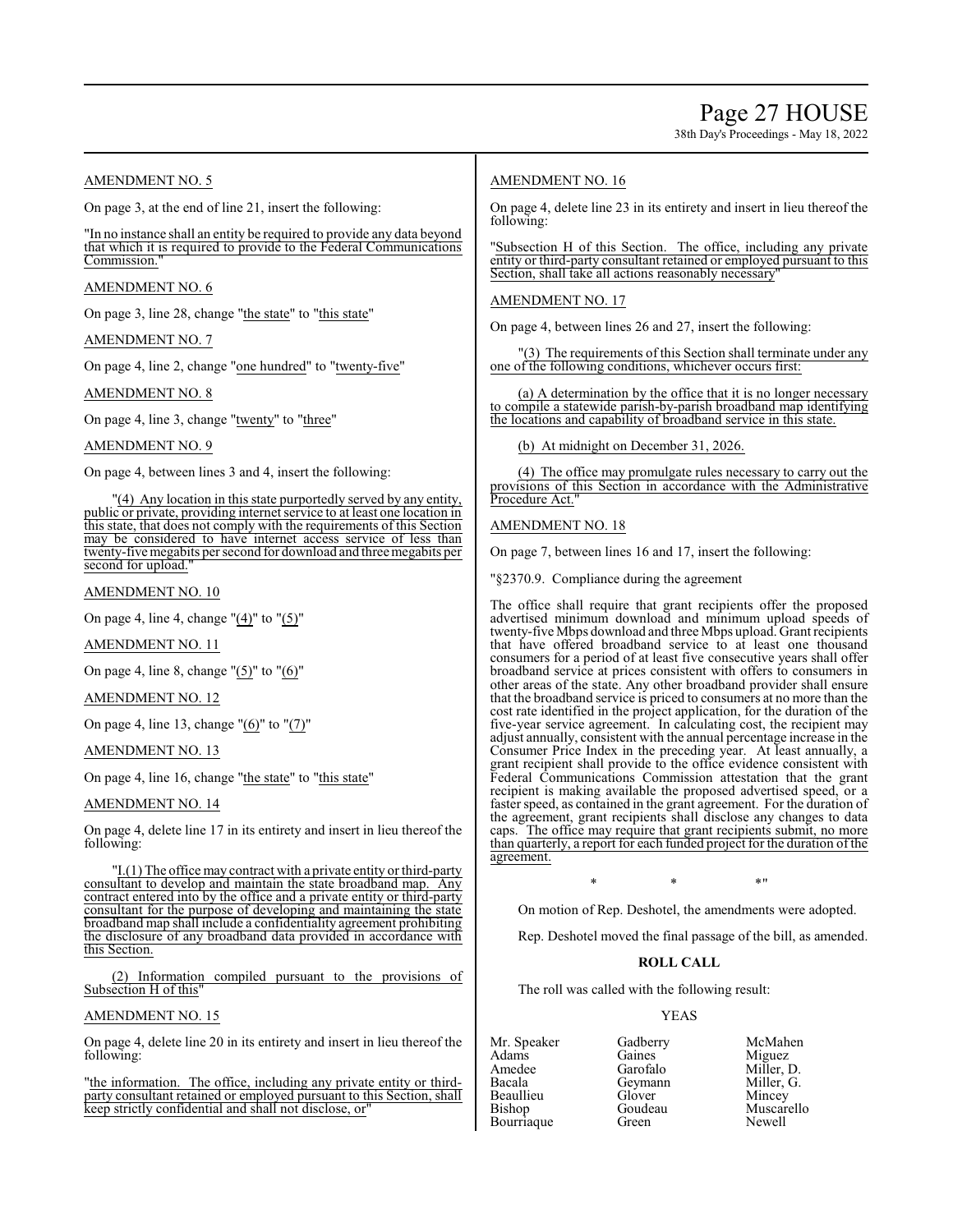## Page 28 HOUSE

38th Day's Proceedings - May 18, 2022

|              | Harris      |             |
|--------------|-------------|-------------|
| Boyd         |             | Orgeron     |
| <b>Brass</b> | Hodges      | Owen, C.    |
| Brown        | Hollis      | Owen, R.    |
| Bryant       | Horton      | Phelps      |
| Butler       | Hughes      | Pierre      |
| Carrier      | Huval       | Pressly     |
| Carter, R.   | Illg        | Riser       |
| Cormier      | Ivey        | Romero      |
| Coussan      | Jefferson   | Schamerhorn |
| Crews        | Jenkins     | Schlegel    |
| Davis        | Johnson, M. | Seabaugh    |
| Deshotel     | Johnson, T. | Selders     |
| DeVillier    | Jordan      | St. Blanc   |
| DuBuisson    | Kerner      | Stagni      |
| Duplessis    | LaCombe     | Stefanski   |
| Edmonds      | LaFleur     | Tarver      |
| Edmonston    | Landry      | Thomas      |
| Emerson      | Larvadain   | Thompson    |
| Farnum       | Lyons       | Turner      |
| Firment      | Mack        | Villio      |
| Fisher       | Magee       | Wheat       |
| Fontenot     | Marino      | White       |
| Freeman      | McCormick   | Willard     |
| Freiberg     | McFarland   | Zeringue    |
| Frieman      | McKnight    |             |
| Total - 95   |             |             |
|              | <b>NAYS</b> |             |
|              |             |             |
| Carpenter    |             |             |
| Total - 1    |             |             |

#### ABSENT

| Bagley     | Echols   | Moore  |
|------------|----------|--------|
| Carter, W. | Hilferty | Nelson |
| Cox        | Marcelle | Wright |
| Total - 9  |          |        |

The Chair declared the above bill was finally passed.

The title of the above bill was read and adopted.

Rep. Deshotel moved to reconsider the vote by which the above bill was finally passed, and, on his own motion, the motion to reconsider was laid on the table.

#### **Consent to Correct a Vote Record**

Rep. Pierre requested the House consent to correct his vote on final passage of House Bill No. 1080 from nay to yea, which consent was unanimously granted.

**HOUSE BILL NO. 1081** (Substitute for House Bill No. 380 by Representative Muscarello)**—** BY REPRESENTATIVE MUSCARELLO

AN ACT

To amend and reenact R.S.  $17:158(J)(2)$  and  $164.1(A)$  and R.S. 32:1(14) and (75),  $80(B)(1)$  and (2)(b), 318(B), 328(B), and  $378(A)$  and (B), to enact R.S.  $32:80(E)$ , and to repeal R.S. 17:161, relative to school buses; to provide relative to the applicability of certain school bus safety requirements; to provide relative to loading and unloading of students at or near their homes; to provide relative the operation of school busses; and to provide for related matters.

Read by title.

Rep. Horton, on behalf of the Legislative Bureau, sent up floor amendments which were read as follows:

#### **HOUSE FLOOR AMENDMENTS**

Amendments proposed by Representative Horton on behalf of the Legislative Bureau to Engrossed House Bill No. 1081 by Representative Muscarello

AMENDMENT NO. 1

On page 6, line 8, change "said" to "the"

#### AMENDMENT NO. 2

On page 6, line 10, change "said" to "the"

On motion of Rep. Horton, the amendments were adopted.

Rep. Muscarello, Jr. sent up floor amendments which were read as follows:

#### **HOUSE FLOOR AMENDMENTS**

Amendments proposed by Representative Muscarello to Engrossed House Bill No. 1081 by Representative Muscarello

#### AMENDMENT NO. 1

On page 6, delete lines 19 through 24, and insert the following:

B. Any school bus acquired that is not used for any purpose other than transporting to and from school that is not used to transport students to and from home or school bus stops shall be painted a color other than national school bus yellow and all lights, signals, and other devices and any lettering identifying the vehicle as a school bus shall be removed.

On motion of Rep. Muscarello, Jr., the amendments were adopted.

Rep. Muscarello, Jr. moved the final passage of the bill, as amended.

#### **ROLL CALL**

The roll was called with the following result:

#### YEAS

| Mr. Speaker  | Frieman     | McMahen     |
|--------------|-------------|-------------|
| Adams        | Gadberry    | Miguez      |
| Amedee       | Gaines      | Miller, D.  |
| Bacala       | Garofalo    | Miller, G.  |
| Beaullieu    | Geymann     | Mincey      |
| Bishop       | Glover      | Muscarello  |
| Bourriaque   | Goudeau     | Nelson      |
| Boyd         | Green       | Newell      |
| <b>Brass</b> | Harris      | Owen, C.    |
| Brown        | Hodges      | Owen, R.    |
| Bryant       | Hollis      | Pierre      |
| Butler       | Horton      | Pressly     |
| Carpenter    | Hughes      | Riser       |
| Carrier      | Huval       | Romero      |
| Carter, R.   | Illg        | Schamerhorn |
| Cormier      | Ivey        | Schlegel    |
| Crews        | Jefferson   | Seabaugh    |
| Davis        | Jenkins     | Selders     |
| Deshotel     | Johnson, M. | St. Blanc   |
| DeVillier    | Jordan      | Stagni      |
| DuBuisson    | Kerner      | Stefanski   |
| Duplessis    | LaCombe     | Tarver      |
| Echols       | LaFleur     | Thomas      |
| Edmonds      | Landry      | Thompson    |
| Edmonston    | Larvadain   | Turner      |
| Emerson      | Lyons       | Villio      |
| Farnum       | Mack        | Wheat       |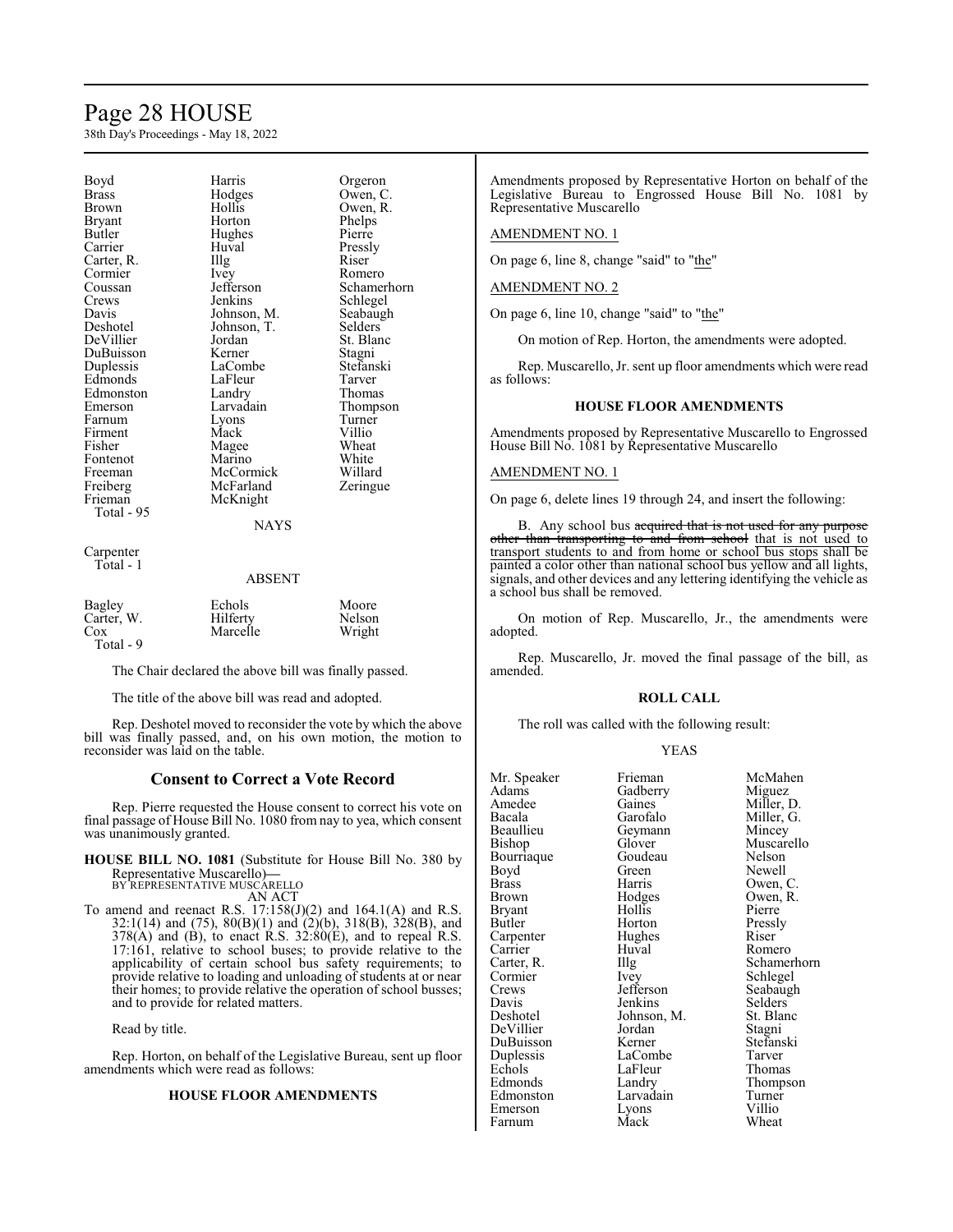38th Day's Proceedings - May 18, 2022

Firment Magee White<br>
Fisher Marino Willard Fisher Marino Willard<br>Fontenot McCormick Zeringue Fontenot McCormick<br>Freeman McFarland Freeman McFarland<br>Freiberg McKnight McKnight Total - 94 **NAYS** Phelps Total - 1 ABSENT Bagley Hilferty Orgeron<br>Carter, W. Johnson, T. Wright

Carter, W. Johnson, T.<br>Coussan Marcelle Cox Moore

Total - 10

The Chair declared the above bill was finally passed.

The title of the above bill was read and adopted.

Marcelle

Rep. Muscarello, Jr. moved to reconsider the vote by which the above bill was finally passed, and, on his own motion, the motion to reconsider was laid on the table.

#### **HOUSE BILL NO. 893—**

BY REPRESENTATIVE HUGHES AN ACT

To amend and reenact R.S. 15:827.1(E)(2), 827.2(A)(2) and (3), and 827.3 and to repeal R.S.  $15:827.2(D)(7)$ , relative to the Department ofPublic Safetyand Corrections; to provide relative to the reentry preparation program; to require the department to enter into cooperative endeavors or contracts to provide entrepreneurial educational opportunities for eligible offenders; to provide with respect to reporting of financial and other impacts of criminal justice reinvestment legislation; to provide with respect to the calculation and allocation of savings attributable to such legislation; and to provide for related matters.

Called from the calendar.

Read by title.

Rep. Hughes sent up floor amendments which were read as follows:

#### **HOUSE FLOOR AMENDMENTS**

Amendments proposed by Representative Hughes to Engrossed House Bill No. 893 by Representative Hughes

#### AMENDMENT NO. 1

On page 3, delete lines 21 through 29 in their entirety, on page 4, delete lines 1 and 2 in their entirety, and insert the following:

"(c) Forty-five percent shall be allocated to the Louisiana Community and Technical College System for targeted investments in educational and vocational training aimed at recidivism reduction programming for adult and juvenile offenders. Such funds shall be utilized in connection with any other available sources of federal or state aid or training funds. The Louisiana Community and Technical College System shall provide a report to the legislature by December fifteenth of each year which shall include but not be limited to the following:

A detailed description of the number of people trained categorized by age, race, gender, and geographic region.

(ii) A detailed description of the credentials issued.

(iii) The average expenditure per student trained.

(iv) The percentage of the eligible population who participated in training."

On motion of Rep. Hughes, the amendments were adopted.

Rep. Hughes moved the final passage of the bill, as amended.

#### **ROLL CALL**

The roll was called with the following result:

YEAS

| Mr. Speaker<br>Adams | Frieman<br>Gadberry | McKnight<br>McMahen |
|----------------------|---------------------|---------------------|
| Amedee               | Gaines              | Miguez              |
| Bacala               | Garofalo            | Miller, D.          |
| Beaullieu            | Geymann             | Miller, G.          |
| Bishop               | Glover              | Mincey              |
| Bourriaque           | Goudeau             | Muscarello          |
| Boyd                 | Green               | Nelson              |
| <b>Brass</b>         | Harris              | Newell              |
| Brown                | Hodges              | Owen, C.            |
| <b>Bryant</b>        | Hollis              | Owen, R.            |
| Butler               | Horton              | Phelps              |
| Carpenter            | Hughes              | Pierre              |
| Carrier              | Huval               | Pressly             |
| Carter, R.           | IIIg                | Riser               |
| Cormier              | <i>lvey</i>         | Romero              |
| Coussan              | Jefferson           | Schamerhorn         |
| Crews                | Jenkins             | Schlegel            |
| Davis                | Johnson, M.         | Seabaugh            |
| Deshotel             | Johnson, T.         | Selders             |
| DeVillier            | Jordan              | St. Blanc           |
| DuBuisson            | Kerner              | Stagni              |
| Duplessis            | LaCombe             | Stefanski           |
| Echols               | LaFleur             | Tarver              |
| Edmonds              | Landry              | Thomas              |
| Emerson              | Larvadain           | Thompson            |
| Farnum               | Lyons               | Turner              |
| Firment              | Mack                | Villio              |
| Fisher               | Magee               | Wheat               |
| Fontenot             | Marino              | White               |
| Freeman              | McCormick           | Willard             |
| Freiberg             | McFarland           | Zeringue            |
| Total - 96           |                     |                     |
|                      | <b>NAYS</b>         |                     |
| Total - 0            |                     |                     |
|                      | <b>ABSENT</b>       |                     |
| Bagley               | Edmonston           | Moore               |
| Carter, W.           | Hilferty            | Orgeron             |
| $\cos$               | Marcelle            | Wright              |
| Total - 9            |                     |                     |

The Chair declared the above bill was finally passed.

The title of the above bill was read and adopted.

Rep. Hughes moved to reconsider the vote by which the above bill was finally passed, and, on his own motion, the motion to reconsider was laid on the table.

#### **HOUSE BILL NO. 56—**

BY REPRESENTATIVE FRIEMAN

AN ACT To repeal R.S. 23:1294 and R.S. 36:309(B)(2), relative to the Workers' Compensation Advisory Council; to repeal the Workers' Compensation Advisory Council.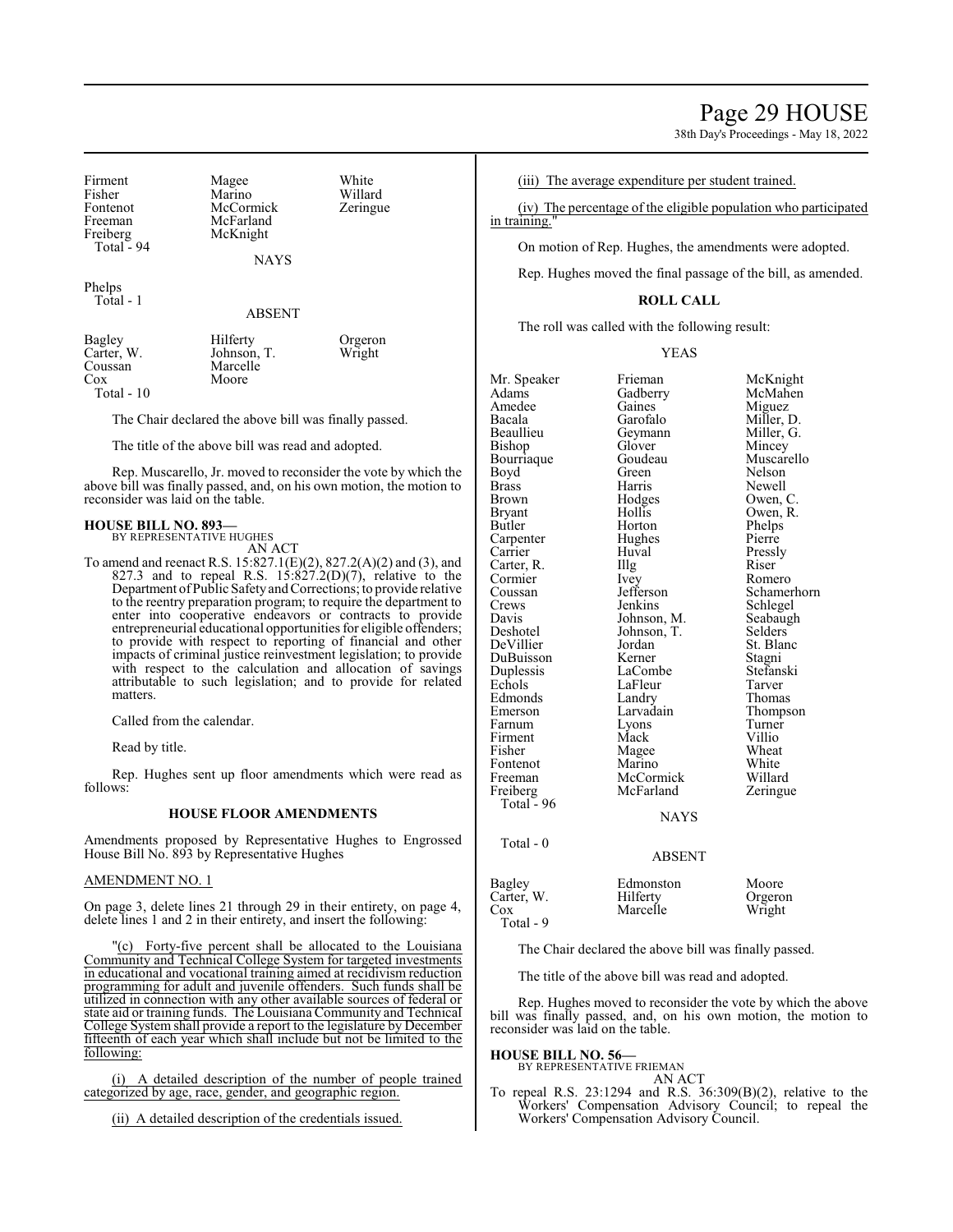### Page 30 HOUSE

38th Day's Proceedings - May 18, 2022

#### Read by title.

#### **Speaker Pro Tempore Magee in the Chair**

#### **Suspension of the Rules**

On motion ofRep. Pressly, the rules were suspended to limit the author or proponent handling the legislative instrument to three minutes for opening remarks and all subsequent speakers on the instrument to three minutes.

Rep. Bishop objected.

By a vote of 55 yeas and 35 nays, the motion was adopted.

Rep. Frieman moved the final passage of the bill.

#### **ROLL CALL**

The roll was called with the following result:

#### YEAS

| Mr. Speaker<br>Amedee<br>Bacala<br>Beaullieu<br>Butler<br>Carrier<br>Coussan<br>Crews<br>Davis<br>Deshotel<br>DeVillier<br>DuBuisson<br>Edmonds<br>Edmonston<br>Emerson<br>Farnum<br>Firment<br>Fontenot<br>Freiberg<br>Frieman<br>Total - 59 | Gadberry<br>Garofalo<br>Geymann<br>Goudeau<br>Harris<br>Hodges<br>Hollis<br>Horton<br>Huval<br>Illg<br>Ivey<br>Johnson, M.<br>Kerner<br>Mack<br>Magee<br>McCormick<br>McFarland<br>McKnight<br>McMahen<br>Miguez | Miller, G.<br>Mincey<br>Muscarello<br>Nelson<br>Orgeron<br>Owen, R.<br>Pressly<br>Riser<br>Romero<br>Schamerhorn<br>Schlegel<br>Seabaugh<br>Tarver<br>Thomas<br>Thompson<br>Turner<br>Villio<br>Wheat<br>Zeringue |
|-----------------------------------------------------------------------------------------------------------------------------------------------------------------------------------------------------------------------------------------------|------------------------------------------------------------------------------------------------------------------------------------------------------------------------------------------------------------------|-------------------------------------------------------------------------------------------------------------------------------------------------------------------------------------------------------------------|
| Adams<br>Boyd<br>Brass<br>Brown<br>Bryant<br>Carter, R.<br>Cormier<br>Duplessis<br>Gaines<br>Total - 27                                                                                                                                       | <b>NAYS</b><br>Glover<br>Green<br>Hughes<br>Jefferson<br>Jenkins<br>Jordan<br>LaCombe<br>LaFleur<br>Landry<br><b>ABSENT</b>                                                                                      | Lyons<br>Marino<br>Newell<br>Phelps<br>Pierre<br>Selders<br>Stagni<br>White<br>Willard                                                                                                                            |
| Bagley<br>Bishop<br>Bourriaque<br>Carpenter<br>Carter, W.<br>Cox<br>Echols<br>Total - 19                                                                                                                                                      | Fisher<br>Freeman<br>Hilferty<br>Johnson, T.<br>Larvadain<br>Marcelle<br>Miller, D.                                                                                                                              | Moore<br>Owen, C.<br>St. Blanc<br>Stefanski<br>Wright                                                                                                                                                             |

The Chair declared the above bill was finally passed.

The title of the above bill was read and adopted.

Rep. Frieman moved to reconsider the vote by which the above bill was finally passed, and, on his own motion, the motion to reconsider was laid on the table.

#### **Speaker Schexnayder in the Chair**

#### **HOUSE BILL NO. 968—** BY REPRESENTATIVE PHELPS

AN ACT

To amend and reenact R.S. 36:259(B)(13) and R.S. 44:4.1(B)(26) and to enact Part XIII of Chapter 5-B of Title 40 of the Louisiana Revised Statutes of 1950, to be comprised of R.S. 40:1125.1 through 1125.33, relative to sickle cell disease; to provide for the establishment of a state sickle cell disease registry; to provide for the purpose ofthe registry; to provide for duties of the Louisiana Department of Health with respect to operation of the registry; to authorize access to data in the registry; to provide for a public records exception; to require promulgation of administrative rules with respect to the registry; to provide for the redesignation and reorganization of certain laws pertaining to sickle cell disease; to provide for a short title; and to provide for related matters.

Read by title.

Rep. Horton, on behalf of the Legislative Bureau, sent up floor amendments which were read as follows:

#### **HOUSE FLOOR AMENDMENTS**

Amendments proposed by Representative Horton on behalf of the Legislative Bureau to Engrossed House Bill No. 968 by Representative Phelps

#### AMENDMENT NO. 1

On page 1, line 4, following "R.S. 40:1125.1" and before ", relative" change "through 1125.33" to ", 1125.11 through 1125.16, 1125.21, and 1125.31 through 1125.33"

#### AMENDMENT NO. 2

On page 2, line 4, following "R.S. 40:1125.1" and before ", is" change "through 1125.33" to ", 1125.11 through 1125.16, 1125.21, and 1125.31 through 1125.33"

#### AMENDMENT NO. 3

On page 6, line 4, following "R.S. 40:1081.5" and before "1081.6" change "." to ",'

On motion of Rep. Horton, the amendments were adopted.

Rep. Phelps sent up floor amendments which were read as follows:

#### **HOUSE FLOOR AMENDMENTS**

Amendments proposed by Representative Phelps to Engrossed House Bill No. 968 by Representative Phelps

#### AMENDMENT NO. 1

On page 2, delete lines 14 through 16 in their entirety

#### AMENDMENT NO. 2

On page 2, at the beginning of line 17, change "(3)" to "(2)"

On motion of Rep. Phelps, the amendments were adopted.

Rep. Phelps moved the final passage of the bill, as amended.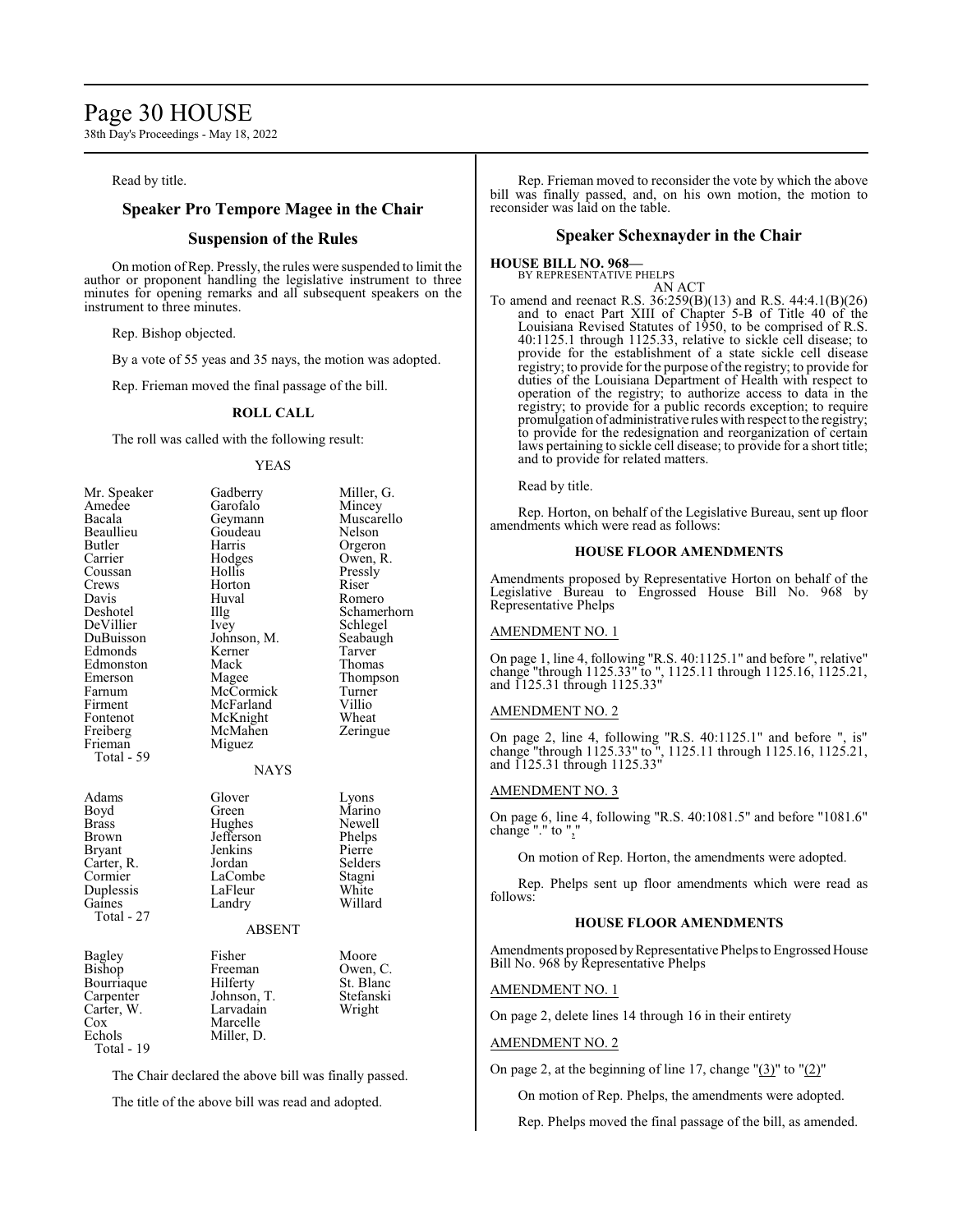### Page 31 HOUSE

38th Day's Proceedings - May 18, 2022

#### **ROLL CALL**

The roll was called with the following result:

#### YEAS

| Mr. Speaker | Gadberry    | McFarland   |
|-------------|-------------|-------------|
| Adams       | Gaines      | McKnight    |
| Amedee      | Garofalo    | McMahen     |
| Bacala      | Geymann     | Miguez      |
| Beaullieu   | Glover      | Miller, D.  |
| Boyd        | Goudeau     | Miller, G.  |
| Brass       | Green       | Mincey      |
| Brown       | Harris      | Muscarello  |
| Bryant      | Hodges      | Nelson      |
| Butler      | Hollis      | Newell      |
| Carrier     | Horton      | Orgeron     |
| Carter, R.  | Hughes      | Owen, R.    |
| Cormier     | Huval       | Phelps      |
| Coussan     | Illg        | Pierre      |
| Davis       | Ivey        | Pressly     |
| Deshotel    | Jefferson   | Riser       |
| DeVillier   | Jenkins     | Romero      |
| DuBuisson   | Johnson, M. | Schamerhorn |
| Duplessis   | Johnson, T. | Schlegel    |
| Echols      | Jordan      | Seabaugh    |
| Edmonds     | Kerner      | Selders     |
| Edmonston   | LaCombe     | St. Blanc   |
| Emerson     | LaFleur     | Thomas      |
| Farnum      | Landry      | Thompson    |
| Firment     | Larvadain   | Turner      |
| Fisher      | Lyons       | Villio      |
| Fontenot    | Mack        | Wheat       |
| Freeman     | Magee       | White       |
| Freiberg    | Marino      | Willard     |
| Frieman     | McCormick   | Zeringue    |
| Total - 90  |             |             |
|             | <b>NAYS</b> |             |
|             |             |             |

#### Total - 0

| Bagley     | Cox      | Owen, C.  |
|------------|----------|-----------|
| Bishop     | Crews    | Stagni    |
| Bourriaque | Hilferty | Stefanski |
| Carpenter  | Marcelle | Tarver    |
| Carter, W. | Moore    | Wright    |
| Total - 15 |          |           |

The Chair declared the above bill was finally passed.

The title of the above bill was read and adopted.

Rep. Phelps moved to reconsider the vote by which the above bill was finally passed, and, on her own motion, the motion to reconsider was laid on the table.

### **HOUSE BILL NO. 1082** (Substitute for House Bill No. 720 by Representative Gaines)**—** BY REPRESENTATIVE GAINES

AN ACT

To enact R.S. 18:401.2(B)(5) and 401.4, relative to election procedures; to provide for election procedures during a state of emergency; to provide to changes of polling places; to provide relative to emergency plans; to provide for an effective date; and to provide for related matters.

#### Read by title.

Rep. Horton, on behalf of the Legislative Bureau, sent up floor amendments which were read as follows:

#### **HOUSE FLOOR AMENDMENTS**

Amendments proposed by Representative Horton on behalf of the Legislative Bureau to Engrossed House Bill No. 1082 by Representative Gaines

#### AMENDMENT NO. 1

On page 2, line 1, following "by" and before "secretary" insert "the"

#### AMENDMENT NO. 2

On page 2, delete line 16

On motion of Rep. Horton, the amendments were adopted.

Rep. Gaines sent up floor amendments which were read as follows:

#### **HOUSE FLOOR AMENDMENTS**

Amendments proposed by Representative Gaines to Engrossed House Bill No. 1082 by Representative Gaines

#### AMENDMENT NO. 1

On page 1, line 16, after "polling" and before "locations" insert "<u>place</u>'

On motion of Rep. Gaines, the amendments were adopted.

Rep. Gaines moved the final passage of the bill, as amended.

#### **ROLL CALL**

The roll was called with the following result:

#### YEAS

Mr. Speaker Gadberry McMahen<br>Adams Gaines Miguez Adams Gaines Miguez<br>Amedee Garofalo Miller, D. Amedee Garofalo<br>Bacala Geymann Beaullieu Glover<br>Boyd Goudeau Boyd Goudeau Muscarello<br>Brass Green Nelson Brass Green Nelson Brown Harris Newell<br>Bryant Hodges Orgeron Bryant Hodges Orgeron<br>Butler Hollis Owen, C Carpenter Horton Owen,<br>
Carrier Hughes Phelps Carter, R. Huval Pierre<br>
Cormier IIIg Pressly Cormier Illg Pressl<br>Coussan Ivey Riser Coussan Ivey Riser<br>Crews Iefferson Romero Crews Jefferson<br>Davis Jenkins Deshotel Johnson, M. Schlegel DuBuisson Jordan Selders Duplessis Kerner St. Blanck St. Blanck Stagnie St. Blanck Stagnie St. Blanck Stagnie Stagnie St. Bla Edmonds LaFleur Thomas<br>
Edmonston Landry Thompson Edmonston Landry Thomp<br>Emerson Larvadain Turner Farnum Lyons Villio<br>Firment Mack Wheat Firment Mack Wheat<br>
Fisher Magee White Fontenot Marino Willard<br>
Freeman McCormick Zeringue Freeman McCormick<br>Freiberg McFarland Freiberg McFarland<br>Frieman McKnight Total - 94

Geymann Miller, G.<br>Glover Mincey Hollis Owen, C.<br>Horton Owen, R. Hughes Phelps<br>
Huval Pierre Johnson, T. Seabaughter Seabaughter Seabaughter Seabaughter Seabaughter Seabaughter Seabaughter Seabaughter Seabaughter Seabaughter Seabaughter Seabaughter Seabaughter Seabaughter Seabaughter Seabaughter Seabaughter Seabau LaCombe Stagni<br>
LaFleur Thomas Larvadain Turner<br>Lyons Villio Magee White<br>Marino Willard McKnight

Davis Jenkins Schamerhorn<br>Deshotel Johnson, M. Schlegel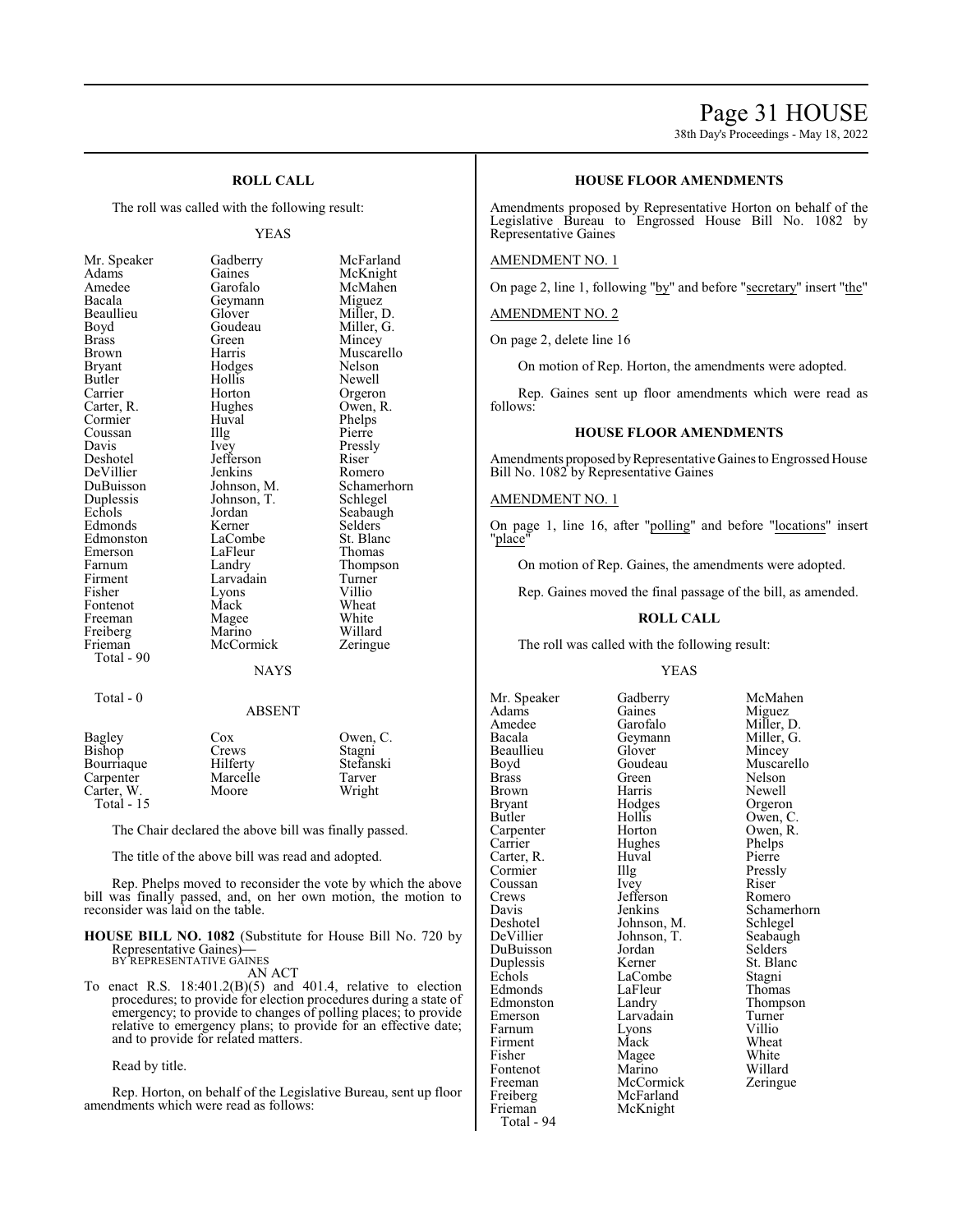### Page 32 HOUSE

38th Day's Proceedings - May 18, 2022

#### NAYS

ABSENT

#### Total - 0

| Cox      | Stefanski |
|----------|-----------|
| Hilferty | Tarver    |
| Marcelle | Wright    |
| Moore    |           |
|          |           |
|          |           |

The Chair declared the above bill was finally passed.

The title of the above bill was read and adopted.

Rep. Gaines moved to reconsider the vote by which the above bill was finally passed, and, on his own motion, the motion to reconsider was laid on the table.

#### **HOUSE BILL NO. 394—** BY REPRESENTATIVES STAGNI AND FISHER

AN ACT

To amend and reenact R.S. 18:55(A)(2) and (4)(a) and 59(B)(2) and  $(4)(a)$  and  $(C)(2)$  and  $(4)(a)$ , relative to the offices of parish registrars of voters; to provide relative to compensation of registrars and their chief deputies and confidential assistants; to provide for an effective date; and to provide for related matters.

Read by title.

Rep. Stagni sent up floor amendments which were read as follows:

#### **HOUSE FLOOR AMENDMENTS**

Amendments proposed byRepresentative Stagni to Engrossed House Bill No. 394 by Representative Stagni

#### AMENDMENT NO. 1

On page 7, delete lines 24 through 26 and insert the following:

"Section 2. This Act shall become effective on July 1, 2023."

On motion of Rep. Stagni, the amendments were adopted.

Rep. Stagni moved the final passage of the bill, as amended.

#### **ROLL CALL**

The roll was called with the following result:

#### YEAS

| Gadberry<br>Gaines<br>Garofalo | McMahen<br>Miguez                           |
|--------------------------------|---------------------------------------------|
|                                |                                             |
|                                |                                             |
|                                | Miller, D.                                  |
|                                | Miller, G.                                  |
| Glover                         | Mincey                                      |
| Goudeau                        | Muscarello                                  |
| Green                          | Nelson                                      |
| Harris                         | Newell                                      |
|                                | Orgeron                                     |
| Hollis                         | Owen, C.                                    |
| Horton                         | Owen, R.                                    |
|                                | Phelps                                      |
| Huval                          | Pierre                                      |
|                                | Pressly                                     |
|                                | Riser                                       |
| Jefferson                      | Romero                                      |
| Jenkins                        | Schamerhorn                                 |
| Johnson, M.                    | Schlegel                                    |
|                                | Geymann<br>Hodges<br>Hughes<br>Illg<br>Ivey |

| Deshotel   | Johnson, T. | Seabaugh  |
|------------|-------------|-----------|
| DeVillier  | Jordan      | Selders   |
| DuBuisson  | Kerner      | St. Blanc |
| Duplessis  | LaCombe     | Stagni    |
| Echols     | LaFleur     | Stefanski |
| Edmonston  | Landry      | Tarver    |
| Emerson    | Larvadain   | Thomas    |
| Farnum     | Lyons       | Thompson  |
| Firment    | Mack        | Turner    |
| Fisher     | Magee       | Villio    |
| Fontenot   | Marino      | Wheat     |
| Freeman    | McCormick   | White     |
| Freiberg   | McFarland   | Willard   |
| Frieman    | McKnight    | Zeringue  |
| Total - 96 |             |           |
|            | <b>NAYS</b> |           |
| Total - 0  |             |           |
|            | ABSENT      |           |
| Bagley     | $\cos$      | Marcelle  |
| Bishop     | Edmonds     | Moore     |
| Carter, W. | Hilferty    | Wright    |
| Total - 9  |             |           |

The Chair declared the above bill was finally passed.

The title of the above bill was read and adopted.

Rep. Stagni moved to reconsider the vote by which the above bill was finally passed, and, on his own motion, the motion to reconsider was laid on the table.

#### **HOUSE BILL NO. 412—**

BY REPRESENTATIVE GOUDEAU AND SENATOR STINE AN ACT

To enact R.S. 23:1601.1, relative to unemployment compensation; to provide for benefit eligibility conditions; to provide for verification of attendance at employment interviews; to provide for interviewverification forms; to provide for the promulgation of rules; to provide for definitions; and to provide for related matters.

Read by title.

Rep. Goudeau moved the final passage of the bill.

#### **ROLL CALL**

The roll was called with the following result:

#### YEAS

Mr. Speaker Frieman Miller, G.<br>Adams Gadberry Mincey Adams Gadberry<br>Amedee Garofalo Amedee Garofalo Muscarello<br>Bishop Geymann Nelson Bourriaque Goude<br>Brown Harris Brown Harris Owen, R.<br>Butler Hodges Pressly Carrier Hollis Riser<br>
Coussan Horton Romero Coussan Horton<br>Crews Hughes Davis Huval Schlegel<br>Deshotel IIIg Seabaug DeVillier Ivey Selders<br>DuBuisson Johnson, M. St. Blanc DuBuisson Johnson<br>Echols Kerner Echols Kerner Stefanski<br>Edmonds LaCombe Tarver Edmonston Mack<br>Emerson Magee Farnum

Geymann Nelson<br>Goudeau Owen, C. Hodges Pressl<br>Hollis Riser Illg Seabaugh<br>Ivey Selders LaCombe Tarver<br>
Mack Thomas

Crews Hughes Schamerhorn<br>
Davis Huval Schlegel Magee Thompson<br>Marino Turner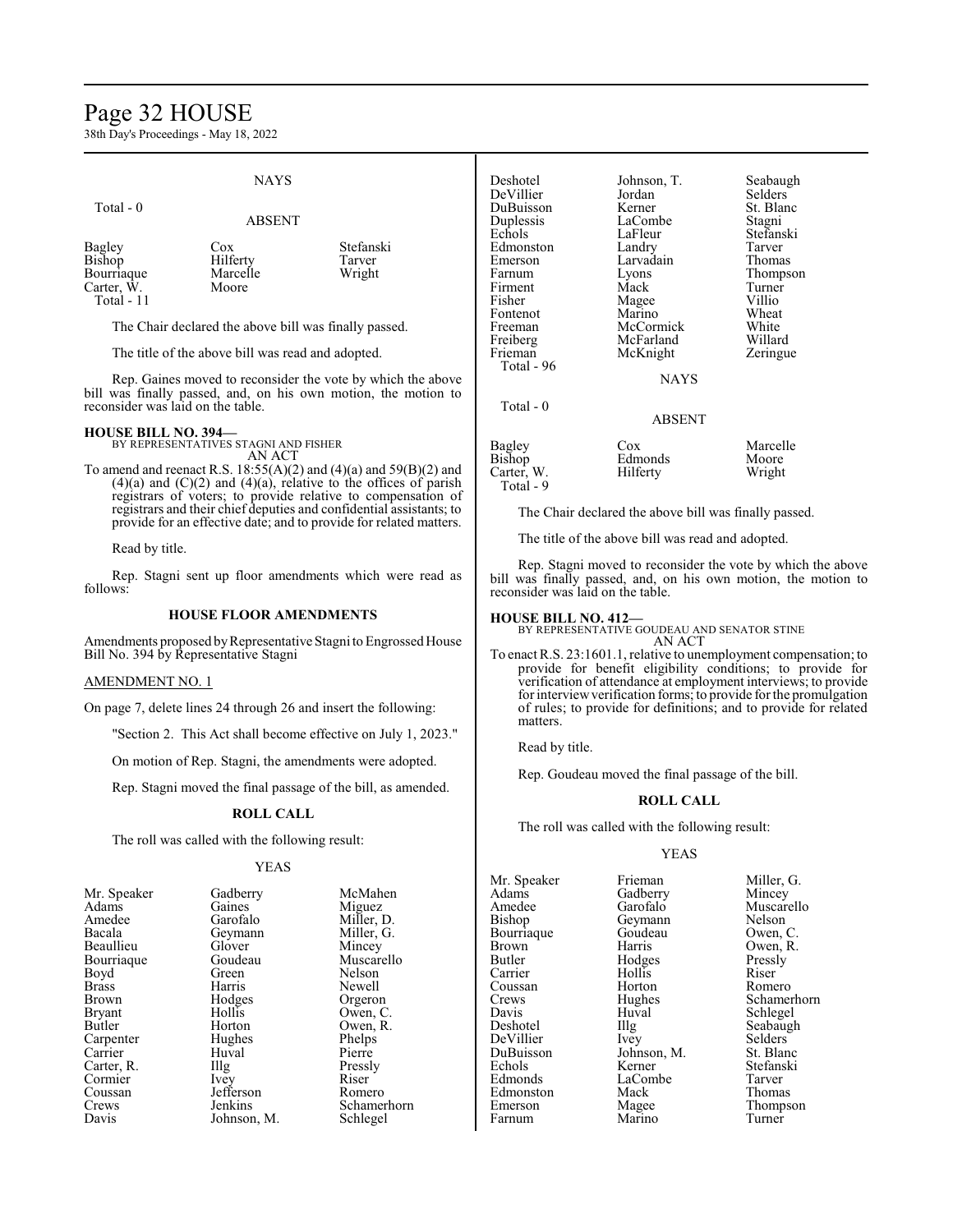### Page 33 HOUSE

38th Day's Proceedings - May 18, 2022

| Firment<br>Fisher<br>Fontenot<br>Freeman<br>Freiberg<br>Total - $71$            | McCormick<br>McFarland<br>McKnight<br>McMahen<br>Miguez<br><b>NAYS</b>        | Villio<br>Wheat<br>White<br>Zeringue                          |
|---------------------------------------------------------------------------------|-------------------------------------------------------------------------------|---------------------------------------------------------------|
| Boyd<br>Carpenter<br>Carter, R.<br>Cormier<br>Duplessis<br>Glover<br>Total - 18 | Green<br>Jefferson<br>Jenkins<br>Jordan<br>LaFleur<br>Landry<br><b>ABSENT</b> | Larvadain<br>Lyons<br>Marcelle<br>Phelps<br>Pierre<br>Willard |
| Bacala<br>Bagley<br>Beaullieu<br>Brass<br>Bryant<br>Carter, W.<br>Total - 16    | $\cos$<br>Gaines<br>Hilferty<br>Johnson, T.<br>Miller, D.<br>Moore            | Newell<br>Orgeron<br>Stagni<br>Wright                         |

The Chair declared the above bill was finally passed.

The title of the above bill was read and adopted.

Rep. Goudeau moved to reconsider the vote by which the above bill was finally passed, and, on his own motion, the motion to reconsider was laid on the table.

#### **Consent to Correct a Vote Record**

Rep. Green requested the House consent to correct his vote on final passage of House Bill No. 412 from yea to nay, which consent was unanimously granted.

#### **HOUSE BILL NO. 536—**

BY REPRESENTATIVES COX, AMEDEE, BRASS, EMERSON, CHARLES OWEN, AND ST. BLANC AN ACT

To amend and reenact R.S. 17:3047.2(A)(1), relative to the M.J. Foster Promise Program; to lower the minimumage required for initial qualification for a program award; and to provide for related matters.

Read by title.

#### **Motion**

On motion of Rep. Jefferson, the bill was returned to the calendar.

#### **Notice of Intention to Call**

Pursuant to House Rule No. 8.20(A), Rep. Jefferson gave notice of Rep. Cox's intention to call House Bill No. 536 from the calendar on Monday, May 23, 2022.

#### **HOUSE BILL NO. 537—**

BY REPRESENTATIVES DAVIS, FREIBERG, AND LANDRY AN ACT

To enact R.S. 22:1036.1, relative to health insurance issuers; to require health coverage plans to cover services and benefits related to intrauterine insemination, in vitro fertilization procedures, and standard fertility preservation services; to require patients to meet certain conditions; to provide for definitions; to provide for exemptions; and to provide for related matters.

Read by title.

#### **Motion**

On motion of Rep. Davis, the bill was returned to the calendar.

#### **Notice of Intention to Call**

Pursuant to House Rule No. 8.20(A), Rep. Davis gave notice of her intention to call House Bill No. 537 from the calendar on Monday, May 23, 2022.

**HOUSE BILL NO. 591—** BY REPRESENTATIVES WRIGHT AND SCHEXNAYDER AN ACT

To amend and reenact R.S. 32:1254(A), relative to licensing requirements regulated by the Motor Vehicle Commission; to create a Motor Vehicle Commission Subcommittee; and to provide for related matters.

Read by title.

#### **Motion**

On motion ofRep. Nelson, the bill was returned to the calendar.

#### **Acting Speaker Stefanski in the Chair**

#### **HOUSE BILL NO. 756—**

BY REPRESENTATIVE SCHEXNAYDER AN ACT

To enact R.S. 49:150.3, relative to the state capitol complex; to provide for the maintenance and care of certain buildings and grounds within the state capitol complex; to establish a special fund for such purposes; to provide for deposits into and use of monies in the fund; to provide for related contracts and agreements; to provide for an effective date; and to provide for related matters.

Read by title.

Rep. Schexnayder sent up floor amendments which were read as follows:

#### **HOUSE FLOOR AMENDMENTS**

Amendments proposed by Representative Schexnayder to Reengrossed House Bill No. 756 by Representative Schexnayder

#### AMENDMENT NO. 1

On page 2, line 12, between "president of" and "Senate" insert "the"

On motion ofRep. Schexnayder, the amendments were adopted.

Rep. Schexnayder moved the final passage of the bill, as amended.

#### **ROLL CALL**

The roll was called with the following result:

#### YEAS

Adams Gadberry<br>Bacala Gaines Bacala Gaines Miller, G. Beaullieu Geymann<br>Bishop Goudeau Bourriaque Green<br>Boyd Harris

Mr. Speaker Frieman McMahen<br>Adams Gadberry Miller. D. Boyd Harris Newell<br>Brass Hodges Orgerol

Goudeau Muscarello<br>Green Nelson Orgeron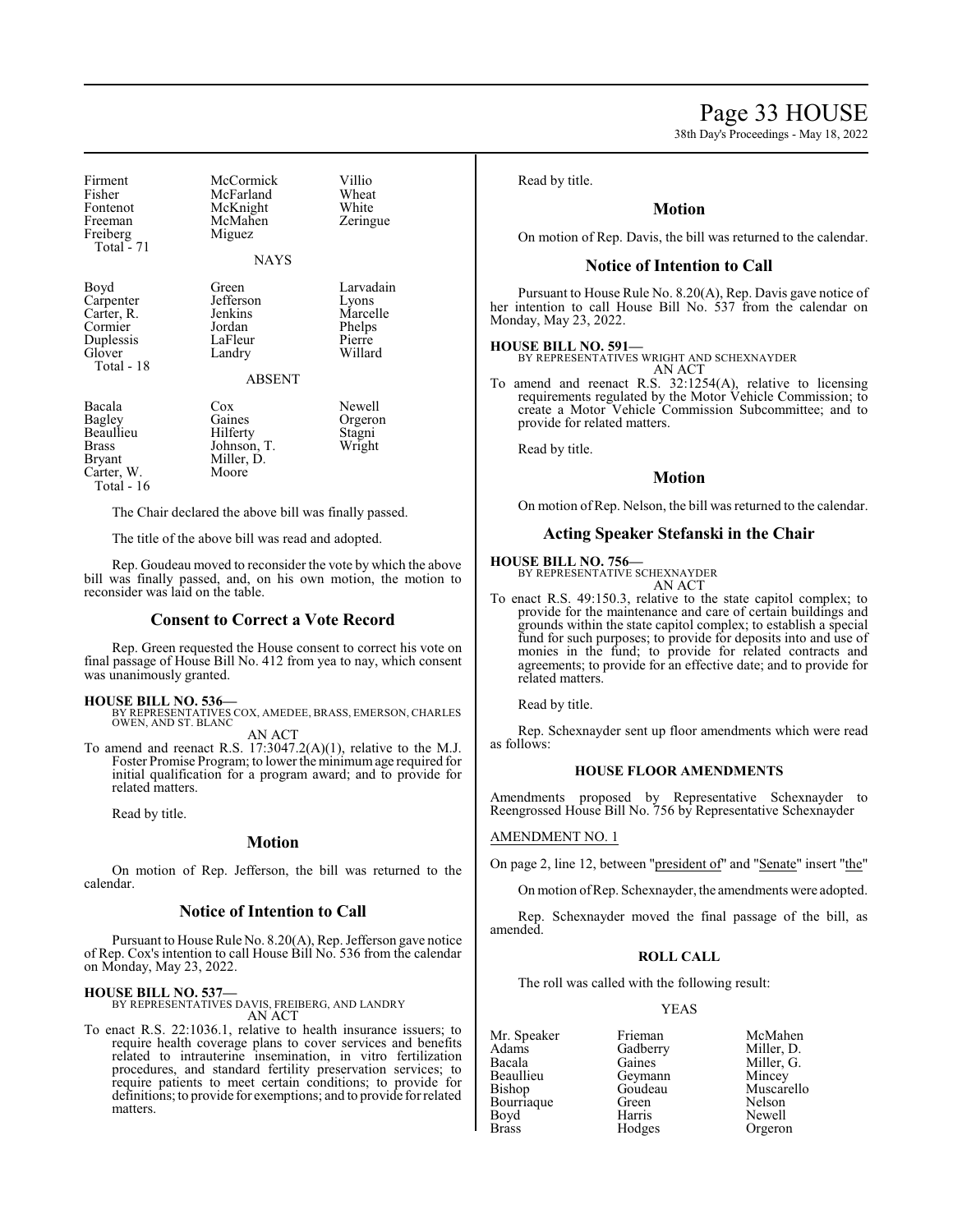## Page 34 HOUSE

38th Day's Proceedings - May 18, 2022

| Hollis<br><b>Brown</b><br>Owen, C.<br><b>Butler</b><br>Owen, R.<br>Horton<br>Pierre<br>Hughes<br>Carpenter<br>Carrier<br>Huval<br>Pressly<br>Riser<br>Illg<br>Carter, R.<br>Cormier<br>Ivey<br>Romero<br>Jefferson<br>Schamerhorn<br>Coussan<br>Jenkins<br>Schlegel<br>Crews<br>Johnson, M.<br>Seabaugh<br>Davis<br>Selders<br>Deshotel<br>Jordan<br>DeVillier<br>St. Blanc<br>Kerner<br>LaCombe<br>DuBuisson<br>Stagni<br>Duplessis<br>LaFleur<br>Stefanski |        |        |        |
|--------------------------------------------------------------------------------------------------------------------------------------------------------------------------------------------------------------------------------------------------------------------------------------------------------------------------------------------------------------------------------------------------------------------------------------------------------------|--------|--------|--------|
|                                                                                                                                                                                                                                                                                                                                                                                                                                                              |        |        |        |
|                                                                                                                                                                                                                                                                                                                                                                                                                                                              |        |        |        |
|                                                                                                                                                                                                                                                                                                                                                                                                                                                              |        |        |        |
|                                                                                                                                                                                                                                                                                                                                                                                                                                                              |        |        |        |
|                                                                                                                                                                                                                                                                                                                                                                                                                                                              |        |        |        |
|                                                                                                                                                                                                                                                                                                                                                                                                                                                              |        |        |        |
|                                                                                                                                                                                                                                                                                                                                                                                                                                                              |        |        |        |
|                                                                                                                                                                                                                                                                                                                                                                                                                                                              |        |        |        |
|                                                                                                                                                                                                                                                                                                                                                                                                                                                              |        |        |        |
|                                                                                                                                                                                                                                                                                                                                                                                                                                                              |        |        |        |
|                                                                                                                                                                                                                                                                                                                                                                                                                                                              |        |        |        |
|                                                                                                                                                                                                                                                                                                                                                                                                                                                              |        |        |        |
|                                                                                                                                                                                                                                                                                                                                                                                                                                                              |        |        |        |
|                                                                                                                                                                                                                                                                                                                                                                                                                                                              | Echols | Landry | Tarver |
| Edmonds<br>Larvadain<br>Thomas                                                                                                                                                                                                                                                                                                                                                                                                                               |        |        |        |
| Edmonston<br>Thompson<br>Lyons                                                                                                                                                                                                                                                                                                                                                                                                                               |        |        |        |
| Mack<br>Turner<br>Emerson                                                                                                                                                                                                                                                                                                                                                                                                                                    |        |        |        |
| Villio<br>Magee<br>Farnum                                                                                                                                                                                                                                                                                                                                                                                                                                    |        |        |        |
| Marcelle<br>Wheat<br>Firment                                                                                                                                                                                                                                                                                                                                                                                                                                 |        |        |        |
| White<br>Fisher<br>Marino                                                                                                                                                                                                                                                                                                                                                                                                                                    |        |        |        |
| Willard<br>McFarland<br>Fontenot                                                                                                                                                                                                                                                                                                                                                                                                                             |        |        |        |
|                                                                                                                                                                                                                                                                                                                                                                                                                                                              |        |        |        |
| Freiberg<br>McKnight<br>Zeringue<br>Total - 90                                                                                                                                                                                                                                                                                                                                                                                                               |        |        |        |
|                                                                                                                                                                                                                                                                                                                                                                                                                                                              |        |        |        |
| <b>NAYS</b>                                                                                                                                                                                                                                                                                                                                                                                                                                                  |        |        |        |
| Garofalo<br>McCormick<br>Miguez                                                                                                                                                                                                                                                                                                                                                                                                                              |        |        |        |
| Total - 3                                                                                                                                                                                                                                                                                                                                                                                                                                                    |        |        |        |
| <b>ABSENT</b>                                                                                                                                                                                                                                                                                                                                                                                                                                                |        |        |        |
| Amedee<br>Cox<br>Johnson, T.                                                                                                                                                                                                                                                                                                                                                                                                                                 |        |        |        |
| Bagley<br>Moore<br>Freeman                                                                                                                                                                                                                                                                                                                                                                                                                                   |        |        |        |
| Glover<br>Phelps<br><b>Bryant</b>                                                                                                                                                                                                                                                                                                                                                                                                                            |        |        |        |
| Hilferty                                                                                                                                                                                                                                                                                                                                                                                                                                                     |        |        |        |
| Wright<br>Carter, W.<br>Total - 12                                                                                                                                                                                                                                                                                                                                                                                                                           |        |        |        |

The Chair declared the above bill was finally passed.

The title of the above bill was read and adopted.

Rep. Schexnayder moved to reconsider the vote by which the above bill was finally passed, and, on his own motion, the motion to reconsider was laid on the table.

#### **Speaker Schexnayder in the Chair**

#### **HOUSE BILL NO. 911—**

BY REPRESENTATIVES HUGHES, AMEDEE, BRASS, DUBUISSON,<br>EDMONDS, FREEMAN, FREIBERG, HILFERTY, JEFFERSON, KERNER, LYONS, CHARLES OWEN, SCHLEGEL, ST. BLANC, AND VILLIO AN ACT

To amend and reenact R.S. 17:24.9(B), (C)(5), and (D), 24.10(A)(2) and  $(3)$ ,  $(B)(1)$ (introductory paragraph), and  $(D)$  through  $(F)$ , and  $24.12(C)$  and (D) and to enact R.S.  $17:24.10(\bar{G})$  and  $24.12(E)$ , relative to early literacy; to increase the number of administrations of a literacy screener to students in grades kindergarten through three; to provide for reporting the results of the literacy screener; to provide relative to literacy supports and interventions for certain students; to require individual reading plans for certain students; to require literacy coaches for teachers; and to provide for related matters.

Read by title.

Rep. Horton, on behalf of the Legislative Bureau, sent up floor amendments which were read as follows:

#### **HOUSE FLOOR AMENDMENTS**

Amendments proposed by Representative Horton on behalf of the Legislative Bureau to Reengrossed House Bill No. 911 by Representative Hughes

#### AMENDMENT NO. 1

On page 5, between lines 6 and 7, insert "\* \* \*"

On motion of Rep. Horton, the amendments were adopted.

Rep. Edmonds sent up floor amendments which were read as follows:

#### **HOUSE FLOOR AMENDMENTS**

Amendments proposed by Representative Edmonds to Reengrossed House Bill No. 911 by Representative Hughes

#### AMENDMENT NO. 1

On page 1, line 4, after "literacy;" and before "to increase" insert "to provide a short title;"

#### AMENDMENT NO. 2

On page 1, at the beginning of line 11, after "Section 1." and before "R.S.  $\overline{17:24.9(B)}$ ," insert the following:

"This Act shall be known and may be cited as the "Earl Michael Willis Early Literacy Act".

Section 2."

On motion of Rep. Edmonds, the amendments were adopted.

Rep. Hughes moved the final passage of the bill, as amended.

#### **ROLL CALL**

The roll was called with the following result:

McMahen

#### YEAS

Beaullieu Glover<br>Bishop Goudeau Coussan Jefferson<br>Crews Ienkins Davis Johnson, M.<br>Deshotel Jordan DeVillier Kerner<br>DuBuisson LaCombe Duplessis LaFleu<br>Echols Landry Emerson Lyons<br>Farnum Mack Freiberg McFarland Zeringue Frieman McKnight<br>Gadberry McMahen

Total -  $94$ 

Mr. Speaker Gaines Miguez<br>Adams Garofalo Miller, I Adams Garofalo Miller, D.<br>Bacala Geymann Miller, G. Geymann Miller,<br>Glover Mincey Bishop Goudeau Muscarello<br>Boyd Green Nelson Boyd Green Nelson<br>Brass Harris Newell Brass Harris Newell Brown Hodges Orgeron<br>Bryant Hollis Owen, C Bryant Hollis Owen, C. Horton Owen, R.<br>Hughes Phelps Carpenter Hughes Phelps Carrier Huval Pierre<br>Carter, R. Illg Pressly Carter, R. Illg Pressl<br>
Cormier Ivey Riser Cormier Ivey Riser<br>Coussan Jefferson Romero Crews Jenkins Schamerhorn<br>
Davis Johnson, M. Schlegel Jordan Seabaugh<br>Kerner Selders LaCombe<br>LaFleur Stagni Landry Stefanski<br>Larvadain Tarver Edmonston Larvadain Tarver<br>
Emerson Lyons Thomas Farnum Mack Thompson<br>
Firment Magee Villio Firment Magee Villio<br>Fisher Marcelle Wheat Marcelle Wheat<br>
Marino White Fontenot Marino White<br>
Freeman McCormick Willard Freeman McCormick Willard<br>Freiberg McFarland Zeringue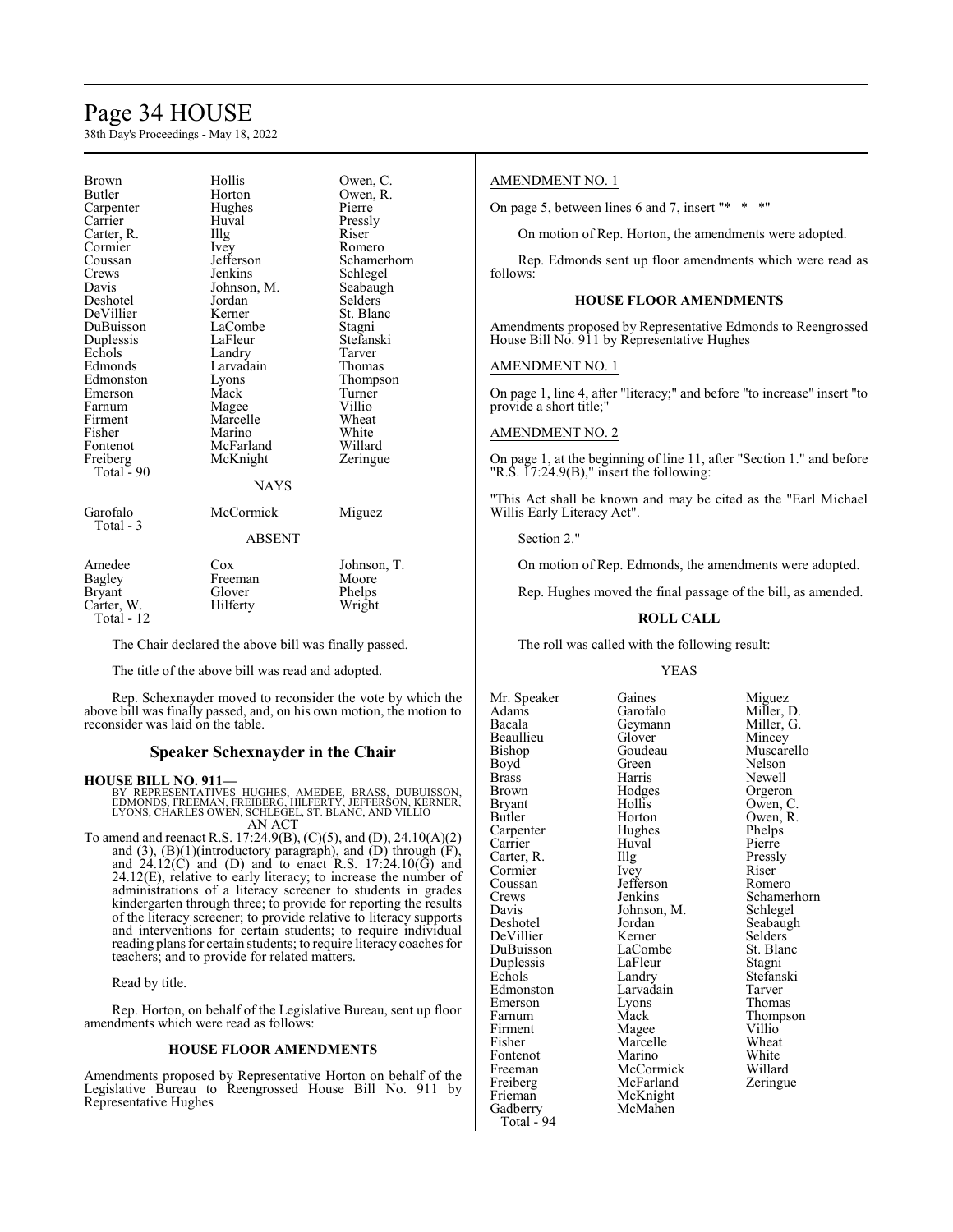### Page 35 HOUSE

38th Day's Proceedings - May 18, 2022

#### **NAYS**

#### Total - 0

#### ABSENT

| Amedee     | Cox         | Moore  |
|------------|-------------|--------|
| Bagley     | Edmonds     | Turner |
| Bourriaque | Hilferty    | Wright |
| Carter, W. | Johnson, T. |        |
| Total - 11 |             |        |

The Chair declared the above bill was finally passed.

The title of the above bill was read and adopted.

Rep. Hughes moved to reconsider the vote by which the above bill was finally passed, and, on his own motion, the motion to reconsider was laid on the table.

### **HOUSE BILL NO. 1048—** BY REPRESENTATIVE MCKNIGHT

AN ACT

To amend and reenact R.S. 51:922, relative to economic development; to provide for the Department of Economic Development; to add to the stated purposes of the Department of Economic Development; to require a continuous program designed to attract manufacturers; to provide for incentives; to provide for economic growth; to provide for workforce development; to provide for job creation; to provide for wages; to provide for community investment; to provide for quality of life; to make technical changes; and to provide for related matters.

Read by title.

Rep. McKnight sent up floor amendments which were read as follows:

#### **HOUSE FLOOR AMENDMENTS**

Amendments proposed by Representatives McKnight and Schexnayder to Engrossed House Bill No. 1048 by Representative McKnight

#### AMENDMENT NO. 1

On page 1, line 2, after "R.S. 51:922" and before "relative" delete the comma "," and insert "and to enact R.S. 51:938.2,"

#### AMENDMENT NO. 2

On page 1, line 7, after "life;" and before "to" insert "to provide for additional duties for the Department of Economic Development;"

#### AMENDMENT NO. 3

On page 1, line 10, after "reenacted" and before "to" insert "and R.S. 51:938.2 is hereby enacted"

#### AMENDMENT NO. 4

On page 2, after line 9, add the following:

"\* \* \*

§938.2. Additional Duties of the Department of Economic Development; Manufacturing Development

A. Notwithstanding any other provision of law to the contrary, the Department of Economic Development shall do all of the following regarding manufacturing:

(1)(a) Develop and implement a state strategic plan for attracting manufacturers to the state.

(b) The purpose of the state strategic plan is to design a program for the preparation and distribution of promotional and informational materials citing the key economic benefits of locating manufacturing facilities in the state.

(2) Monitor the implementation of the state strategic plan to attract manufacturers to the state.

(3) Develop a plan to identify areas of land for future manufacturing use.

(4) Identify manufacturing sites that are ready for development.

(5) Develop a plan in conjunction with the office of workforce development and Technical College System for the training of skilled workers to ensure a scalable workforce.

(6) Develop a plan for locating and identifying property for potential workforce housing.

B. The department shall promote the development of the manufacturing industry within this state and may engage in all of the following activities:

(1) Contracting with and directing trade or industry representatives for the purpose of promoting Louisiana as a site for the development of future manufacturing facilities.

(2) Serving as an informational clearinghouse and providing technical assistance to individuals and entities engaged in manufacturing by compiling, producing, publishing, and updating a comprehensive directory on sites, facilities, services, tax incentives, and permitting practices for the state.

Participating in regional, national, and international manufacturing conferences and networking opportunities.

(4) Sponsoring workshops and seminars on topics including but not limited to legal and financial aspects of locating manufacturers in the state.

C. All departments, commissions, boards, agencies, officers, and institutions of this state and all subdivisions thereof shall cooperate with the office in carrying out the purposes of this Section.

The department is hereby designated as the applicant, administrative body, and recipient for accepting and administering any and all state, federal, and private funds awarded to and allocated by this state for any purpose covered by this Section.

The department shall provide the Legislature of Louisiana with an annual report regarding the provisions of this Section at least thirty days before the covening of the regular legislative session."

On motion of Rep. McKnight, the amendments were adopted.

Rep. McKnight moved the final passage of the bill, as amended.

#### **ROLL CALL**

The roll was called with the following result:

Gadberry<br>Gaines

#### YEAS

| ivii. opeane |  |
|--------------|--|
| Adams        |  |
| Amedee       |  |
| Bacala       |  |
| Beaullieu    |  |
|              |  |

Mr. Speaker Freiberg McKnight McMahen<br>Miguez Gaines Miller, D.<br>Garofalo Miller, G. Miller, G.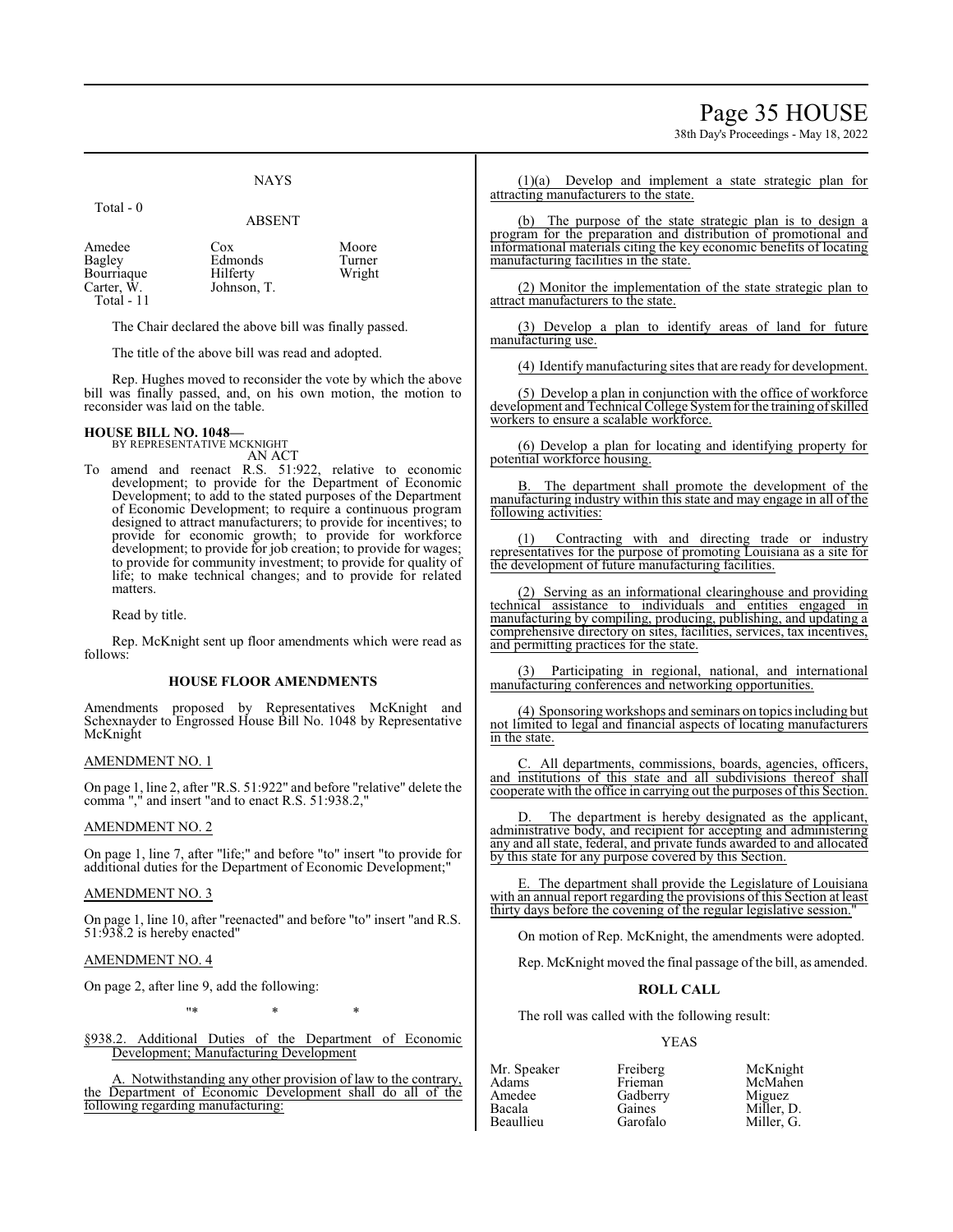## Page 36 HOUSE

38th Day's Proceedings - May 18, 2022

| Bishop                | Glover      | Mincey      |
|-----------------------|-------------|-------------|
| Bourriaque            | Goudeau     | Muscarello  |
| Boyd                  | Green       | Nelson      |
| Brass                 | Harris      | Newell      |
| <b>Brown</b>          | Hodges      | Orgeron     |
| <b>Bryant</b>         | Hollis      | Owen, C.    |
| Butler                | Horton      | Owen, R.    |
| Carpenter             | Hughes      | Pierre      |
| Carrier               | Huval       | Pressly     |
| Carter, R.            | Illg        | Riser       |
| Cormier               | Ivey        | Romero      |
| Coussan               | Jefferson   | Schamerhorn |
| Crews                 | Jenkins     | Schlegel    |
| Davis                 | Johnson, M. | Seabaugh    |
| Deshotel              | Jordan      | Selders     |
| DeVillier             | Kerner      | St. Blanc   |
| DuBuisson             | LaCombe     | Stagni      |
| Duplessis             | LaFleur     | Stefanski   |
| Echols                | Landry      | Tarver      |
| Edmonds               | Larvadain   | Thomas      |
| Edmonston             | Lyons       | Thompson    |
| Emerson               | Mack        | Turner      |
|                       |             |             |
| Farnum                | Magee       | Villio      |
| Firment               | Marcelle    | Wheat       |
| Fisher                | Marino      | White       |
| Fontenot              | McCormick   | Willard     |
| Freeman<br>Total - 96 | McFarland   | Zeringue    |
|                       | NAYS        |             |
| Total - 0             | ABSENT      |             |
| Bagley                | Geymann     | Moore       |
| Carter, W.            | Hilferty    | Phelps      |
| $\cos$                | Johnson, T. | Wright      |

The Chair declared the above bill was finally passed.

The title of the above bill was read and adopted.

Total - 9

Rep. McKnight moved to reconsider the vote by which the above bill was finally passed, and, on his own motion, the motion to reconsider was laid on the table.

#### **Suspension of the Rules**

On motion of Rep. McFarland, the rules were suspended in order to take up and consider Senate Concurrent Resolutions on Third Reading for Final Consideration at this time.

#### **Senate Concurrent Resolutions on Third Reading for Final Consideration**

The following Senate Concurrent Resolutions on third reading for final consideration were taken up and acted upon as follows:

### **SENATE CONCURRENT RESOLUTION NO. 8—**

BY SENATOR CATHEY AND REPRESENTATIVE MCFARLAND A CONCURRENT RESOLUTION

To urge and request the Senate Committee on Agriculture, Forestry, Aquaculture, and Rural Development and the House Committee on Agriculture, Forestry, Aquaculture, and Rural Development to meet and function as a joint committee to study and make recommendations regarding the appropriate level of support to further the missions, goals, and priorities of the Louisiana State University Agricultural Center and the Southern University Agricultural Research and Extension Center.

Called from the calendar.

Read by title.

in.

Rep. McFarland moved the concurrence of the resolution.

By a vote of 95 yeas and 0 nays, the resolution was concurred

#### **Senate Bills and Joint Resolutions on Third Reading and Final Passage**

The following Senate Bills and Joint Resolutions on third reading and final passage were taken up and acted upon as follows:

#### **SENATE BILL NO. 53—** BY SENATOR FOIL

AN ACT

To amend and reenact R.S. 14:95(K), relative to the crime of illegal carrying of weapons; to provide an exception to illegal carrying of weapons for certain retired federal officials; to provide definitions; and to provide for related matters.

Read by title.

Rep. Bacala sent up floor amendments which were read as follows:

#### **HOUSE FLOOR AMENDMENTS**

Amendments proposed by Representative Bacala to Engrossed Senate Bill No. 53 by Senator Foil

#### AMENDMENT NO. 1

Delete the set of amendments by the House Committee on Administration of Criminal Justice (#3818)

#### AMENDMENT NO. 2

On page 1, line 14, after "retired" and before "investigators" insert "federal"

### AMENDMENT NO. 3

On page 2, line 4, after "attorney or" and before "investigator" insert "federal"

#### AMENDMENT NO. 4

On page 2, line 17, after "attorney or" and before "investigator" insert "federal"

#### AMENDMENT NO. 5

On page 2, line 26, after "retired" and before "investigator" insert "federal"

On motion of Rep. Bacala, the amendments were adopted.

Rep. Bacala moved the final passage of the bill, as amended.

#### **ROLL CALL**

The roll was called with the following result:

#### YEAS

Amedee Glover<br>Bacala Goudeau Bishop

Mr. Speaker Gaines Miller, D.<br>Adams Garofalo Miller, G. Garofalo Miller, G.<br>Glover Mincev Goudeau Muscarello<br>Green Nelson Beaullieu Green Nelson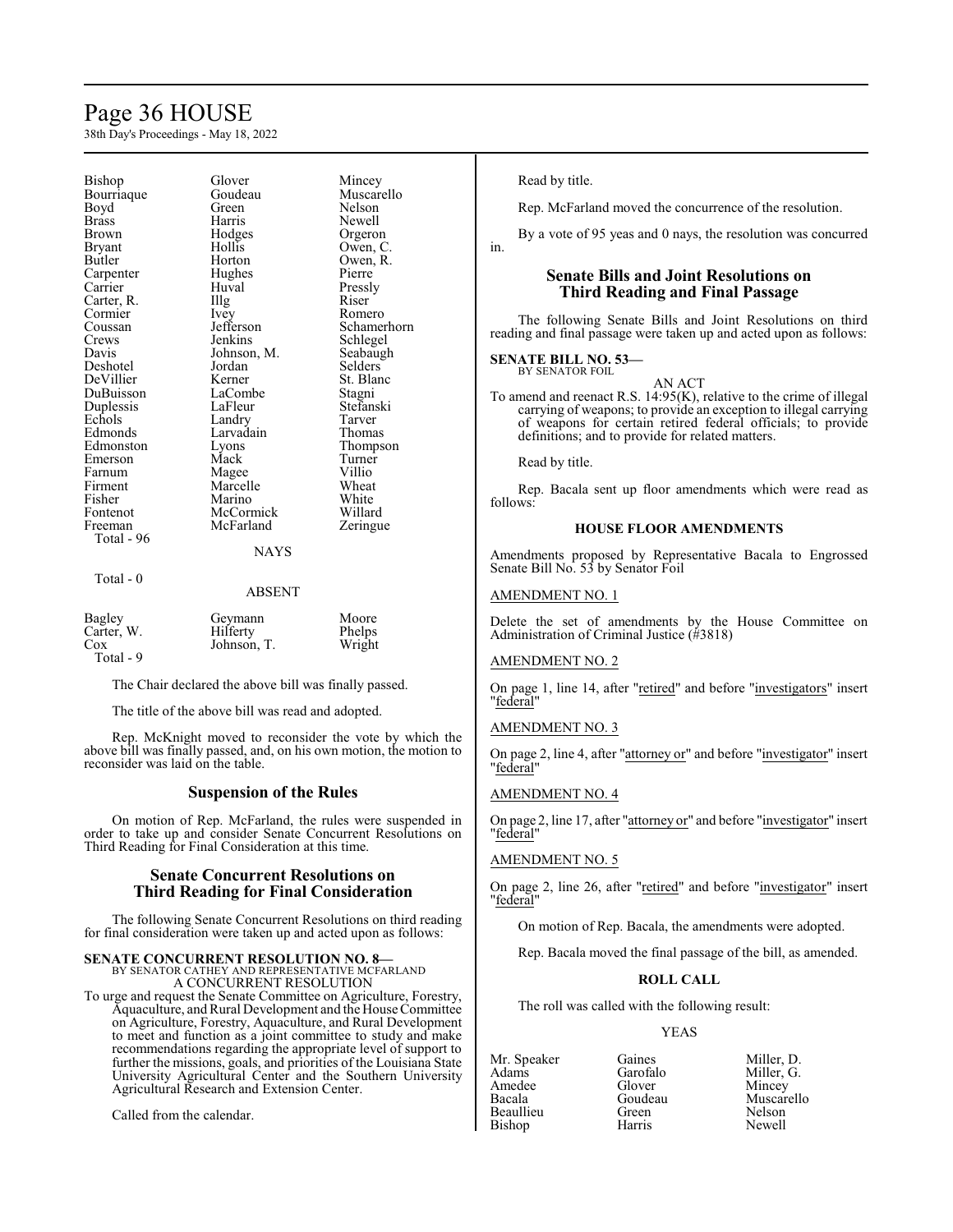### Page 37 HOUSE

38th Day's Proceedings - May 18, 2022

Bourriaque Hodges Orgeron<br>Boyd Hollis Owen, C Boyd Hollis Owen, C.<br>Brass Horton Owen, R. Brass Horton Owen, R. Brown Hughes<br>Butler Huval Carpenter Carrier Ivey Romero<br>Carter, R. Jefferson Schamer Carter, R. Sefferson Schamerhorn<br>
Coussan Jenkins Schlegel Coussan Jenkins Schlegel<br>Deshotel Johnson, M. Seabaugh DeVillier Jordan Selders<br>
DuBuisson Kerner St. Blanc DuBuisson Kerner St. Blanch<br>Duplessis LaFleur Stagni Duplessis LaFleur Stagni<br>Echols Larvadain Stefanski Edmonds Lyons<br>Edmonston Mack Edmonston Mack Thomas<br>
Emerson Magee Thomps Emerson Magee Thompson<br>Farnum Marcelle Turner Firment Marino Villio<br>Fisher McCormick Wheat Fisher McCormick Wheat<br>Fontenot McFarland White Fontenot McFarland White<br>
Freeman McKnight Willard Freeman McKnight Willard<br>
Freiberg McMahen Zeringue Gadberry Total - 89 Total - 0

Huval Pressly<br>Illg Riser Larvadain Stefans<br>Lyons Tarver Marcelle Turner<br>
Marino Villio McMahen<br>Miguez

Johnson, M. Seabaug<br>Jordan Selders

| Bagley<br><b>Bryant</b><br>Carter, W.<br>Cormier<br>Cox<br>Crews | Davis<br>Frieman<br>Geymann<br>Hilferty<br>Johnson, T.<br>LaCombe | Landry<br>Moore<br>Phelps<br>Wright |
|------------------------------------------------------------------|-------------------------------------------------------------------|-------------------------------------|
| Total - 16                                                       |                                                                   |                                     |

The Chair declared the above bill was finally passed.

Rep. Bacala moved to reconsider the vote by which the above bill was finally passed, and, on his own motion, the motion to reconsider was laid on the table.

NAYS

ABSENT

#### **SENATE BILL NO. 66—** BY SENATOR CONNICK

AN ACT

To amend and reenact R.S. 14:2(B)(50) and R.S. 14:79(B) and (C), relative to the crime of violation of protective orders; to provide for enhanced penalties for violations of a protective order when committed while in possession of a firearm; and to provide for related matters.

Read by title.

Rep. Villio moved the final passage of the bill.

#### **ROLL CALL**

The roll was called with the following result:

Goudeau<br>Green

#### YEAS

| Mr. Speaker |  |
|-------------|--|
| Adams       |  |
| Amedee      |  |
| Bacala      |  |
| Beaullieu   |  |
| Bishop      |  |
| Bourriaque  |  |
| Boyd        |  |
| Brass       |  |

Gadberry Miguez<br>Gaines Miller, 1 Gaines Miller, D.<br>Garofalo Miller, G. Miller, G. Geymann Mincey<br>Glover Muscar Muscarello<br>Nelson Green Newell<br>
Harris Orgerou Harris Orgeron<br>Hodges Owen, C Owen, C.

| Brown<br>Bryant<br>Butler<br>Carpenter<br>Carrier<br>Carter, R.<br>Cormier<br>Coussan<br>Crews<br>Deshotel<br>DeVillier<br>DuBuisson<br>Echols<br>Edmonds<br>Edmonston<br>Emerson<br>Farnum | Hollis<br>Horton<br>Hughes<br>Huval<br>Illg<br>Ivey<br>Jefferson<br>Jenkins<br>Johnson, M.<br>Jordan<br>Kerner<br>LaCombe<br>LaFleur<br>Landry<br>Larvadain<br>Lyons<br>Mack | Owen, R.<br>Phelps<br>Pierre<br>Pressly<br>Riser<br>Romero<br>Schamerh<br>Schlegel<br>Seabaugh<br>Selders<br>St. Blanc<br>Stagni<br>Tarver<br>Thomas<br>Thompson<br>Turner<br>Villio |
|---------------------------------------------------------------------------------------------------------------------------------------------------------------------------------------------|------------------------------------------------------------------------------------------------------------------------------------------------------------------------------|--------------------------------------------------------------------------------------------------------------------------------------------------------------------------------------|
| Fisher<br>Fontenot<br>Freeman<br>Freiberg                                                                                                                                                   | Magee<br>Marino<br>McCormick<br>McFarland<br>McKnight                                                                                                                        | White<br>Willard<br>Zeringue                                                                                                                                                         |
| Frieman<br>Total - 94                                                                                                                                                                       | McMahen<br><b>NAYS</b>                                                                                                                                                       |                                                                                                                                                                                      |
| Total - 0                                                                                                                                                                                   | <b>ABSENT</b>                                                                                                                                                                |                                                                                                                                                                                      |
| Bagley<br>$\mathbf{v}$                                                                                                                                                                      | Duplessis                                                                                                                                                                    | Moore<br>$\cdots$                                                                                                                                                                    |

Phelps<br>Pierre Jefferson Schamerhorn<br>Jenkins Schlegel Schlegel<br>Seabaugh St. Blanc<br>Stagni Thompson

### ABSENT

Bagley Duplessis Moore<br>Carter, W. Hilferty Stefanski Carter, W. Hilferty Stefans<br>Cox Johnson, T. Wright Cox Johnson, T.<br>Davis Marcelle Marcelle Total - 11

The Chair declared the above bill was finally passed.

Rep. Villio moved to reconsider the vote bywhich the above bill was finally passed, and, on her own motion, the motion to reconsider was laid on the table.

#### **SENATE BILL NO. 70—** BY SENATOR TALBOT

AN ACT

To enact R.S. 14:67.12 and R.S. 37:1864(A)(3), relative to misappropriation without violence; to create the crime of theft of a catalytic converter or engine control module; to provide penalties; to provide relative to entities engaged in the sale of catalytic converters or engine control modules; to provide relative to registration with law enforcement; and to provide for related matters.

Read by title.

#### **Motion**

On motion of Rep. Villio, the bill was returned to the calendar.

**SENATE BILL NO. 77—**<br>BY SENATORS LUNEAU, BARROW, BOUDREAUX, HENSGENS,<br>MCMATH, MIZELL AND POPE AN ACT

To enact R.S. 46:153.3(C)(2), relative to Medicaid coverage for prescription drugs; to provide for prescribed drugs used to treat schizophrenia and schizotypal or delusion disorders; and to provide for related matters.

Read by title.

Rep. Davis moved the final passage of the bill.

#### **ROLL CALL**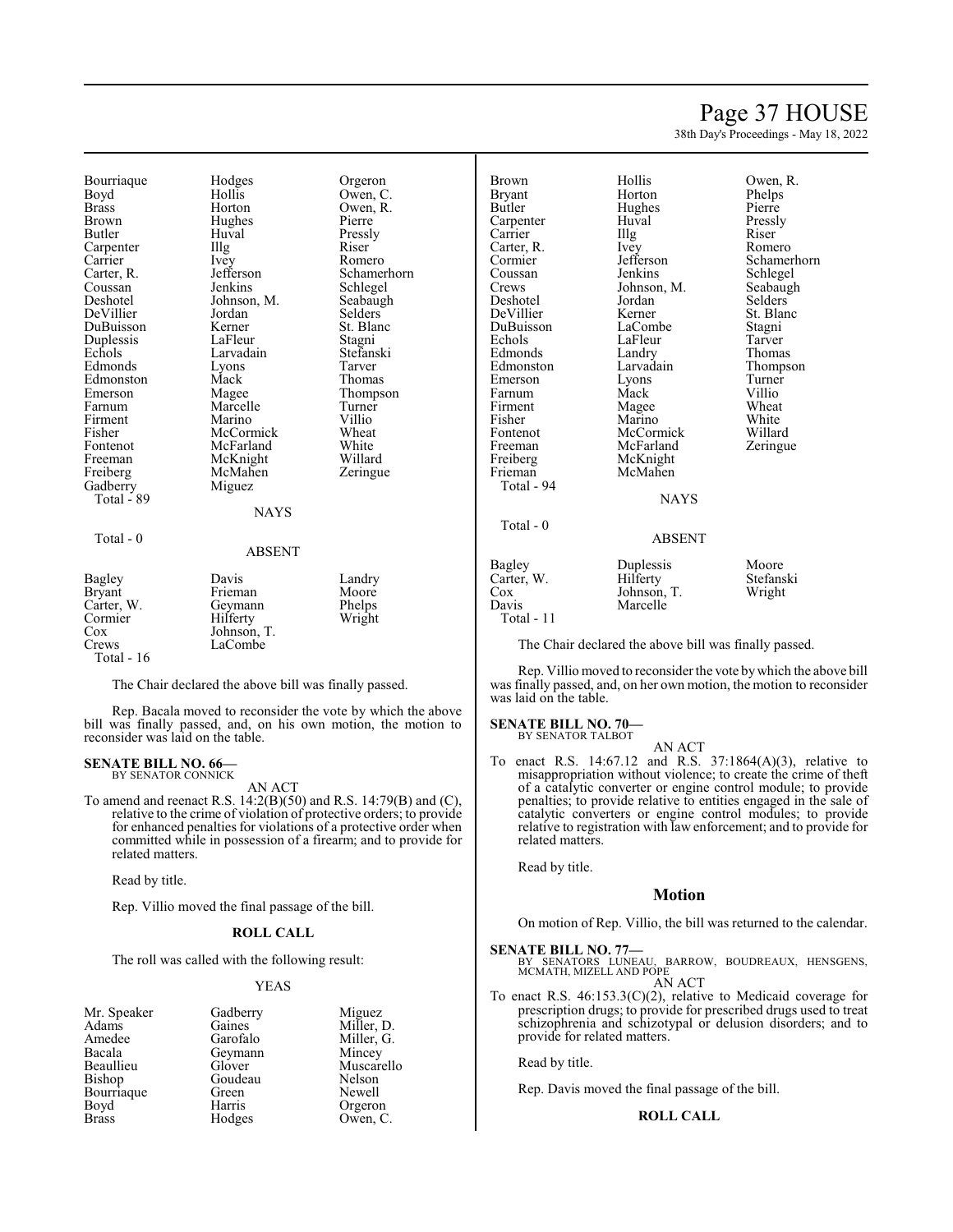### Page 38 HOUSE

38th Day's Proceedings - May 18, 2022

The roll was called with the following result:

YEAS

| Mr. Speaker  | Gadberry      | McMahen     |
|--------------|---------------|-------------|
| Adams        | Gaines        | Miguez      |
| Amedee       | Garofalo      | Miller, D.  |
| Bacala       | Geymann       | Miller, G.  |
| Beaullieu    | Glover        | Mincey      |
| Bishop       | Goudeau       | Muscarello  |
| Bourriaque   | Green         | Nelson      |
| Boyd         | Harris        | Newell      |
| <b>Brass</b> | Hodges        | Orgeron     |
| Brown        | Hollis        | Owen, C.    |
| Bryant       | Horton        | Owen, R.    |
| Butler       | Hughes        | Phelps      |
| Carpenter    | Huval         | Pierre      |
| Carrier      | Illg          | Pressly     |
| Carter, R.   | Ivey          | Riser       |
| Cormier      | Jefferson     | Romero      |
| Coussan      | Jenkins       | Schamerhorn |
| Crews        | Johnson, M.   | Schlegel    |
| Davis        | Johnson, T.   | Seabaugh    |
| Deshotel     | Jordan        | Selders     |
| DeVillier    | Kerner        | St. Blanc   |
| Duplessis    | LaCombe       | Stagni      |
| Echols       | LaFleur       | Stefanski   |
| Edmonds      | Landry        | Tarver      |
| Edmonston    | Larvadain     | Thomas      |
| Emerson      | Lyons         | Thompson    |
| Farnum       | Mack          | Turner      |
| Firment      | Magee         | Villio      |
| Fisher       | Marcelle      | Wheat       |
| Fontenot     | Marino        | White       |
| Freeman      | McCormick     | Willard     |
| Freiberg     | McFarland     | Zeringue    |
| Frieman      | McKnight      |             |
| Total - 98   |               |             |
|              | NAYS          |             |
|              |               |             |
| Total - 0    |               |             |
|              | <b>ABSENT</b> |             |
| Bagley       | DuBuisson     | Wright      |
| Carter, W.   | Hilferty      |             |
| $\cos$       | Moore         |             |
| Total - 7    |               |             |

The Chair declared the above bill was finally passed.

Rep. Davis moved to reconsider the vote by which the above bill was finally passed, and, on her own motion, the motion to reconsider was laid on the table.

#### **SENATE BILL NO. 94—** BY SENATOR JACKSON

AN ACT

To amend and reenact R.S.  $17:81(Y)(1)$  and (3) and to enact R.S. 17:7(16), relative to instruction and posting of information in public schools regarding child assault awareness and prevention; to provide for responsibilities of the State Board of Elementary and Secondary Education and local public school governing authorities; and to provide for related matters.

Read by title.

#### **Motion**

On motion of Rep. Bishop, the bill was returned to the calendar.

#### **SENATE BILL NO. 98—**

BY SENATORS HEWITT,BARROW, HENSGENS, LUNEAU AND MIZELL AN ACT

To amend and reenact R.S. 46:2351 through 2354, to enact R.S. 46:2355, and to repeal R.S. 46:2356, relative to the Louisiana Commission for the Deaf; to provide for definitions; to provide for the Louisiana Commission for the Deaf; to provide for a governing board; to provide for commission employees; to provide for commission funds; to provide for an effective date; and to provide for related matters.

Read by title.

Rep. McKnight moved the final passage of the bill.

#### **ROLL CALL**

The roll was called with the following result:

#### YEAS

Mr. Speaker Frieman Miguez<br>Adams Gadberry Miller, 1 Adams Gadberry Miller, D.<br>Amedee Gaines Miller, G. Amedee Gaines Miller, G.<br>Bacala Garofalo Mincey Bacala Garofalo<br>Beaullieu Geymann Geymann Muscarello<br>Glover Nelson Bishop Glover Nelson<br>Bourriaque Goudeau Newell Bourriaque Goude<br>Boyd Green Boyd Green Orgeron<br>Brass Harris Owen, C Brass Harris Owen, C.<br>Brown Hodges Owen, R. Brown Hodges Owen, R.<br>Bryant Hollis Phelps Bryant Hollis Phelps<br>Butler Horton Pierre Horton Pierre<br>Hughes Pressly Carpenter Hughes Pressl<br>Carrier Huval Riser Carrier Huval Riser<br>Carter, R. Illg Romero Carter, R. Illg<br>Cormier Ivev Cormier Ivey Schamerhorn<br>Coussan Jefferson Schlegel Coussan Jefferson<br>Crews Jenkins Crews Jenkins Seabaugh<br>
Davis Johnson, M. Selders Johnson, M. Selders<br>Jordan St. Blanc Deshotel Jordan St. Blanck St. Blanck St. Blanck St. Blanck St. Blanck St. Blanck St. Blanck St. Blanck St. Blanck St. Blanck St. Blanck St. Blanck St. Blanck St. Blanck St. Blanck St. Blanck St. Blanck St. Blanck St. Blan DeVillier Kerner Stagni<br>
DuBuisson LaCombe Stefanski LaCombe Stefans<br>LaFleur Tarver Duplessis LaFleur Tarver Echols Landry<br>Edmonds Lyons Lyons Thompson<br>Mack Turner Edmonston Mack Turner<br>Emerson Magee Villio Emerson Magee Villio<br>
Farnum Marcelle Wheat Marcelle Wheat<br>
Marino White Firment Marino White<br>
Fisher McCormick Willard Fisher McCormick Willard<br>Fontenot McFarland Zeringue Fontenot McFarland<br>Freeman McKnight McKnight<br>McMahen Freiberg Total - 97 NAYS Total - 0 ABSENT Bagley Hilferty Moore<br>Carter, W. Johnson, T. Wright Carter, W. Johnson, T.<br>Cox Larvadain Larvadain

Total - 8

The Chair declared the above bill was finally passed.

Rep. McKnight moved to reconsider the vote by which the above bill was finally passed, and, on his own motion, the motion to reconsider was laid on the table.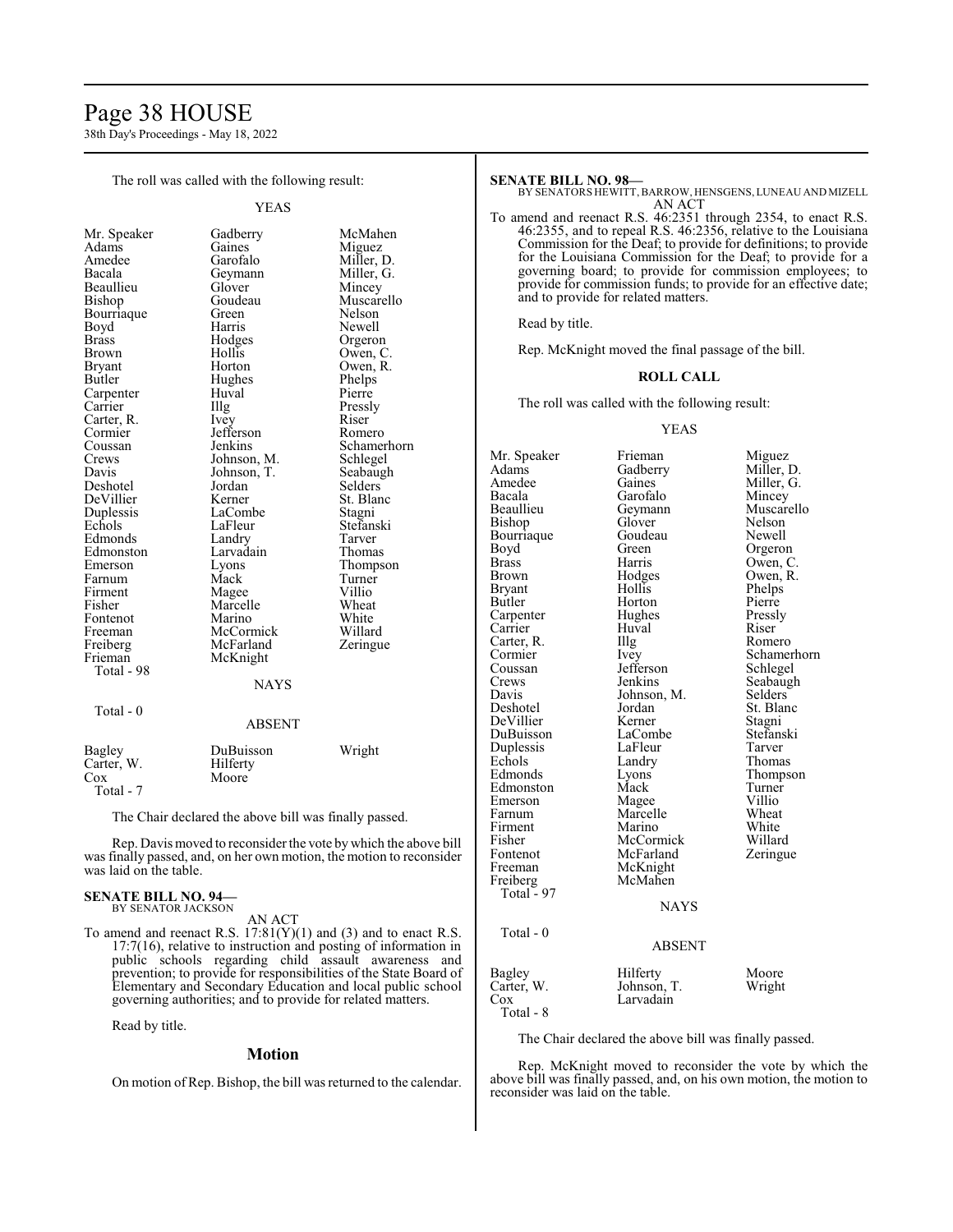### Page 39 HOUSE

38th Day's Proceedings - May 18, 2022

**SENATE BILL NO. 136—** BY SENATOR CONNICK AND REPRESENTATIVE DUSTIN MILLER

AN ACT To amend and reenact R.S.  $14:34.8(A)(1)$ ,  $(B)(3)$ , and  $(C)$  and to enact R.S. 14:2(B)(56), 38.5, and  $\overline{40.9}$ , relative to crimes of violence; to provide enhanced penalties for the crime of battery of emergency room personnel, emergency services personnel, or a healthcare professional; to create the crime of assault on emergency room personnel, emergency services personnel, or a healthcare professional; to create the crime of unlawful disruption of the operation of a healthcare facility; to provide definitions; to provide penalties; and to provide for related matters.

Read by title.

Rep. Villio sent up floor amendments which were read as follows:

#### **HOUSE FLOOR AMENDMENTS**

Amendments proposed by Representative Villio to Reengrossed Senate Bill No. 136 by Senator Connick

#### AMENDMENT NO. 1

On page 3, delete lines 4 through 6 and insert the following:

"more than six months. At least forty-eight hours of the sentence imposed shall be without benefit of suspension of sentence."

On motion of Rep. Villio, the amendments were adopted.

Rep. Villio moved the final passage of the bill, as amended.

#### **ROLL CALL**

The roll was called with the following result:

#### YEAS

| Mr. Speaker | Frieman     | McMahen    |
|-------------|-------------|------------|
| Adams       | Gadberry    | Miguez     |
| Amedee      | Gaines      | Miller, D. |
| Bacala      | Garofalo    | Mincey     |
| Beaullieu   | Geymann     | Muscarello |
| Bishop      | Glover      | Nelson     |
| Bourriaque  | Goudeau     | Newell     |
| Boyd        | Harris      | Orgeron    |
| Brass       | Hodges      | Owen, C.   |
| Brown       | Hollis      | Owen, R.   |
| Bryant      | Horton      | Phelps     |
| Butler      | Hughes      | Pierre     |
| Carpenter   | Huval       | Pressly    |
| Carrier     | Illg        | Riser      |
| Carter, R.  | Ivey        | Romero     |
| Cormier     | Jefferson   | Schamerho: |
| Coussan     | Jenkins     | Schlegel   |
| Crews       | Johnson, M. | Seabaugh   |
| Davis       | Johnson, T. | Selders    |
| Deshotel    | Jordan      | St. Blanc  |
| DeVillier   | Kerner      | Stagni     |
| DuBuisson   | LaCombe     | Stefanski  |
| Duplessis   | LaFleur     | Tarver     |
| Echols      | Landry      | Thomas     |
| Edmonds     | Larvadain   | Thompson   |
| Edmonston   | Lyons       | Turner     |
| Emerson     | Mack        | Villio     |
| Farnum      | Magee       | Wheat      |
| Firment     | Marcelle    | White      |
| Fisher      | Marino      | Willard    |
| Fontenot    | McCormick   | Zeringue   |

Dwen, C Schamerhorn Thompson<br>Turner Zeringue

Freeman McFarland<br>Freiberg McKnight McKnight Total  $-97$ NAYS Total - 0 ABSENT Bagley Green Moore<br>Carter, W. Hilferty Wright Carter, W.<br>Cox

The Chair declared the above bill was finally passed.

Miller, G.

Rep. Villio moved to reconsider the vote bywhich the above bill was finally passed, and, on her own motion, the motion to reconsider was laid on the table.

Total - 8

- **SENATE BILL NO. 148—**<br>BY SENATORS MIZELL, ABRAHAM, BARROW, BERNARD, BOUIE,<br>CARTER, CATHEY, CLOUD, CONNICK, CORTEZ, FESI, FIELDS, FOIL,<br>HENRY, HEWITT, JACKSON, LAMBERT, MCMATH, MILLIGAN, FRED MILLS, ROBERT MILLS, MORRIS, PETERSON, POPE, PRICE, REESE, SMITH, STINE, TALBOT, WARD, WHITE AND WOMACK AN ACT
- To amend and reenact Code of Criminal Procedure Art. 983(H) and (I) and R.S. 14:46.2(A)(1), (C)(1) and (3)(b) and (f), and (D), to enact Code of Criminal Procedure Art. 983(J) and 997, and R.S.  $14:46.2(C)(3)(k)$  and (1), relative to human trafficking; to provide relative to expungement of records of arrest and conviction for certain offenses related to human trafficking; to provide for immunity from prosecution for victims of human trafficking; and to provide for related matters.

Read by title.

#### **Motion**

On motion of Rep. Villio, the bill was returned to the calendar.

**SENATE BILL NO. 161—**<br>BY SENATORS TALBOT, BERNARD, CONNICK, CORTEZ, FESI,<br>HENRY, HENSGENS, HEWITT, MCMATH, MILLIGAN, FRED MILLS,<br>ROBERT MILLS, MIZELL, MORRIS, PEACOCK, POPE, SMITH, STINE, WHITE AND WOMACK

AN ACT To amend and reenact R.S. 14:64.2(B), relative to the crime of carjacking; to increase the penalty for carjacking when committed with a firearm or other dangerous weapon; and to provide for related matters.

Read by title.

Rep. Villio moved the final passage of the bill.

#### **ROLL CALL**

The roll was called with the following result:

YEAS

Mr. Speaker Freiberg Miguez<br>
Adams Frieman Miller Adams Frieman Miller, D.<br>Amedee Gadberry Mincey Amedee Gadberry Mincey<br>Bacala Gaines Muscar Bacala Gaines Muscarello<br>Beaullieu Garofalo Nelson Beaullieu Garofalo Nelson<br>Bishop Geymann Newell Bourriaque Glover Orgeron<br>Brass Goudeau Owen, C. Brass Goudeau<br>Brown Harris Brown Harris Owen, R.<br>Bryant Hodges Pierre Bryant Hodges Pierre<br>
Butler Hollis Pressly Butler Hollis Pressly Carrier Hughes Riser

Geymann Newell<br>Glover Orgeron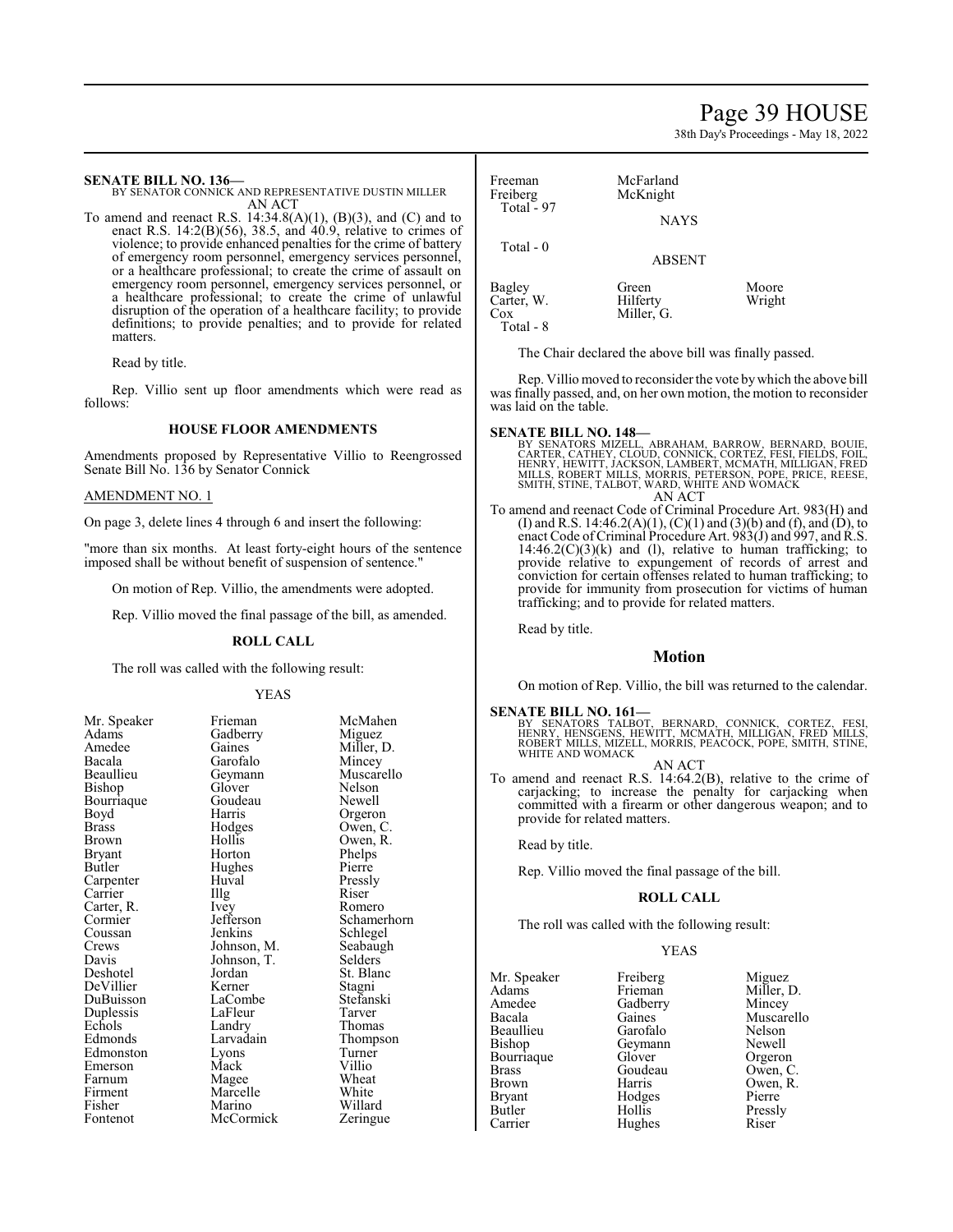### Page 40 HOUSE

38th Day's Proceedings - May 18, 2022

| Carter, R.<br>Cormier<br>Coussan<br>Crews<br>Davis<br>Deshotel<br>DeVillier<br>DuBuisson<br>Echols<br>Edmonds<br>Edmonston<br>Emerson<br>Farnum | Huval<br>Illg<br>Ivey<br>Jefferson<br>Jenkins<br>Johnson, M.<br>Jordan<br>Kerner<br>LaCombe<br>LaFleur<br>Larvadain<br>Mack<br>Magee | Romero<br>Schamerhorn<br>Schlegel<br>Seabaugh<br>Selders<br>St. Blanc<br>Stagni<br>Stefanski<br>Tarver<br>Thomas<br>Thompson<br>Turner<br>Villio |
|-------------------------------------------------------------------------------------------------------------------------------------------------|--------------------------------------------------------------------------------------------------------------------------------------|--------------------------------------------------------------------------------------------------------------------------------------------------|
| Firment                                                                                                                                         | McCormick                                                                                                                            | Wheat                                                                                                                                            |
| Fisher                                                                                                                                          | McFarland                                                                                                                            | White                                                                                                                                            |
| Fontenot                                                                                                                                        | McKnight                                                                                                                             | Zeringue                                                                                                                                         |
| Freeman<br>Total - 86                                                                                                                           | McMahen                                                                                                                              |                                                                                                                                                  |
|                                                                                                                                                 | <b>NAYS</b>                                                                                                                          |                                                                                                                                                  |
| Landry<br>Total - 1                                                                                                                             |                                                                                                                                      |                                                                                                                                                  |
|                                                                                                                                                 | ABSENT                                                                                                                               |                                                                                                                                                  |
| Bagley<br>Boyd<br>Carpenter<br>Carter, W.<br>Cox<br>Duplessis<br>Total - 18                                                                     | Green<br>Hilferty<br>Horton<br>Johnson, T.<br>Lyons<br>Marcelle                                                                      | Marino<br>Miller, G.<br>Moore<br>Phelps<br>Willard<br>Wright                                                                                     |

The Chair declared the above bill was finally passed.

Rep. Villio moved to reconsider the vote by which the above bill was finally passed, and, on her own motion, the motion to reconsider was laid on the table.

#### **SENATE BILL NO. 169—** BY SENATOR MIZELL

AN ACT

To amend and reenact R.S. 17:407.101(E)(8)(introductory paragraph) and (b)(i), (F), and (G) and to repeal Sections 3 and 4(B) of Act 180 of the 2020 Regular Session, relative to the Early Childhood Care and Education Commission; to provide relative to the officers and duties of a task force of the commission; to provide relative to meetings and reports of the commission; to repeal the termination date of the commission; and to provide for related matters.

Read by title.

Rep. Thomas moved the final passage of the bill.

#### **ROLL CALL**

The roll was called with the following result:

#### YEAS

| Mr. Speaker   | Frieman  | McMahen    |
|---------------|----------|------------|
| Adams         | Gadberry | Miguez     |
| Amedee        | Gaines   | Miller, D. |
| Bacala        | Garofalo | Miller, G. |
| Beaullieu     | Geymann  | Mincey     |
| Bishop        | Glover   | Muscarello |
| Bourriaque    | Goudeau  | Nelson     |
| Boyd          | Green    | Newell     |
| <b>Brass</b>  | Harris   | Orgeron    |
| <b>Brown</b>  | Hodges   | Owen, C.   |
| <b>Bryant</b> | Hollis   | Owen, R.   |
| Butler        | Horton   | Phelps     |

| Carpenter              | Hughes        | Pierre         |
|------------------------|---------------|----------------|
| Carrier                | Huval         | Pressly        |
| Carter, R.             | Illg          | Riser          |
| Cormier                | Ivey          | Romero         |
| Coussan                | Jefferson     | Schamerhorn    |
| Crews                  | Jenkins       | Schlegel       |
| Davis                  | Johnson, M.   | Seabaugh       |
| Deshotel               | Jordan        | <b>Selders</b> |
| DeVillier              | Kerner        | St. Blanc      |
| DuBuisson              | LaCombe       | Stagni         |
| Duplessis              | LaFleur       | Stefanski      |
| Echols                 | Landry        | Tarver         |
| Edmonds                | Larvadain     | Thomas         |
| Edmonston              | Lyons         | Thompson       |
| Emerson                | Mack          | Turner         |
| Farnum                 | Magee         | Villio         |
| Firment                | Marcelle      | Wheat          |
| Fisher                 | Marino        | White          |
| Fontenot               | McCormick     | Willard        |
|                        | McFarland     |                |
| Freeman                |               | Zeringue       |
| Freiberg<br>Total - 98 | McKnight      |                |
|                        | <b>NAYS</b>   |                |
|                        |               |                |
| Total - 0              |               |                |
|                        | <b>ABSENT</b> |                |
| Bagley                 | Hilferty      | Wright         |
| Carter, W.             | Johnson, T.   |                |
| Cox                    | Moore         |                |

The Chair declared the above bill was finally passed.

Rep. Thomas moved to reconsider the vote by which the above bill was finally passed, and, on her own motion, the motion to reconsider was laid on the table.

#### **SENATE BILL NO. 191—** BY SENATOR HEWITT

Total - 7

AN ACT

To amend and reenact the introductory paragraph of R.S. 17:5025 and (5) and to enact R.S. 17:5025.5, relative to high school core curriculum requirements for the Taylor Opportunity Program for Students; to authorize courses in computer science to be included in the core curriculum; and to provide for related matters.

Read by title.

Rep. Amedee sent up floor amendments which were read as follows:

#### **HOUSE FLOOR AMENDMENTS**

Amendments proposed by Representative Amedee to Reengrossed Senate Bill No. 191 by Senator Hewitt

#### AMENDMENT NO. 1

On page 1, line 2, after "R.S. 17:5025 and" and before "and to enact" delete  $"(5)"$  and insert  $"(3)"$ 

#### AMENDMENT NO. 2

On page 1, line 7, after "R.S. 17:5025 and" and before "are" delete " $(5)$ " and insert " $(3)$ "

#### AMENDMENT NO. 3

On page 1, delete lines 16 and 17 and on page 2, delete lines 1 through 10 and insert the following: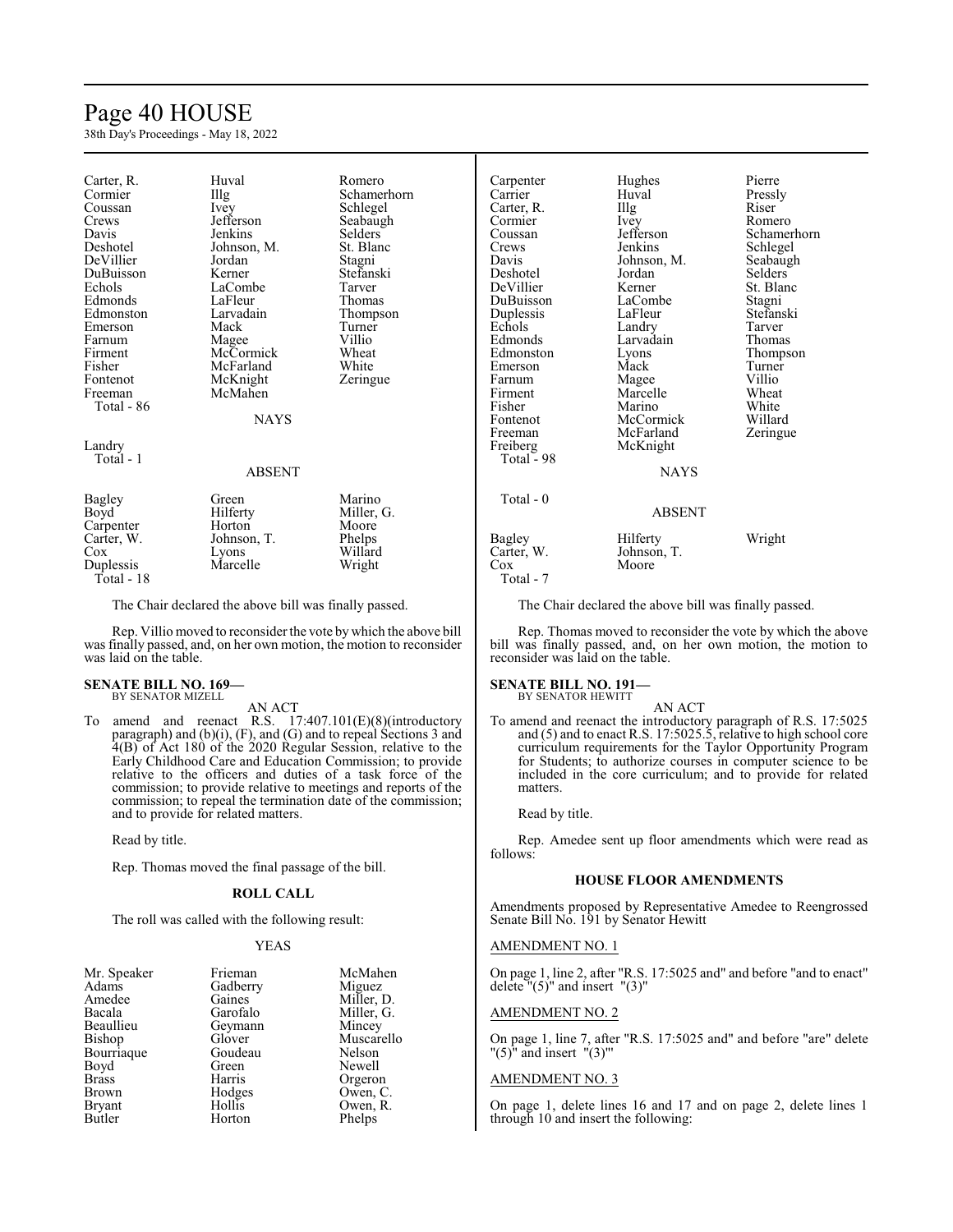### Page 41 HOUSE

38th Day's Proceedings - May 18, 2022

"(3) Science - Four Units

(a) Biology I.

(b) Chemistry I.

(c) Two units chosen from the following: Earth Science; Environmental Science; Physical Science; Agriscience I and Agriscience II (one unit combined); Chemistry II, AP Chemistry, or IB Chemistry II; AP Environmental Science, or IB Environmental Systems; Physics I, AP Physics I, AP Physics B, or IB Physics I; AP Physics C: Electricity and Magnetism, AP Physics C: Mechanics, IB Physics II, or AP Physics II; Biology II, AP Biology, or IB Biology II.; two units of Computer Science, which shall be in principles, coding, and programming and may include Computer Science I, Computer Science II, Fundamentals of HTML, CSS, and JavaScript (Level 1), Advanced JavaScript, Functional Programming, and Web Development (Level 2), AP Computer Science A, AP Computer Science Principles, Computer Science Year One IB, and Computer Science Year Two IB."

Rep. Amedee moved the adoption of the amendments.

Rep. Freiberg objected.

#### **Speaker Pro Tempore Magee in the Chair**

By a vote of 74 yeas and 16 nays, the amendments were adopted.

Rep. Freiberg moved the final passage of the bill, as amended.

#### **ROLL CALL**

The roll was called with the following result:

#### YEAS

Mr. Speaker Goudeau Miller, G.<br>Adams Green Mincey Adams Green Mincey Amedee Harris Muscarello<br>
Bacala Hodges Nelson Bacala Hodges Nelson Boyd Hollis Newell Brass Horton Orgeron Brown Hughes Owen, C Brown Hughes Owen, C.<br>Butler IIIg Owen, R. Butler IIIg Owen, R.<br>Carrier Ivev Pierre Carrier Ivey Pierre Crews Jefferson Riser<br>
Davis Jenkins Romero Davis Jenkins<br>Deshotel Johnson, M. Deshotel Johnson, M. Schamerhorn<br>DuBuisson Jordan Schlegel Duplessis Kerner Seabaugh<br>Echols LaFleur Selders Edmonds Landry St. Bla<br>
Farnum Larvadain Stagni Farnum Larvadain Stagni<br>Firment Lyons Tarver Firment Lyons<br>Fisher Mack Fisher Mack Thomas<br>
Fontenot Magee Thomps Fontenot Magee Thompson<br>
Freeman Marcelle Villio Freiberg Marino Wheat<br>
Frieman McCormick White Frieman McCormick White<br>Gadberry McFarland Willard Gadberry McFarland Willard<br>Garofalo McKnight Zeringue Garofalo McKnight<br>Geymann McMahen Geymann McMahen<br>Glover Miller, D. Total - 79 Beaullieu DeVillier Phelps<br>Bourriaque Edmonston Pressly Bourriaque Edmonston<br>Brvant Emerson

Carter, R.

Jordan Schlegel<br>Kerner Seabaugh LaFleur Selders<br>
Landry St. Blanc Marcelle Villio<sup>V</sup><br>Marino Wheat Miller, D. NAYS

Emerson Stefanski<br>Huval Turner

Cormier LaCombe<br>Coussan Miguez Total - 16 Bagley Cox Moore<br>Bishop Gaines Wright Bishop Gaines<br>Carpenter Hilferty

Carpenter<br>Carter, W

Total - 10

ABSENT

The Chair declared the above bill was finally passed.

Johnson, T.

Miguez

Rep. Freiberg moved to reconsider the vote by which the above bill was finally passed, and, on her own motion, the motion to reconsider was laid on the table.

#### **SENATE BILL NO. 194—**

BY SENATOR HEWITT

AN ACT To enact R.S. 17:2048.51(C)(23), relative to the membership of the Louisiana Health Works Commission; to add a member representing the Louisiana State Nurses Association; and to provide for related matters.

Read by title.

Rep. DuBuisson moved the final passage of the bill.

#### **ROLL CALL**

The roll was called with the following result:

#### YEAS

Mr. Speaker Frieman Miguez<br>Adams Gadberry Miller, D. Adams Gadberry<br>Amedee Gaines Bacala Garofalo<br>Beaullieu Glover Bourriaque Green<br>Boyd Harris Carter, R. Ivey<br>Cormier Jefferson Freiberg Total  $-97$ 

Bishop Goudeau Nelson<br>Bourriaque Green Newell Boyd **Harris** Orgeron<br>Brass Hodges Owen, C Brass Hodges Owen, C. Brown Hollis Owen, R.<br>Bryant Horton Phelps Bryant Horton Phelps<br>Butler Hughes Pierre Hughes Pierre<br>Huval Pressly Carpenter Huval Press<br>Carrier Huyal Riser Carrier Illg Riser<br>Carter. R. Ivev Romero Coussan Jenkins Schlegel<br>Crews Johnson, M. Seabaugh Crews Johnson, M. Seabaughter Seabaughter Seabaughter Seabaughter Seabaughter Seabaughter Seabaughter Seabaughter Seabaughter Seabaughter Seabaughter Seabaughter Seabaughter Seabaughter Seabaughter Seabaughter Seabaughter Davis Jordan Selders Deshotel Kerner St. Blanc<br>DeVillier LaCombe Stagni LaCombe<br>
LaFleur Stefanski DuBuisson LaFleur Stefans<br>Duplessis Landry Tarver Duplessis Landry Tarver Echols Larvadain<br>Edmonds Lyons Edmonston Mack Turner<br>Emerson Magee Villio Emerson Magee Villio<br>Farnum Marcelle Wheat Farnum Marcelle Wheat<br>Firment Marino White Firment Marino White<br>
Fisher McCormick Willard Fisher McCormick Willard<br>Fontenot McFarland Zeringue Fontenot McFarland<br>Freeman McKnight McKnight<br>McMahen

Amedee Gaines Miller, G.<br>Bacala Garofalo Mincey Glover Muscarello<br>Goudeau Nelson Cormier Jefferson Schamerhorn<br>
Coussan Jenkins Schlegel Eyons Thompson<br>
Mack Turner

**NAYS** 

Total - 0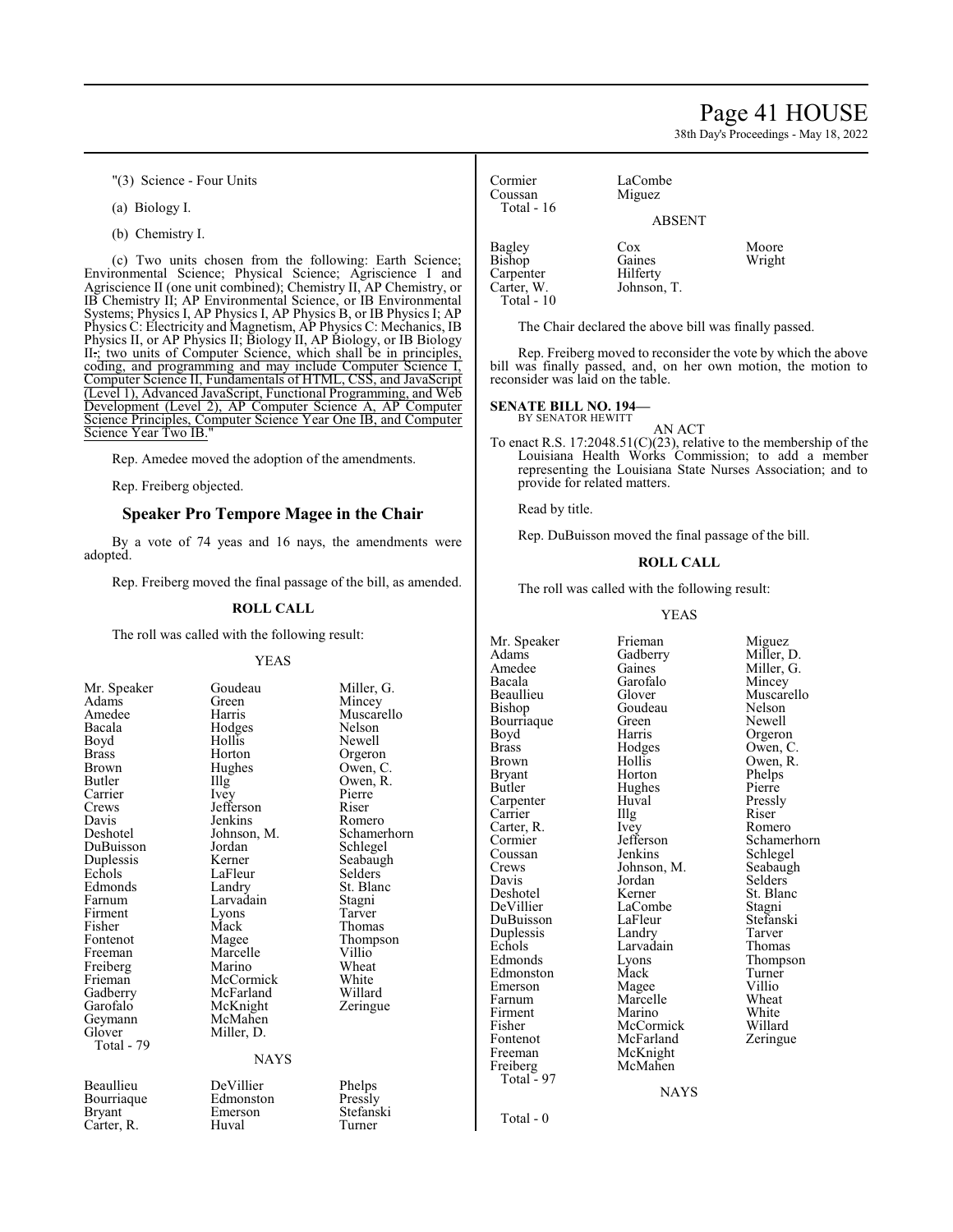### Page 42 HOUSE

38th Day's Proceedings - May 18, 2022

#### ABSENT

Carter, W.<br>Cox Total - 8

Bagley Geymann Moore<br>Carter, W. Hilferty Wright Johnson, T.

The Chair declared the above bill was finally passed.

Rep. DuBuisson moved to reconsider the vote by which the above bill was finally passed, and, on her own motion, the motion to reconsider was laid on the table.

#### **SENATE BILL NO. 198—**

- BY SENATORS TALBOT, BERNARD, FESI, JACKSON, PEACOCK, SMITH AND STINE AN ACT
- To enact R.S. 22:46(14.1) and 1897, relative to the adjustment of claims; to provide for definitions; to provide for a written status report; to provide for a primary contact with the insurer; and to provide for related matters.

Read by title.

Rep. Firment sent up floor amendments which were read as follows:

#### **HOUSE FLOOR AMENDMENTS**

Amendments proposed by Representative Firment to Engrossed Senate Bill No. 198 by Senator Talbot

#### AMENDMENT NO. 1

On page 2, line 4, change "out of" to "due to a named storm or hurricane for which"

#### AMENDMENT NO. 2

On page 2, line 5, after "disaster" and before "declared" insert "is"

#### AMENDMENT NO. 3

On page 2, delete lines 10 through 16 in their entirety and insert in lieu thereof the following:

"(a) The manner in which the insured's deductible has been applied and a statement as to whether the applicable deductible has been exhausted.

(b) The dollar amounts available under each coverage.

(c) The dollar amounts paid under each coverage.

(d) The dates on which payments were issued, to whom checks were payable, and addresses to which checks were sent or the means by which funds were otherwise delivered.

(e) A summary of items known to the insurer, as of the date of the status report, that remain to be adjusted and for which the insured must provide further information or documentation to the insurer in order to complete the adjustment process.

#### AMENDMENT NO. 4

On page 2, line 21, after "employed" and before "as" insert "or retained"

#### AMENDMENT NO. 5

On page 2, delete lines 22 through 24 in their entirety and insert in lieu thereof the following:

#### 'are knowledgeable about the claim. The insurer shall maintain a primary contact until the insurer closes the claim or a party files suit on the claim. The designation of a primary contact shall not"

#### AMENDMENT NO. 6

On page 2, delete lines 28 and 29 in their entirety and insert in lieu thereof the following:

"C. The primary contact shall refer the insured to his supervisor at the request of an insured.

#### AMENDMENT NO. 7

Delete page 3 in its entirety

On motion of Rep. Firment, the amendments were adopted.

Rep. Firment moved the final passage of the bill, as amended.

#### **ROLL CALL**

The roll was called with the following result:

#### YEAS

| Mr. Speaker<br>Adams<br>Amedee<br>Bacala<br>Beaullieu<br>Bourriaque<br>Boyd<br><b>Brass</b><br><b>Brown</b><br><b>Bryant</b><br>Butler<br>Carpenter<br>Carrier<br>Carter, R.<br>Cormier<br>Coussan<br>Crews<br>Deshotel<br>DeVillier<br>DuBuisson<br>Duplessis<br>Echols<br>Edmonds<br>Edmonston<br>Emerson<br>Farnum<br>Firment<br>Fisher<br>Fontenot<br>Freeman<br>Freiberg<br>Frieman | Gadberry<br>Gaines<br>Garofalo<br>Geymann<br>Glover<br>Goudeau<br>Green<br>Harris<br>Hodges<br>Hollis<br>Horton<br>Hughes<br>Huval<br>IIIg<br>Ivey<br>Jefferson<br>Jenkins<br>Johnson, M.<br>Johnson, T.<br>Jordan<br>Kerner<br>LaCombe<br>LaFleur<br>Landry<br>Larvadain<br>Lyons<br>Mack<br>Magee<br>Marcelle<br>Marino<br>McCormick<br>McFarland | McKnight<br>McMahen<br>Miguez<br>Miller, G.<br>Mincey<br>Muscarello<br><b>Nelson</b><br>Newell<br>Orgeron<br>Owen, C.<br>Pierre<br>Pressly<br>Riser<br>Romero<br>Schamerhorn<br>Schlegel<br>Seabaugh<br>Selders<br>St. Blanc<br>Stagni<br>Stefanski<br>Tarver<br>Thomas<br>Thompson<br>Turner<br>Villio<br>Wheat<br>White<br>Willard<br>Zeringue |
|------------------------------------------------------------------------------------------------------------------------------------------------------------------------------------------------------------------------------------------------------------------------------------------------------------------------------------------------------------------------------------------|-----------------------------------------------------------------------------------------------------------------------------------------------------------------------------------------------------------------------------------------------------------------------------------------------------------------------------------------------------|--------------------------------------------------------------------------------------------------------------------------------------------------------------------------------------------------------------------------------------------------------------------------------------------------------------------------------------------------|
| Total - 94                                                                                                                                                                                                                                                                                                                                                                               | <b>NAYS</b>                                                                                                                                                                                                                                                                                                                                         |                                                                                                                                                                                                                                                                                                                                                  |
| Total - $0$                                                                                                                                                                                                                                                                                                                                                                              | <b>ABSENT</b>                                                                                                                                                                                                                                                                                                                                       |                                                                                                                                                                                                                                                                                                                                                  |
| Bagley<br>Bishop<br>Carter, W.<br>Cox                                                                                                                                                                                                                                                                                                                                                    | Davis<br>Hilferty<br>Miller, D.<br>Moore                                                                                                                                                                                                                                                                                                            | Owen, R.<br>Phelps<br>Wright                                                                                                                                                                                                                                                                                                                     |

Total - 11

The Chair declared the above bill was finally passed.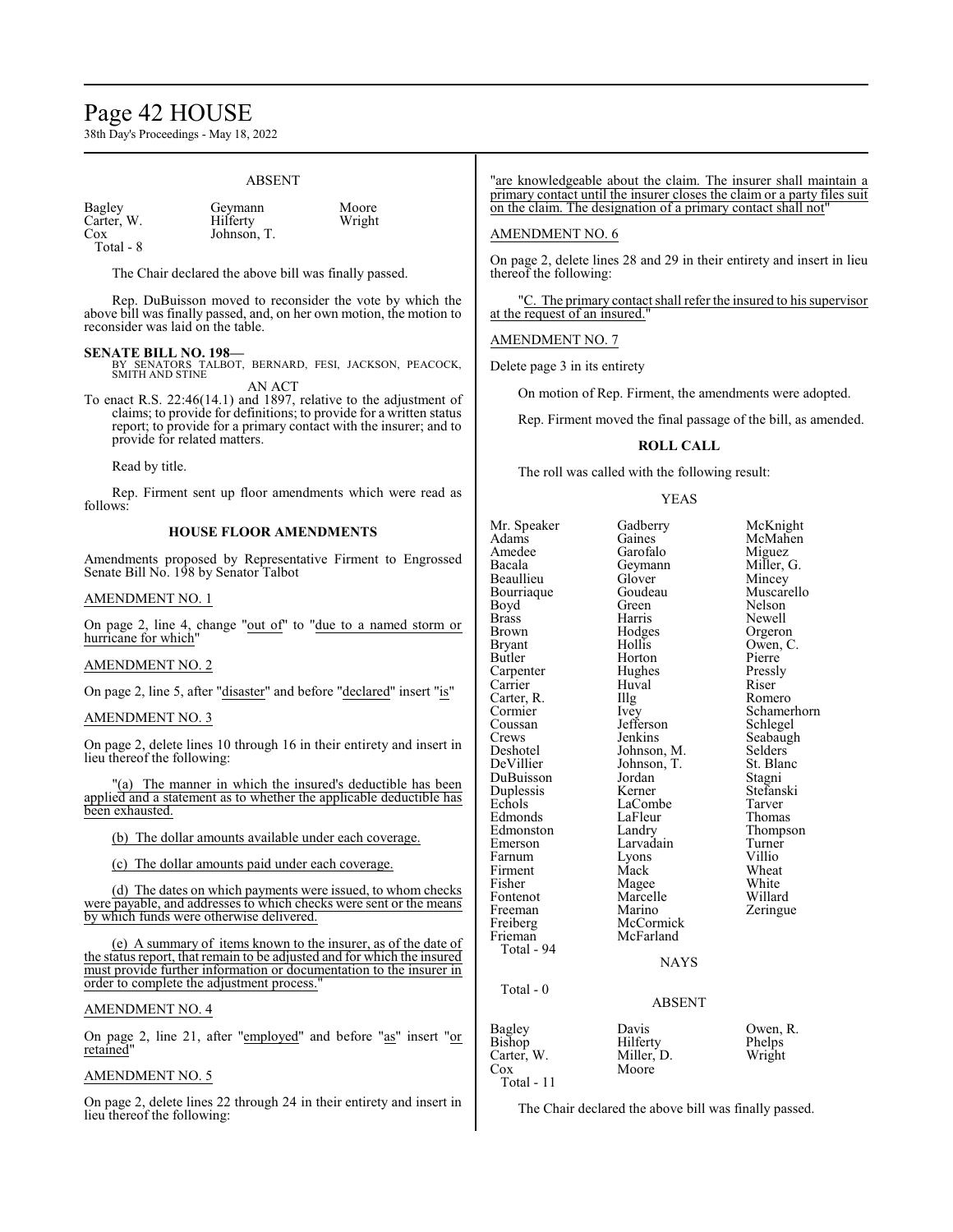Rep. Firment moved to reconsider the vote by which the above bill was finally passed, and, on his own motion, the motion to reconsider was laid on the table.

#### **Suspension of the Rules**

Rep. Stefanski moved to suspend the rules to take Senate Bill No. 449 out of its regular order, which motion was agreed to.

#### **SENATE BILL NO. 449—** BY SENATOR LUNEAU

AN ACT

To enact R.S. 18:1300.26, relative to video draw poker devices; to authorize the governing authority of Natchitoches Parish to call and conduct a referendum election on a proposition to allow the operation of video draw poker devices in the parish; to provide for procedures for the calling and holding of the election; and to provide for related matters.

Read by title.

Rep. Stefanski moved the final passage of the bill.

#### **ROLL CALL**

The roll was called with the following result:

#### YEAS

| Mr. Speaker<br>Adams<br>Bacala<br>Bourriaque<br>Brass<br>Brown<br>Bryant<br>Butler<br>Carpenter<br>Carrier<br>Carter, R.<br>Cormier<br>Coussan<br>Deshotel<br>DeVillier<br>DuBuisson<br>Duplessis<br>Emerson<br>Fisher<br>Freeman<br>Freiberg<br>Frieman<br>Gadberry<br>Total $-67$ | Gaines<br>Geymann<br>Glover<br>Goudeau<br>Green<br>Hollis<br>Hughes<br>Huval<br>Illg<br>Jefferson<br>Jenkins<br>Johnson, M.<br>Johnson, T.<br>Jordan<br>Kerner<br>LaCombe<br>LaFleur<br>Landry<br>Larvadain<br>Lyons<br>Magee<br>Marcelle<br>Marino | McKnight<br>McMahen<br>Miller, G.<br>Mincey<br>Nelson<br>Newell<br>Orgeron<br>Owen, R.<br>Pierre<br>Romero<br>Schlegel<br>Selders<br>St. Blanc<br>Stagni<br>Stefanski<br>Thomas<br>Turner<br>Villio<br>Wheat<br>Willard<br>Zeringue |
|-------------------------------------------------------------------------------------------------------------------------------------------------------------------------------------------------------------------------------------------------------------------------------------|-----------------------------------------------------------------------------------------------------------------------------------------------------------------------------------------------------------------------------------------------------|-------------------------------------------------------------------------------------------------------------------------------------------------------------------------------------------------------------------------------------|
| Amedee<br>Beaullieu<br>Crews<br>Edmonds<br>Edmonston<br>Farnum<br>Firment<br>Fontenot<br>Total - 22                                                                                                                                                                                 | <b>NAYS</b><br>Harris<br>Hodges<br>Horton<br>Ivey<br>Mack<br>McFarland<br>Miguez<br>Muscarello<br><b>ABSENT</b>                                                                                                                                     | Owen, C.<br>Pressly<br>Riser<br>Schamerhorn<br>Seabaugh<br>Thompson                                                                                                                                                                 |
| Bagley<br>Bishop<br>Boyd<br>Carter, W.<br>Cox<br>Davis                                                                                                                                                                                                                              | Echols<br>Garofalo<br>Hilferty<br>McCormick<br>Miller, D.<br>Moore                                                                                                                                                                                  | Phelps<br>Tarver<br>White<br>Wright                                                                                                                                                                                                 |

Total - 16

The Chair declared the above bill was finally passed.

Rep. Stefanski moved to reconsider the vote by which the above bill was finally passed, and, on his own motion, the motion to reconsider was laid on the table.

#### **Consent to Correct a Vote Record**

Rep. Riser requested the House consent to correct his vote on final passage of Senate Bill No. 449 from yea to nay, which consent was unanimously granted.

#### **SENATE BILL NO. 206—**

BY SENATOR JACKSON

AN ACT To enact R.S. 15:147(B)(20), relative to the powers and duties of the Public Defender Board; to provide for entering into contracts with the University of Louisiana at Monroe; to provide for an effective date; and to provide for related matters.

Read by title.

Rep. Fisher moved the final passage of the bill.

#### **ROLL CALL**

The roll was called with the following result:

#### YEAS

| ler, G.    |               |               |             |
|------------|---------------|---------------|-------------|
| cey        | Mr. Speaker   | Frieman       | McKnight    |
| son        | Adams         | Gadberry      | McMahen     |
| vell       | Amedee        | Gaines        | Miguez      |
| eron       | Bacala        | Garofalo      | Miller, D.  |
| en, R.     | Beaullieu     | Glover        | Miller, G.  |
| re         | Bishop        | Goudeau       | Mincey      |
| nero       | Bourriaque    | Green         | Muscarello  |
| legel      | Boyd          | Harris        | Nelson      |
| lers       | <b>Brass</b>  | Hodges        | Newell      |
| 3lanc      | <b>Brown</b>  | Hollis        | Orgeron     |
| mi         | Butler        | Horton        | Owen, C.    |
| anski      | Carpenter     | Hughes        | Owen, R.    |
| mas        | Carrier       | Huval         | Pierre      |
| ner        | Carter, R.    | Illg          | Pressly     |
| io         | Cormier       | Ivey          | Riser       |
| eat        | Coussan       | Jefferson     | Romero      |
| lard       | Crews         | Jenkins       | Schamerhorn |
| ngue       | Deshotel      | Johnson, M.   | Schlegel    |
|            | DeVillier     | Jordan        | Seabaugh    |
|            | DuBuisson     | Kerner        | Selders     |
|            | Duplessis     | LaCombe       | St. Blanc   |
|            | Echols        | LaFleur       | Stagni      |
|            | Edmonds       | Landry        | Stefanski   |
| en, C.     | Edmonston     | Larvadain     | Thomas      |
| sly        | Emerson       | Lyons         | Thompson    |
| P.         | Farnum        | Mack          | Turner      |
| amerhorn   | Firment       | Magee         | Villio      |
| oaugh      | Fisher        | Marcelle      | Wheat       |
| mpson      | Fontenot      | Marino        | White       |
|            | Freeman       | McCormick     | Willard     |
|            | Freiberg      | McFarland     | Zeringue    |
|            | Total - 93    |               |             |
|            |               | <b>NAYS</b>   |             |
| lps        | Total - 0     |               |             |
| /er<br>ite |               | <b>ABSENT</b> |             |
| ght        | Bagley        | Davis         | Moore       |
|            | <b>Bryant</b> | Geymann       | Phelps      |
|            | Carter, W.    | Hilferty      | Tarver      |
|            |               |               |             |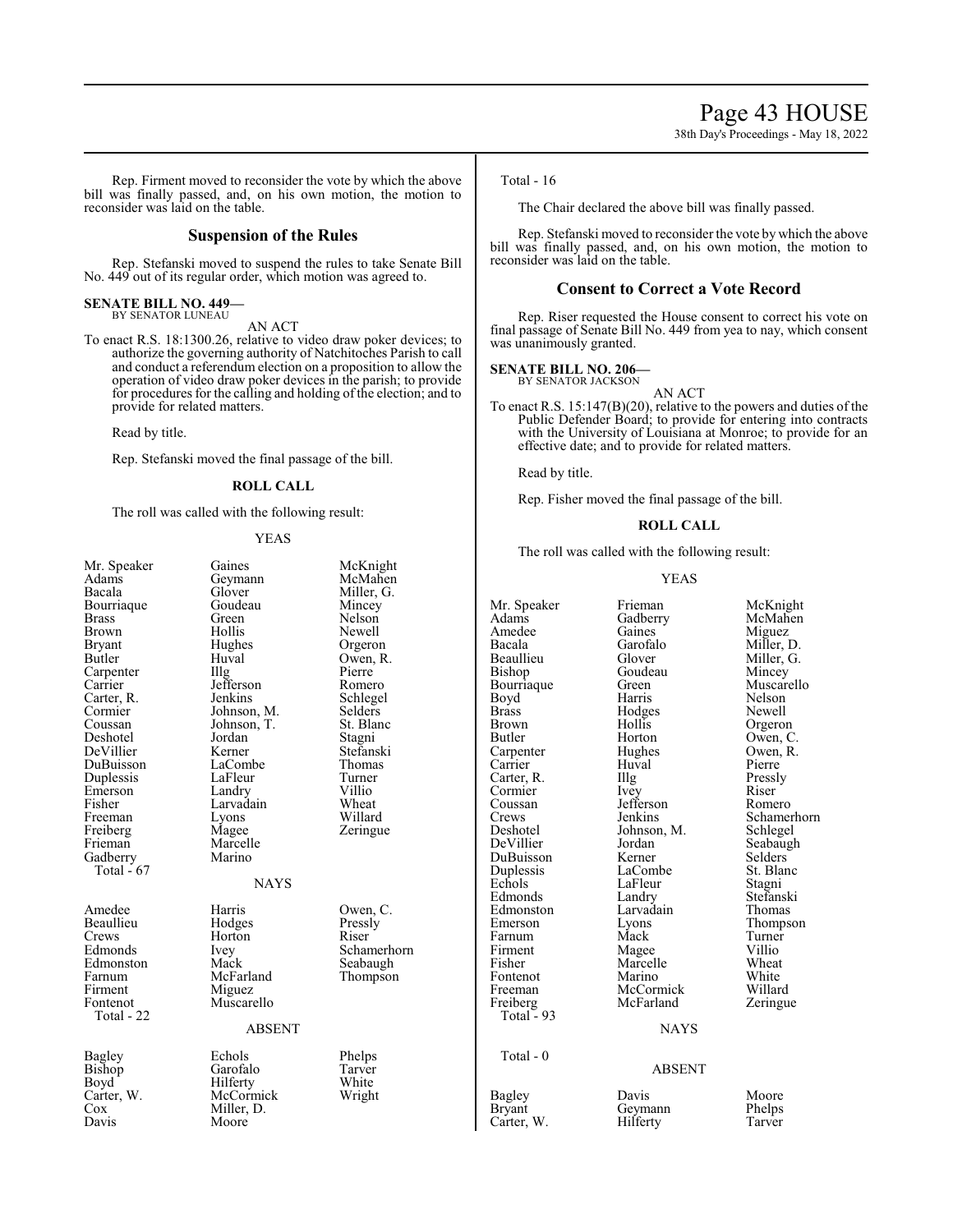### Page 44 HOUSE

38th Day's Proceedings - May 18, 2022

Cox Johnson, T. Wright Total - 12

The Chair declared the above bill was finally passed.

Rep. Fisher moved to reconsider the vote by which the above bill was finally passed, and, on his own motion, the motion to reconsider was laid on the table.

#### **SENATE BILL NO. 230—** BY SENATOR MORRIS

AN ACT

To amend and reenact R.S. 22:512(11)(b) and the introductory paragraph of R.S. 22:513(C) and R.S. 22:513(C)(2) and to enact R.S. 22:512(1.1), (9.1), and (12.1), relative to title insurance producers; to provide for definitions; to provide for qualifications ofindividual title insurance producers; to provide for the qualifications of agency title insurance products; and to provide for related matters.

Read by title.

Rep. Huval moved the final passage of the bill.

#### **ROLL CALL**

The roll was called with the following result:

#### YEAS

| Mr. Speaker          | Frieman       | McKnight    |
|----------------------|---------------|-------------|
| Adams                | Gadberry      | McMahen     |
| Amedee               | Gaines        | Miguez      |
| Bacala               | Garofalo      | Miller, G.  |
| Beaullieu            | Geymann       | Mincey      |
| Bishop               | Glover        | Muscarello  |
| Bourriaque           | Goudeau       | Nelson      |
| Boyd                 | Green         | Newell      |
| Brass                | Harris        | Orgeron     |
| <b>Brown</b>         | Hodges        | Owen, C.    |
| <b>Bryant</b>        | Hollis        | Owen, R.    |
| Butler               | Horton        | Phelps      |
| Carpenter            | Hughes        | Pierre      |
| Carrier              | Huval         | Pressly     |
| Carter, R.           | Illg          | Riser       |
| Cormier              | Ivey          | Romero      |
| Coussan              | Jefferson     | Schamerhorn |
| Crews                | Jenkins       | Schlegel    |
| Deshotel             | Johnson, M.   | Seabaugh    |
| DeVillier            | Jordan        | Selders     |
| DuBuisson            | Kerner        | St. Blanc   |
| Duplessis            | LaCombe       | Stagni      |
| Echols               | LaFleur       | Stefanski   |
| Edmonds              | Landry        | Thomas      |
| Edmonston            | Larvadain     | Thompson    |
| Emerson              | Lyons         | Turner      |
| Farnum               | Mack          | Villio      |
| Firment              | Magee         | Wheat       |
| Fisher               | Marcelle      | Willard     |
| Fontenot             | Marino        | Zeringue    |
| Freeman              | McCormick     |             |
| Freiberg             | McFarland     |             |
| Total $-94$          |               |             |
|                      | <b>NAYS</b>   |             |
| Total - 0            |               |             |
|                      | <b>ABSENT</b> |             |
|                      | Hilferty      | Tarver      |
| Bagley<br>Carter, W. | Johnson, T.   | White       |
| Cox                  | Miller, D.    | Wright      |
| Davis                | Moore         |             |
|                      |               |             |
|                      |               |             |

#### Total - 11

The Chair declared the above bill was finally passed.

Rep. Huval moved to reconsider the vote by which the above bill was finally passed, and, on his own motion, the motion to reconsider was laid on the table.

#### **SENATE BILL NO. 320—** BY SENATOR HENRY

AN ACT

To enact R.S. 27:244(D), relative to the casino operating contract; to temporarily suspend the requirement of certain provisions; to clarify that certain activities are not suspended; and to provide for related matters.

Read by title.

Rep. Duplessis moved the final passage of the bill.

#### **ROLL CALL**

The roll was called with the following result:

#### YEAS

Mr. Speaker Gaines Miller, G. Adams Geymann<br>Bacala Glover Beaullieu Goudeau Nelson<br>Bishop Green Newell Bishop Green Newell<br>Bourriaque Harris Orgeron Bourriaque Harris<br>Boyd Hollis Boyd Hollis Owen, C.<br>Brass Horton Owen, R. Brass Horton Owen, R.<br>Brown Hughes Phelps Phelps Hughes Phelps<br>Huval Pierre Bryant Huv<br>Butler Hllg Carpenter Ivey Romero<br>Carter, R. Jefferson Schlegel Carter, R. Jefferson Schwarter, R. September 31, 1987 Coussan Jordan<br>Deshotel Kerner Deshotel Kerner St. Blanc<br>DeVillier LaCombe Stagni DuBuisson LaFleur Stefanski Duplessis Landry Thoma<br>
Emerson Larvadain Turner Larvadain Turner<br>Lyons Villio Farnum Lyons Villio<br>
Fisher Magee Wheat Fisher Magee Wheat<br>
Freeman Marino Willard Freeman Marino<br>Freiberg McFarland Freiberg McFarland Zeringue<br>
Frieman McKnight Frieman McKnight<br>Gadberry McMahen McMahen Total -  $76$ Amedee Firment McCormick<br>Carrier Fontenot Miguez Carrier Fontenot Migue<br>Crews Hodges Riser Crews Hodges<br>Edmonds Johnson, M. Edmonston Total - 15 Bagley Garofalo Moore<br>Carter, W. Hilferty Tarver Carter, W. Hilferty Tarver<br>
Cox Johnson, T. White Cox Johnson, T. White<br>Davis Marcelle Wright Davis Marcelle<br>
Fchols Miller D Miller, D.

Glover Muscarello<br>Goudeau Nelson Illg Pressly<br>Ivey Romero Jenkins Seabaugh<br>Jordan Selders LaCombe<br>LaFleur Stagni<br>Stefanski

#### NAYS

Johnson, M. Schamerhorn<br>Mack Thompson

Total - 14

ABSENT

The Chair declared the above bill was finally passed.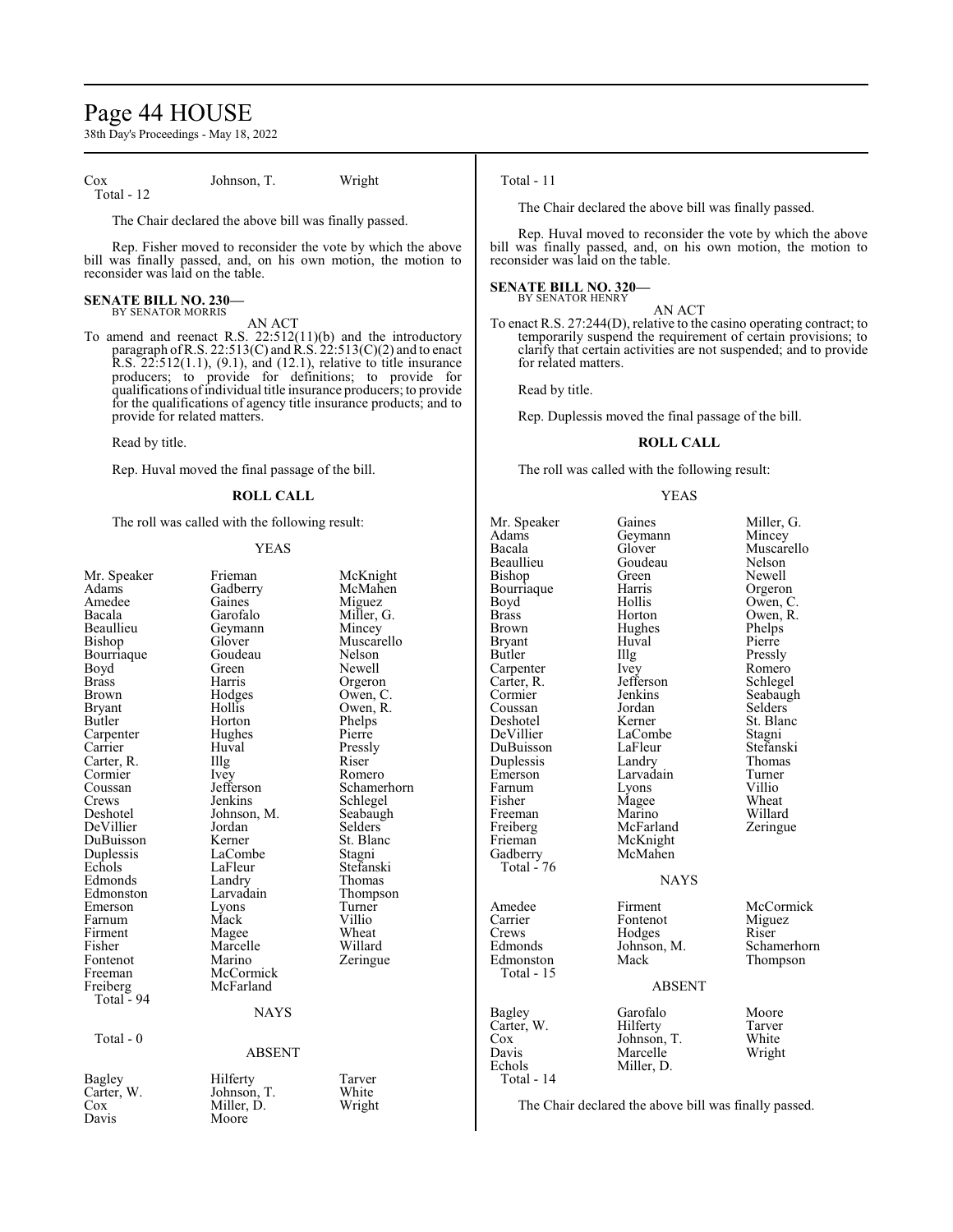### Page 45 HOUSE

38th Day's Proceedings - May 18, 2022

McMahen **Miguez** Miller, G. Mincey Nelson Newell Orgeron Owen, C. Owen, R. Phelps Pierre Pressly<br>Riser

Romero Schamerhorn Schlegel Seabaugh Selders<sup>'</sup> St. Blanc Stagni Stefanski Thomas Thompson Turner<br>Villio

Wheat White Willard Zeringue

Rep. Duplessis moved to reconsider the vote bywhich the above bill was finally passed, and, on his own motion, the motion to reconsider was laid on the table.

#### **SENATE BILL NO. 360—** BY SENATOR FOIL

AN ACT

To amend and reenact Code of Criminal Procedure Art. 331(I), (J), and (K) and to enact Code of Criminal Procedure Art.  $331(L)$ , relative to the discharge of bail obligations; to provide relative to the surrender of the defendant during a statewide public health emergency; to provide relative to bond forfeiture due to the defendant's failure to appear; to provide for procedures; and to provide for related matters.

Read by title.

Rep. Villio moved the final passage of the bill.

#### **ROLL CALL**

The roll was called with the following result:

#### YEAS

| Mr. Speaker | Freiberg      | McMahen     |
|-------------|---------------|-------------|
| Adams       | Frieman       | Miguez      |
| Amedee      | Gadberry      | Miller, G.  |
| Bacala      | Gaines        | Mincey      |
| Beaullieu   | Garofalo      | Muscarello  |
| Bishop      | Geymann       | Nelson      |
| Bourriaque  | Glover        | Newell      |
| Boyd        | Green         | Orgeron     |
| Brass       | Harris        | Owen, C.    |
| Brown       | Hodges        | Owen, R.    |
| Bryant      | Hollis        | Pierre      |
| Butler      | Horton        | Pressly     |
| Carpenter   | Hughes        | Riser       |
| Carrier     | Huval         | Romero      |
| Carter, R.  | Illg          | Schamerhorn |
| Cormier     | <i>lvey</i>   | Schlegel    |
| Coussan     | Jefferson     | Seabaugh    |
| Crews       | Jenkins       | Selders     |
| Deshotel    | Johnson, M.   | St. Blanc   |
| DeVillier   | Jordan        | Stagni      |
| DuBuisson   | LaCombe       | Stefanski   |
| Duplessis   | LaFleur       | Thomas      |
| Echols      | Landry        | Thompson    |
| Edmonds     | Larvadain     | Turner      |
| Edmonston   | Lyons         | Villio      |
| Emerson     | Mack          | Wheat       |
| Farnum      | Magee         | White       |
| Firment     | Marino        | Willard     |
| Fisher      | McCormick     | Zeringue    |
| Fontenot    | McFarland     |             |
| Freeman     | McKnight      |             |
| Total - 91  |               |             |
|             | <b>NAYS</b>   |             |
|             |               |             |
| Total - 0   |               |             |
|             | <b>ABSENT</b> |             |
| Bagley      | Hilferty      | Moore       |
| Carter, W.  | Johnson, T.   | Phelps      |
| Cox         | Kerner        | Tarver      |
| Davis       | Marcelle      | Wright      |
| Goudeau     | Miller, D.    |             |
| Total - 14  |               |             |

The Chair declared the above bill was finally passed.

Rep. Villio moved to reconsider the vote bywhich the above bill was finally passed, and, on her own motion, the motion to reconsider was laid on the table.

#### **SENATE BILL NO. 366—** BY SENATOR HARRIS

AN ACT

To amend and reenact R.S. 22:976.1(D) and to enact R.S. 22:976.1(E), relative to health insurance; to prohibit certain health insurance cost-sharing practices; to provide definitions; to provide for fairness in enrollee cost-sharing practices; and to provide for related matters.

Read by title.

Rep. Brown moved the final passage of the bill.

#### **ROLL CALL**

The roll was called with the following result:

#### YEAS

| Mr. Speaker  | Freiberg      | McMa    |
|--------------|---------------|---------|
| Adams        | Frieman       | Migue   |
| Amedee       | Gadberry      | Miller. |
| Bacala       | Gaines        | Mince   |
| Beaullieu    | Garofalo      | Nelsor  |
| Bishop       | Geymann       | Newel   |
| Bourriaque   | Glover        | Orgero  |
| Boyd         | Goudeau       | Owen,   |
| <b>Brass</b> | Green         | Owen,   |
| Brown        | Harris        | Phelps  |
| Bryant       | Hodges        | Pierre  |
| Butler       | Hollis        | Pressly |
| Carpenter    | Horton        | Riser   |
| Carrier      | Hughes        | Romer   |
| Carter, R.   | Huval         | Scham   |
| Cormier      | Illg          | Schleg  |
| Coussan      | Ivey          | Seabau  |
| Crews        | Johnson, M.   | Selder  |
| Deshotel     | Jordan        | St. Bla |
| DeVillier    | Kerner        | Stagni  |
| DuBuisson    | LaCombe       | Stefan  |
| Duplessis    | LaFleur       | Thoma   |
| Echols       | Landry        | Thomp   |
| Edmonds      | Larvadain     | Turner  |
| Edmonston    | Lyons         | Villio  |
| Emerson      | Mack          | Wheat   |
| Farnum       | Magee         | White   |
| Firment      | Marino        | Willar  |
| Fisher       | McCormick     | Zering  |
| Fontenot     | McFarland     |         |
| Freeman      | McKnight      |         |
| Total - 91   |               |         |
|              | <b>NAYS</b>   |         |
|              |               |         |
| Total - 0    |               |         |
|              | <b>ABSENT</b> |         |
|              |               |         |
| Bagley       | Jefferson     | Moore   |
| Carter, W.   | Jenkins       | Musca   |
| Cox          | Johnson, T.   | Tarver  |
| Davis        | Marcelle      | Wrigh   |
| Hilferty     | Miller, D.    |         |
| Total - 14   |               |         |

Moore Muscarello<br>Tarver Wright

The Chair declared the above bill was finally passed.

Rep. Brown moved to reconsider the vote by which the above bill was finally passed, and, on his own motion, the motion to reconsider was laid on the table.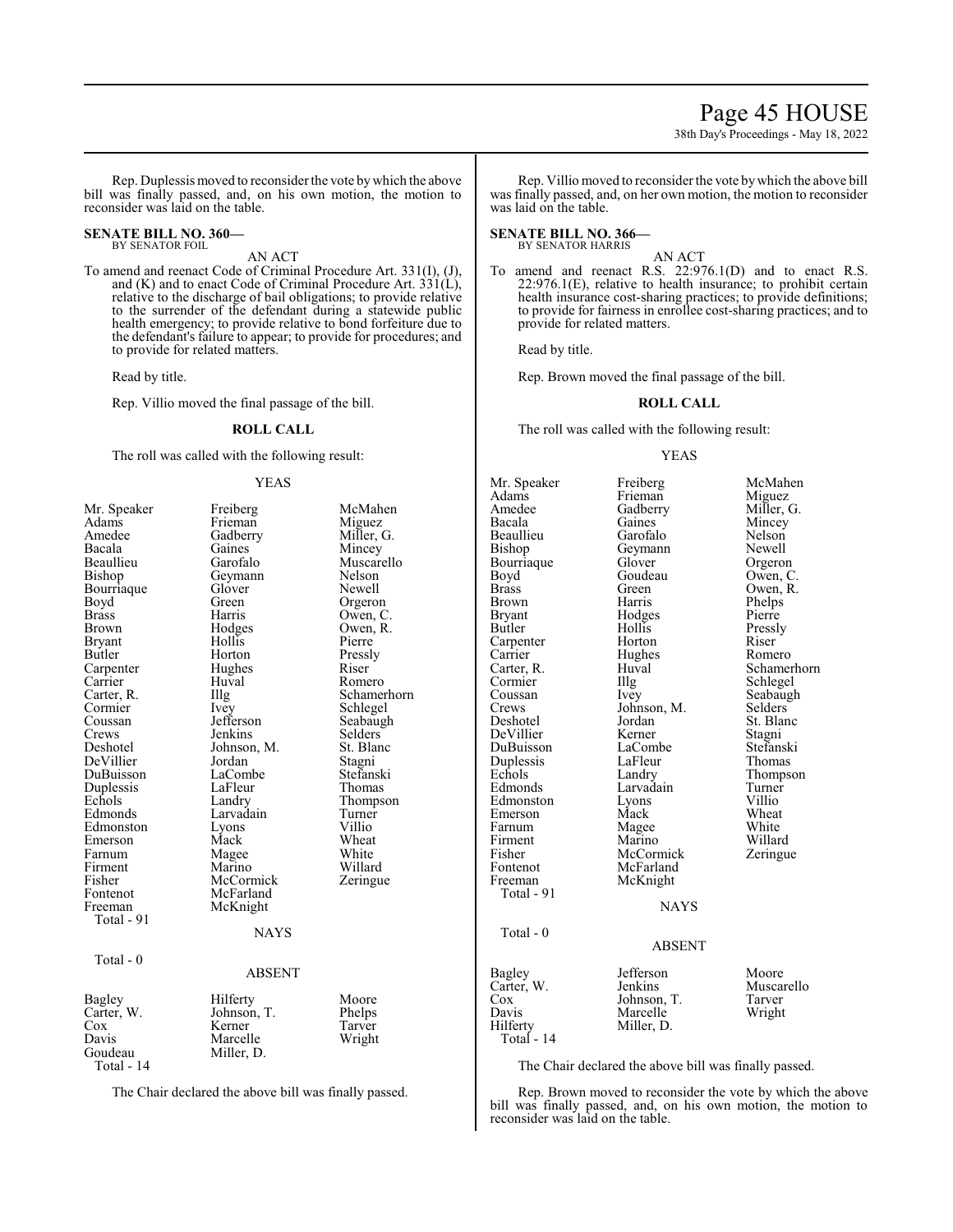### Page 46 HOUSE

38th Day's Proceedings - May 18, 2022

#### **SENATE BILL NO. 377—**

BY SENATORS PEACOCK, BARROW, BERNARD, BOUDREAUX,<br>BOUIE,CARTER,CATHEY,CLOUD,CONNICK,CORTEZ,FESI,FIELDS,<br>HEWITT,JACKSON, LAMBERT, MCMATH, FRED MILLS, ROBERT<br>MILLS, MIZELL, POPE, PRICE, REESE, SMITH, STINE, TALBOT,<br>TARVER AND

AN ACT

To amend and reenact R.S. 17:7(6)(b), (c), and (e), 7.1(A)(3)(b) and  $(B)(1)$ , to enact R.S. 17:7.1(A)(1) and 7.2(A)(7), and to repeal R.S.  $17:7.1(A)(7)$  and  $7.2(A)(4)$ , relative to the certification of teachers; to provide relative to the responsibilities of the State Board of Elementary and Secondary Education; to provide for teaching certification qualifications and requirements; to provide eligibility criteria; to provide for the granting of teaching certifications; to provide relative to approved teacher education programs; and to provide for related matters.

Read by title.

Rep. Harris moved the final passage of the bill.

#### **ROLL CALL**

The roll was called with the following result:

#### YEAS

| Mr. Speaker   | Gadberry    | Miguez      |
|---------------|-------------|-------------|
| Adams         | Gaines      | Miller, G.  |
| Amedee        | Garofalo    | Mincey      |
| Bacala        | Geymann     | Muscarello  |
| Beaullieu     | Glover      | Nelson      |
| Bishop        | Goudeau     | Newell      |
| Bourriaque    | Green       | Orgeron     |
| Brown         | Harris      | Owen, C.    |
| Butler        | Hodges      | Owen, R.    |
| Carpenter     | Hollis      | Pierre      |
| Carrier       | Horton      | Pressly     |
| Carter, R.    | Huval       | Riser       |
| Cormier       | Illg        | Romero      |
| Coussan       | Ivey        | Schamerhorn |
| Crews         | Jefferson   | Schlegel    |
| Deshotel      | Jenkins     | Seabaugh    |
| DeVillier     | Johnson, M. | St. Blanc   |
| DuBuisson     | Jordan      | Stagni      |
| Duplessis     | Kerner      | Stefanski   |
| Echols        | LaCombe     | Tarver      |
| Edmonds       | LaFleur     | Thomas      |
| Edmonston     | Landry      | Thompson    |
| Emerson       | Larvadain   | Turner      |
| Farnum        | Lyons       | Villio      |
| Firment       | Mack        | Wheat       |
| Fisher        | Magee       | White       |
| Fontenot      | Marino      | Willard     |
| Freeman       | McCormick   | Zeringue    |
| Freiberg      | McFarland   |             |
| Frieman       | McKnight    |             |
| Total - 88    |             |             |
|               | <b>NAYS</b> |             |
| Total - 0     |             |             |
|               | ABSENT      |             |
| Bagley        | Davis       | Miller, D.  |
| Boyd          | Hilferty    | Moore       |
| Brass         | Hughes      | Phelps      |
| <b>Bryant</b> | Johnson, T. | Selders     |
| Carter, W.    | Marcelle    | Wright      |
| $\cos$        | McMahen     |             |
| Total - 17    |             |             |

The Chair declared the above bill was finally passed.

Rep. Harris moved to reconsider the vote by which the above bill was finally passed, and, on his own motion, the motion to reconsider was laid on the table.

#### **SENATE BILL NO. 411—**

BY SENATORS WHITE AND BARROW AN ACT

To amend and reenact R.S. 40:2841, 2842(3), 2843(A), 2844(B)(3), (15), (16), (17), (20), and (23), (C), and (D), and 2845(A)(1) and  $(2)(b)$  and  $(C)(1)$ , relative to the Louisiana Emergency Response Network; to provide for legislative purpose; to provide for definitions; to provide for the Louisiana Emergency Response Network; to provide for the governing board; to provide for an annual report; and to provide for related matters.

Read by title.

Rep. Goudeau moved the final passage of the bill.

#### **ROLL CALL**

The roll was called with the following result:

#### YEAS

Mr. Speaker Frieman Miguez<br>Adams Gadberry Miller, G. Adams Gadberry<br>Amedee Gaines Amedee Gaines Mincey<br>Bacala Garofalo Muscar Beaullieu Glover Nelson<br>Bourriaque Goudeau Newell Bourriaque Goude<br>Brown Green Brown Green Green Orgeron<br>Butler Harris Owen, C Carpenter Hodge<br>Carrier Hollis Carter, R. Horton Riser<br>
Cormier Huval Romero Cormier Huv<br>Coussan Hllg Coussan Illg Schamerhorn<br>Crews Ivey Schlegel Crews Ivey Schlegel<br>Deshotel Jefferson Seabaugh Deshotel Jefferson Seabaugh<br>DeVillier Jenkins St. Blanc DeVillier Jenkins St. Blanc<br>DuBuisson Johnson, M. Stagni Duplessis Jordan Stefans<br>Echols Kerner Tarver Edmonds LaCombe Thomas<br>Edmonston Landry Thompson Edmonston Landry Thomp<br>Emerson Mack Turner Emerson Mack Turner<br>
Farnum Magee Villio Farnum Magee Villio<br>Firment Marino Wheat Firment Marino Wheat<br>
Fontenot McCormick White Fontenot McCormick White<br>
Freeman McFarland Zeringue Freeman McFarland<br>Freiberg McKnight Total  $-80$  Total - 0 Bagley Geymann<br>Bishop Hilferty Bishop Hilferty<br>Boyd Hughes Boyd Hughes<br>Brass Johnson Johnson, T.<br>LaFleur Bryant LaFleur<br>Carter, W. Larvadain Carter, W.<br>Cox Cox Lyons<br>Davis Marcel Davis Marcelle<br>Fisher McMahe **McMahen** 

Total - 25

Harris Owen, C.<br>Hodges Pierre Hollis Pressly<br>
Horton Riser Johnson, M. Stagni<br>Jordan Stefanski Kerner Tarver<br>LaCombe Thomas McKnight NAYS

Garofalo Muscarello<br>Glover Nelson

#### ABSENT

| Miller, D |
|-----------|
| Moore     |
| Owen, R.  |
| Phelps    |
| Selders   |
| Willard   |
| Wright    |
|           |
|           |

The Chair declared the above bill was finally passed.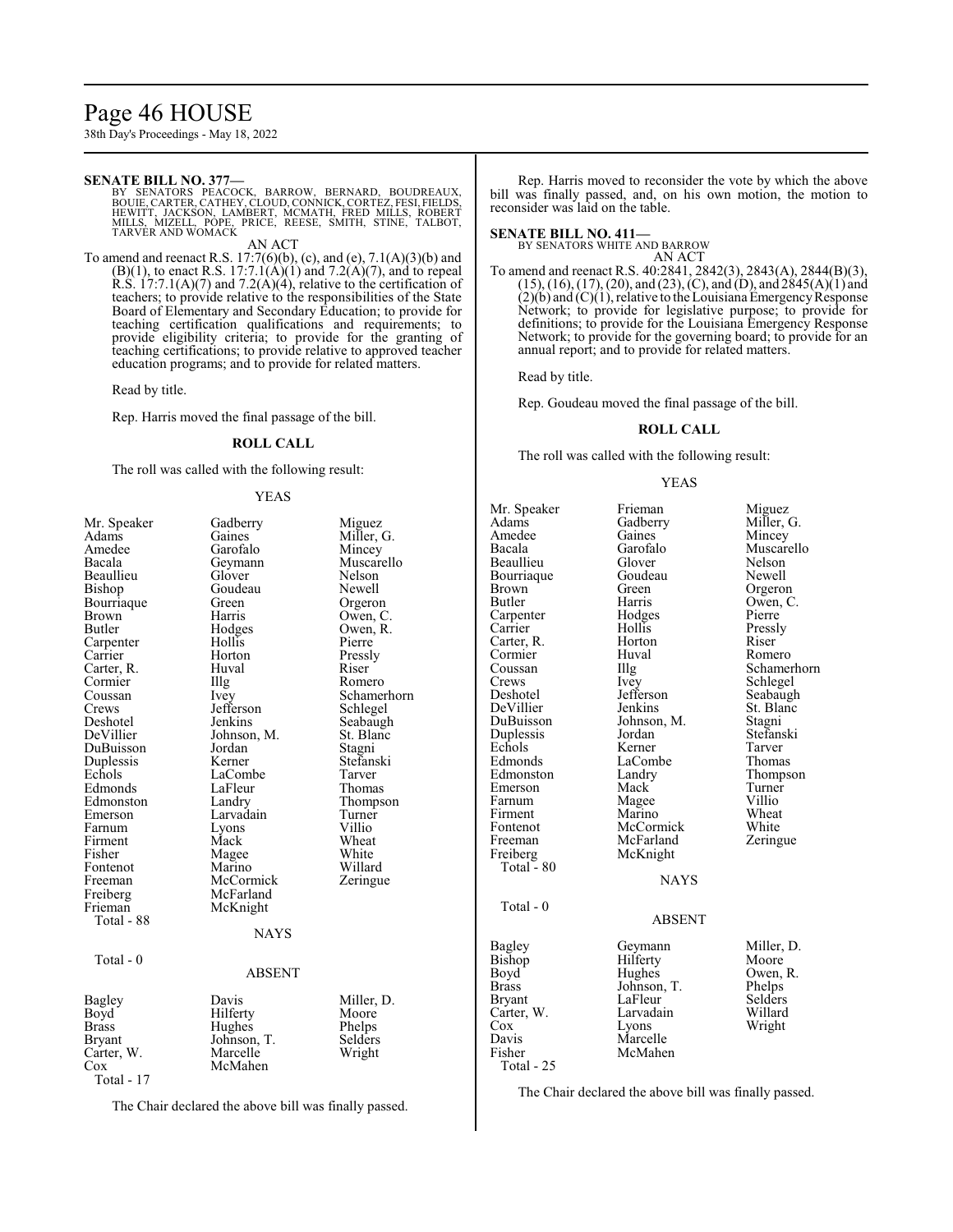38th Day's Proceedings - May 18, 2022

Rep. Goudeau moved to reconsider the vote by which the above bill was finally passed, and, on his own motion, the motion to reconsider was laid on the table.

#### **Consent to Correct a Vote Record**

Rep. DuBuisson requested the House consent to record her vote on final passage of Senate Bill No. 411 as yea, which consent was unanimously granted.

### **SENATE BILL NO. 447—** BY SENATOR HENSGENS

AN ACT

To enact R.S. 56:325.5, relative to the commercial menhaden fishery; to provide for commercial menhaden harvest reporting; to provide for required data; to provide for confidentiality; to provide for reports to legislative committees; to provide for the powers and duties of the Louisiana Wildlife and Fisheries Commission; to provide for a definition; and to provide for related matters.

Read by title.

#### **Motion**

On motion of Rep. Bourriaque, the bill was returned to the calendar.

#### **SENATE BILL NO. 448—** BY SENATOR LUNEAU

AN ACT

To amend and reenact R.S. 56:40.3(E), relative to civil and aquatic life penalties; to provide for the collection of civil penalties for restitution of wildlife; to provide with respect to hearing officer rulings; to provide with respect to legal delays; to provide relative to administrative hearing; and to provide for related matters.

Read by title.

Rep. Riser moved the final passage of the bill.

#### **ROLL CALL**

The roll was called with the following result:

#### YEAS

| Mr. Speaker   | Gadberry    | Miller      |
|---------------|-------------|-------------|
| Adams         | Gaines      | Mince       |
| Amedee        | Garofalo    | Musca       |
| Bacala        | Glover      | Nelson      |
| Beaullieu     | Goudeau     | Newel       |
| Bishop        | Green       | Orgero      |
| Bourriaque    | Harris      | Owen.       |
| <b>Brown</b>  | Hodges      | Owen,       |
| <b>Bryant</b> | Hollis      | Phelps      |
| Butler        | Horton      | Pierre      |
| Carpenter     | Hughes      | Pressl      |
| Carrier       | Huval       | Riser       |
| Carter, R.    | IIIg        | <b>Rome</b> |
| Cormier       | Ivey        | Schan       |
| Coussan       | Jefferson   | Schleg      |
| Crews         | Jenkins     | Seaba       |
| Deshotel      | Johnson, M. | Selder      |
| DeVillier     | Jordan      | St. Bla     |
| DuBuisson     | Kerner      | Stagni      |
| Duplessis     | LaCombe     | Stefan      |
| Echols        | LaFleur     | Tarvei      |
| Edmonds       | Landry      | Thoma       |
| Edmonston     | Larvadain   | Thomp       |
| Emerson       | Lyons       | Turne       |

Miller, G. Mincey Muscarello Nelson Newell Orgeron Owen, C. Owen, R. Phelps<br>Pierre Pressly<br>Riser Romero Schamerhorn Schlegel Seabaugh Selders<sup>7</sup> St. Blanc<br>Stagni Stefanski Tarver Thomas Thompson Turner

| Farnum<br>Fisher<br>Fontenot<br>Freeman<br>Freiberg<br>Frieman<br>Total - 88  | Mack<br>Magee<br>Marino<br>McFarland<br>McKnight<br>Miguez<br><b>NAYS</b> | Villio<br>White<br>Willard<br>Zeringue            |
|-------------------------------------------------------------------------------|---------------------------------------------------------------------------|---------------------------------------------------|
| Total - 0                                                                     | <b>ABSENT</b>                                                             |                                                   |
| Bagley<br>Boyd<br><b>Brass</b><br>Carter, W.<br>$\cos$<br>Davis<br>Total - 17 | Firment<br>Geymann<br>Hilferty<br>Johnson, T.<br>Marcelle<br>McCormick    | McMahen<br>Miller, D.<br>Moore<br>Wheat<br>Wright |

The Chair declared the above bill was finally passed.

Rep. Riser moved to reconsider the vote by which the above bill was finally passed, and, on his own motion, the motion to reconsider was laid on the table.

#### **SENATE BILL NO. 70— ALBOT**

| BY SENATOR T. |  |
|---------------|--|
|               |  |

AN ACT To enact R.S. 14:67.12 and R.S. 37:1864(A)(3), relative to misappropriation without violence; to create the crime of theft of a catalytic converter or engine control module; to provide penalties; to provide relative to entities engaged in the sale of catalytic converters or engine control modules; to provide relative to registration with law enforcement; and to provide for related matters.

Called from the calendar.

Read by title.

Rep. Ivey sent up floor amendments which were read as follows:

#### **HOUSE FLOOR AMENDMENTS**

Amendments proposed by Representative Ivey to Reengrossed Senate Bill No. 70 by Senator Talbot

#### AMENDMENT NO. 1

On page 1, line 17, after "or taking" and before "amounts" insert "and any related damage"

#### AMENDMENT NO. 2

On page 2, line 4 after "or taking" and before "amounts" insert "and any related damage"

#### AMENDMENT NO. 3

On page 2, line 9, after "or taking" and before "amounts" insert "and any related damage"

#### AMENDMENT NO. 4

On page 2, line 14, after "or taking" and before "amounts" insert "and any related damage"

#### AMENDMENT NO. 5

On page 2, line 25, after "or taking" and before "shall" insert "and any related damage"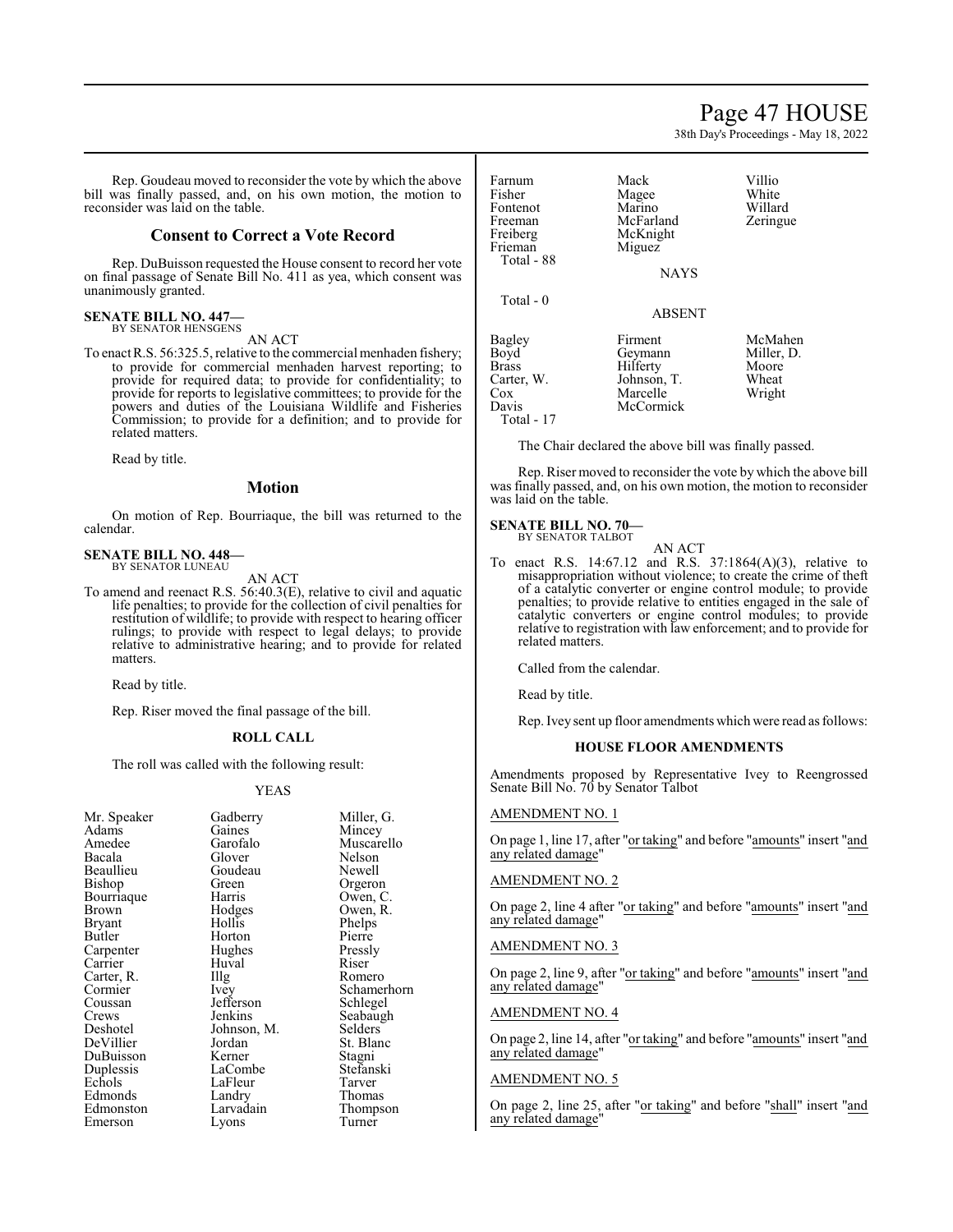### Page 48 HOUSE

38th Day's Proceedings - May 18, 2022

On motion of Rep. Ivey, the amendments were adopted.

Rep. Villio moved the final passage of the bill, as amended.

#### **ROLL CALL**

The roll was called with the following result:

#### YEAS

| Mr. Speaker | Gadberry    | Miller, G.  |
|-------------|-------------|-------------|
| Adams       | Gaines      | Mincey      |
| Amedee      | Garofalo    | Muscarello  |
| Bacala      | Geymann     | Nelson      |
| Beaullieu   | Glover      | Newell      |
| Bishop      | Goudeau     | Orgeron     |
| Bourriaque  | Hodges      | Owen, C.    |
| Brown       | Hollis      | Owen, R.    |
| Butler      | Horton      | Phelps      |
| Carpenter   | Huval       | Pierre      |
| Carrier     | Illg        | Pressly     |
| Carter, R.  | Ivey        | Riser       |
| Cormier     | Jefferson   | Romero      |
| Coussan     | Jenkins     | Schamerhorn |
| Crews       | Johnson, M. | Schlegel    |
| Deshotel    | Johnson, T. | Seabaugh    |
| DeVillier   | Jordan      | Selders     |
| DuBuisson   | Kerner      | St. Blanc   |
| Duplessis   | LaCombe     | Stagni      |
| Echols      | LaFleur     | Stefanski   |
| Edmonds     | Landry      | Tarver      |
| Edmonston   | Larvadain   | Thomas      |
| Emerson     | Lyons       | Thompson    |
| Farnum      | Mack        | Turner      |
| Firment     | Magee       | Villio      |
| Fisher      | Marino      | Wheat       |
| Fontenot    | McCormick   | White       |
| Freeman     | McFarland   | Willard     |
| Freiberg    | McKnight    | Zeringue    |
| Frieman     | Miguez      |             |
| Total - 89  |             |             |
|             | <b>NAYS</b> |             |
|             |             |             |
| Total - 0   |             |             |
|             | ABSENT      |             |

| Bagley<br>Boyd<br><b>Brass</b><br><b>Bryant</b> | Davis<br>Green<br>Harris<br>Hilferty | McMahen<br>Miller, D.<br>Moore<br>Wright |
|-------------------------------------------------|--------------------------------------|------------------------------------------|
| Carter, W.                                      | Hughes                               |                                          |
| Cox                                             | Marcelle                             |                                          |
| Total - $16$                                    |                                      |                                          |

The Chair declared the above bill was finally passed.

Rep. Villio moved to reconsider the vote by which the above bill was finally passed, and, on her own motion, the motion to reconsider was laid on the table.

#### **SENATE BILL NO. 148—**

BY SENATORS MIZELL, ABRAHAM, BARROW, BERNARD, BOUIE,<br>CARTER, CATHEY, CLOUD, CONNICK, CORTEZ, FESI, FIELDS, FOIL,<br>HENRY, HEWITT, JACKSON, LAMBERT, MCMATH, MILLIGAN, FRED<br>MILLS, ROBERT MILLS, MORRIS, PETERSON, POPE, PRICE, R AN ACT

To amend and reenact Code of Criminal Procedure Art. 983(H) and (I) and R.S. 14:46.2(A)(1), (C)(1) and (3)(b) and (f), and (D), to enact Code ofCriminal Procedure Art. 983(J) and 997, and R.S.  $14:46.2(C)(3)(k)$  and (l), relative to human trafficking; to provide relative to expungement of records of arrest and conviction for certain offenses related to human trafficking; to provide for immunity from prosecution for victims of human trafficking; and to provide for related matters.

Called from the calendar.

Read by title.

Rep. Butler sent up floor amendments which were read as follows:

#### **HOUSE FLOOR AMENDMENTS**

Amendments proposed by Representative Butler to Reengrossed Senate Bill No. 148 by Senator Mizell

#### AMENDMENT NO. 1

On page 6, between lines 16 and 17, insert the following:

"Section 3. This Act shall be known and may be cited as the "Michelle Johnson Act".

#### AMENDMENT NO. 2

On page 6, at the beginning of line 17, change "Section 3." to "Section 4."

On motion of Rep. Butler, the amendments were adopted.

Rep. Villio moved the final passage of the bill, as amended.

#### **ROLL CALL**

The roll was called with the following result:

#### YEAS

Mr. Speaker Frieman McKnight<br>Adams Gadberry Miguez Adams Gadberry<br>Amedee Gaines Amedee Gaines Miller, G.<br>Bacala Garofalo Mincey Bacala Garofalo<br>Beaullieu Geymann Beaullieu Geymann Muscarello<br>Bishop Glover Nelson Bourriaque Goude<br>Brown Green Brown Green Green Orgeron<br>Butler Hodges Owen, C Carpenter Hollis Owen,<br>
Carrier Horton Phelps Carter, R. Hughe<br>Cormier Huval Coussan Illg<br>Crews Ivey Crews Ivey Romero<br>
Davis Jefferson Schame Deshotel Jenkins Schlege<br>DeVillier Johnson M. Selders DuBuisson Jordan St. Bla<br>
Duplessis Kerner Stagni Duplessis Kerner Stagni<br>
Echols LaCombe Stefanski Edmonds LaFleur Tarver<br>Edmonston Landry Thomas Edmonston Landry<br>Emerson Larvadain Farnum Lyons Turner<br>
Firment Mack Villio Firment Mack Villio<br>Fisher Mage Wheat Fontenot Marino White<br>Freeman McCormick Willard Freiberg McFarland Zeringue Total - 90 Total - 0

Glover Nelson<br>Goudeau Newell Horton Phelps<br>Hughes Pierre Huval Pressly<br>
Illg Riser LaCombe Stefans<br>LaFleur Tarver Magee Wheat<br>
Marino White

Hodges Owen, C.<br>Hollis Owen, R. Jefferson Schamerhorn<br>Jenkins Schlegel Johnson, M. Selders<br>Jordan St. Blanc Larvadain Thompson<br>Lyons Turner McCormick Willard<br>
McFarland Zeringue

#### NAYS

ABSENT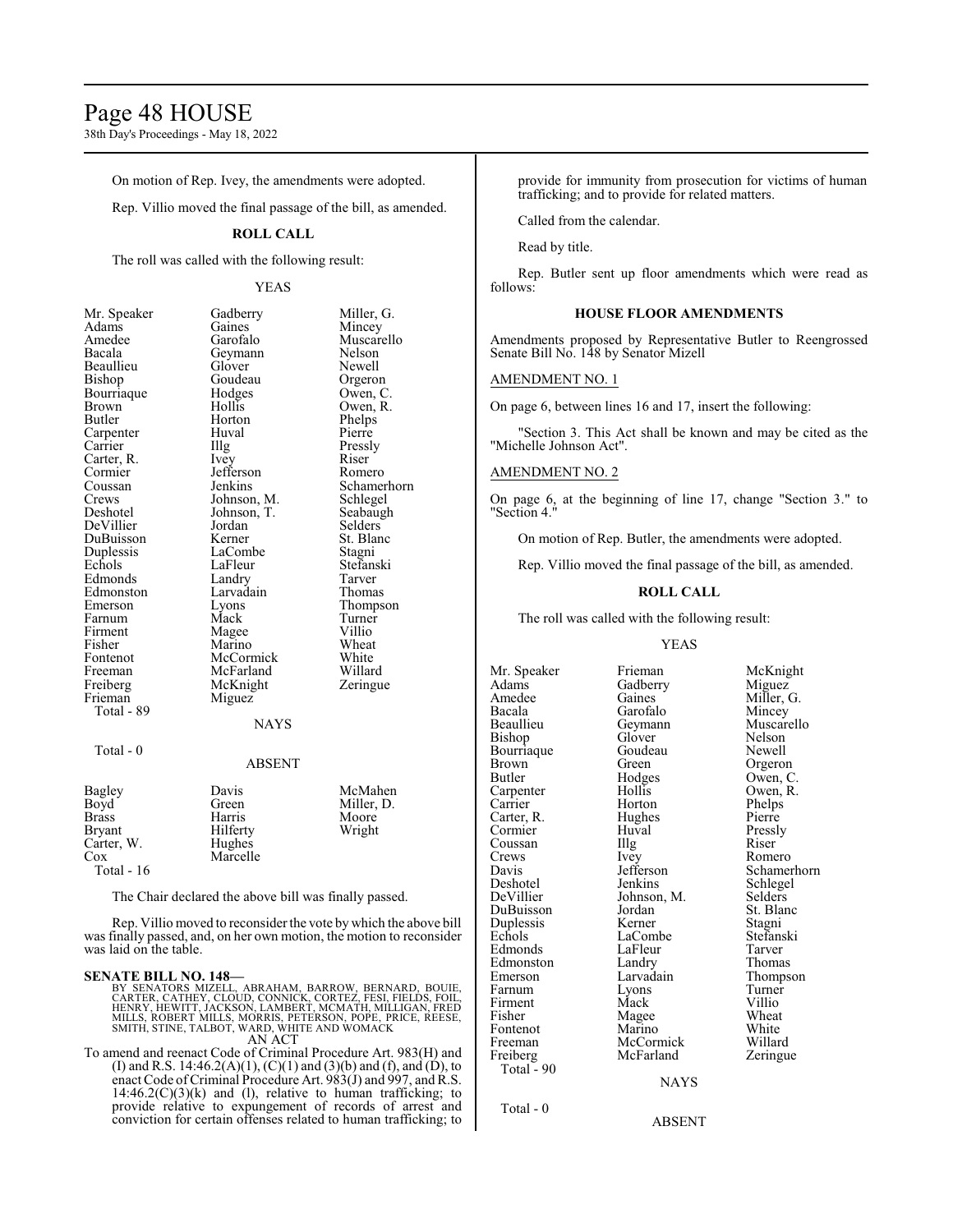### Page 49 HOUSE

38th Day's Proceedings - May 18, 2022

| Bagley        | Cox         | McMahen    |
|---------------|-------------|------------|
| Boyd          | Harris      | Miller, D. |
| <b>Brass</b>  | Hilferty    | Moore      |
| <b>Bryant</b> | Johnson, T. | Seabaugh   |
| Carter, W.    | Marcelle    | Wright     |
| Total - $15$  |             |            |

The Chair declared the above bill was finally passed.

Rep. Villio moved to reconsider the vote bywhich the above bill was finally passed, and, on her own motion, the motion to reconsider was laid on the table.

#### **Suspension of the Rules**

On motion of Rep. Romero, the rules were suspended in order to take up and consider House Bills and Joint Resolutions on Third Reading and Final Passage at this time.

#### **House Bills and Joint Resolutions on Third Reading and Final Passage**

The following House Bills and Joint Resolutions on third reading and final passage were taken up and acted upon as follows:

#### **HOUSE BILL NO. 494—** BY REPRESENTATIVE ROMERO

AN ACT

To amend and reenact R.S. 26:241(15) and 803(3), relative to brewery operations; to provide for sales at multiple facilities; to provide for sales to retail dealers and special events; to provide relative to taxation; to provide for permitting; to provide for agreements with suppliers; and to provide for related matters.

Called from the calendar.

Read by title.

#### **Motion**

On motion of Rep. Romero, the bill was returned to the calendar.

### **HOUSE BILL NO. 951—**

BY REPRESENTATIVE JORDAN AN ACT

To amend and reenact R.S. 22:1295(1)(a) and (d)(introductory paragraph) and (2), relative to uninsured motorist coverage; to require that all automobile liability insurance policies issued in this state include uninsured motorist coverage; to repeal provisions allowing economic-only uninsured motorist coverage; to repeal provisions allowing uninsured motorist coverage with limits less than bodily injury liability; to make technical changes; and to provide for related matters.

Called from the calendar.

Read by title.

#### **Motion**

On motion of Rep. Jordan, the bill was returned to the calendar.

#### **Notice of Intention to Call**

Pursuant to House Rule No. 8.20(A), Rep. Jordan gave notice of his intention to call House Bill No. 951 from the calendar on Thursday, May 19, 2022.

#### **HOUSE BILL NO. 1009—**

BY REPRESENTATIVE TARVER

AN ACT To amend and reenact R.S. 40:2405(A)(2)(b), relative to peace officer training; to provide relative to required training for parttime and reserve peace officers; to provide for implementation of required training for part-time and reserve peace officers; to provide for prospective and retroactive application; and to provide for related matters.

Called from the calendar.

Read by title.

Rep. Fontenot sent up floor amendments which were read as follows:

#### **HOUSE FLOOR AMENDMENTS**

Amendments proposed by Representative Fontenot to Engrossed House Bill No. 1009 by Representative Tarver

#### AMENDMENT NO. 1

On page 1, line 16, after "or after" and before "shall be" delete "January 1, 2024," and insert "January 1, 2022, but prior to January  $1, 2024,$ "

#### AMENDMENT NO. 2

On page 1, line 17, after "Subsection" and before the period "." insert "and take the forty hour P.O.S.T. firearms course which includes use of deadly force and forty hours P.O.S.T. legal aspects."

On motion of Rep. Fontenot, the amendments were withdrawn.

#### **Motion**

On motion of Rep. Tarver, the bill was returned to the calendar.

#### **Notice of Intention to Call**

Pursuant to House Rule No. 8.20(A), Rep. Tarver gave notice of his intention to call House Bill No. 1009 from the calendar on Monday, May 23, 2022.

**HOUSE BILL NO. 376—** BY REPRESENTATIVES HUVAL, GREEN, AND WRIGHT AND SENATORS TALBOT AND MCMATH AN ACT

To amend and reenact R.S. 32:300.5 and to repeal R.S. 32:300.6, 300.7, and 300.8, relative to the prohibition of the use of certain wireless telecommunications devices while operating a motor vehicle; to provide for definitions; to provide for exceptions and penalties; to provide for enforcement and reporting; and to provide for related matters.

Called from the calendar.

Read by title.

#### **Motion**

On motion of Rep. Huval, the bill was returned to the calendar.

#### **Notice of Intention to Call**

Pursuant to House Rule No. 8.20(A), Rep. Huval gave notice of his intention to call House Bill No. 376 from the calendar on Thursday, May 19, 2022.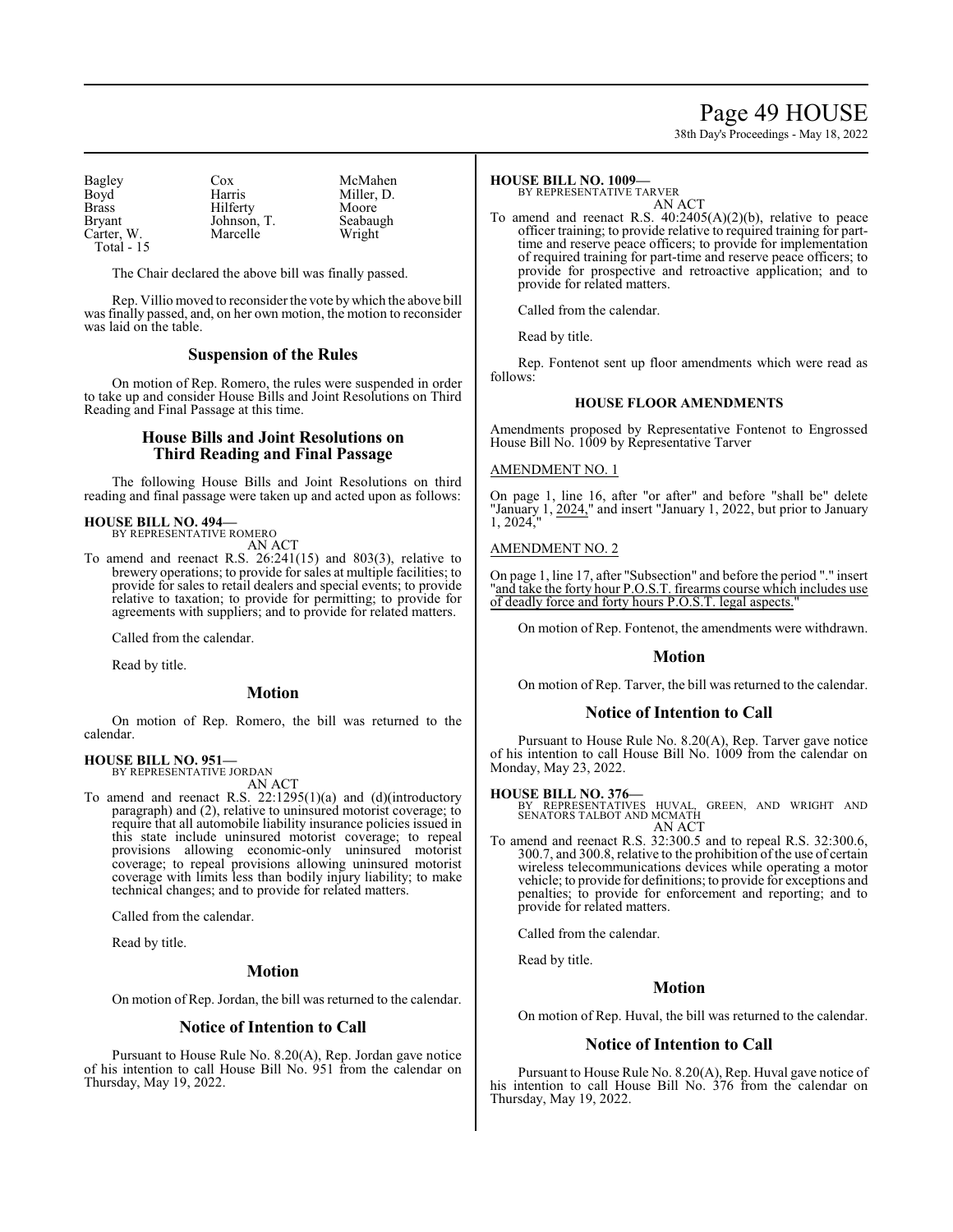### Page 50 HOUSE

38th Day's Proceedings - May 18, 2022

#### **HOUSE BILL NO. 531—** BY REPRESENTATIVE AMEDEE

AN ACT

To amend and reenact R.S. 17:170(E), relative to student immunization requirements; to provide for a cause of action, remedies, and damages for a student who is denied entrance into a school because of a vaccination requirement; and to provide for related matters.

Called from the calendar.

Read by title.

#### **Motion**

On motion of Rep. Amedee, the bill was returned to the calendar.

#### **Notice of Intention to Call**

Pursuant to House Rule No. 8.20(A), Rep. Amedee gave notice of her intention to call House Bill No. 531 from the calendar on Thursday, May 19, 2022.

**HOUSE BILL NO. 707—** BY REPRESENTATIVES DUPLESSIS, LYONS, AND MARCELLE AN ACT

To enact Code of Criminal Procedure Article 985.2, relative to expungement of records; to provide relative to automated expungement of certain criminal records; to require the Louisiana Bureau of Criminal Identification and Information to send certain records to the Louisiana Supreme Court Case Management Information System; to provide relative to duties of the clerks of district courts; to authorize the adoption of rules and regulations by state police and the supreme court; to provide that no person shall have a cause of action resulting from the omission of their records for automated expungement; to provide for an effective date; and to provide for related matters.

Called from the calendar.

Read by title.

#### **Motion**

On motion of Rep. Duplessis, the bill was returned to the calendar.

#### **HOUSE BILL NO. 871—**

BY REPRESENTATIVES MARCELLE, CORMIER, LARVADAIN, AND SELDERS AN ACT

To amend and reenact R.S. 32:57.1(B) and to enact R.S. 32:57.1(D), relative to a failure to honor a written promise to appear; to provide for reinstatement fees or fines relative to an arrested person's failure to honor a written promise to appear; to waive reinstatement fees or fines under certain circumstances; and to provide for related matters.

Called from the calendar.

Read by title.

#### **Motion**

On motion of Rep. Duplessis, the bill was returned to the calendar.

#### **Notice of Intention to Call**

Pursuant to House Rule No. 8.20(A), Rep. Duplessis gave notice of Rep. Marcelle's intention to call House Bill No. 871 from the calendar on Thursday, May 19, 2022.

#### **Notice of Intention to Call**

Pursuant to House Rule No. 8.20(A), Rep. Duplessis gave notice of his intention to call House Bill No. 731 from the calendar on Thursday, May 19, 2022.

#### **Notice of Intention to Call**

Pursuant to House Rule No. 8.20(A), Rep. Amedee gave notice of her intention to call House Bill No. 984 from the calendar on Monday, May 23, 2022.

#### **Notice of Intention to Call**

Pursuant to House Rule No. 8.20(A), Rep. Crews gave notice of his intention to call House Bill No. 989 from the calendar on Thursday, May 19, 2022.

#### **Suspension of the Rules**

On motion of Rep. Stefanski, the rules were suspended in order to take up and consider Petitions, Memorials, and Communications at this time.

#### **Petitions, Memorials, and Communications**

The following petitions, memorials, and communications were received and read:

#### **Message from the Senate**

#### **SIGNED SENATE BILLS AND JOINT RESOLUTIONS**

#### May 18, 2022

To the Honorable Speaker and Members of the House of Representatives:

I am directed to inform your honorable body that the President of the Senate has signed the following Senate Bills:

Senate Bill Nos. 21, 102, 123, 129, 211, 223, 242, 293, 381 and 431

and ask the Speaker of the House of Representatives to affix his signature to the same.

Respectfully submitted,

YOLANDA J. DIXON Secretary of the Senate

The Senate Bills and Joint Resolutions contained herein were signed by the Speaker of the House.

#### **Message from the Senate**

#### **SIGNED SENATE CONCURRENT RESOLUTIONS**

#### May 18, 2022

To the Honorable Speaker and Members of the House of Representatives: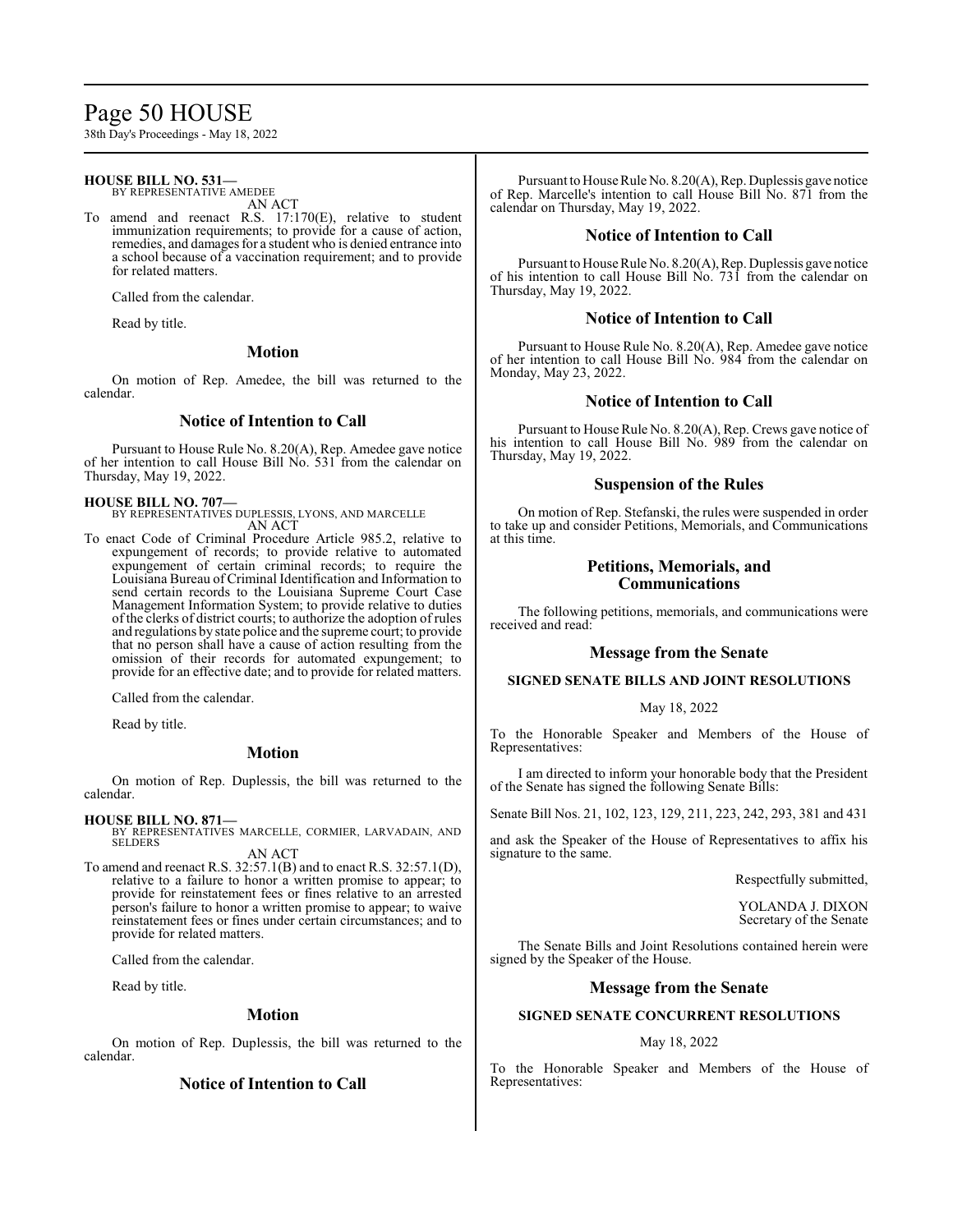Page 51 HOUSE

38th Day's Proceedings - May 18, 2022

I am directed to inform your honorable body that the President of the Senate has signed the following Senate Concurrent Resolutions:

Senate Concurrent Resolution No. 13

and ask the Speaker of the House of Representatives to affix his signature to the same.

Respectfully submitted,

YOLANDA J. DIXON Secretary of the Senate

The Senate Concurrent Resolutions contained herein were signed by the Speaker of the House.

#### **Message from the Senate**

#### **ASKING CONCURRENCE IN SENATE CONCURRENT RESOLUTIONS**

#### May 18, 2022

To the Honorable Speaker and Members of the House of Representatives:

I am directed to inform your honorable body that the Senate has adopted and asks your concurrence in the following Senate Concurrent Resolutions:

Senate Concurrent Resolution Nos. 56 and 57

Respectfully submitted,

YOLANDA J. DIXON Secretary of the Senate

#### **Senate Concurrent Resolutions Lying Over**

The following Senate Concurrent Resolutions contained in the message were taken up and acted upon as follows:

### **SENATE CONCURRENT RESOLUTION NO. 56—** BY SENATOR PEACOCK

A CONCURRENT RESOLUTION To commend Eden Elizabeth Trainor on being selected as a finalist in the Department ofEducation's 2022Louisiana Students ofthe Year Awards Program.

Read by title.

Lies over under the rules.

**SENATE CONCURRENT RESOLUTION NO. 57—** BY SENATOR FIELDS A CONCURRENT RESOLUTION To express the sincere and heartfelt condolences of the Legislature

of Louisiana upon the passing of Mr. Clovis Hayes.

Read by title.

Lies over under the rules.

#### **Suspension of the Rules**

On motion of Rep. Stefanski, the rules were suspended in order to take up and consider Petitions, Memorials, and Communications at this time.

#### **Petitions, Memorials, and Communications**

The following petitions, memorials, and communications were received and read:

#### **Message from the Senate**

#### **HOUSE BILLS**

#### May 18, 2022

To the Honorable Speaker and Members of the House of Representatives:

I am directed to inform your honorable body that the Senate has finally passed the following House Bills:

House Bill No. 1 Returned with amendments

House Bill No. 2 Returned with amendments

House Bill No. 3 Returned without amendments

House Bill No. 61 Returned with amendments

House Bill No. 119 Returned without amendments

House Bill No. 147 Returned without amendments

House Bill No. 148 Returned without amendments

House Bill No. 151 Returned without amendments

House Bill No. 152 Returned without amendments

House Bill No. 154 Returned without amendments

House Bill No. 163 Returned without amendments

House Bill No. 192 Returned with amendments

House Bill No. 201 Returned without amendments

House Bill No. 211 Returned without amendments

House Bill No. 216 Returned without amendments

House Bill No. 221 Returned with amendments

House Bill No. 406 Returned with amendments

House Bill No. 437 Returned with amendments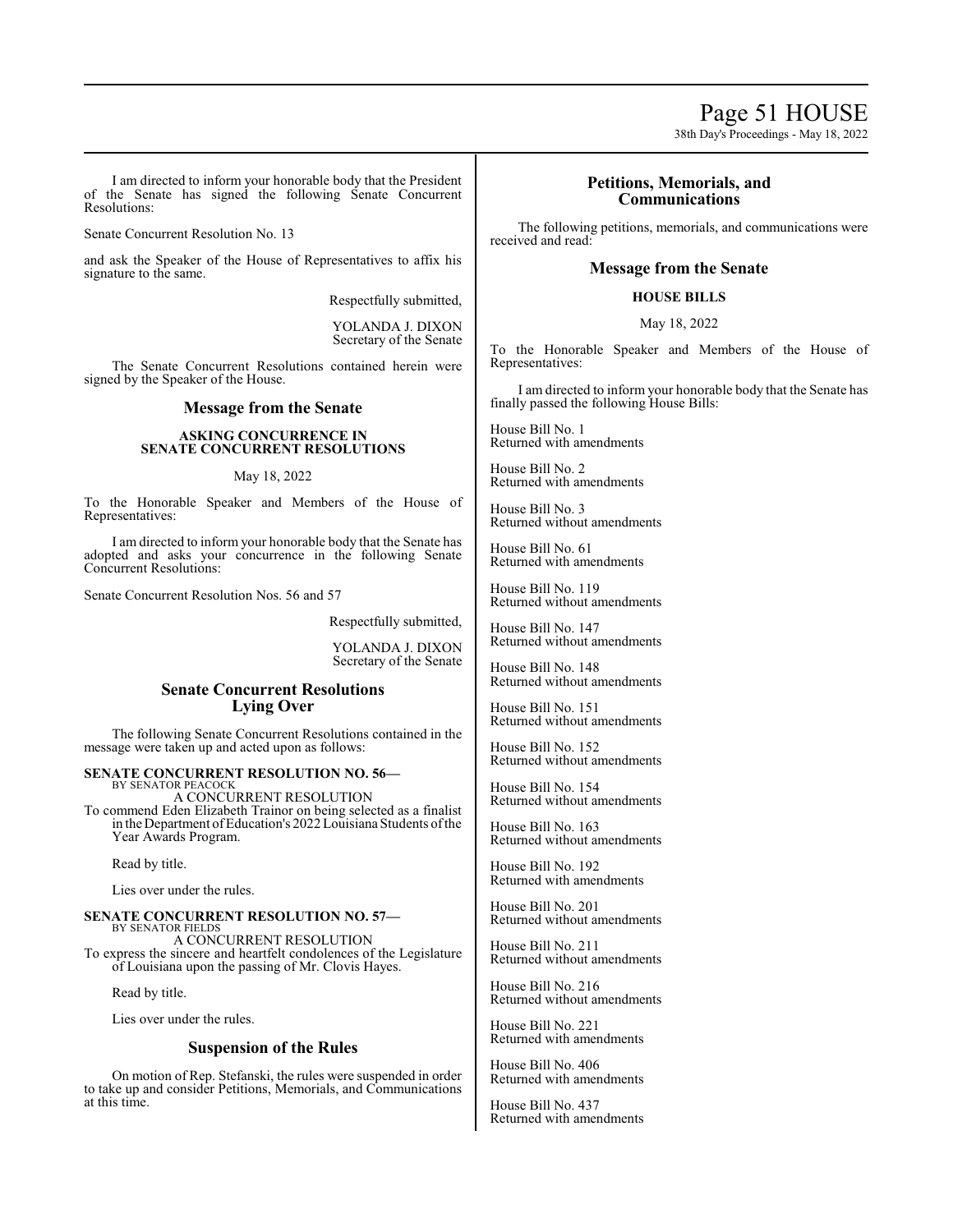### Page 52 HOUSE

38th Day's Proceedings - May 18, 2022

House Bill No. 465 Returned with amendments

House Bill No. 592 Returned with amendments

House Bill No. 633 Returned with amendments

House Bill No. 1011 Returned without amendments

Respectfully submitted,

YOLANDA J. DIXON Secretary of the Senate

#### **Message from the Senate**

#### **HOUSE CONCURRENT RESOLUTIONS**

#### May 18, 2022

To the Honorable Speaker and Members of the House of Representatives:

I am directed to inform your honorable body that the Senate has concurred in the following House Concurrent Resolutions:

House Concurrent Resolution No. 71 Returned without amendments

Respectfully submitted,

YOLANDA J. DIXON Secretary of the Senate

#### **Privileged Report of the Legislative Bureau**

May 18, 2022

To the Speaker and Members of the House of Representatives:

I am directed by your Legislative Bureau to submit the following report:

Senate Bill No. 90 Reported without amendments.

Senate Bill No. 97 Reported without amendments.

Senate Bill No. 112 Reported without amendments.

Senate Bill No. 121 Reported without amendments.

Senate Bill No. 167 Reported without amendments.

Senate Bill No. 213 Reported without amendments.

Senate Bill No. 214 Reported without amendments.

Senate Bill No. 255 Reported without amendments.

Senate Bill No. 298 Reported without amendments.

Senate Bill No. 324 Reported without amendments.

Senate Bill No. 342 Reported without amendments.

Senate Bill No. 349 Reported without amendments.

Senate Bill No. 388 Reported without amendments.

Senate Bill No. 426 Reported without amendments.

Senate Bill No. 439 Reported without amendments.

Senate Bill No. 489 Reported without amendments.

Respectfully submitted,

DODIE HORTON Chair

#### **Privileged Report of the Committee on Enrollment**

#### May 18, 2022

To the honorable Speaker and Members of the House of Representatives:

I am directed by your Committee on Enrollment to submit the following report:

The following House Resolutions have been properly enrolled:

#### **HOUSE RESOLUTION NO. 62—** BY REPRESENTATIVE ECHOLS

A RESOLUTION To urge and request the Louisiana Department of Health to develop a proposal for a statewide hospital coordination plan and patient transfer strategy for use in disasters and other emergency situations and to report the proposal to the House Committee on Health and Welfare and the House Select Committee on Homeland Security.

**HOUSE RESOLUTION NO. 150—** BY REPRESENTATIVE TURNER A RESOLUTION To recognize Tuesday, May 17, 2022, as Rural Mental Health Day at the state capitol.

**HOUSE RESOLUTION NO. 152—** BY REPRESENTATIVES FREEMAN AND AMEDEE A RESOLUTION

To commend the students, faculty, and staff of Sophie B. Wright Charter High School for their community service.

**HOUSE RESOLUTION NO. 153—** BY REPRESENTATIVE CARPENTER A RESOLUTION To express the condolences of the House of Representatives upon the death of Dr. Joyce Plummer.

**HOUSE RESOLUTION NO. 154—** BY REPRESENTATIVE DAVIS A RESOLUTION

To recognize Wednesday, May 18, 2022, as Louisiana Film Day at the state capitol.

Respectfully submitted,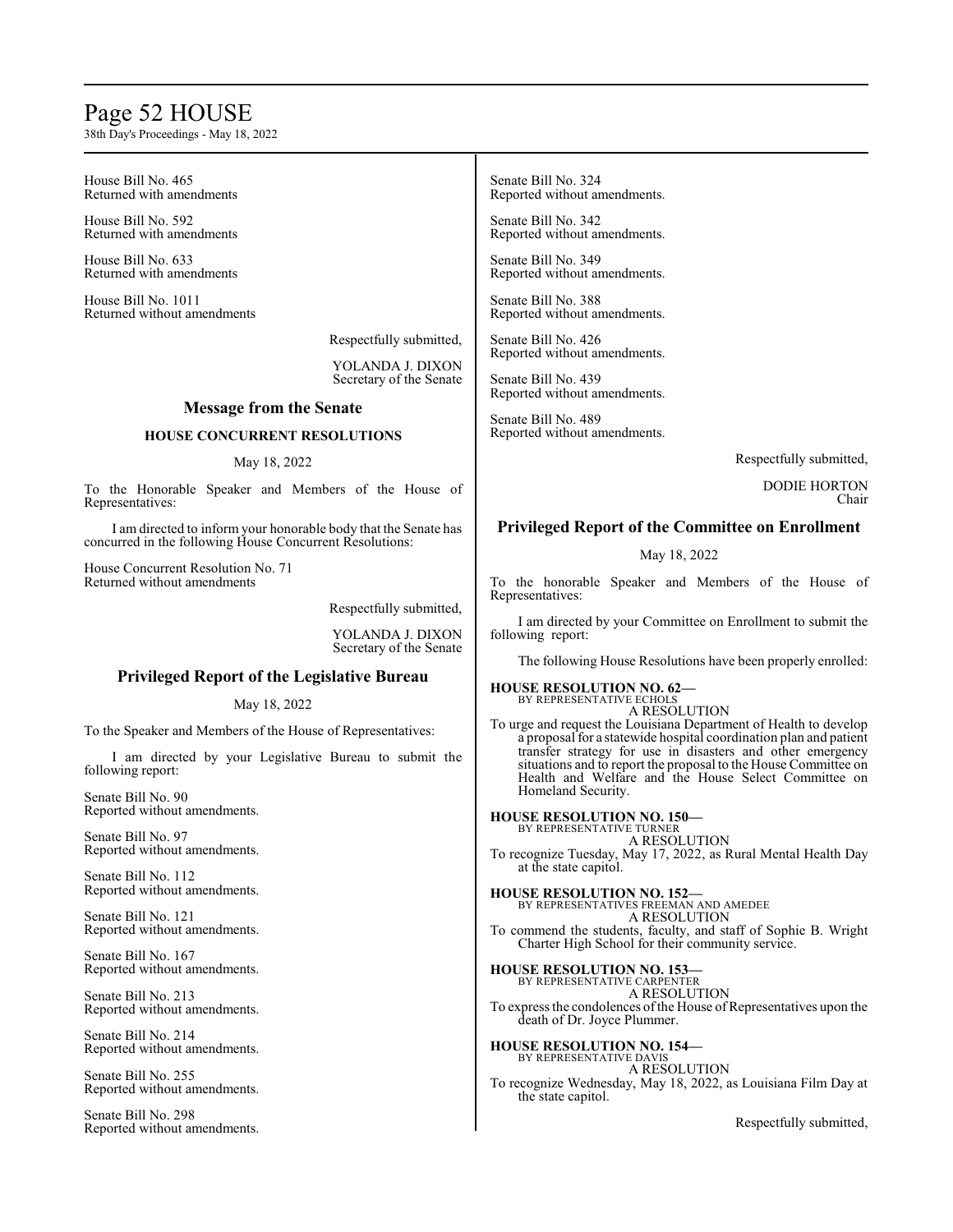## Page 53 HOUSE

38th Day's Proceedings - May 18, 2022

#### STEPHANIE HILFERTY Chairwoman

The above House Resolutions contained in the report were signed by the Speaker of the House and taken by the Clerk of the House to the Secretary of State in accordance with the rules of the House.

#### **Privileged Report of the Committee on Enrollment**

#### May 18, 2022

To the honorable Speaker and Members of the House of Representatives:

I am directed by your Committee on Enrollment to submit the following report:

The following House Concurrent Resolutions have been properly enrolled:

### **HOUSE CONCURRENT RESOLUTION NO. 41—**

BY REPRESENTATIVE GREGORY MILLER A CONCURRENT RESOLUTION

To authorize and direct the Louisiana State Law Institute to direct the printer of the Constitution of Louisiana to add a validity note following Article IX, Section 9 of the Constitution of Louisiana.

## **HOUSE CONCURRENT RESOLUTION NO. 45—** BY REPRESENTATIVE BAGLEY

A CONCURRENT RESOLUTION

To urge and request the office of behavioral health of the Louisiana Department of Health to conduct a comprehensive assessment of this state's capacity and needs with respect to substance use disorder treatment and to report findings of the assessment to the legislative committees on health and welfare.

### **HOUSE CONCURRENT RESOLUTION NO. 116—**

BY REPRESENTATIVE ORGERON

A CONCURRENT RESOLUTION

To commend Louisiana Department of Wildlife and Fisheries Sergeant Stephen Rhodes for his heroism.

## **HOUSE CONCURRENT RESOLUTION NO. 117—** BY REPRESENTATIVE BRASS AND SENATOR PRICE

A CONCURRENT RESOLUTION

To commend Edwin "DaLou" Octave, Jr., on the occasion of his one hundredth birthday.

#### Respectfully submitted,

#### STEPHANIE HILFERTY Chairwoman

The above House Concurrent Resolutions contained in the report were signed by the Speaker of the House and taken to the Senate by the Clerk of the House and were signed by the President of the Senate and taken by the Clerk of the House to the in accordance with the rules of the House.

#### **Privileged Report of the Committee on Enrollment**

#### May 18, 2022

To the honorable Speaker and Members of the House of Representatives:

I am directed by your Committee on Enrollment to submit the following report:

The following House Bills have been properly enrolled:

#### **HOUSE BILL NO. 69—**

BY REPRESENTATIVE DEVILLIER

AN ACT To amend and reenact R.S. 30:2531(D)(1) and 2531.1(B)(1), relative to photographic evidence of littering from a vehicle; to provide for an inference of guilt for the registered owner of the vehicle from which the littering occurred; and to provide for related matters.

### **HOUSE BILL NO. 81—** BY REPRESENTATIVE EMERSON

AN ACT

To amend and reenact R.S.  $37:45(A)(1)$  and (B), relative to the Occupational Licensing Review Commission; to add additional members to the commission; to make technical changes; and to provide for related matters.

### **HOUSE BILL NO. 143—** BY REPRESENTATIVE BUTLER

AN ACT To amend and reenact R.S. 44:4.1(B)(31) and R.S. 46:2592 and to enact R.S. 46:2594 through 2597, relative to executive branch agency compliance with the Americans with Disabilities Act; to provide for mandatory agency policies, training, plans, and reporting related to the Americans with Disabilities Act; to provide for an effective date; and to provide for related matters.

#### **HOUSE BILL NO. 187—**

BY REPRESENTATIVE TURNER AN ACT

To enact R.S. 3:266(25), relative to the powers of authority of the Louisiana Agricultural Finance Authority; to expand the powers ofthe Louisiana Agricultural Finance Authority to authorize the acquisition and distribution of fuel through different methods during a natural disaster; to provide an effective date; and to provide for related matters.

#### **HOUSE BILL NO. 189—**

BY REPRESENTATIVES BAGLEY, TRAVIS JOHNSON, AND MCMAHEN AN ACT

To amend and reenact the heading of Part I-A of Chapter 11-A of Title 37 of the Louisiana Revised Statutes of 1950 and R.S. 37:1026.1, 1026.2, 1026.3(4), 1026.4, 1026.6(A) and (B)(6), 1026.7(8), and 1026.8, relative to medication attendant services; to provide for applicable facilities; to provide for definitions; to provide for authorizations and prohibitions of medication attendants; to provide for the promulgation of rules and regulations; to provide for applicant qualifications for the Medication administration course; to provide for registration information; and to provide for related matters.

#### **HOUSE BILL NO. 197—**

BY REPRESENTATIVE TURNER AN ACT

To amend and reenact R.S. 40:1087.1(B)(6) and (I), relative to the comprehensive sports injury management program for student athletics; to provide for definitions; to provide for the applicability of certain policies and practices of the program; to provide for exemption; and to provide for related matters.

#### **HOUSE BILL NO. 203—**

BY REPRESENTATIVE MAGEE AN ACT

To enact R.S. 40:50(D), relative to the state registrar of vital records; to require the issuance of a death certificate within a certain time; and to provide for related matters.

#### **HOUSE BILL NO. 208—**

BY REPRESENTATIVE MIKE JOHNSON AN ACT

To amend and reenact R.S. 18:1483(14)(a)(i) and (ii), relative to campaign finance disclosure; to provide relative to definitions; to change the definition of political committee; and to provide for related matters.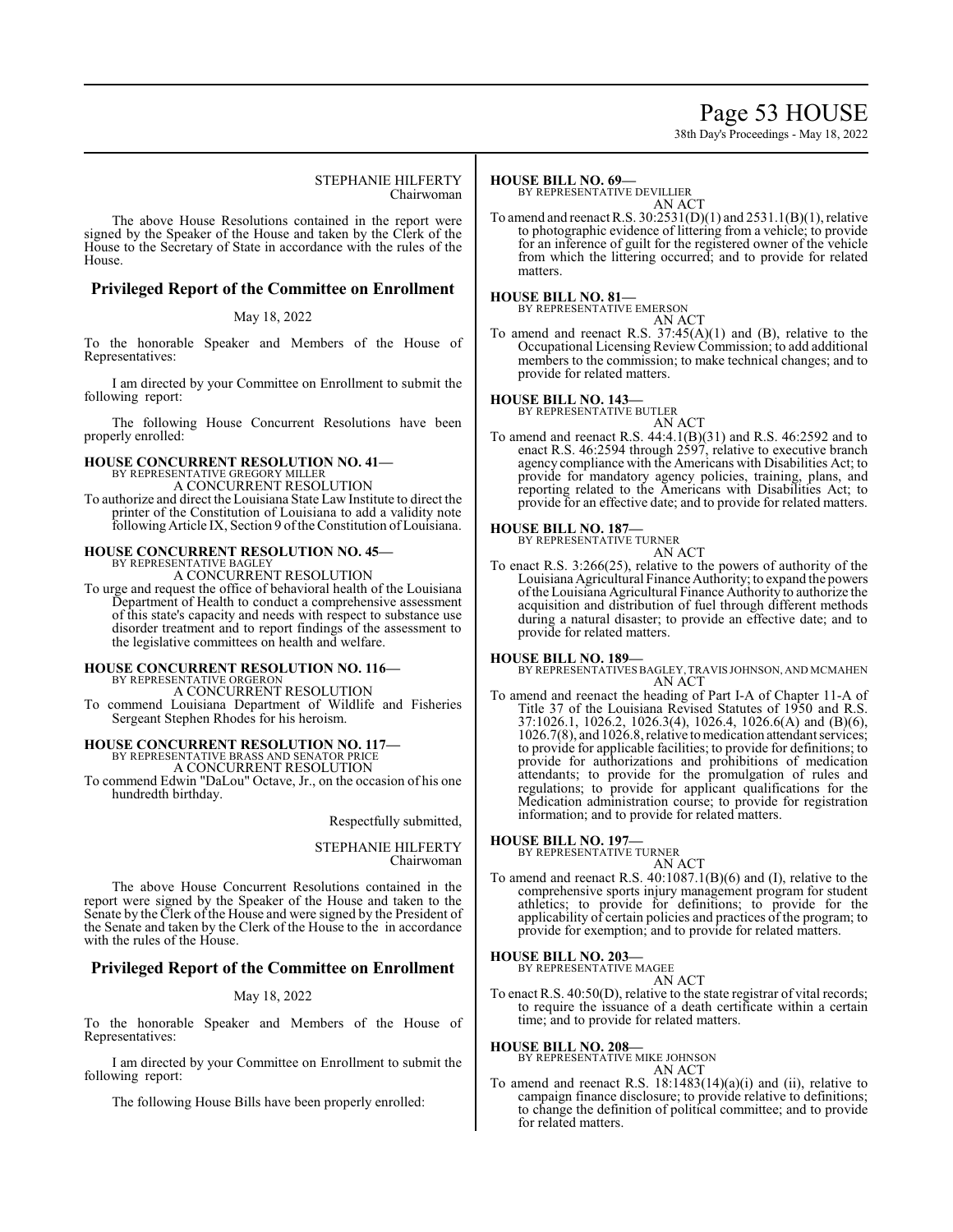### Page 54 HOUSE

38th Day's Proceedings - May 18, 2022

#### **HOUSE BILL NO. 212—**

BY REPRESENTATIVES DUSTIN MILLER, ADAMS, BACALA, BAGLEY,<br>BISHOP, ROBBY CARTER, WILFORD CARTER, CORMIER, COUSSAN,<br>COX, DAVIS, DESHOTEL, DUPLESSIS, EDMONDS, FIRMENT, FISHER,<br>FREEMAN, FREIBERG, GREEN, HARRIS, TRAVIS JOHNSON,

AN ACT

To enact R.S. 40:1021(B), relative to drug-related objects; to provide relative to the definition of drug paraphernalia; to exclude rapid fentanyl test strips from the definition of drug paraphernalia; and to provide for related matters.

### **HOUSE BILL NO. 217—** BY REPRESENTATIVE BOURRIAQUE

AN ACT

To authorize and provide for the transfer of certain state property; to authorize the transfer of certain state property in Cameron Parish; to provide for the property description; to provide for the reservation of mineral rights; to provide for terms and conditions; to provide an effective date; and to provide for related matters.

### **HOUSE BILL NO. 236—** BY REPRESENTATIVE ADAMS

AN ACT

To amend and reenact R.S. 47:1923(D)(1)(a), relative to the East Feliciana Parish tax assessor; to provide for the payment of certain insurance premiums for retirees; to provide for effectiveness; and to provide for related matters.

#### **HOUSE BILL NO. 275—**

BY REPRESENTATIVE BAGLEY AN ACT

To amend and reenact R.S. 49:191(1) and to repeal R.S. 49:191(10)(d), relative to the Department of Children and Family Services , including provisions to provide for the recreation ofthe Department ofChildren and Family Services and the statutory entities made a part of the department by law; to provide for the effective termination date for all statutory authority for the existence of such statutory entities; and to provide for related matters.

#### **HOUSE BILL NO. 286—** BY REPRESENTATIVE TURNER

AN ACT

To enact R.S. 46:460.61(F) through (H), relative to the Medicaid managed care program of this state; to provide with respect to healthcare provider credentialing requirements in Medicaid managed care; to establish requirements relative to credentialing of certain providers who are affiliated with certain healthcare facilities; to provide for indemnification of the Louisiana Department of Health in certain instances; and to provide for related matters.

#### **HOUSE BILL NO. 304—**

BY REPRESENTATIVE FRIEMAN

- AN ACT
- To enact Subpart B-2 of Part II of Chapter 6 of Title 22 of the Louisiana Revised Statutes of 1950, to be comprised of R.S. 22:1845.1, relative to payment of claims for physical therapy services provided through telehealth; to prohibit maximum amounts of coverage and other conditions for coverage relative to telehealth services that are inapplicable to in-person services; to authorize enforcement and rulemaking; to provide for definitions; to provide for exceptions; to provide for effectiveness; and to provide for related matters.

#### **HOUSE BILL NO. 305—**

BY REPRESENTATIVE GADBERRY AN ACT

To enact R.S. 37:701(I), relative to the Louisiana Professional Engineering and Land Surveying Board; to provide for the incidental practice of engineering by architects; to provide for the scope of practice for architects engaging in incidental engineering work; to provide for certain conditions; and to provide for related matters.

#### **HOUSE BILL NO. 334—**

- BY REPRESENTATIVES DUPLESSIS, ADAMS, HUGHES, TRAVIS JOHNSON, LARVADAIN, MCMAHEN, AND SELDERS AN ACT
- To amend and reenact R.S. 40:1203.3(A)(introductory paragraph) and to enact R.S. 40:1203.3(E), relative to employment of nonlicensed persons with certain healthcare providers; to define and provide with respect to the role of peer support specialists in behavioral health settings; to authorize the employment by licensed behavioral health services providers of peer support specialists who have been convicted of certain offenses; to provide conditions for the employment of such persons; to provide for administrative rulemaking by the Louisiana Department of Health; and to provide for related matters.

#### **HOUSE BILL NO. 347—**

BY REPRESENTATIVE TURNER AN ACT

To amend and reenact R.S. 40:1241(A), relative to the Louisiana Medical Assistance Program; to provide for recognition of hospitals with affiliation agreements with the Commission on Osteopathic College Accreditation; to provide for recognition of certain facilities as major teaching hospitals; and to provide for related matters.

#### **HOUSE BILL NO. 515—**

BY REPRESENTATIVE MIKE JOHNSON AN ACT

To amend and reenact R.S. 12:1333(A) and to enact R.S. 12:1333(E) and 1333.1, relative to succession proceedings involving limited liability companies; to provide for death of board members; to allow for inheritance of interest in a single-person limited liability company; to allow the succession representative to exercise the rights of the deceased member; to provide for membership of the heir or legatee; to provide definitions; and to provide for related matters.

#### **HOUSE BILL NO. 571—**

BY REPRESENTATIVE GADBERRY AN ACT

To amend and reenact R.S. 40:1730.26(3), relative to the State Uniform Construction Code; to provide for the adoption of the State Uniform Construction Code within five years from publication of the appropriate code; to provide for an extension to the time period in which the code is required to be adopted; to provide for limitations relative to the length and number of extensions to the adoption of the code; to limit the extension to no more than one year; to limit the authority of the council relative to the number of times an extension may be granted; to provide for a definition; and to provide for related matters.

#### **HOUSE BILL NO. 642—**

BY REPRESENTATIVE FIRMENT AN ACT

To enact R.S. 42:1121(I), relative to post service restrictions; to provide an exemption to allow certain transactions for district offices for public defender services subject to certain conditions; and to provide for related matters.

#### **HOUSE BILL NO. 664—**

BY REPRESENTATIVE FRIEMAN AN ACT

To amend and reenact R.S. 22:33(A)(introductory paragraph), 88(F)(7) and (I)(1)(introductory paragraph), 255, 258, 462(G), 550.12(A)(introductory paragraph), 651(K), 691.5(E)(1)(b), 691.8(B)(2), 691.13(B) and (C), 1472(B), 1550.1(D), 1571(H), 1627(A)(introductory paragraph) and (B), 1781.5, 1835(A),  $2057(E)$ ,  $2059(A)(2)$ ,  $2089(A)(2)$ , and  $2331$  and to enact R.S. 22:691.13(G), relative to hearings arising out of the Louisiana Insurance Code; to provide for an opportunity for a public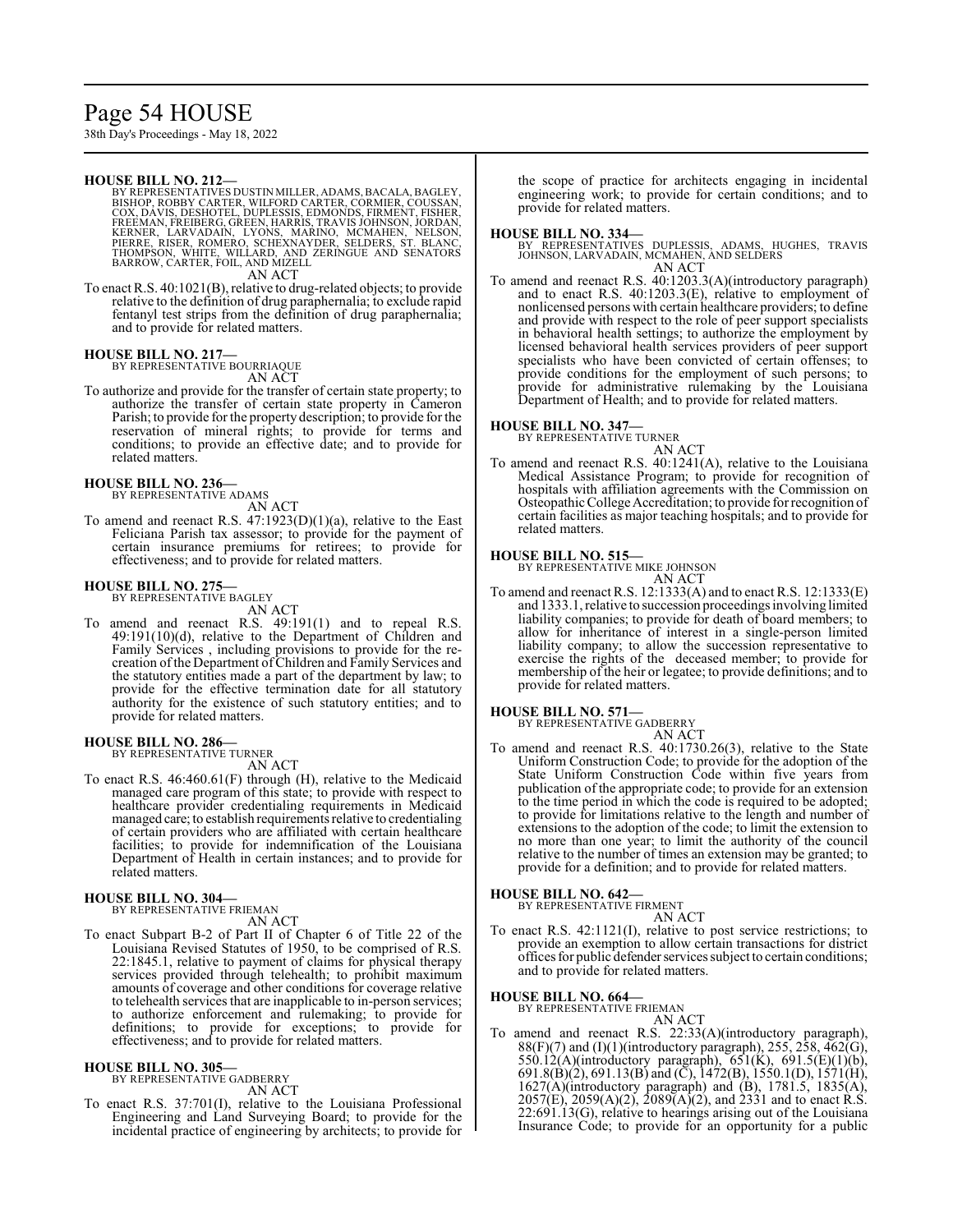## Page 55 HOUSE

38th Day's Proceedings - May 18, 2022

hearing for certain acquisitions; to remove the requirement for a hearing by the commissioner prior to taking certain actions; and to provide for related matters.

#### **HOUSE BILL NO. 770—**

BY REPRESENTATIVE ST. BLANC AN ACT

To enact Chapter 23 of Title 25 of the Louisiana Revised Statutes of 1950, to be comprised of R.S. 25:1011 through 1016, and R.S.36:4(S), relative to boards and commissions; to establish the Louisiana Governor's Mansion Commission; to provide for the membership and powers, duties, and functions of the commission; to authorize the commission to establish advisory committees; and to provide for related matters.

#### **HOUSE BILL NO. 826—** BY REPRESENTATIVE BAGLEY

AN ACT

To amend and reenact R.S. 40:1223.3(3) and to enact R.S. 37:3386.3(B)(3), relative to healthcare services delivered through telehealth; to provide for powers and duties of the Addictive Disorder Regulatory Authority; to provide relative to telehealth services delivered by certain professionals who are licensed, certified, or registered by the authority and other behavioral health providers; to authorize the promulgation of certain rules by the authority; to revise the definition of "healthcare provider" within the Louisiana Telehealth Access Act; and to provide for related matters.

#### **HOUSE BILL NO. 870—**

BY REPRESENTATIVE LACOMBE AN ACT

To enact R.S. 22:1296.1, relative to automobile insurance; to provide for the application of certain insurance coverages to an insured when operating a vehicle not owned by the insured; to provide certain requirements forsuch coverages to apply to the insured's conduct; to provide for a determination as to which insurance is primary; to provide legislative intent; and to provide for related matters.

**HOUSE BILL NO. 890—** BY REPRESENTATIVE ROBBY CARTER AN ACT

To authorize and provide for the transfer of certain state property; to authorize the transfer of certain state property in Tangipahoa Parish; to provide for the property description; to provide for the reservation of mineral rights; to provide terms and conditions; to provide for termination of authority; to provide for an effective date; and to provide for related matters.

**HOUSE BILL NO. 903—** BY REPRESENTATIVE GREGORY MILLER AN ACT

To amend and reenact R.S. 35:626(B) and to enact R.S. 35:626(C), relative to notaries; to provide relative to remote online notarization; to provide relative to execution of certain notarial acts; and to provide for related matters.

**HOUSE BILL NO. 1005—** BY REPRESENTATIVES LARVADAIN, COX, JORDAN, AND PHELPS AN ACT

To amend and reenact R.S. 22:47(14) and (18), relative to surety insurance; to repeal a prohibition against private deposit insurance in excess of that provided by certain insurers; to provide for excess share insurance; to reclassify certain forms of surety insurance; to provide for licensure; to provide for effectiveness; and to provide for related matters.

Respectfully submitted,

STEPHANIE HILFERTY Chairwoman

The above House Bills contained in the report were signed by the Speaker of the House and taken to the Senate by the Clerk and were signed by the President of the Senate and taken by the Clerk of the House to the Governor for executive approval.

#### **Introduction of Resolutions, House and House Concurrent**

The following members introduced the following entitled House and House Concurrent Resolutions, which were read the first time by their titles and placed upon the calendar for their second reading:

### **HOUSE CONCURRENT RESOLUTION NO. 119—** BY REPRESENTATIVES SCHEXNAYDER AND BRASS AND SENATORS

LAMBERT AND PRICE A CONCURRENT RESOLUTION

To commend the Lutcher High School girls powerlifting team on winning the Louisiana High School Athletic Association 2022 Division III state championship.

Read by title.

On motion of Rep. Brass, and under a suspension of the rules, the resolution was adopted.

Ordered to the Senate.

## **HOUSE CONCURRENT RESOLUTION NO. 120—** BY REPRESENTATIVES SCHEXNAYDER AND BRASS AND SENATORS LAMBERT AND PRICE

A CONCURRENT RESOLUTION

To commend the Lutcher High School baseball team on winning the Louisiana High School Athletic Association 2022 Class 3A state championship.

Read by title.

On motion of Rep. Brass, and under a suspension of the rules, the resolution was adopted.

Ordered to the Senate.

#### **Reports of Committees**

The following reports of committees were received and read:

Report of the Committee on Administration of Criminal Justice

#### May 18, 2022

To the Speaker and Members of the House of Representatives:

I amdirected by your Committee on Administration ofCriminal Justice to submit the following report:

Senate Bill No. 142, by Morris, Jay Reported favorably. (10-2)

Senate Bill No. 143, by Morris, Jay Reported favorably. (12-0)

Senate Bill No. 304, by Cathey Reported with amendments. (9-2)

Senate Bill No. 323, by Cloud Reported favorably. (9-0)

Senate Bill No. 335, by Jackson Reported with amendments. (10-0)

Senate Bill No. 359, by Jackson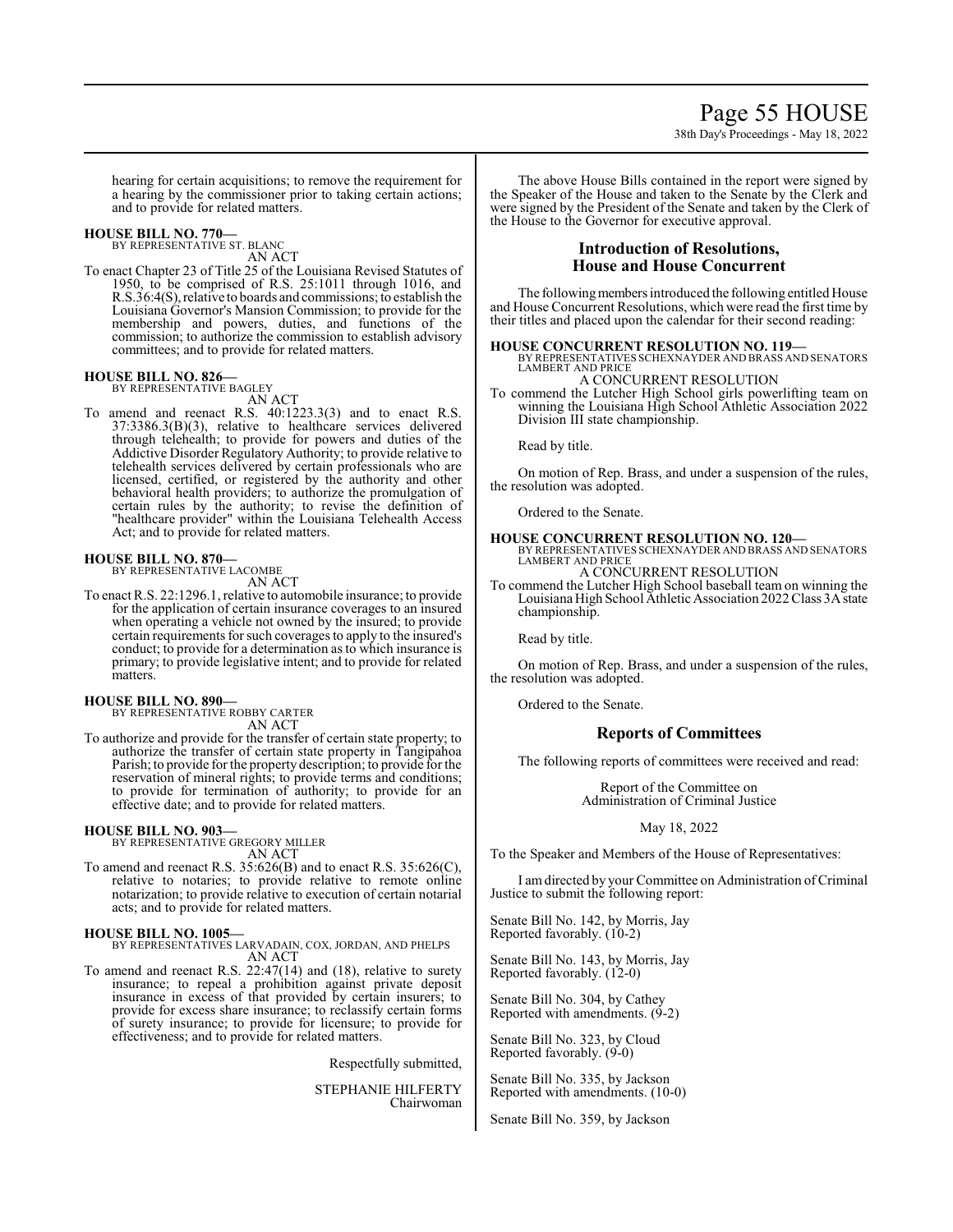## Page 56 HOUSE

38th Day's Proceedings - May 18, 2022

| Reported favorably. (9-0)                                                       | Reported with amendments. (9-0)                                                                                                                                   |  |
|---------------------------------------------------------------------------------|-------------------------------------------------------------------------------------------------------------------------------------------------------------------|--|
| JOSEPH A. MARINO, III                                                           | Senate Bill No. 34, by Mills, Fred                                                                                                                                |  |
| Chairman                                                                        | Reported favorably. (11-0)                                                                                                                                        |  |
| The above Senate Bills reported favorably or with amendments                    | Senate Bill No. 35, by Mills, Fred                                                                                                                                |  |
| were referred to the Legislative Bureau.                                        | Reported favorably. (11-0)                                                                                                                                        |  |
| Report of the Committee on                                                      | Senate Bill No. 67, by Mills, Fred                                                                                                                                |  |
| Education                                                                       | Reported with amendments. (11-0)                                                                                                                                  |  |
| May 18, 2022                                                                    | Senate Bill No. 75, by Fields (Joint Resolution)<br>Reported favorably. (11-0)                                                                                    |  |
| To the Speaker and Members of the House of Representatives:                     | Senate Bill No. 135, by Boudreaux                                                                                                                                 |  |
| I am directed by your Committee on Education to submit the<br>following report: | Reported favorably. (11-0)                                                                                                                                        |  |
| House Resolution No. 145, by Harris, Lance                                      | Senate Bill No. 144, by Mills, Robert                                                                                                                             |  |
| Reported favorably. (8-0)                                                       | Reported favorably. (9-0)                                                                                                                                         |  |
| House Concurrent Resolution No. 113, by Mincey                                  | Senate Bill No. 160, by Fields (Joint Resolution)                                                                                                                 |  |
| Reported favorably. (8-0)                                                       | Reported favorably. (11-0)                                                                                                                                        |  |
| Senate Concurrent Resolution No. 33, by Milligan                                | Senate Bill No. 183, by Mills, Fred                                                                                                                               |  |
| Reported favorably. (9-0)                                                       | Reported with amendments. (11-0)                                                                                                                                  |  |
| Senate Concurrent Resolution No. 40, by Milligan                                | Senate Bill No. 228, by Morris, Jay                                                                                                                               |  |
| Reported favorably. (10-0)                                                      | Reported favorably. (10-0)                                                                                                                                        |  |
| Senate Bill No. 81, by White, B                                                 | Senate Bill No. 279, by Mills, Fred                                                                                                                               |  |
| Reported favorably. (6-1)                                                       | Reported favorably. (12-0)                                                                                                                                        |  |
| Senate Bill No. 177, by Fields                                                  | Senate Bill No. 281, by Bernard                                                                                                                                   |  |
| Reported favorably. (8-0)                                                       | Reported favorably. (11-0)                                                                                                                                        |  |
| Senate Bill No. 192, by Boudreaux                                               | Senate Bill No. 283, by Bernard                                                                                                                                   |  |
| Reported favorably. (9-0)                                                       | Reported with amendments. (9-0)                                                                                                                                   |  |
| Senate Bill No. 203, by Hewitt                                                  | Senate Bill No. 350, by Cloud                                                                                                                                     |  |
| Reported with amendments. (6-2-1)                                               | Reported favorably. (10-0)                                                                                                                                        |  |
| Senate Bill No. 256, by Barrow                                                  | Senate Bill No. 369, by Harris, Jimmy                                                                                                                             |  |
| Reported with amendments. (9-0)                                                 | Reported favorably. (9-0)                                                                                                                                         |  |
| Senate Bill No. 297, by Barrow                                                  | Senate Bill No. 441, by Fesi                                                                                                                                      |  |
| Reported favorably. (8-0)                                                       | Reported with amendments. (9-0)                                                                                                                                   |  |
| Senate Bill No. 430, by Womack                                                  | Senate Bill No. 478, by Bernard                                                                                                                                   |  |
| Reported favorably. (7-0)                                                       | Reported favorably. (10-0)                                                                                                                                        |  |
| <b>LANCE HARRIS</b>                                                             | JOHN M. STEFANSKI                                                                                                                                                 |  |
| Chairman                                                                        | Chairman                                                                                                                                                          |  |
| The above Senate Bills reported favorably or with amendments,                   | The above Senate Bills reported favorably or with amendments,                                                                                                     |  |
| except Senate Bills Nos. 192 and 203, were referred to the                      | except Senate Bill Nos. 75, 160, and 369, were referred to the                                                                                                    |  |
| Legislative Bureau.                                                             | Legislative Bureau.                                                                                                                                               |  |
| Report of the Committee on                                                      | <b>House Bills and Joint Resolutions on</b>                                                                                                                       |  |
| House and Governmental Affairs                                                  | <b>Second Reading to be Referred</b>                                                                                                                              |  |
| May 18, 2022                                                                    | The following House Bills and Joint Resolutions on second<br>reading to be referred to committees were taken up, read, and<br>referred to committees, as follows: |  |
| To the Speaker and Members of the House of Representatives:                     |                                                                                                                                                                   |  |
| I am directed by your Committee on House and Governmental                       | <b>Motion</b>                                                                                                                                                     |  |
| Affairs to submit the following report:                                         | On motion of Rep. Schlegel, the Committee on Judiciary was                                                                                                        |  |

discharged from further consideration of House Bill No. 112.

Senate Concurrent Resolution No. 6, by Cathey Reported favorably. (10-0)

Senate Concurrent Resolution No. 14, by Foil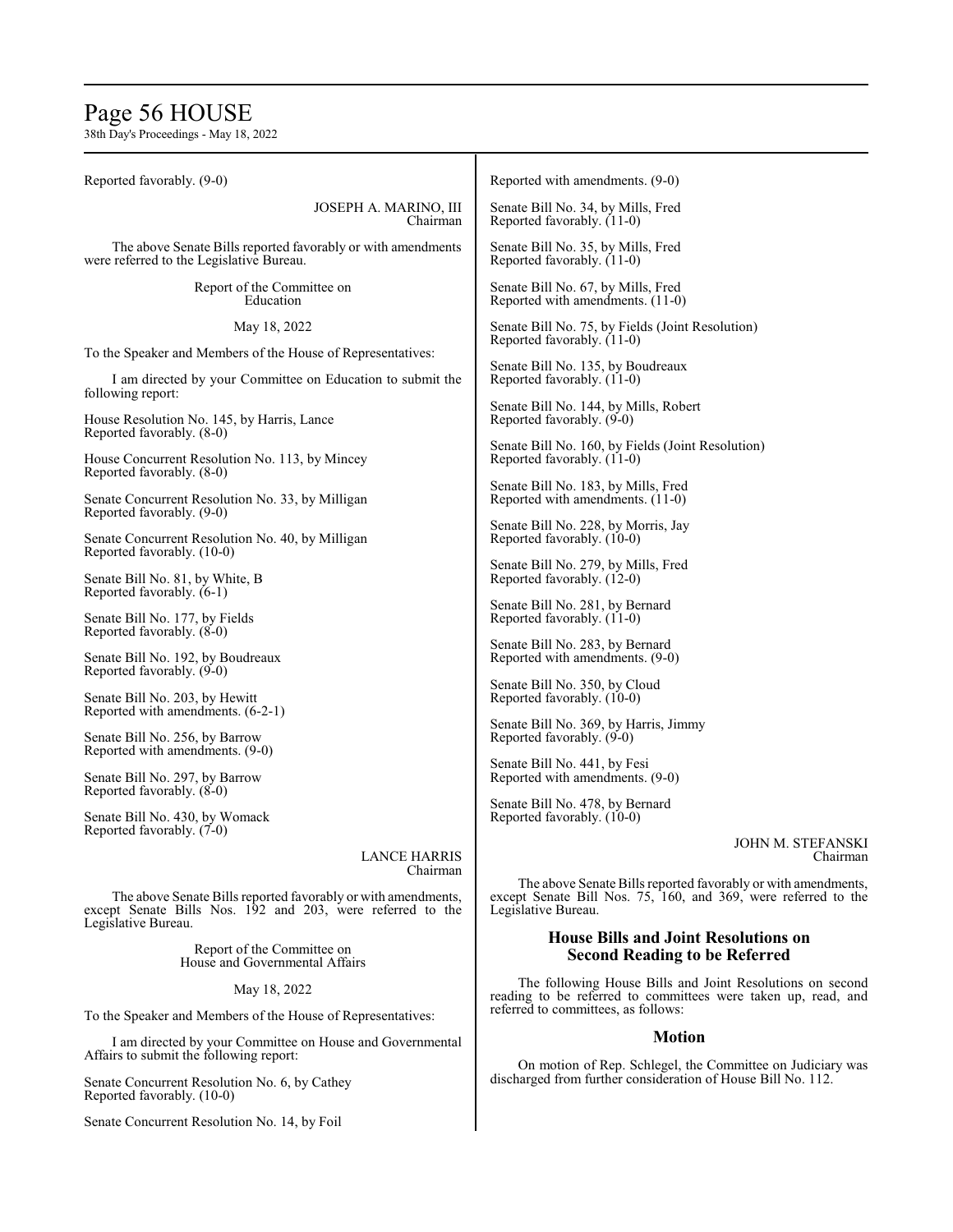### Page 57 HOUSE

38th Day's Proceedings - May 18, 2022

#### **HOUSE BILL NO. 112—**

BY REPRESENTATIVE SCHLEGEL AN ACT

To repeal R.S. 26:793(A)(1)(e), relative to special event permits; to provide for certain powers of the commissioner of alcohol and tobacco control; to provide relative to the issuance of certain permits; and to provide for related matters.

Read by title.

#### **Motion**

On motion of Rep. Schlegel, the bill was withdrawn from the files of the House.

#### **Suspension of the Rules**

On motion ofRep. Davis, the rules were suspended to permit the Committee on Commerce to submit their weekly schedule on a day other than required by House Rule 14.23.

#### **Suspension of the Rules**

On motion ofRep. Edmonds, the rules were suspended to permit the Committee on Municipal, Parochial and Cultural Affairs to meet on Thursday, May 19, 2022, and consider the following legislative instruments that were not listed on the weekly committee schedule as required by House Rule 14.23:

Senate Bill No. 475

#### **Leave of Absence**

Rep. Hilferty - 1 day

#### **Adjournment**

On motion of Rep. Thompson, at 5:23 P.M., the House agreed to adjourn until Thursday, May 19, 2022, at 1:00 P.M.

The Speaker of the House declared the House adjourned until 1:00 P.M., Thursday, May 19, 2022.

> MICHELLE D. FONTENOT Clerk of the House

ANGELA S. SMITH Assistant Clerk of the House / Journal Clerk

### **Committee Meeting Notices**

The following committees posted notices as follows:

Committee on Labor and Industrial Relations

Will meet at: 9:30 a.m.

Date: Thursday, May 19, 2022

Location: Committee Room 5

Remarks:

- **HB 126 ROMERO UNEMPLOYMENT COMP** Provides for unemployment compensation benefits to claimants terminated as a result of vaccination status
- **HB 353 ROMERO EMPLOYMENT** Provides for vaccine requirements in the workplace
- **HB 663 FRIEMAN LABOR** Provides relative to resignation from labor organizations and certain professional associations
- **HB 974 EDMONSTON EMPLOYMENT** Provides for vaccine requirements in the workplace
- **HB 988 LANDRY EMPLOYMENT/DISCRIMINATN**  Provides relative to employment discrimination against public employees being treated with medical marijuana
- **SB92 CATHEY DISCRIMINATION** Prohibits employers from discriminating against employees due to their medical history. (8/1/22)

Any person who does not feel comfortable giving testimony in person may submit a prepared statement in accordance with House Rule 14.33 in lieu of appearing before the committee:

A. Any interested person or any committee member may file with the committee a prepared statement concerning a specific instrument or matter under consideration by the committee or concerning any matter within the committee's scope of authority, and the committee records shall reflect receipt of such statement and the date and time thereof.

B. Any person who files a prepared statement which contains data or statistical information shall include in such prepared statement sufficient information to identify the source of the data or statistical information. For the purposes of this Paragraph, the term "source" shall mean a publication, website, person, or other source fromwhich the data or statistical information contained in the prepared statement was obtained by the person or persons who prepared the statement.

NOTE: Statements emailed to h-lir@legis.la.gov and received prior to noon on Wednesday, May 18,  $\overline{2022}$ , will be distributed to the committee members prior to the meeting.

NOTICE TO PUBLIC EMPLOYEES: Before providing testimony before the committee, the committee must have on file a completed Designation of Public Employee by Elected Official form which authorizes you to appear on behalf of the elected official and you must file both a Certification by Public Employee of Official Duty form and a witness card with the committee on the day you provide testimony. Refer to https://house.louisiana.gov/H\_Cmtes/Standing for both forms.

> BARBARA W. CARPENTER Chairman

Committee on Municipal, Parochial and Cultural Affairs

Will meet at: 9:30 a.m.

Date: Thursday, May 19, 2022

Location: Committee Room 6

Remarks:

- **HB 960 CA R TE R , WILF OR D E C ONOM IC DEVELOPMENT** Creates the North Lake Charles Economic Development District
- **SB 368 HARRIS, JIMMY PARISHES** Provides relative to building and zoning regulations in parishes and municipalities. (gov sig)
- **SB 397 CONNICK CIVIL SERVICE** Provides for the classification of the assistant police chief in the city of Westwego. (gov sig)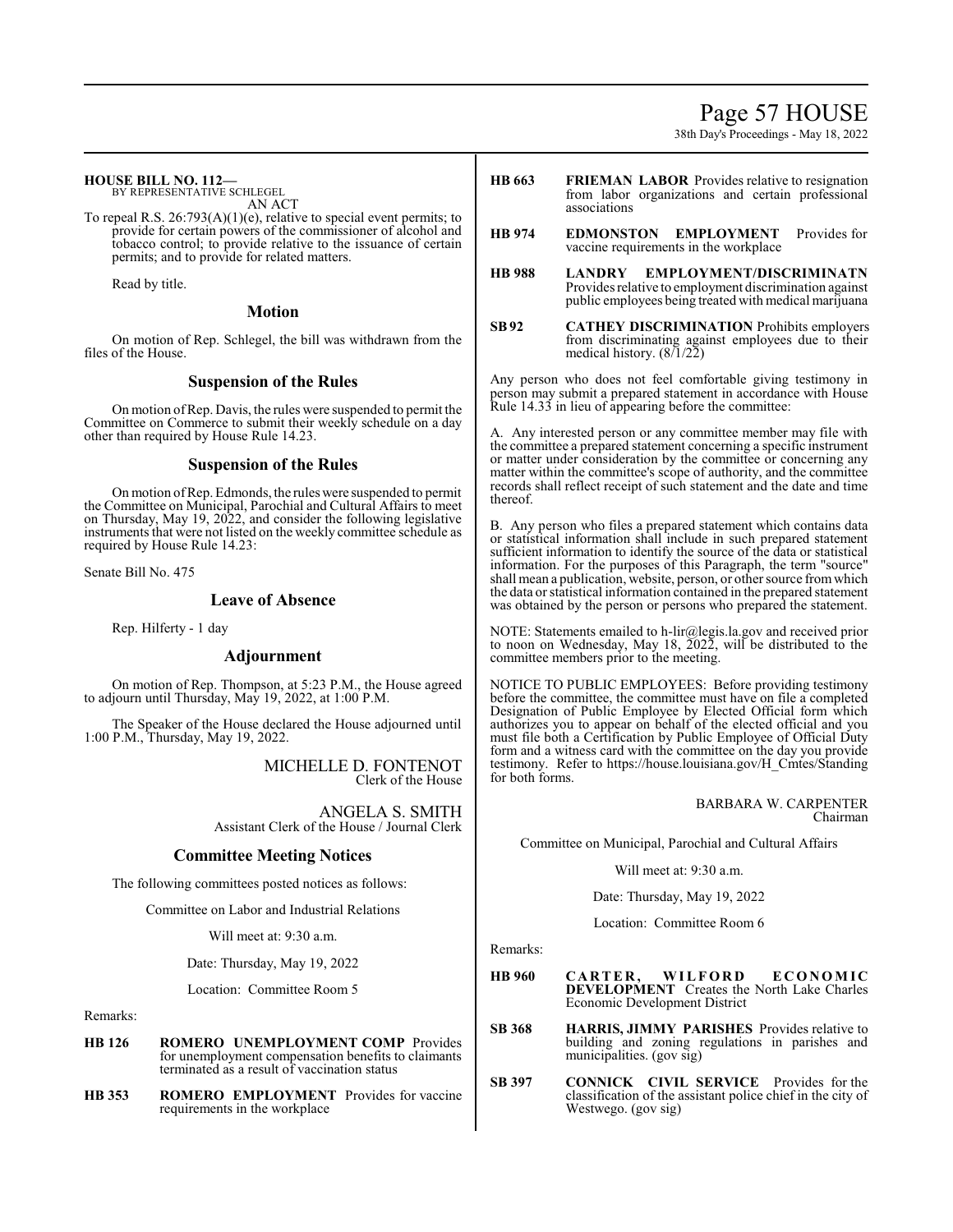## Page 58 HOUSE

38th Day's Proceedings - May 18, 2022

- **SB459 HARRIS, JIMMY SPECIALDISTRICTS** Provides relative to the Lake Oaks Subdivision Improvement District. (8/1/22)
- **SB 461 REESE LOCAL OFFICIALS** Provides for powers of the Vinton police chief. (gov sig)
- **SB 475 BARROW (TBA) SPECIAL DISTRICTS** Creates the Baker Main Street Economic Development District as a special taxing district. (8/1/22) **(Subject to Rule Suspension)**

Any person who does not feel comfortable giving testimony in person may submit a prepared statement in accordance with House Rule 14.33 in lieu of appearing before the committee:

A. Any interested person or any committee member may file with the committee a prepared statement concerning a specific instrument or matter under consideration by the committee or concerning any matter within the committee's scope of authority, and the committee records shall reflect receipt of such statement and the date and time thereof.

B. Any person who files a prepared statement which contains data or statistical information shall include in such prepared statement sufficient information to identify the source of the data or statistical information. For the purposes of this Paragraph, the term "source" shall mean a publication, website, person, or other source from which the data or statistical information contained in the prepared statement was obtained by the person or persons who prepared the statement.

NOTE: Statements emailed to h-mpc@legis.la.gov and received prior to noon on Wednesday May 18, 2022, will be distributed to the committee members prior to the meeting.

NOTICE TO PUBLIC EMPLOYEES: Before providing testimony before the committee, the committee must have on file a completed Designation of Public Employee by Elected Official form which authorizes you to appear on behalf of the elected official and you must file both a Certification by Public Employee of Official Duty form and a witness card with the committee on the day you provide testimony. Refer to https://house.louisiana.gov/H\_Cmtes/Standing for both forms.

> RICK EDMONDS Chairman

Committee on Retirement

Will meet at: 11:00 a.m.

Date: Thursday, May 19, 2022

Location: Committee Room 4

Remarks:

- **HR 136 FIRMENT RETIREMENT/FIREFIGHTERS**  Requests the Firefighters' Retirement System Board of Trustees to review cost-of-living adjustments for system retirees
- **HR 137 JORDAN RETIREMENT SYSTEMS** Requests the state and statewide retirement systems to invest in companies that practice diversity, equity, and inclusion
- **SB 434 FIELDS TEACHERS RETIREMENT** Provides relative to the reemployment of retirees to meet critical shortage needs.  $(2/3 - CA10s29(F))$  (gov sig)

Any person who does not feel comfortable giving testimony in person may submit a prepared statement in accordance with House Rule 14.33 in lieu of appearing before the committee:

A. Any interested person or any committee member may file with the committee a prepared statement concerning a specific instrument or matter under consideration by the committee or concerning any matter within the committee's scope of authority, and the committee records shall reflect receipt of such statement and the date and time thereof.

B. Any person who files a prepared statement which contains data or statistical information shall include in such prepared statement sufficient information to identify the source of the data or statistical information. For the purposes of this Paragraph, the term "source" shall mean a publication, website, person, or other source fromwhich the data or statistical information contained in the prepared statement was obtained by the person or persons who prepared the statement.

NOTE: Statements emailed to h-ret@legis.la.gov and received prior to noon on Wednesday, May 18,  $2022$ , will be distributed to the committee members prior to the meeting.

NOTICE TO PUBLIC EMPLOYEES: Before providing testimony before the committee, the committee must have on file a completed Designation of Public Employee by Elected Official form which authorizes you to appear on behalf of the elected official and you must file both a Certification by Public Employee of Official Duty form and a witness card with the committee on the day you provide testimony. Refer to https://house.louisiana.gov/H\_Cmtes/Standing for both forms.

> PHILLIP R. DEVILLIER Chairman

### **Weekly Committee Schedules**

The following committees posted weekly committee schedules as follows:

Committee on Commerce

Monday, May 23, 2022

Committee Room 1

#### 11:00 a.m. **(TBA - Time Change) (Subject to Rule Suspension)**

#### INSTRUMENTS TO BE HEARD:

- **HR 151 FONTENOT UTILITIES** Memorializes congress to support amendments to the Stafford Act to allow natural disaster-related funding for private or investorowned utilities
- **HB 937 BUTLER COSMETOLOGY/BOARD** Provides relative to the membership of the La. State Board of Cosmetology
- **SB 314 CORTEZ HORSE RACING** Provides relative to historic horse racing. (gov sig)
- **SB 378 PEACOCK COMMERCIAL REGULATIONS** Provides for the regulation of advertisements. (8/1/22)
- **SB 455 BOUDREAUX INTERNET** Provides for broadband development and connectivity. (gov sig)
- **SB 460 WARD COMMERCIAL REGULATIONS** Provides relative to a statewide electric vehicle charging technology and equipment network. (gov sig)